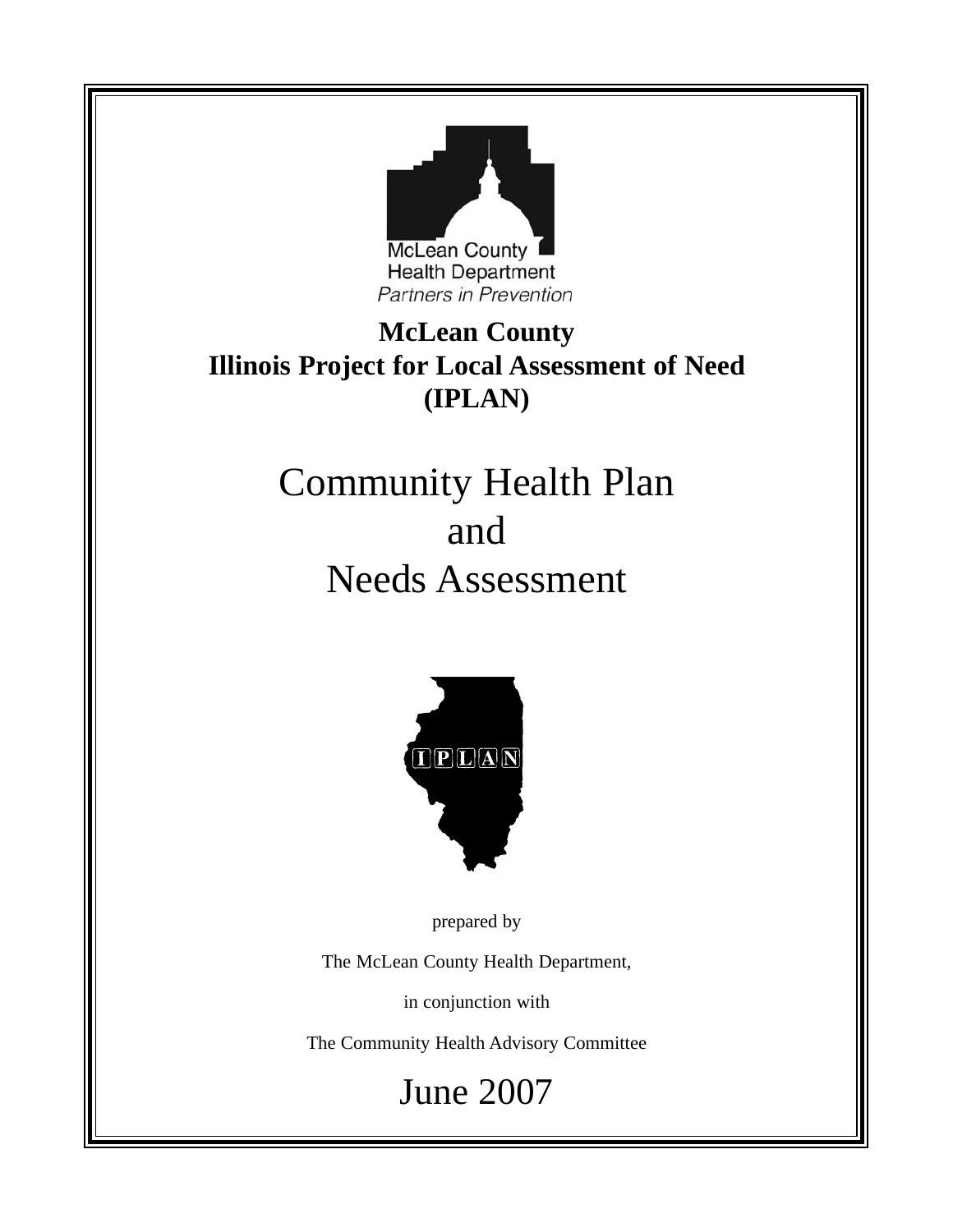*The McLean County Community Health Plan (2007-2012)* 

# *Executive Summary*



Prepared by

The McLean County Health Department

And

The Community Health Advisory Committee

May 2007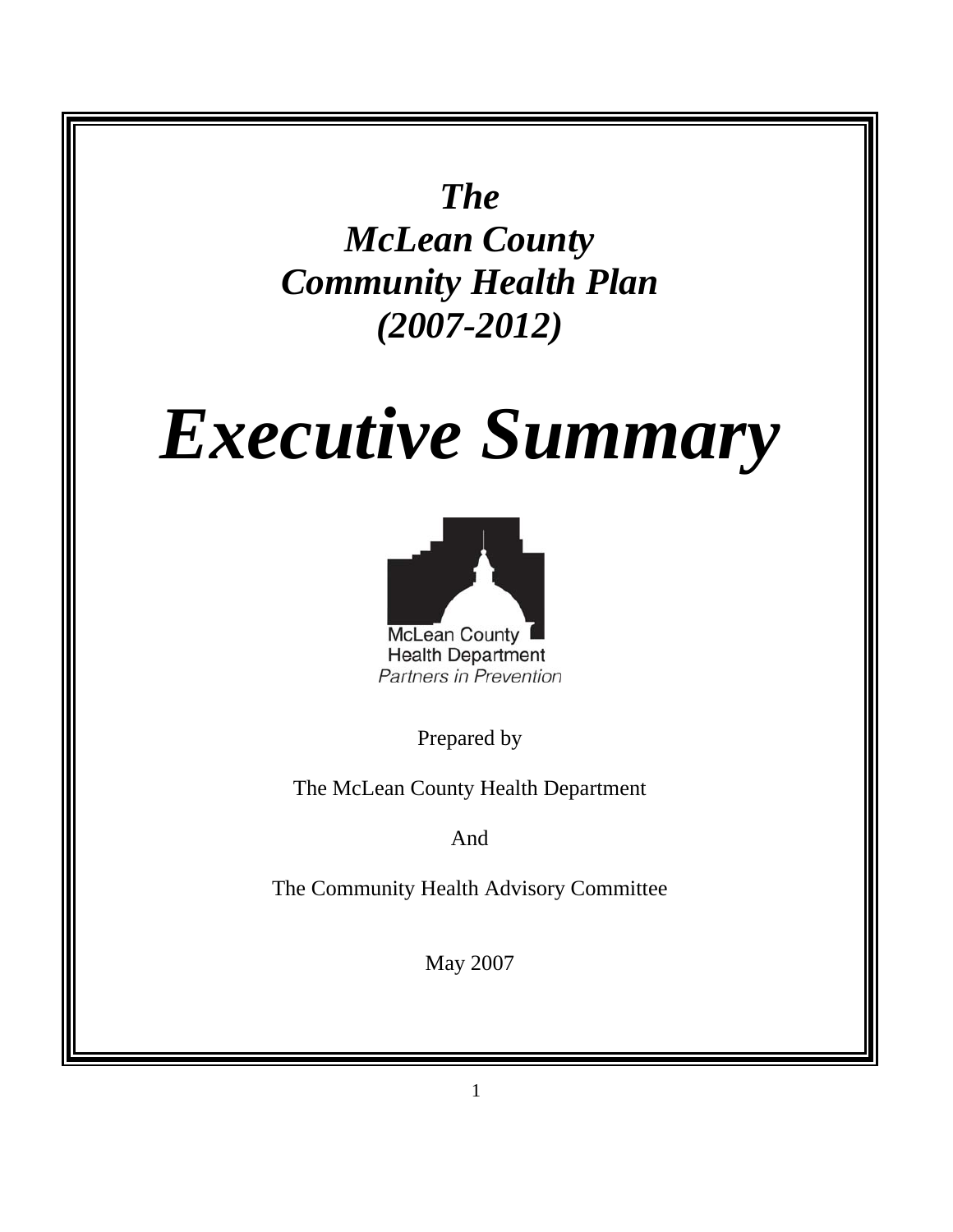*McLean County Community Health Plan (2007-2012)* 

## *Executive Summary*

#### *Purpose of the Community Health Plan*

In July 2007, McLean County Health Department submitted its third 5-year community health plan (for 2007-2012) to the Illinois Department of Public Health (IDPH) as part of the Illinois Project for Local Assessment of Need (IPLAN) and as a required component of the certification process for local health departments. The purpose of the county-wide community health plan (CHP) is to improve the health of McLean County residents by developing partnerships to implement CHP strategies, encourage health awareness, and promote healthy lifestyle choices which can reduce the risk of death and disability and improve health.

For over fourteen years, the McLean County Health Department's Community Health Advisory Committee (Attachment #1) has worked to build partnerships among public and private health care providers, community agencies, health-related organizations, schools, businesses, the faith community and the media. It meets to study and understand the health status of the county, identify priority health problems, set goals and objectives, as well as to develop and implement strategies to address the health problems with the assistance of these community partners.

#### *Background and Forces of Change*

In the thirteen years since the McLean County Health Department's submission of its first IPLAN community health plan in 1994, many changes have taken place at local, state, and national levels:

- A. **IPLAN Data Set:** The Illinois Department of Health (IDPH) maintained IPLAN data set went from hard copy only with just a few years of data, to Internet accessible with approximately fourteen years of data for various jurisdictional levels across the state.
- B. Healthy People 2010: The 1994 and 1999 McLean County CHPs used the Healthy People 2000 goals. In January 2000, the U.S. Department of Health and Human Services released the Healthy People 2010 document, which modified many of the health objectives in use by the county during the 1999-2007 CHP period. The transition from Healthy People 2000 to Healthy People 2010 is addressed in the "Annual Progress Report for the McLean County Community Health Plan—July 2000 to June 2001", distributed in October 2001.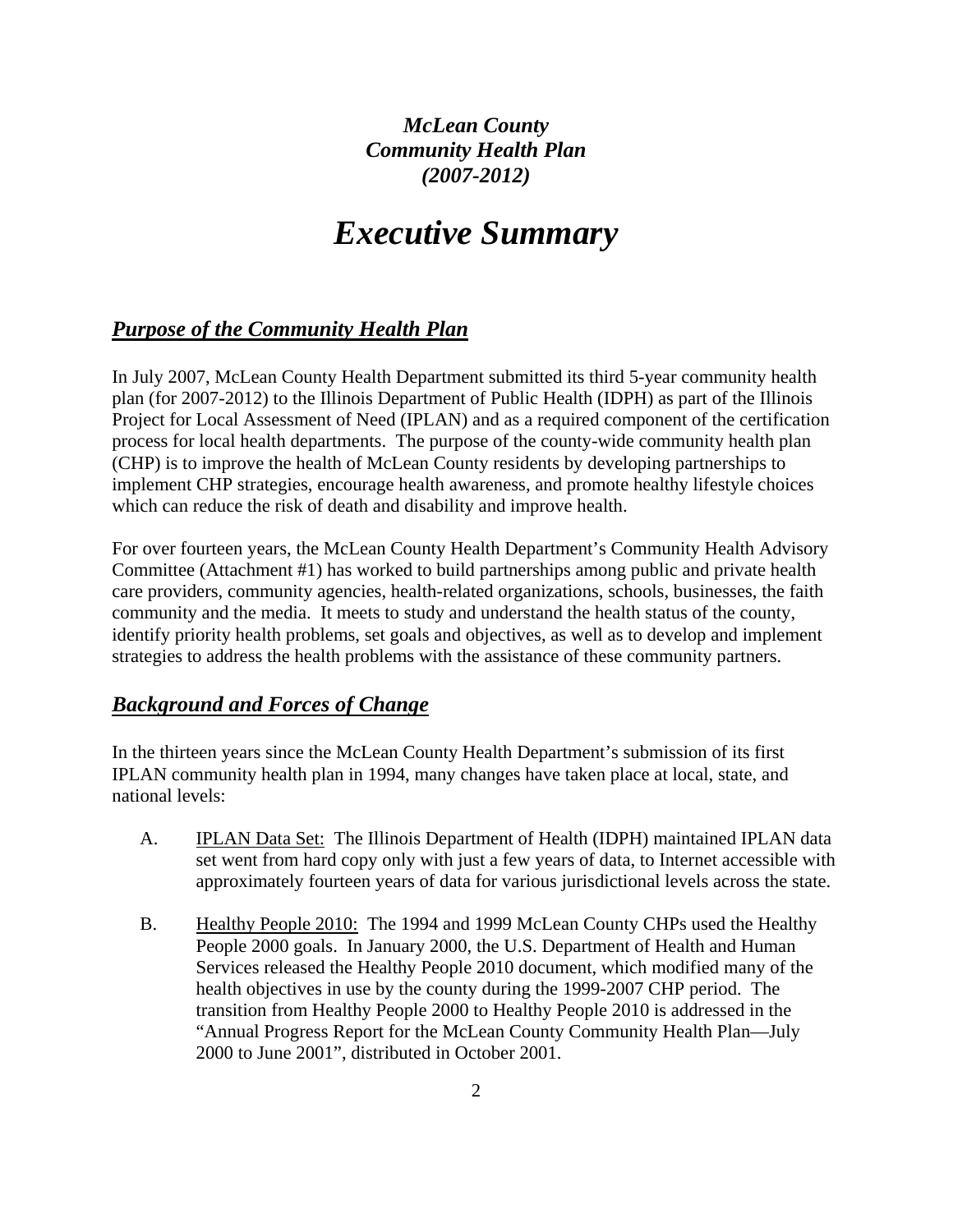- C. U.S. Census 2000: The acquisition of new census data from 2000, revealed that the county population had grown by 14% since the 1990 census. In addition, results from 2 special census undertaken in Bloomington and Normal, revealed that the population of McLean County continues to grow and went from 150,433 in 2000 to approximately 165,700 by mid-decade.
- D. ICD-9 Changes: The International Classification of Diseases (ICD) went through a re-classification process. The ninth revision (ICD-9), with its 4,000 codes was in use from 1979-1998. Starting with 1999 deaths, the newest revision (ICD-10), with about 8,000 codes, has been in use. The modifications have resulted in changes in how deaths are categorized, resulting in increases in some health indicator categories and decreases in others. The federal government and the state have been trying to assist health planners and data analysts by publishing comparability ratios for selected causes of death.
- E. Smoking Cessation Efforts: Beginning with the dissemination of a report, developed by the CHP 1999 implementation task forces, entitled, "Addressing Tobacco's Leading Role in Disease and Death" (2001), the campaign to reduce use of tobacco products by youth and adults and to eliminate exposure to second-hand smoke in public places began in earnest. Five years later, a smoke-free ordinance in Bloomington and Normal (most notably in restaurants and bars) was successfully passed in their respective jurisdictions.
- F. Collaborative Activities: Many of the collaborative activities and information sharing channels initiated at the beginning of each of the previous CHPs (1994; 1999) remain intact and are now routine components of the public health system in McLean County.
- G. BRFS: Continued funding at the state level to carry on the conduct of countyspecific behavioral risk factor surveys (BRFS) has now provided McLean County with four BRFS of McLean County adults (ages 18 and older), completed in 1997, 2002, 2004, and 2006. As of May 2007, the results of the 2006 BRFS were not yet available. These landline telephone surveys are commissioned and overseen by IDPH and are conducted by Northern Illinois University. Interpretations of BRFS data will need to be modified in coming years as the use of cell phones accelerates and the use of home landline phones decreases.
- H. CHP Extension: After the terrorist events of 9/11/01 and the subsequent anthrax attacks in the U.S. mail in October of 2001, bioterrorism preparedness funding was given to local health departments to improve public health emergency preparedness. The state acknowledged this new priority, as well as the demands it placed on local health departments, and decided to extend second-round CHPs across the state. For McLean County, this changed the CHP Round 2 coverage from 1999-2004 to 1999- 2007. The expectation is that after submission of the McLean County Health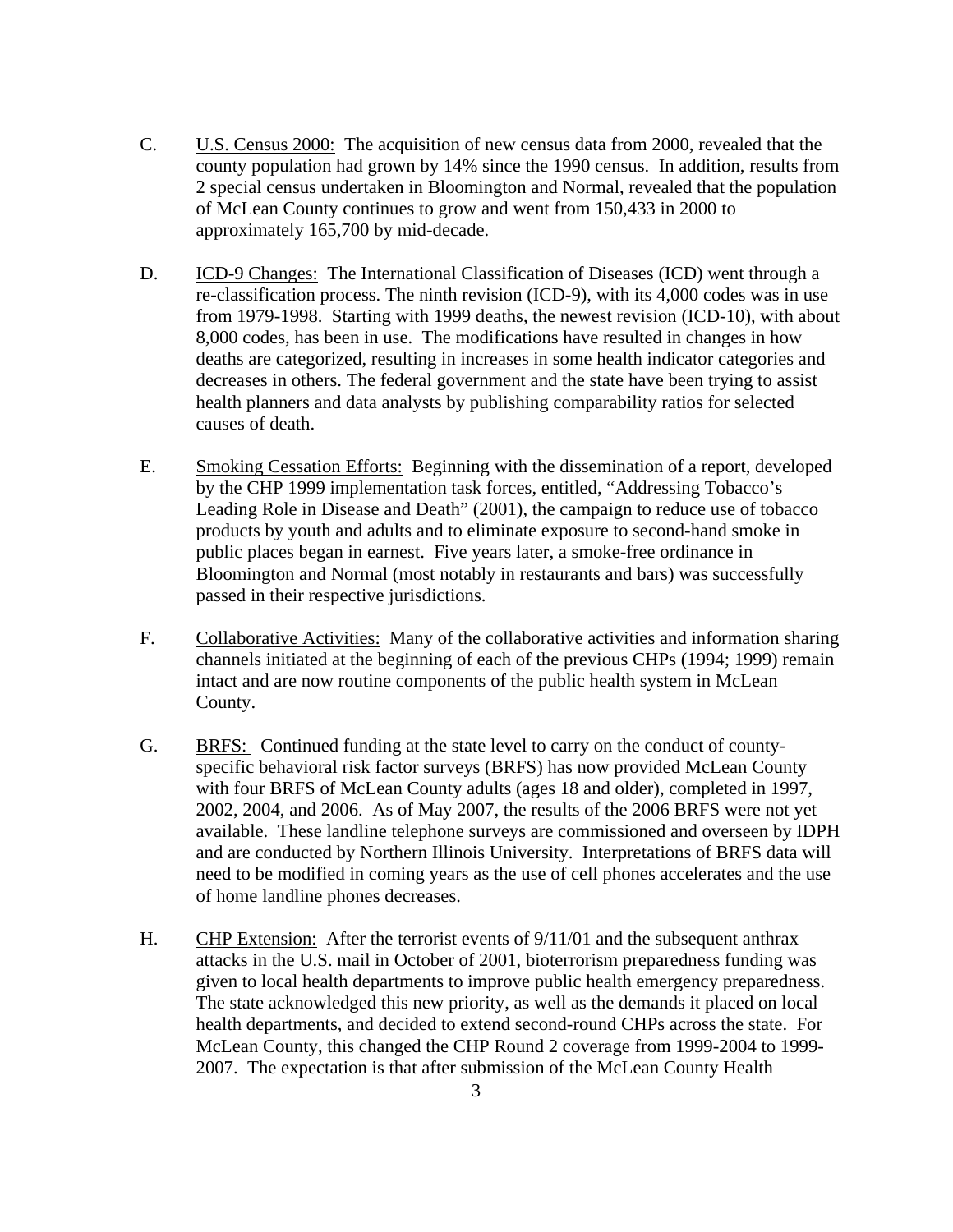Department's Round 3 CHP (2007-2012), the 5-year interval for CHPs will again be enforced.

- I. State Health Improvement Plan (SHIP): In August 2004, Gov. Rod R. Blagojevich signed the SHIP Act (PA 93-0975), which required Illinois to develop a state health improvement plan every four years. The Illinois State Board of Health and a planning team unveiled the new SHIP in December 2006 (officially published in May 2007). In addition to six strategic issues, four key health concerns were identified: 1) decrease use of alcohol, tobacco and illegal drugs, and the misuse of legal drugs; 2) reduce the proportion of children and adolescents who are overweight or obese, and the proportion of adults who are obese; 3) improve the physical activity level of Illinois residents; and, 4) reduce violence and exposure to violence. Within the plan, strategies to be taken by each "sector" (partner)—most of which are represented on the McLean County Community Health Advisory Committee (CHAC)—are identified. How these strategies should be integrated at the local level will need to be pursued by the CHAC.
- J. Approval of New Community Health Planning Approaches: In 2006, local health departments were informed by IDPH that, in addition to IPLAN (APEX-PH), two other community health planning methods were approved for use in meeting the *Certified Local Health Department Code* requirements for an internal organizational capacity assessment, health needs assessment, and community health plan every five years. It was determined that the Mobilizing for Action Through Planning and Partnerships (MAPP) process fully met the criteria, and that the Healthy Communities process would meet the criteria if an organizational capacity assessment was also conducted. If either of these processes is used, a "request for approval of an equivalent process" must be submitted to IDPH. For McLean County's Round 4 CHP, due in 2012, a decision will need to be made regarding whether the IPLAN (APEX-PH) process will continue to be used or whether one of the two new options will be chosen.

Over the years, these changes have had to be incorporated into the CHAC's activities and the planning process for the new community health plan.

#### *The New McLean County Community Health Plan (2007-2012)*

As the previous community health plan (CHP), Round 2 for 1999-2007, neared its completion, preparations for McLean County's Round 3 CHP (2007-2012) began in the spring of 2006. Because the CHP is also used by local health departments to meet certification requirements in Illinois, as indicated in Section 600.410 Requirements for IPLAN or an Equivalent Planning Process, Title 77 (Public Health) of the *Illinois Administrative Code*, Chapter 1 (Department of Public Health), SubChapter H (Local Health Departments), Part 600 Certified Local Health Department Code, one of three state-approved methods had to be chosen for CHP development: 1) Assessment Protocol for Excellence in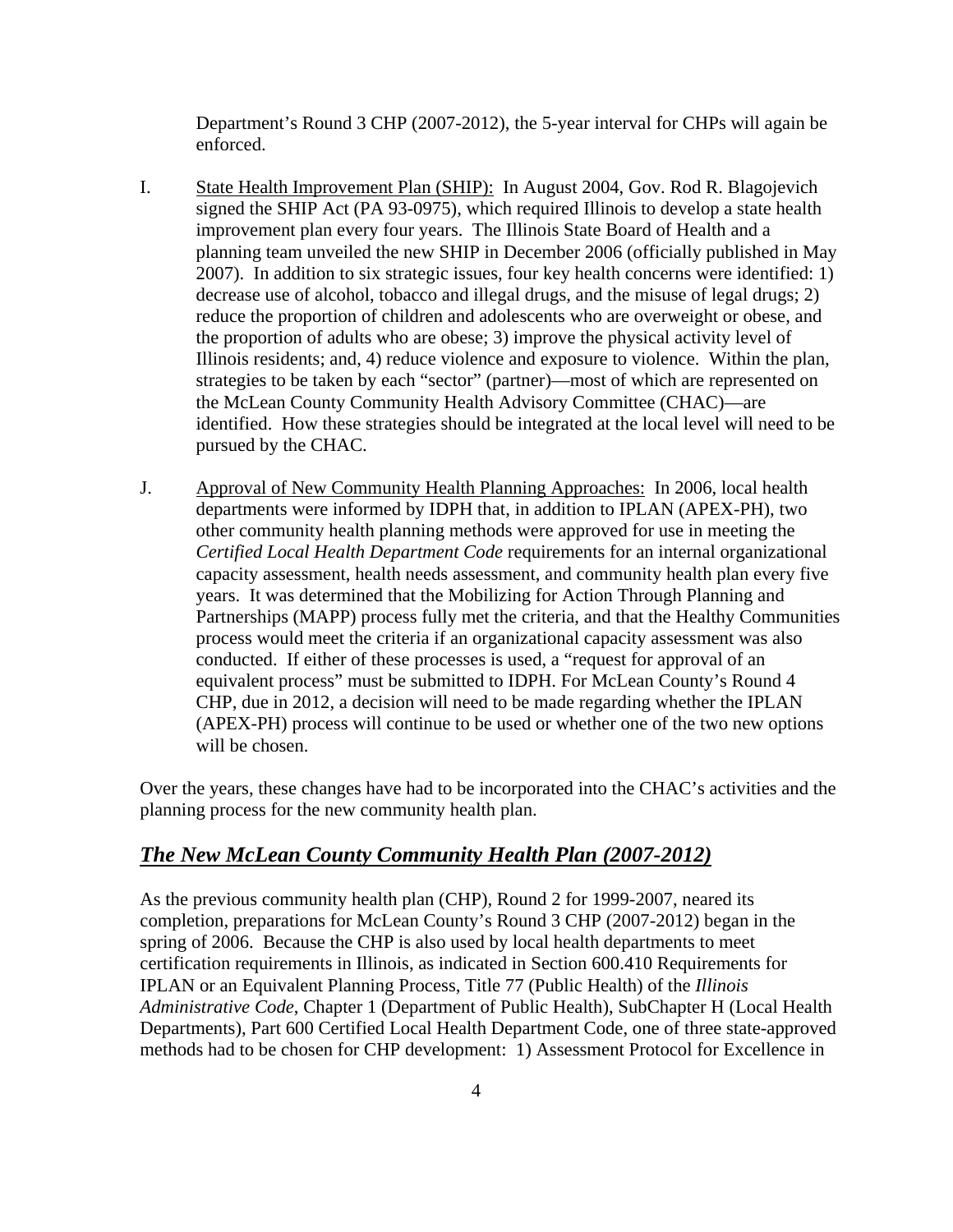Public Health (APEX-PH); 2) Mobilizing Action through Planning and Partnerships (MAPP); or, 3) Healthy Communities. Any method chosen must result in the production of three documents in order to meet certification requirements:

- 1. An Internal Organizational Capacity Assessment of the local health department
- 2. A Needs Assessment of health indicators
- 3. A Community Health Plan

In McLean County, the eight-step APEX-PH process has been the method used to develop the previous two CHPs and was chosen again to be used for the third CHP, due July 16, 2007. Appendix E of the APEX-PH manual contains a description of *The Hanlon Method for Prioritizing Health Problems*. This method, modified by APEX-PH from the process developed by J. J. Hanlon, has been used during the development of each CHP to prioritize the list of county health problems. It establishes priorities based on the size and seriousness of the problem as well as the effectiveness of the available interventions. Prioritization of the multiple health problems identified is necessary so that community resources can be directed appropriately. An overview of how McLean County proceeded through the eight steps of the APEX-PH process is provided in the "Overview of the Community Health Plan Process" document (Attachment #2).

#### Summary of Each Key Document

- 1. **The Internal Organizational Capacity Assessment:** The McLean County Health Department organizational capacity assessment was conducted from May of 2006 through June of 2006. Department heads chose to utilize the APEX-PH organizational capacity assessment worksheets as well as newly adopted *Operational Definitions for a Functional Local Health Department* worksheets to assess the health department. The APEX-PH process entailed the assessment of key indicators of organizational capacity by management staff, who then determined the perceived importance of each indicator. In addition, strengths and weaknesses were identified. This process yielded eleven major objectives. The assessment of the *Operational Definitions for a Functional Local Health Department* was conducted by the coordinators group and it yielded two major objectives. The final report, *The McLean County Health Department Internal Capacity Assessment—IPLAN 2007 (July 2006)*, listed all the objectives to address weaknesses. The letter from the McLean County Board of Health accepting the internal organizational capacity assessment is located in Attachment #3a, and the discussion of the report findings with the Board of Health is documented on page two of the Board of Health meeting minutes for 3/7/07 (Attachment #3b).
- 2. **The Needs Assessment of Health Indicators:** Collection, review and analysis of McLean County health indicators and other health-related data occurred from May 2006 through January 2007. Many sources of county-specific data were utilized, including: 1) the IPLAN data set; 2) the *Assessment 2005* report (published in August 2004) prepared for the Community Advocacy Network (CAN), which contained a community analysis, focus group report, key informant study and household survey; 3) BRFS survey data from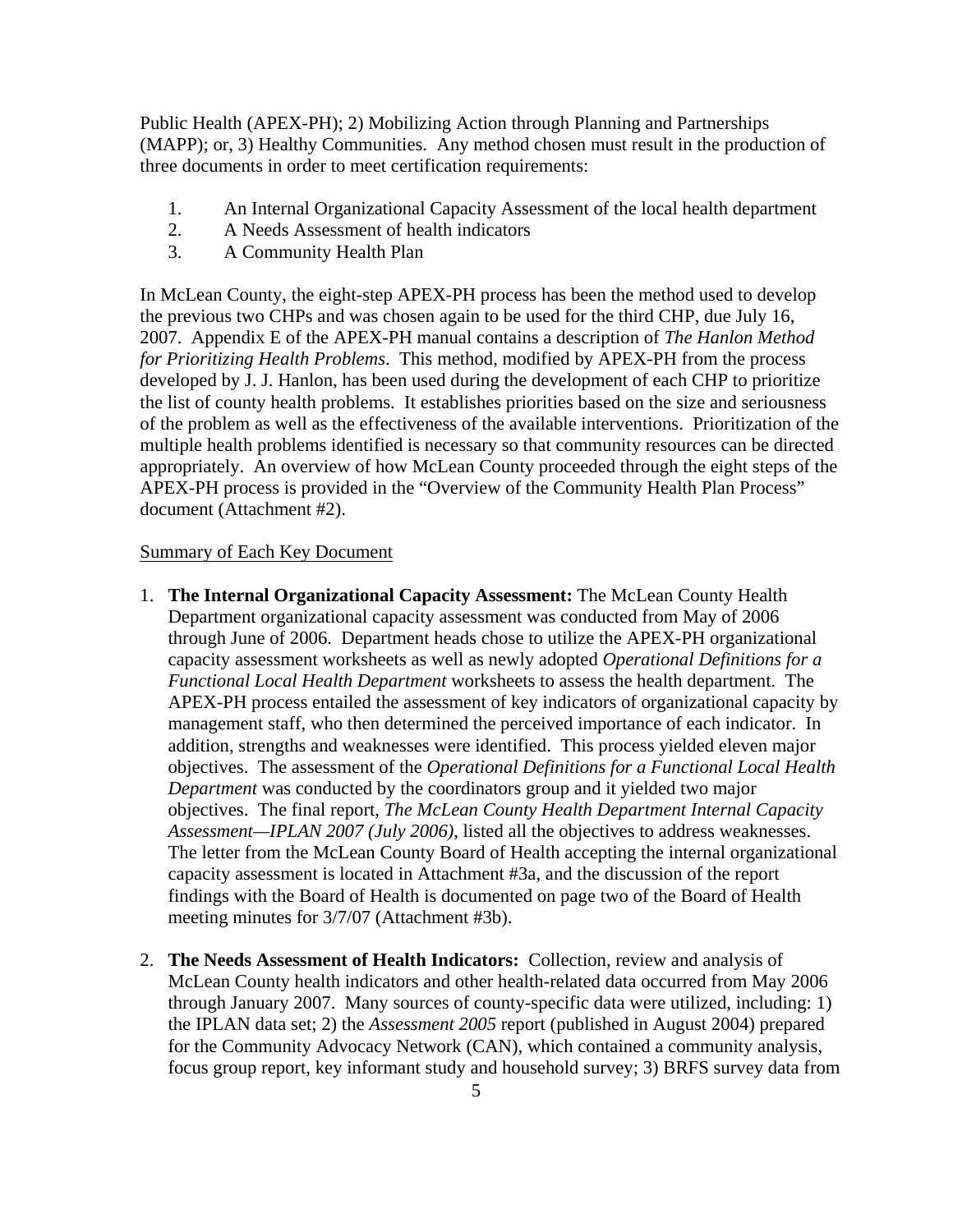1997, 2002, and 2004; and, 4) the *Community Report Card for McLean County, Illinois (July 2004)*, produced by the McLean County Health Department All Our Kids: Early Childhood Network. On 12/5/06, the CHAC reviewed and discussed preliminary findings from the health indicator data assessment. Among the findings: McLean County's top 10 leading causes of death have varied little over the past ten years. The list of leading causes of death, using the most current available IPLAN data (2004), includes the following: diseases of the heart (27% of all deaths); cancer/malignant neoplasms (22%); coronary heart disease (19%); lung cancer (6%); cerebrovascular diseases (6%); accidents (5%); chronic lower respiratory diseases (5%); diabetes (3%); lymphatic and hematologic cancers (3%); and nephritis (2%). The analysis and subsequent decisions at the 1/16/07 CHAC meeting produced a list of 18 preliminary health concerns:

- 1) Access to Care: Dental Care 10) Heart Disease
- 2) Access to Care: Undocumented People 11) Infant Mortality
- 3) Acute/Binge Drinking 12) Lead Poisoning
- 
- 5) Cerebrovascular Disease 14) Perinatal Conditions
- 
- 
- 8) Congenital Anomalies 17) Unintentional Injuries
- 
- 
- 
- 
- 4) Cancer 13) Low Birth Weight
	-
- 6) Child Abuse/Neglect 15) Sexual Assault
- 7) Chlamydia 16) Suicide (older adults)
	-
- 9) Diabetes 18) Very Low Birth Weight

These 18 preliminary health concerns were thoroughly discussed by the CHAC in order to reduce the list in preparation for the health problem prioritization process, the Hanlon Method, set for February 2007. Some of the health problems were combined into categories, and others were set aside. The final list of the county's top eight health problems was determined on January 16, 2007:

| 1) | Cancer                  |     | <b>Infant Mortality</b> |
|----|-------------------------|-----|-------------------------|
| 2) | Cerebrovascular Disease | (h) | Intentional Injuries    |
| 3) | Chlamydia               |     | Suicide (older adults)  |
| 4) | <b>Heart Disease</b>    | 8)  | Unintentional Injuries  |
|    |                         |     |                         |

The list of eight health problems above was then used in February 2007 when the CHAC applied the Hanlon Method to the eight health problems to determine the county's top three health problem priorities. Among the eight, priority scores ranged from a low of 48 to a high of 210. The size and seriousness of 3 health concerns in particular, clearly rose to the top of the priority list: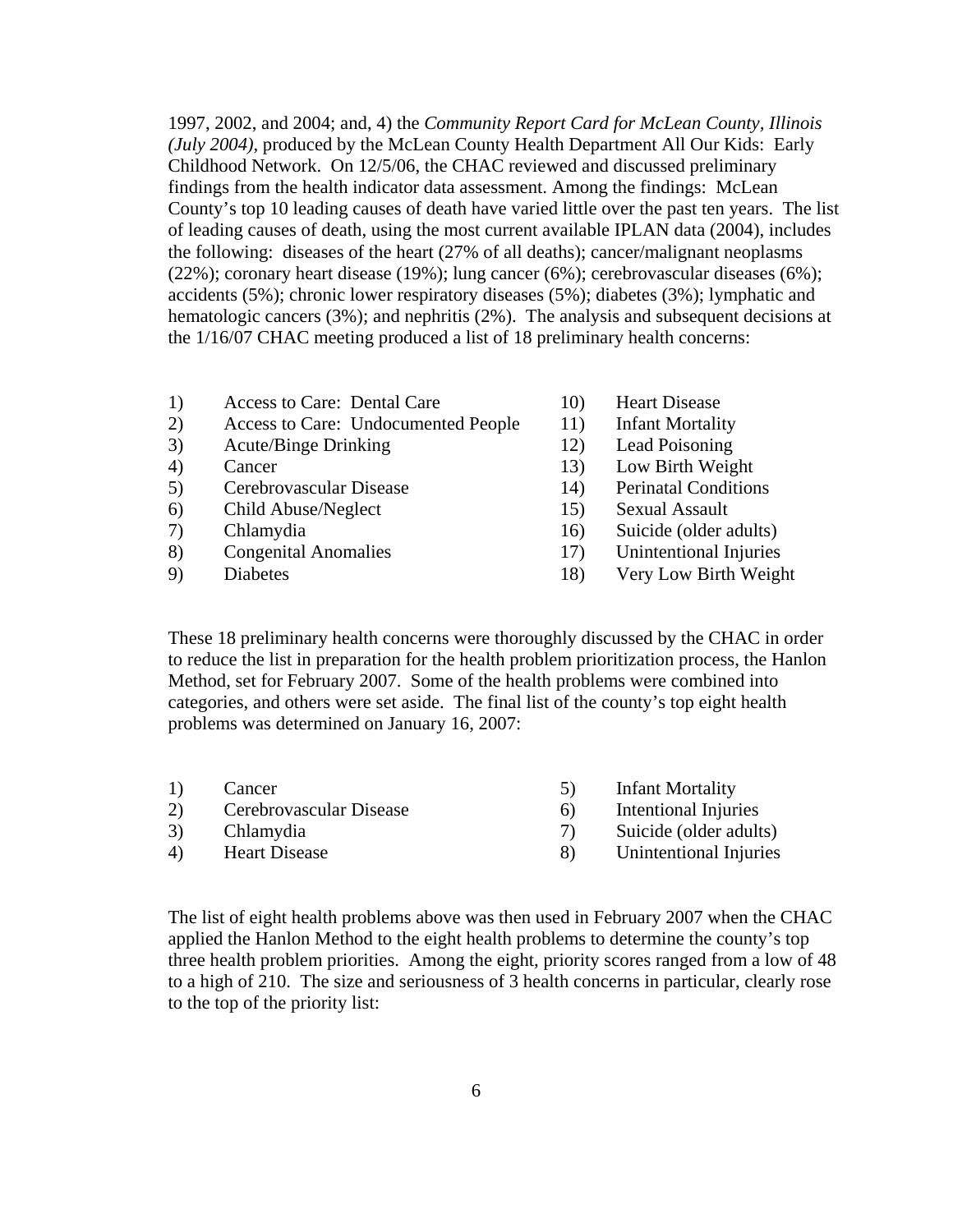#### *HEART DISEASE*

(Hanlon Priority Score = 210)

#### *CEREBROVASCULAR DISEASE*

(Hanlon Priority Score  $= 175$ )

## *CANCER*

(Hanlon Priority Score = 168)

Effective interventions for all three of these health problems have been in use across the nation for many years. In addition, BRFS data for McLean County indicate that Healthy People 2010 objectives for adult residents are not met for many of the risk factors (such as cigarette smoking; obesity; high cholesterol; alcohol over-consumption) for heart disease, cerebrovascular disease, and cancer. These three health problems were then chosen as McLean County's top three health priorities and became the basis for the Round 3 McLean County Community Health Plan for 2007-2012.

3. **The Round 3 McLean County Community Health Plan (CHP) for 2007-2012:** The CHP, submitted to IDPH during the first week of July 2007, identifies the county's top 3 health problem priorities, the risk factors that contribute to them, and the effective intervention strategies that will be used to reduce their negative impact on the health status of the community. Mortality and morbidity data, as well as a risk factor analysis of McLean County's Behavioral Risk Factor Survey (BRFS) results, contributed to the choice of heart disease, cerebrovascular disease, and cancer as the 3 priority health problems to be addressed in the CHP for 2007-2012. This document consists of three key components for each health priority: 1) a narrative; 2) a "Health Priority Summary Worksheet"; and, 3) a "Direct/Indirect Contributing Factors" chart. In the fall of 2007, the CHAC will begin to form an implementation task force which will then move forward with community partners/stakeholders to address the interventions identified in the CHP.

#### *Summary*

To address the multiple challenges inherent in attempts to improve health outcomes in the three priority health problem areas, McLean County will need to maintain and expand its partnerships, continue to seek out alternative funding sources, focus on risk factor reduction, and utilize the most recent data available to influence: a) policy changes, b) choice of interventions; and, c) behavior/lifestyle changes in the community. The implementation task force and the on-going dedicated efforts of the Community Health Advisory Committee will continue to meet the challenge of improving the health of all residents in McLean County. Working together, the county will be healthier by the year 2012.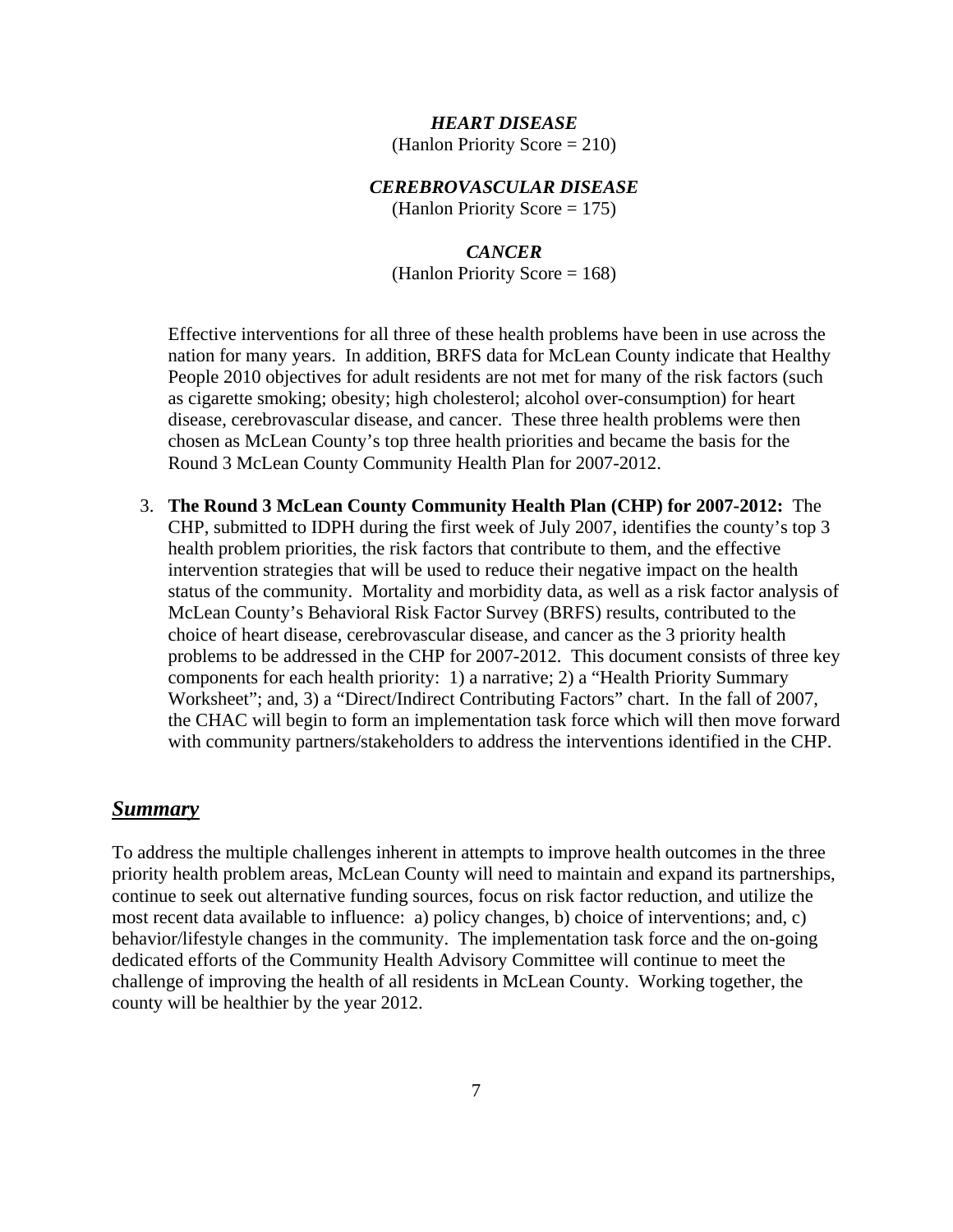#### *Resources*

http://www.idph.state.il.us http://app.idph.state.il.us (for the IPLAN Data Set) http://app.idph.state.il.us/brfss (for BRFS Data Set) http://www.mcleancountyil.gov/health http://www.allianceforbuildingcommunity.org http://www.iphionline.org "Illinois State Health Improvement Plan", State Board of Health, May 2007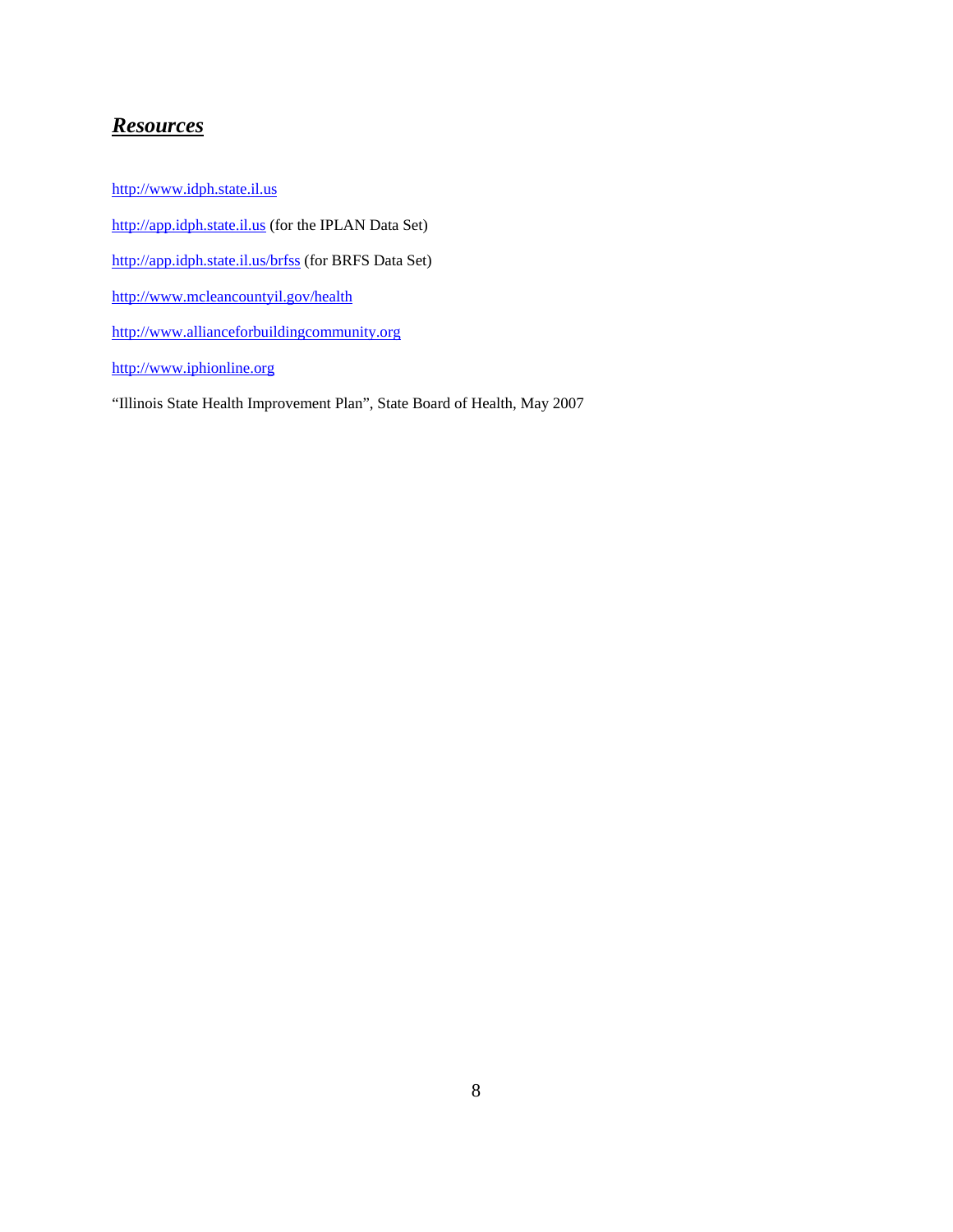#### **Community Health Advisory Committee**

#### **Community Members 1/01/06 to 6/30/07**

Lucinda Beier Boeck

Michelle Brown Diana Cristy American Red Cross of the Heartland BroMenn Regional Medical Center

Sharon Gatto Joe Gibson OSF St. Joseph Medical Center Bloomington Township

Tamara Guy Sue Henkel

Lyn Hruska Cindy Kerber American Red Cross of the Heartland Illinois Wesleyan University

Beth Kimmerling Barb McLaughlin-Olson McLean County Coroner's Office Heartland Community College

Michael Meece Terry Meismer<br>
United Way Terry Meismer<br>
Katie's Kids United Way

Jenny Messier Marion Micke BroMenn Regional Medical Center Illinois State University

H. Catherine Miller James Williams Heartland Community College Agrability Unlimited

Illinois State University Chestnut Health Systems

Prevent Child Abuse Illinois BroMenn Regional Medical Center

#### **McLean County Health Department Staff CHAC Liaisons 2006 and 2007**

| Sue Albee<br>Heidi German               | Cathy Coverston Anderson (IPLAN Co-coordinator)<br>Walt Howe                                    |
|-----------------------------------------|-------------------------------------------------------------------------------------------------|
| Bob Keller                              | Jackie Lanier                                                                                   |
| Karen Mayes                             | Jan Morris (IPLAN Co-coordinator)                                                               |
| Maureen Sollars                         | Jan Weber                                                                                       |
| Additional Staff Assistance:            | Trish Cleary; Denise Hunt; Connie Montague; Linda Nolen;<br>Chris Shadewaldt; Annette Thoennes. |
| <b>Additional Volunteer Assistance:</b> | Faith Givan (AmeriCorps); Pamela Solowski (IWU intern);<br>Megan Trainor (ISU intern).          |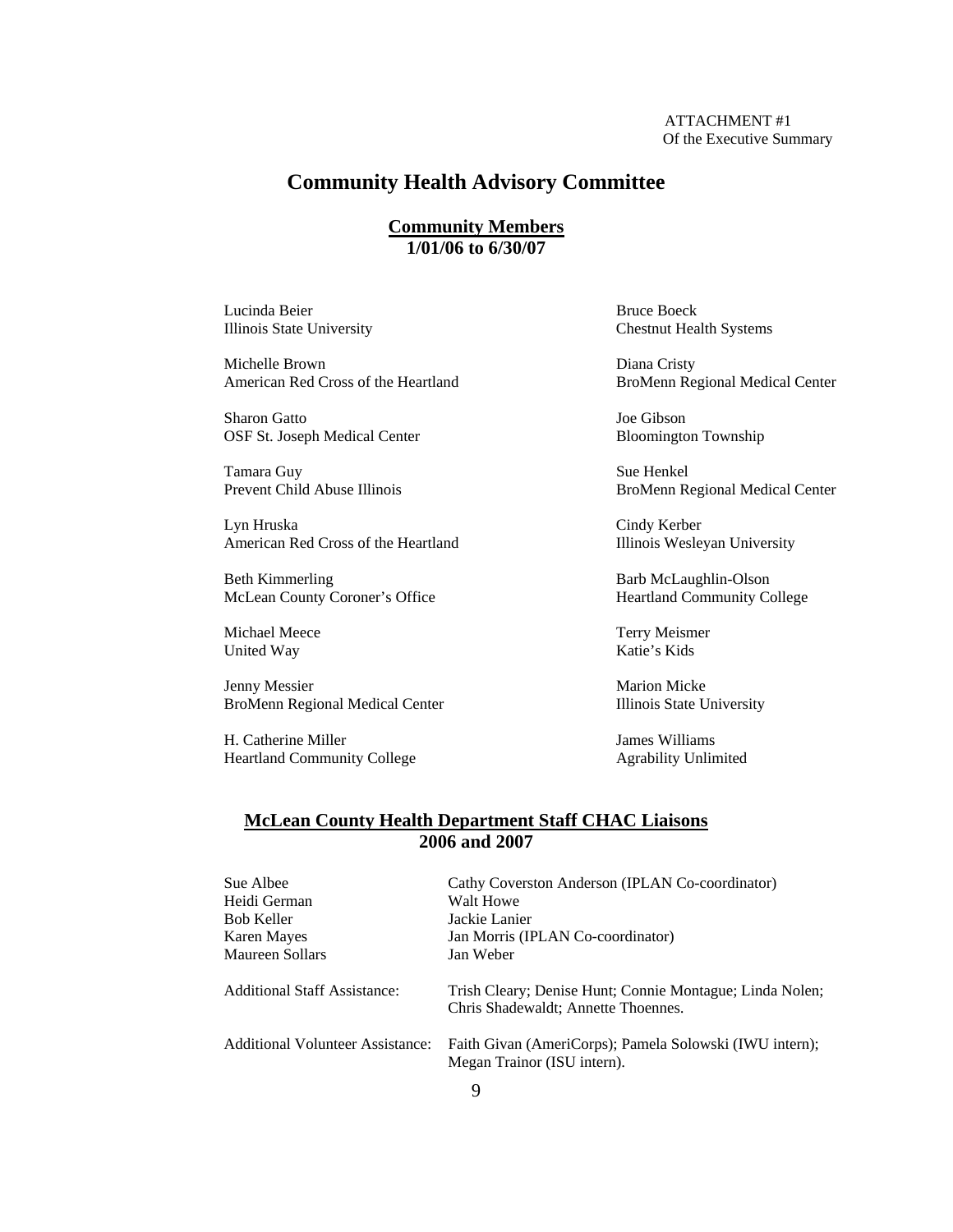**McLean County Community Health Plan (2007-2012)**

## *Overview Of The Community Health Plan Process*

#### *Introduction*

Current Application Due Date: July 16, 2007 Current Certificate Expiration Date: September 14, 2007

County-specific community health plans (CHPs) in Illinois are used by local health departments to guide local public health systems in addressing health concerns and to meet certification requirements in Illinois. As indicated in Section 600.410 Requirements for IPLAN or an Equivalent Planning Process, Title 77 (Public Health) of the *Illinois Administrative Code*, Chapter 1 (Department of Public Health), SubChapter H (Local Health Departments), Part 600 Certified Local Health Department Code, local health departments must petition to have a CHP development methodology approved by the state or else choose one of two state-approved methods for CHP development: 1) the Assessment Protocol for Excellence in Public Health (APEX-PH); or, 2) Mobilizing Action through Planning and Partnerships (MAPP). All methods must result in the production of three documents in order to meet certification requirements:

- 4. An Internal Capacity Assessment of the local health department
- 5. A Needs Assessment of health indicators
- 6. A Community Health Plan

In McLean County, the eight-step APEX-PH process has been the method used to develop the previous two CHPs and was chosen again to be used for the third CHP, due July 16, 2007. Provided below is an overview of how McLean County Health Department (MCHD) and its Community Health Advisory Committee (CHAC) applied the APEX-PH process to complete the three documents listed above to meet certification requirements.

#### *Process*

The McLean County Health Department began the development of its Illinois Project for Local Assessment of Needs (IPLAN) Community Health Plan during the spring of 2006 by initiating the community health needs assessment process. A core team of fourteen Health Department administrative and program staff began the process of identifying data sources and community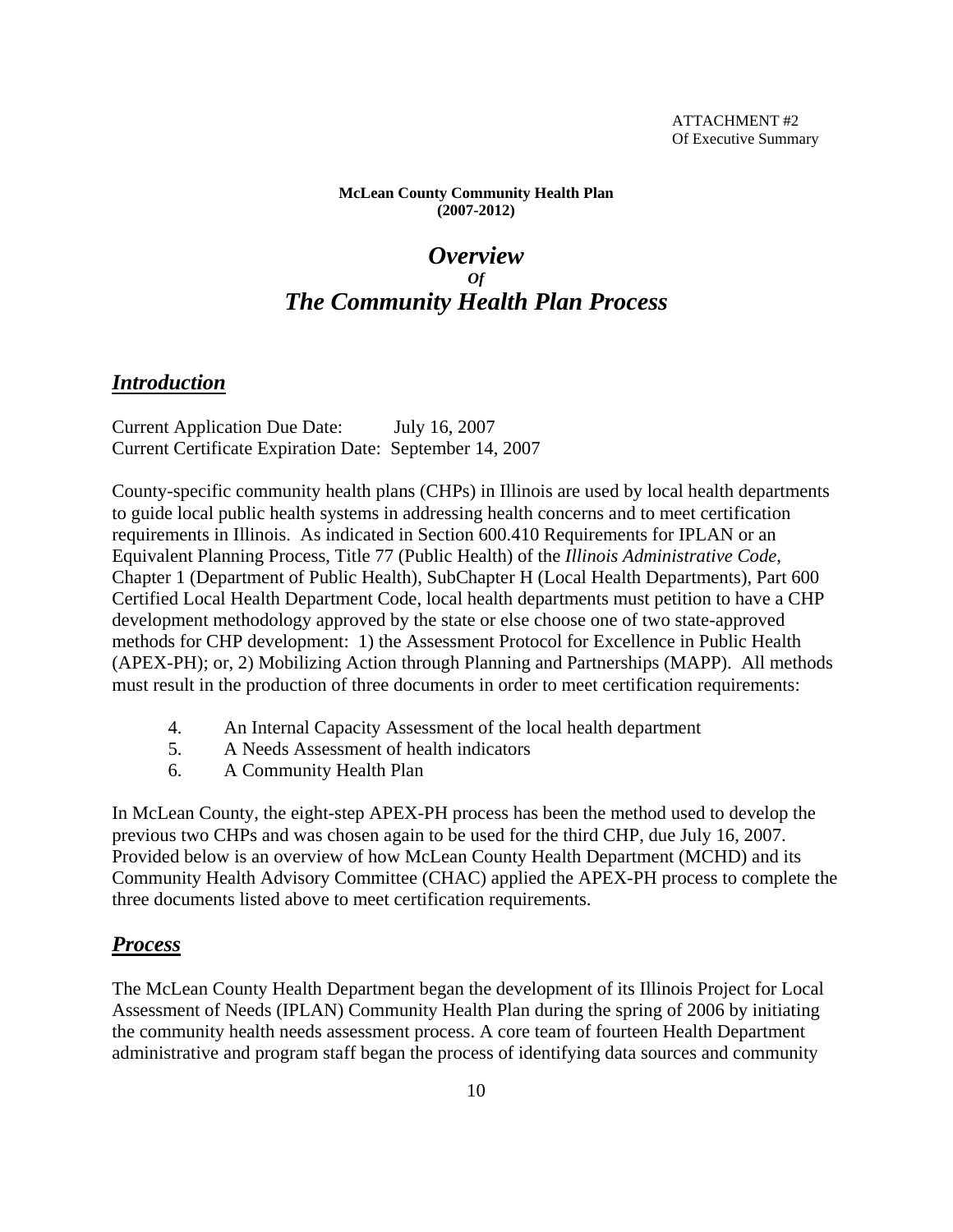health problems in their respective areas of expertise. Three additional individuals were utilized at various points in the CHP development process: 1) an intern from Illinois State University (spring 2006); 2) an intern from Illinois Wesleyan University (fall of 2006); and, 3) an AmeriCorps volunteer assigned to the McLean County Health Department. In addition, the county's CHAC was asked to provide additional data and suggest other data sources for analysis. The department's co-coordinators for IPLAN assisted with moving the team and the CHAC through the eight steps of the APEX-PH process, which occurred over a thirteen-month period: from May 2006, when the needs assessment was initiated through June 2007, when the CHP received final approval by the McLean County Board of Health. The document was then provided via e-mail and hard copy to the Division of Health Policy of the Illinois Department of Public Health during the first week of July 2007 to meet the submission deadline of July 16, 2007.

#### *STEP #1: Self-Assessing Organizational Capacity*

The McLean County Health Department internal organizational capacity assessment was conducted from May of 2006 through June of 2006, with the assistance of a student intern from the Health Promotion Department at Illinois State University. Department heads chose to utilize the APEX-PH organizational capacity assessment worksheets as well as newly adopted *Operational Definitions for a Functional Local Health Department* worksheets to assess the health department. The APEX-PH process entailed the assessment of key indicators of organizational capacity by management staff, who then determined the perceived importance of each indicator. In addition, strengths and weaknesses were identified. This process yielded eleven major objectives. The assessment of the Operational Definitions for a Functional Local Health Department was conducted by the coordinators group and it yielded two major objectives. The final report, *The McLean County Health Department Internal Capacity Assessment—IPLAN 2007 (July 2006)*, listed all the objectives to address weaknesses. The letter from the McLean County Board of Health accepting the internal organizational capacity assessment is located in Attachment #3a of the Executive Summary of the McLean County Community Health Plan for 2007-2012, and the discussion of the report findings with the Board of Health is documented on page two of the Board of Health meeting minutes for 3/7/07 (Attachment #3b of the Executive Summary).

#### *STEP #2: Convening the Community Health Committee*

The McLean County Approach to Community Health (McCATCH) governing board, established in 1989, had provided the community with an initial identification of county health problems through *McCATCH: The Final Report,* distributed in March 1993. Members of that board became the first members of the IPLAN Community Health Advisory Committee (CHAC), which held its initial meeting in August 1993. The CHAC has continued to meet three to four times per year since its inception, and meets more frequently during the 13-month interval needed for CHP preparation. Advisory Committee Bylaws permit 15 members, and 30-40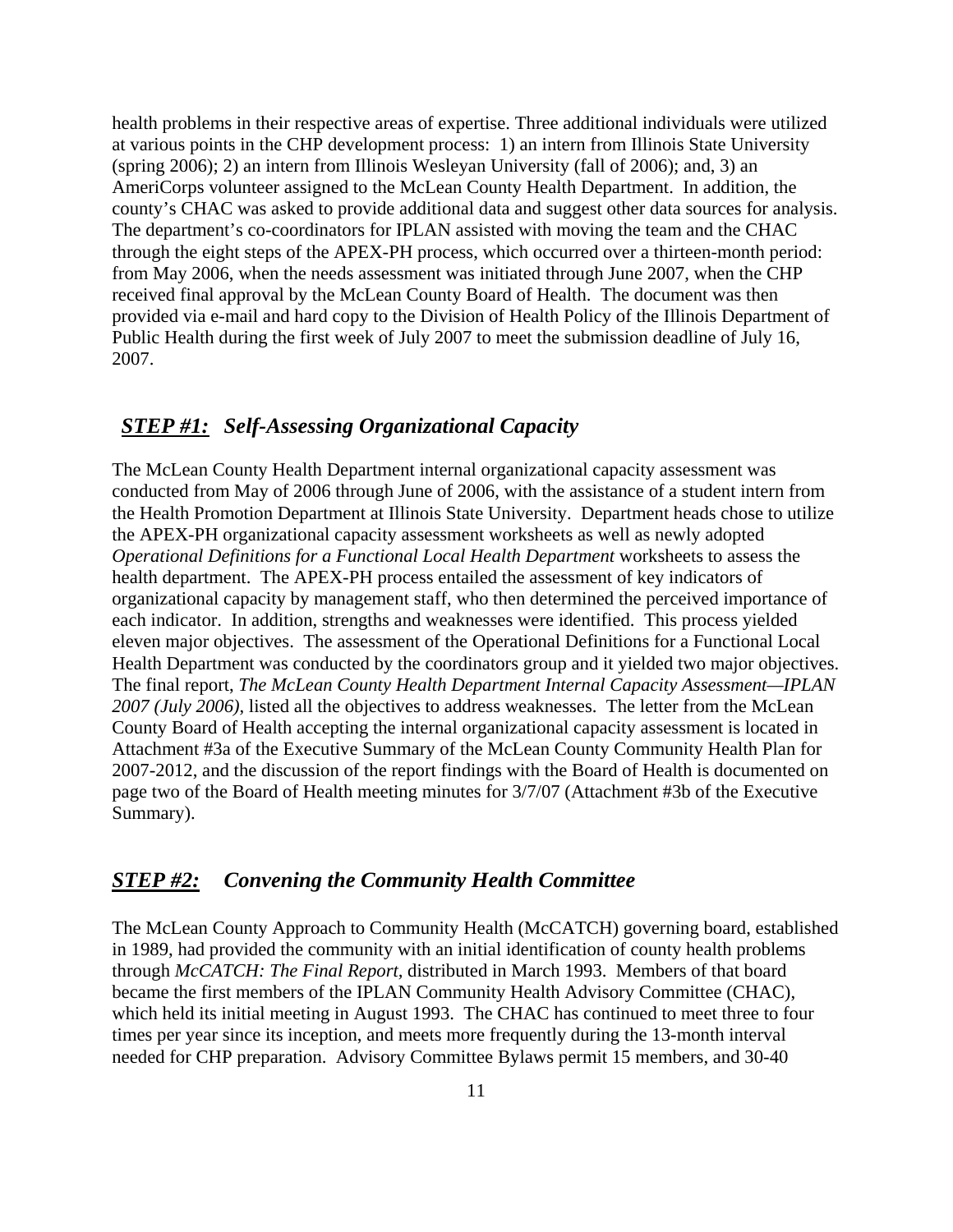people from the community were members of the CHAC's three implementation task forces for the Round 2 CHP (1999-2004). The CHAC list of members during 2006/2007 is included as Attachment #1 of the Executive Summary of the CHP 2007-2012 document.

#### *STEP #3: Analysis of the Health Data and Health Priorities*

Collection, review and analysis of McLean County health indicators and other health-related data occurred from May 2006 through January 2007. Many sources of county-specific data were utilized, including: 1) the IPLAN data set; 2) the *Assessment 2005* report (published in August 2004), prepared for the Community Advocacy Network (CAN), which contained a community analysis, focus group report, key informant study and household survey; 3) BRFS survey data from 1997, 2002, and 2004; and, 4) the *Community Report Card for McLean County, Illinois (July 2004)*, produced by the McLean County Health Department All Our Kids: Early Childhood Network. On 12/5/06, the CHAC reviewed and discussed preliminary findings from the health indicator data assessment. Among the findings: McLean County's top 10 leading causes of death have varied little over the past ten years. The list of leading causes of death, using the most current available IPLAN data (2004), includes the following: diseases of the heart (27% of all deaths); cancer/malignant neoplasms (22%); coronary heart disease (19%); lung cancer (6%); cerebrovascular diseases (6%); accidents (5%); chronic lower respiratory diseases (5%); diabetes (3%); lymphatic and hematologic cancers (3%); and nephritis (2%). The analysis and subsequent decisions at the January 16, 2007, CHAC meeting produced the following list of 18 preliminary health concerns:

- 1) Access to Care: Dental Care 10) Heart Disease
- 2) Access to Care: Undocumented People 11) Infant Mortality
- 3) Acute/Binge Drinking 12) Lead Poisoning
- 
- 5) Cerebrovascular Disease 14) Perinatal Conditions
- 6) Child Abuse/Neglect 15) Sexual Assault
- 
- 
- 
- 
- 
- 
- 4) Cancer 13) Low Birth Weight
	-
	-
- 7) Chlamydia 16) Suicide (older adults)
- 8) Congenital Anomalies 17) Unintentional Injuries
- 9) Diabetes 18) Very Low Birth Weight

These 18 preliminary health concerns were thoroughly discussed by the CHAC on January 16, 2007, in order to reduce the list in preparation for the health problem prioritization process, the Hanlon Method, set for February 21, 2007. Some of the health problems were combined into categories, and others were set aside. The final list of the county's top 8 health problems was determined on January 16, 2007:

- 1) Cancer 5) Infant Mortality
- 2) Cerebrovascular Disease 6) Intentional Injuries
- -
- 
- 
- 3) Chlamydia 7) Suicide (older adults)
- 4) Heart Disease 8) Unintentional Injuries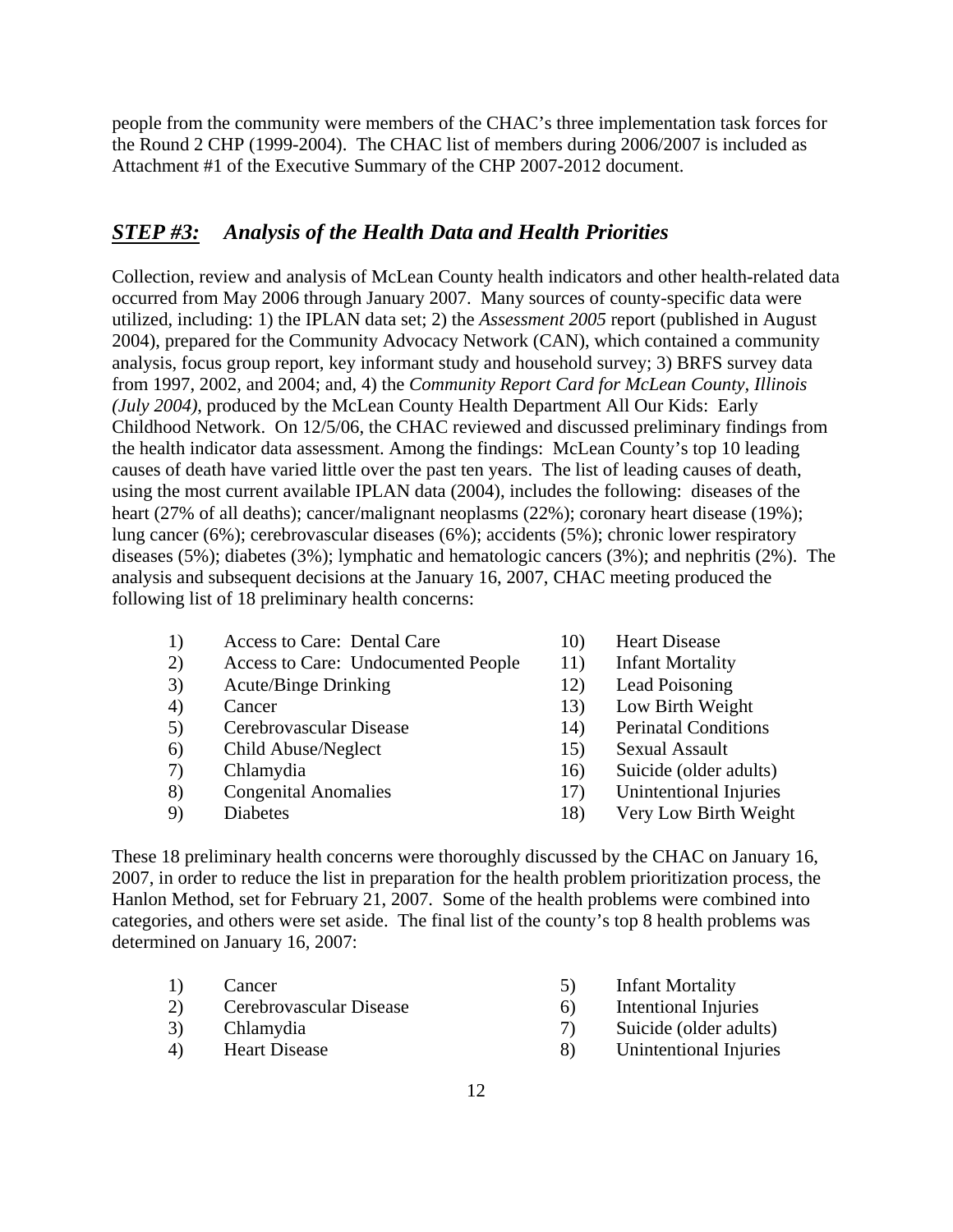#### *STEP #4: Prioritize Community Health Problems*

Appendix E of the APEX-PH manual contains a document describing *The Hanlon Method for Prioritizing Health Problems*. This method, modified by APEX-PH from the process developed by J. J. Hanlon, has been used during the development of each previous CHP to prioritize the list of county health problems. It establishes priorities based on the size and seriousness of the problem as well as the effectiveness of the available interventions. Prioritization of the multiple health problems identified is necessary so that community resources can be directed appropriately. Additional information for each of the eight health problems was provided in the document, *The Size of McLean County Health Problems—February 2007*, (Attachment A), which was essential as an aid in the analysis of two of the three Hanlon Method factors:

- 1) the size of the problem: with consideration given to the number of community residents **with** the problem, but with emphasis on the proportion of the population **at risk** for the disease or condition; and,
- 2) the seriousness of the problem: or the degree to which the problem causes death, hospitalization, disability, and economic loss; and, the degree to which this is an emergent problem or one where there is an urgency for intervention.

A third Hanlon Method factor was also utilized:

3) the effectiveness of the intervention to address the health problem: or, the degree to which an intervention is available to prevent the health problem.

The "PEARL Test" was then applied to the interventions for each health problem, evaluating the factors of **P**ropriety, **E**conomics, **A**cceptability, **R**esources, and **L**egality. All 8 health problems passed the PEARL Test and all interventions conceived by the CHAC were judged to be proper, economical, acceptable, legal and, to some degree, feasible given available resources. Among the eight, Hanlon priority scores ranged from a low of 48 to a high of 210. The size and seriousness of 3 health concerns in particular, clearly rose to the top of the priority list:

#### *HEART DISEASE*

(Hanlon Priority Score = 210)

#### *CEREBROVASCULAR DISEASE*

(Hanlon Priority Score = 175)

#### *CANCER*

(Hanlon Priority Score = 168)

Effective interventions for all three of these health problems have been in use across the nation for many years. Of special concern was the finding in the community health needs assessment that, although mortality rates may have decreased or fallen below the Healthy People 2010 target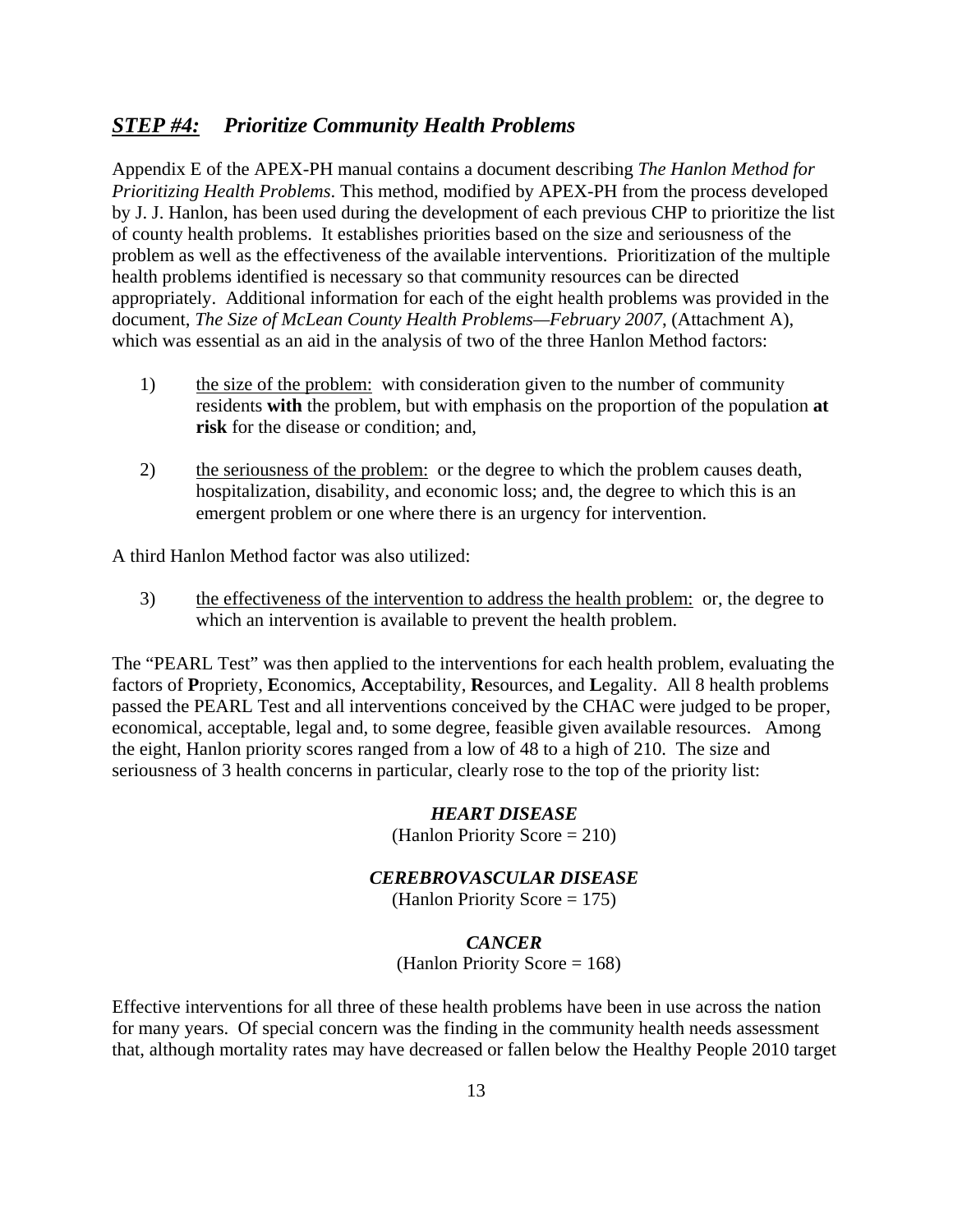for some components of these health concerns, Behavioral Risk Factor Survey (BRFS) data for McLean County indicate that Healthy People 2010 objectives for adult residents are not met for many of the risk factors (such as cigarette smoking; obesity; high cholesterol; alcohol overconsumption) for heart disease, cerebrovascular disease, and cancer. These three health problems, heart disease, cerebrovascular disease, and cancer, were then chosen as McLean County's top three health priorities and became the basis for the Round 3 McLean County Community Health Plan for 2007-2012.

#### *Step #5: Conduct Detailed Analysis of Community Health Problems*

Using APEX-PH, the detailed analysis of community health problems was completed by identifying the risk factors for those health problems and the direct and indirect contributing factors. In preparation for the March 15, 2007, CHAC meeting, Health Department staff and an AmeriCorps volunteer developed charts depicting the relationship of the direct and indirect contributing factors to each risk factor for the three priority health problems. At the CHAC meeting, these documents were reviewed and additions made to them. Intervention strategies were discussed, including the community resources and stakeholders available to implement them. In preparation for the April 24, 2007, meeting, a CHP "Health Priority Summary Worksheet", based on modified APEX-PH templates, were completed for each of the three health priorities. Each worksheet contained: a description of the health problem; list of risk factors and direct and indirect contributing factors; barriers to improvements; community stakeholders; community health improvement outcome goals and impact objectives (based primarily on Healthy People 2010); community health plan strategies/interventions; and, community health plan evaluation considerations. In these worksheets, the interventions identified at the March CHAC meeting were linked with the outcome and impact objectives for each health priority. At the April CHAC meeting, the intervention strategies were re-assessed to assure that they adequately addressed the impact objectives and a measurable direct or indirect contributing factor. In addition, community resources and funding options available to assist with implementation of interventions for each of the health problem priorities were reviewed and/or identified for pursuit by the implementation task force. The CHAC discussed CHP evaluation needs and agreed to pursue the discussion further in greater detail in subsequent meetings. Evaluation is a critical component of the CHP implementation process and the CHAC is responsible for the on-going monitoring and evaluation of the intervention strategies (process evaluation) and progress toward meeting impact and outcome objectives (outcome evaluation). A *Community Program Logic Model* (adapted from *Measuring Program Outcomes: A Practical Approach*) by the United Way (1996) will be reviewed as one possible framework for evaluation.

#### *Step #6: Inventory Community Health Resources*

In the process of developing the Community Health Plan, the McLean County Health Department stressed that the product is a *community* plan, not merely the province of the McLean County Health Department; therefore, community participation and ownership in the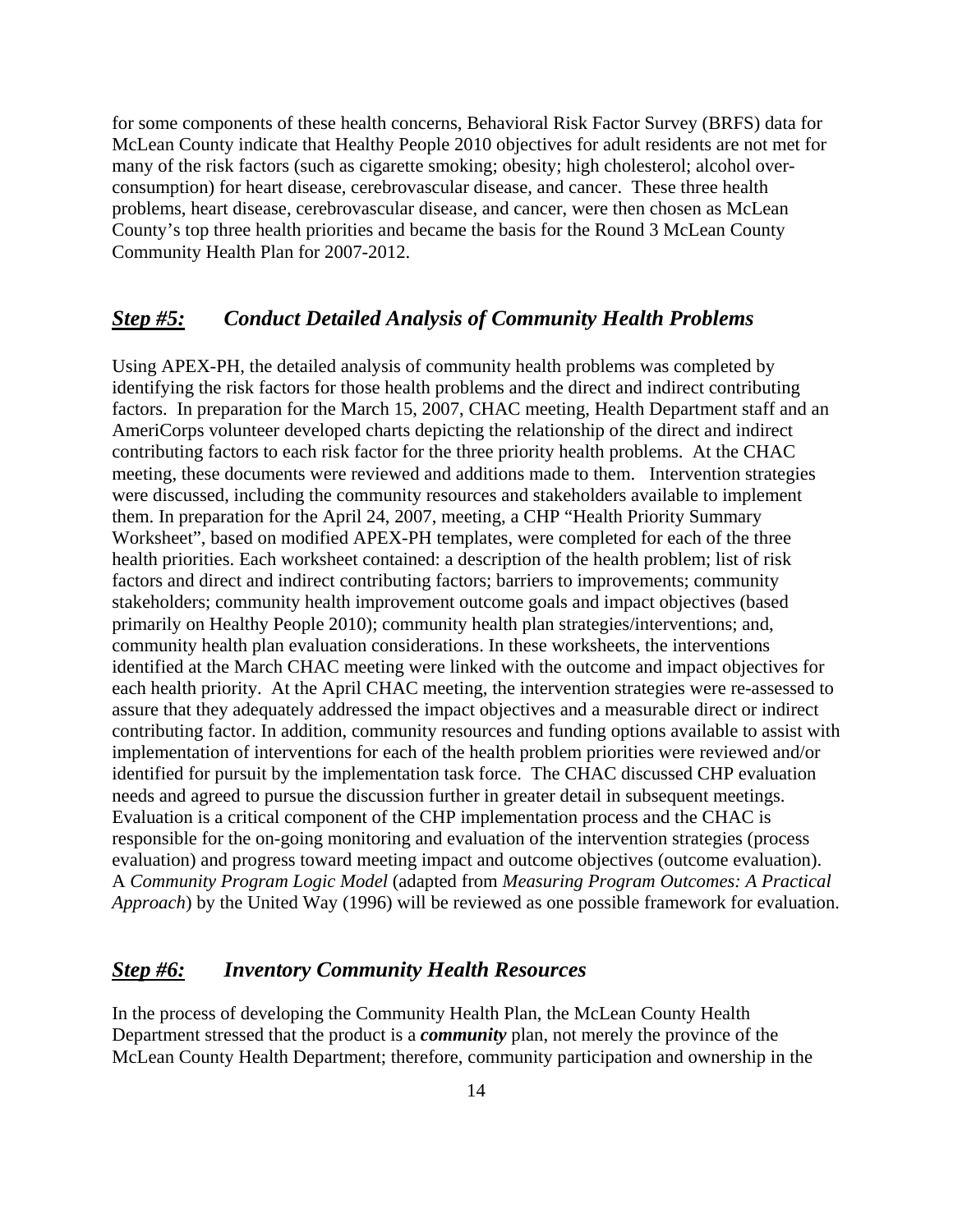CHP development *process* is an integral component of assuring the success of *implementation*. Stakeholders, local agencies or entities who, a) participated in Round 3 CHP development; b) expressed an interest in working on the Community Health Plan; and/or, c) will be asked to participate, are listed in each "Health Priority Summary Worksheet". Barriers to reducing indirect and direct contributing factors, including lack of some resources, are identified within the CHP. In addition, funding needs and possible sources were discussed and documented in the narrative pages of each health problem priority section of the CHP.

#### *Step #7: Develop a Community Health Plan*

At the conclusion of the April 24, 2007, CHAC meeting, a draft of the Community Health Plan was essentially completed. The three key components for each health priority were reviewed and approved by the CHAC: 1) a narrative; 2) a "Health Priority Summary Worksheet" containing objectives and intervention strategies; and, 3) a "Direct/Indirect Contributing Factors" chart. Intervention strategies appropriate for the community were re-assessed and stakeholders with an investment in achieving the identified outcome and impact objectives were identified and listed within the Community Health Plan.

The McLean County Community Health Plan document in its entirety follows the Executive Summary and the Community Health Needs Assessment in the bound document, *The McLean County IPLAN Community Health Plan and Needs Assessment (June 2007)*, submitted to IDPH during the first week of July 2007.

#### *Step #8: Submit Recertification Application*

For Round 3 community health plans, the Illinois Department of Public Health Division of Health Policy prefers that electronic versions of each county's community health plan be emailed to the Division prior to the plan due date. McLean County's Round 3 CHP due date is July 16, 2007. *The McLean County IPLAN Community Health Plan and Needs Assessment (June 2007)* was submitted via e-mail and hard copy during the first week of July to the Division of Health Policy at the Illinois Department of Public Health, in compliance with the *Illinois Administrative Code* in consideration of recertification requirements for local health departments promulgated by IDPH.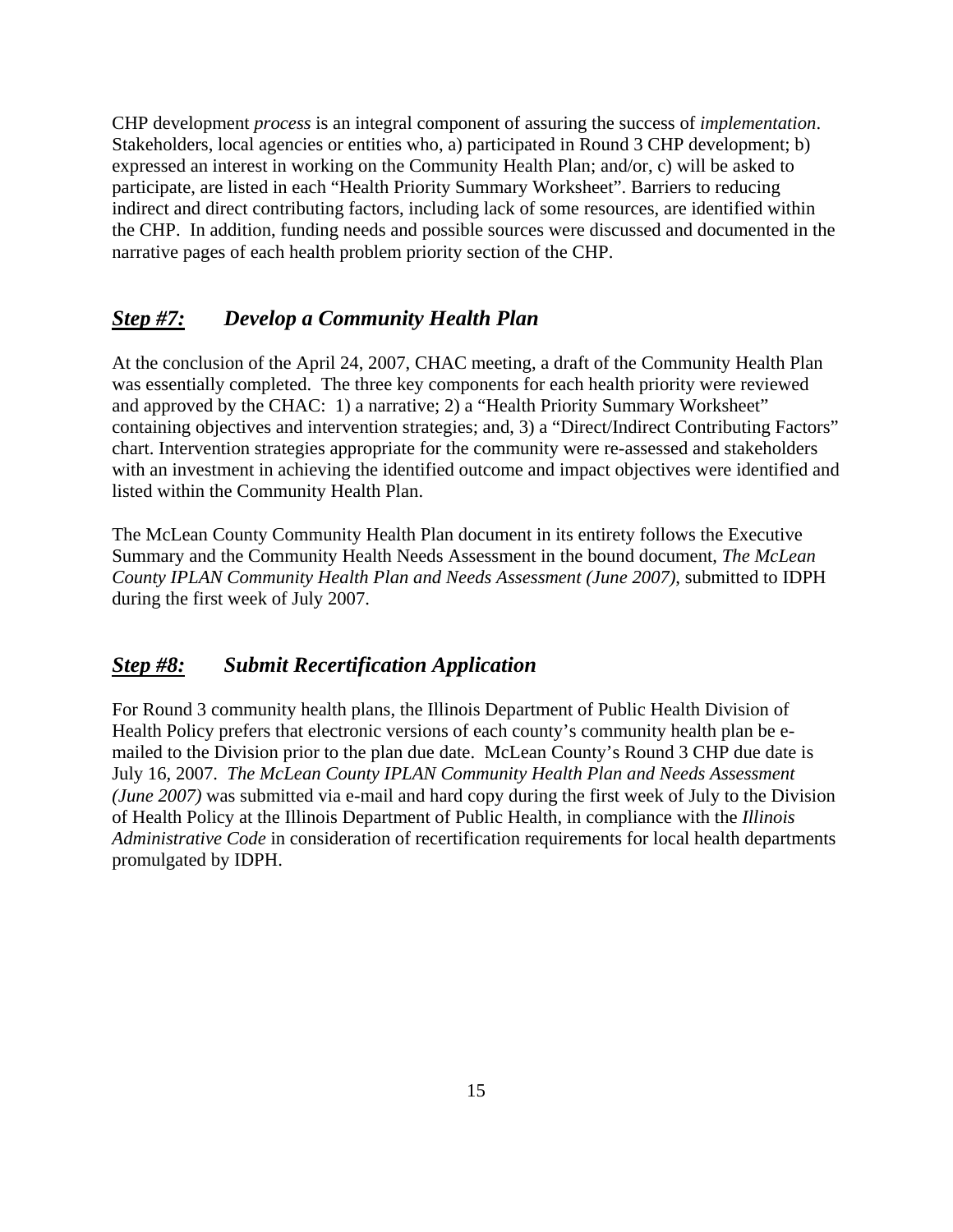Attachment A to Attachment #2 Of the Executive Summary

#### **McLean County Community Health Problems**  *The Size of McLean County Health Problems February 2007*

#### *Overview*

This document was developed to provide additional analysis of McLean County's eight areas of health concerns, identified in January 2007 from an initial list of eighteen health problems, by focusing on obtaining an estimate of the percent of the county population **at risk** for the health problem, and the percent of the population **with** the health problem. Review of this information assisted with the analysis of the size and seriousness of the health problem. It became instrumental during the application of the *Hanlon Method for Prioritization of Health Problems*, conducted in February 2007.

This document contains the following eight components, with each section headed by one of the eight health problems (listed alphabetically):

#### 1. *Health Problem: Cancer*

- Cancer (general)
- Breast
- Colorectal
- Lung
- Prostate
- 2. *Health Problem: Cerebrovascular Disease*
- 3. *Health Problem: Chlamydia*
- 4. *Health Problem: Heart Disease*
	- Heart Disease (general)
	- Coronary Heart Disease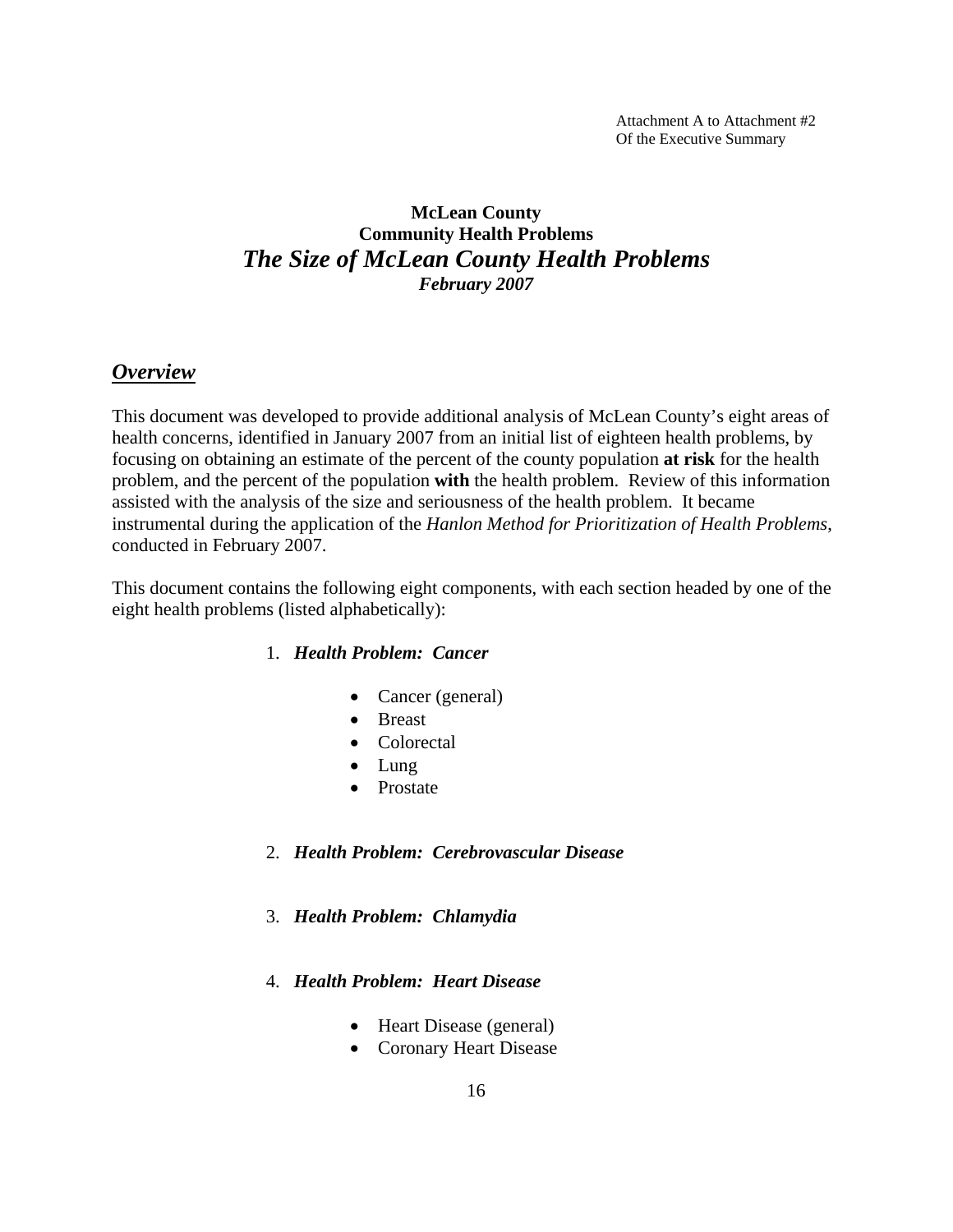#### 5. *Health Problem: Infant Mortality*

- Infant Mortality (general)
- Low Birth Weight and Very Low Birth Weight
- Congenital Anomalies

#### 6. *Health Problem: Intentional Injuries*

- Intentional Injuries (general)
- Child Abuse and Neglect
- Sexual Assault
- Suicide (see separate listing)

#### 7. *Health Problem: Suicide*

#### 8. *Health Problem: Unintentional Injuries*

- Unintentional Injuries (general)
- Lead Poisoning
- Motor Vehicle Accidents
- Hip Fractures and Falls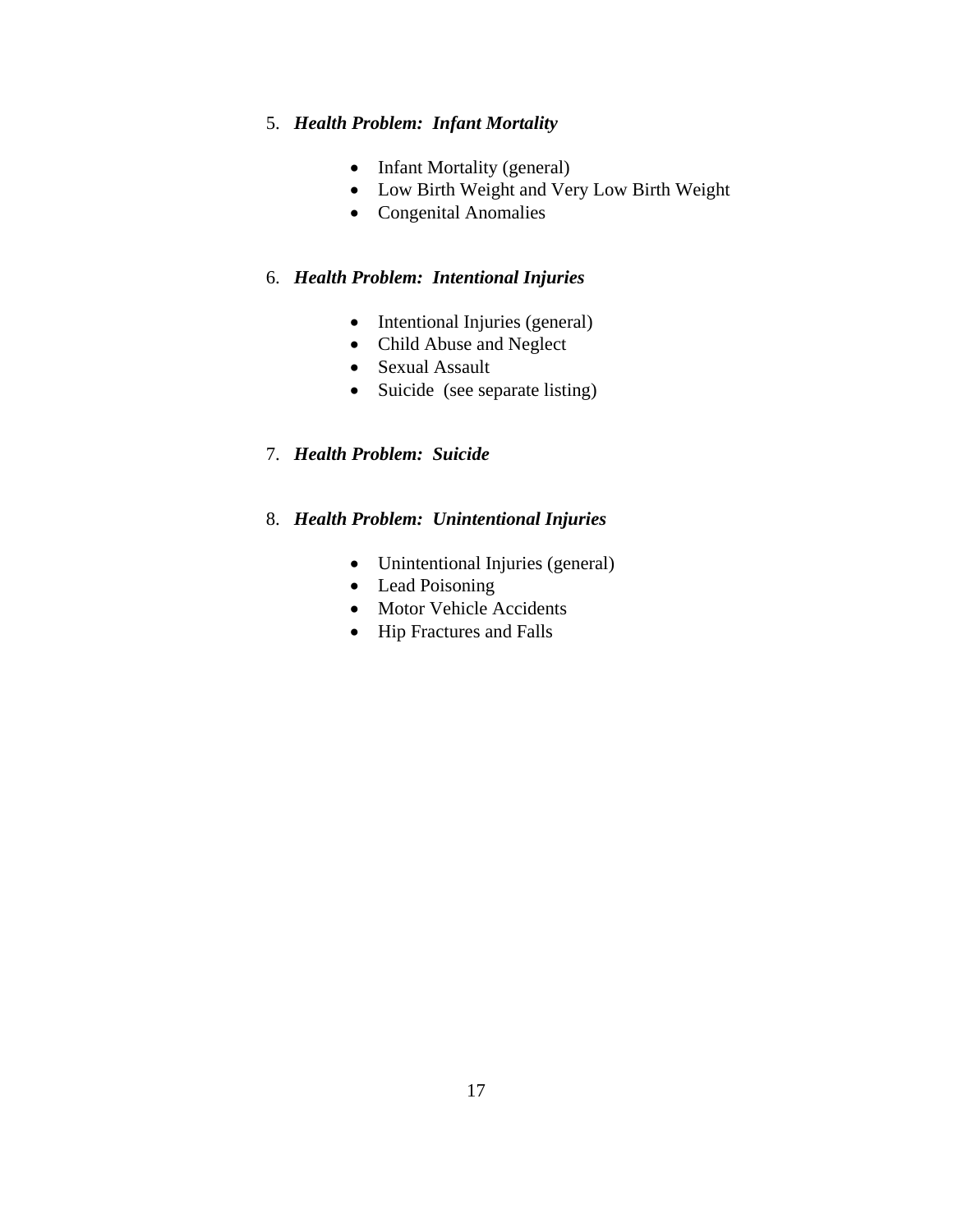#### **McLean County Community Health Problems**  *The Size of McLean County Health Problems February 2007*

*1. Health Problem: Cancer* A. **% Population at Risk: 23% - 46% for males; 20% - 38% for females** Incidence: Lifetime probability for males = **45.67%**  Lifetime probability for females = **38.09%** Mortality: Lifetime probability for males = **23.56%** Lifetime probability for females  $= 19.93\%$  Behavioral Risk Factor Survey (BRFS) of 08/2004: (2004 pop. est. = 157,847) 21.2 % sedentary lifestyle = 33,463 (157,847 x .212) 20.7% obesity = 32,832 (157,847 x 0.207)

20.8% smoking = 32,832 (157,847 x 0.208)

48.5% consumed  $<$  3 servings of fruits/vegetables per day = 76,555 (157,847 x 0.485)

#### B. **% Population with this Health Problem: 0.22% - 0.24%**

 A total of 1,145 deaths from cancer (all types) occurred during the five year period of 2000-2004 in McLean County. The average is 229 per year  $(1,145/5 \text{ years} = 229)$ .

| rachthrea m<br><b>Examing Causes of Moltanty</b><br>$($ 11 $\mu$ <sub>11</sub> $\mu$ $\mu$ <sub>114</sub> $\mu$ |                                  |                                 |                |                        |          |              |                                |                                   |
|-----------------------------------------------------------------------------------------------------------------|----------------------------------|---------------------------------|----------------|------------------------|----------|--------------|--------------------------------|-----------------------------------|
|                                                                                                                 | Malign<br>ant<br>Neo.<br>(Total) | Lung $/$<br><b>Bronc</b><br>hus | Colo-<br>Rect. | <b>Breast</b><br>Canc. | Prostate | Leuke<br>mia | Other<br>Malign<br>ant<br>Neo. | $\%$ w/<br><b>Health</b><br>Prob. |
| 2000                                                                                                            | 226                              | 55                              | 26             | 20                     | 10       | 8            | 107                            | .23                               |
| 2001                                                                                                            | 224                              | 56                              | 24             | 13                     | 15       | 6            | 110                            | .22                               |
| 2002                                                                                                            | 235                              | 67                              | 28             | 24                     | 15       | 14           | 87                             | .24                               |
| 2003                                                                                                            | 241                              | 67                              | 20             | 12                     | 14       | 9            | 119                            | .23                               |
| 2004                                                                                                            | 219                              | 63                              | 17             | 20                     | 9        | 9            | 101                            | .22                               |
| Total                                                                                                           | 1145                             | 308                             | 115            | 98                     | 63       | 46           | 524                            |                                   |

| $#$ Cancer Deaths (all types)                                       |  |
|---------------------------------------------------------------------|--|
| <b>Identified in "Leading Causes of Mortality" (IPLAN Data Set)</b> |  |

% with health problem column: # total cancer deaths in a year/total # deaths in that same year.

Sources: IPLAN Data Set 07/06; BRFS 08/04; Census Data and Estimates 2000-2004. U.S. National Cancer Institute (SEER) Database based on incidence and mortality data for the US from 2000 through 2002 (2/06) www.cancer.org/docroot/CRI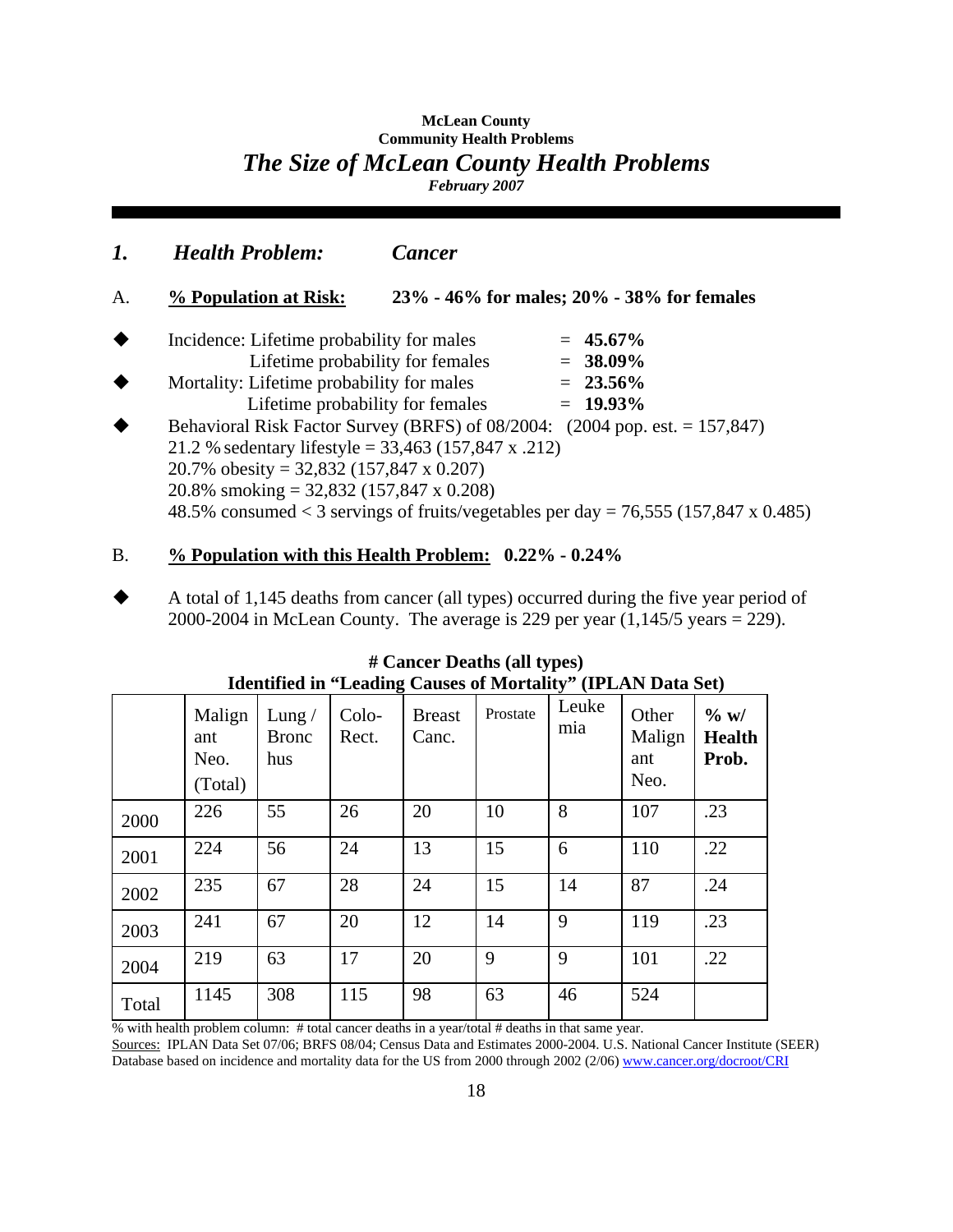#### **Health Problem: Breast Cancer**

#### A. **% Population at Risk: 51.0% (all females) 14.0% (women age 65 and over at most risk)**

- # of all females in McLean County =  $81,096$  (51% of the 2005 population of 159,013)
- Estimated 212,920 females cases diagnosed in 2006 and 40,970 women die per year in the U.S..
- Estimated 1720 males cases diagnosed in 2006, and 460 men die per year; of new cases identified, less than 1% are male.
- 1 in every 8 women will be diagnosed with breast cancer in their lifetime: **10137** (6.3%)
- Risk by age: by age  $20: 1 \text{ in } 1,985$

| 30:   | $1$ in | 229 |
|-------|--------|-----|
| 40:   | $1$ in | 68  |
| 50:   | $1$ in | 37  |
| 60:   | $1$ in | 26  |
| 70:   | $1$ in | 24  |
| Ever: | $1$ in | 8   |

Most at risk: 8,843 (age 65 and above)/63,198 (ages 15 and over) =  $0.1399 \times 100 + 14\%$ 

#### B. **% Population with the Health Problem: 0.007% - 0.018% (total population) 0. 015% - 0.036% (female population)**

- From 1997-2004, a total of 147 deaths from breast cancer were reported in the IPLAN Data Set.
- # Deaths per year: Based on total female populations in 1990 and 2000 census

| 1997: $16/67,526 \times 100\% =$ |               | 0.024% |
|----------------------------------|---------------|--------|
| 1998: $24/67,526 \times 100\% =$ |               | 0.036% |
| $1999$ $18/67,526$ x $100\%$ =   |               | 0.027% |
| $2000: 20/77,702 \times 100\% =$ |               | 0.026% |
| 2001: 13/77,702                  | $x 100\% =$   | 0.016% |
| 2002: 24/77,702                  | $x 100\% =$   | 0.030% |
| 2003: 12/77,702                  | $x 100\% =$   | 0.015% |
| 2004: 20/77,702                  | $x \ 100\% =$ | 0.026% |
|                                  |               |        |

Sources: American Cancer Society Surveillance Research, 2006; IPLAN data set of 1/25/07; IPLAN Data set lists only female deaths.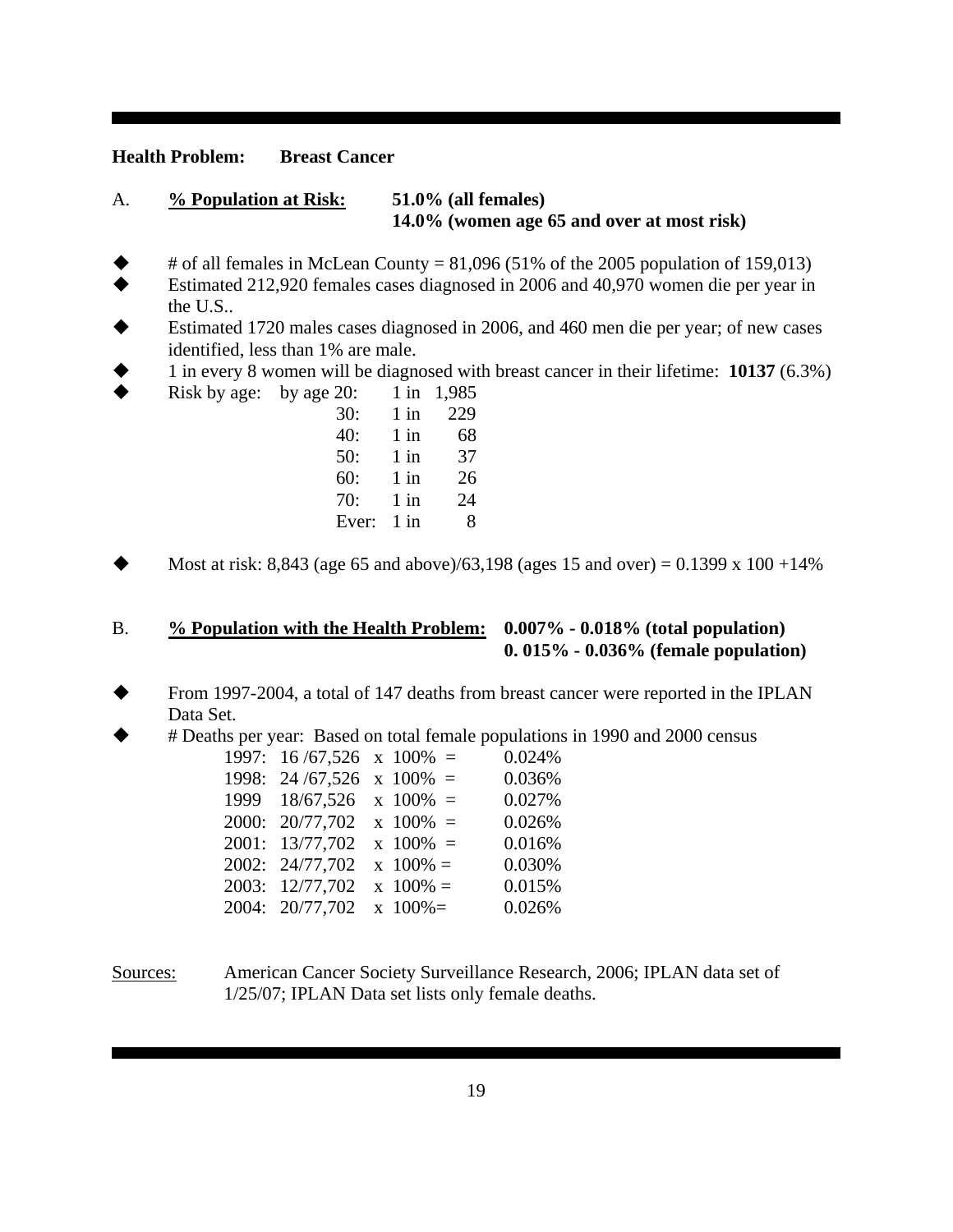#### **Health Problem: Colorectal Cancer**

#### A. **% Population at Risk: 18% - 29% (Most at risk: males and females age 50 and over)**

- Colorectal cancer is the third most common cancer in both men and women. The risk of colon cancer increases with age; more than 90% of cases are diagnosed in individuals older than age 50.
- The cancer incidence rates have been decreasing since 1985, from 66 to 52 per 100,000 in 2002.
- $\blacklozenge$  McLean County adults age 50 and above: 18% to 29% of 2005 population x 159,013 = 28,622 to 46,114.
- From 2000 2004, a total of 115 deaths were reported in McLean County in the IPLAN Data Set

#### B. **% Population with Health Problem: 0.01% - 0.02%**

From 2000 – 2004, a total of 115 deaths were reported in McLean County in the IPLAN Data Set. # Deaths per year:

| 2000: 26/150,433 x 100% | $\equiv$ | 0.02% |
|-------------------------|----------|-------|
| 2001: 24/152,406 x 100% | $=$      | 0.02% |
| 2002: 28/155,233 x 100% | $=$      | 0.02% |
| 2003: 20/156,781 x 100% | $\equiv$ | 0.01% |
| 2004: 17/157,847 x 100% | $=$      | 0.01% |

Sources: IPLAN Data Set; U.S. Census for 2000.

#### **Health Problem: Lung Cancer**

|  | A. | % Population at Risk: | $20.8\%$ (adults), $29\%$ (adolescents) |
|--|----|-----------------------|-----------------------------------------|
|--|----|-----------------------|-----------------------------------------|

- Smoking: Adult smokers (BRFS 8/04): 20.8% (158,006 x 20.8) = 32,865
- Smoking: Adolescent smokers (2006): 14.0% (8th grade) 21.0% (10th grade) 29.0% (12th grade)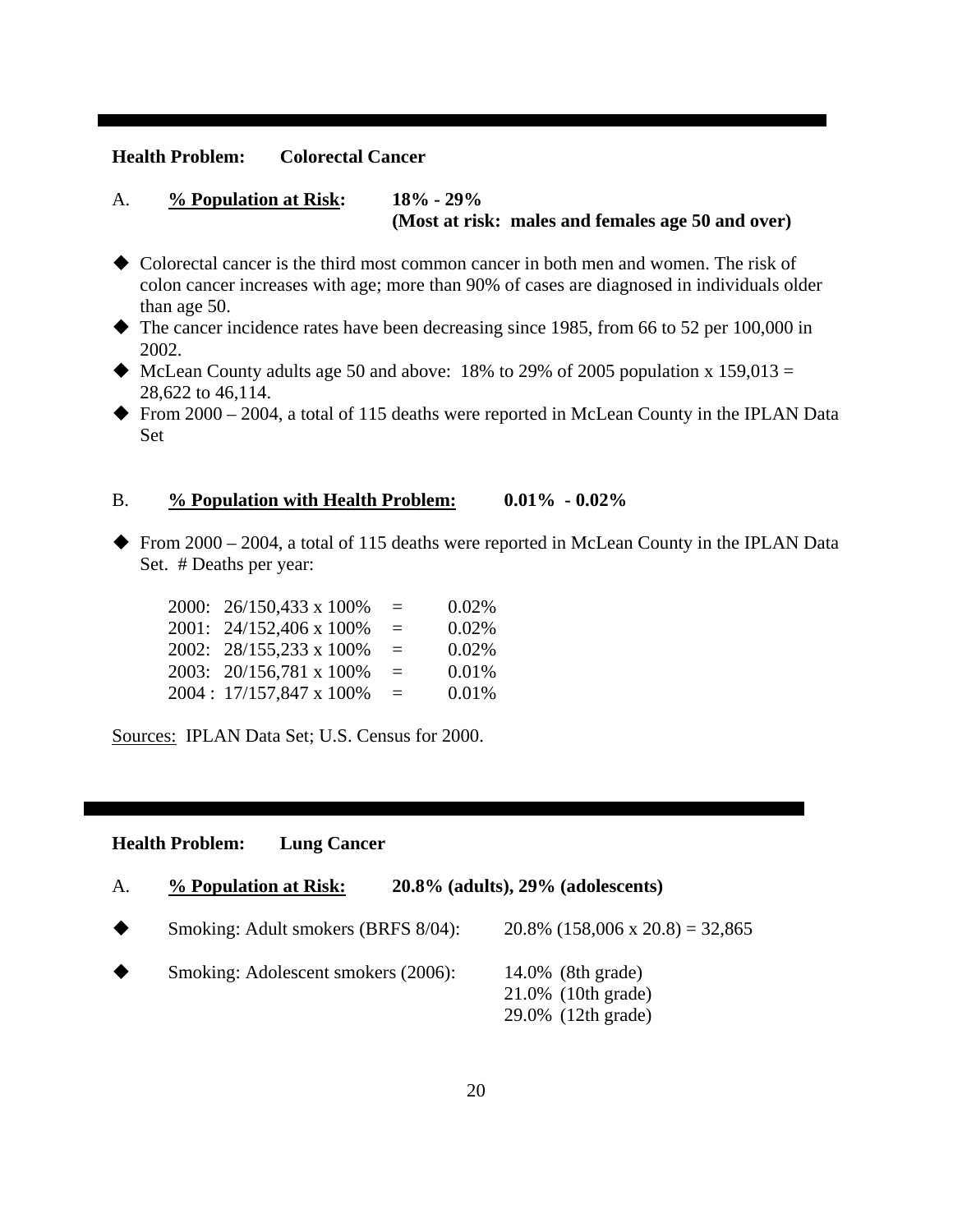#### B. **% Population with the Health Problem: 0.037% to 0.043%**

- Illinois estimate: 7,290 new cases in 2006
- # new cases: not available by county; (see # deaths)
- Illinois estimate: 6,790 deaths in 2006
- # deaths from lung cancer 2000 2004: 308
- % with health problem (deaths/pop. per year): 2000: 55/150,433 x 100% = 0.037% 2001:  $56/152,406 \times 100\% = 0.037\%$ 2002:  $67/155,233 \times 100\% = 0.043\%$ 2003: 67/156,781 x 100% = 0.043%
	- $2004 : 63/157,847 \times 100\% = 0.040\%$
- Sources: Behavioral Risk Factor Survey (BRFS) of  $8/04$  (N = 405); Heartland Coalition Youth Survey (2006); IPLAN data set of 02/06: "Leading Causes of Mortality" data; ACS Cancer Facts and Figures (2006).

#### **Health Problem: Prostate Cancer**

#### A. **% Population at Risk: 7.9% - 27%**

- # All males, all ages: 72,731
- $\blacklozenge$  # males ages 45-64 years in McLean County: 14,061 (19.3% of all males)
- $\#$  males ages 65 and over: 5,778 (7.9% of all males)
- Most at risk: more than 65% of all prostate cancer cases are diagnosed in men ages 65 and older.
- Estimate of total # males at most risk for prostate cancer (assume ages 45 and over): 19,839 (14,061 + 5,778 = 19,839; and, 19,839/72,731 = 27% of the male population)

#### B. **% Population with Health Problem: 0.16% - 0.26%**

- Prostate cancer is the leading cause of cancer death in adult males. More than 65% of all prostate cancer cases are diagnosed in men 65 and older.
- Sixty-three deaths were reported in McLean County between the years of 2000 and 2004.
- # deaths based on the 2000 census population for males 65 and over:
	- 2000:  $10/5,778x 100\% = 0.17\%$
	- 2001:  $15/5,778x 100\% = 0.26\%$
	- 2002:  $15/5.778x 100\% = 0.26\%$
	- 2003: 14/5,778x 100% = 0.246%
	- 2004:  $9/5,778x 100\% = 0.16\%$

Sources: IPLAN Data Set as of 07/06; American Cancer Society, 2006; U.S. Census 2000.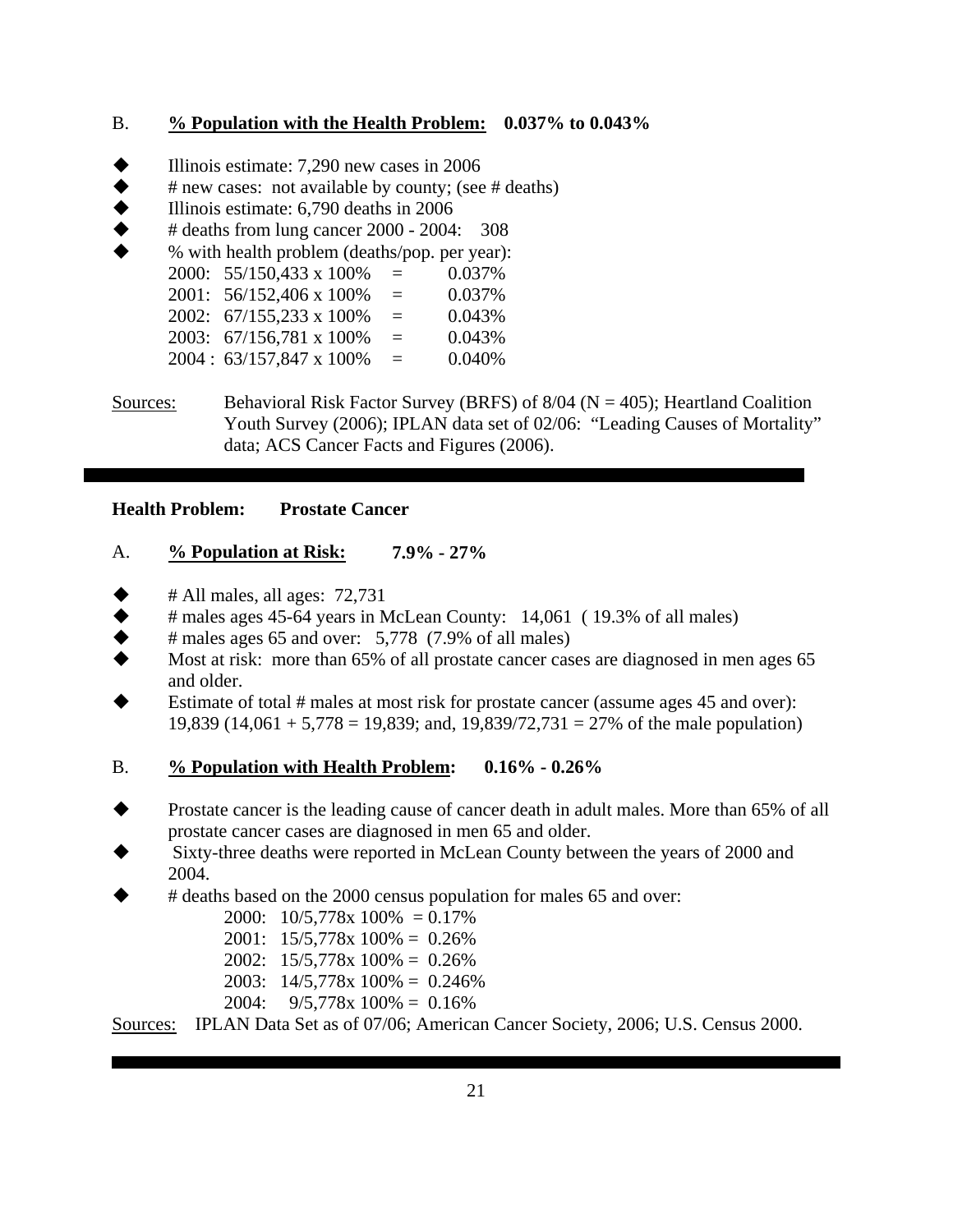#### *2. Health Problem: Cerebrovascular Disease (Stroke)*

- A. **% Population at Risk: 14.5 % 22.4%**
- Every year  $700,000$  people suffer a stroke.
- 700,000/281,000,000 (U.S. population in 2000) x 100 = 0.25% (of U.S. population experiences a stroke).
- Population of men at risk in McLean County over  $25: 41,655(.25) = 10,414$
- Population of women at risk in McLean County over  $25: 45,486(.25) = 11,372$
- Men at risk + Women at risk:  $10,414 + 11,372 = 21,786/150,433$  (population of McLean County in 2000) x 100 = **14.5%**
- ◆ Lifestyle Risk Factors (from BRFS 2004) in adults ages 18 and above:

Hypertension: **22.4%** Diabetic: 3.6 % Smoking (Smoking + former smoker)  $20.8\% + 20\% = 40.8\%$ Obesity: 20.7%

#### B. **% Population with the Health Problem: 0.037% to 0.61%**

 Cerebrovascular Disease mortality: (# of deaths/population x  $100 = %$ )

| 1990 | 75/129,180 | $=$ | 0.058% | 1997 | $71/141699=$  | 0.050% |
|------|------------|-----|--------|------|---------------|--------|
| 1991 | 55/131,800 | $=$ | 0.042% | 1998 | $70/143366 =$ | 0.049% |
| 1992 | 75/133,200 | $=$ | 0.056% | 1999 | $89/145477 =$ | 0.061% |
| 1993 | 80/135,600 | $=$ | 0.059% | 2000 | $83/150433 =$ | 0.055% |
| 1994 | 60/136,800 | $=$ | 0.044% | 2001 | $65/152406 =$ | 0.043% |
| 1995 | 73/138,900 | $=$ | 0.053% | 2002 | $60/155233 =$ | 0.039% |
| 1996 | 68/139,400 | $=$ | 0.049% | 2003 | $85/157847 =$ | 0.054% |
|      |            |     |        | 2004 | $58/157847 =$ | 0.037% |

Sources: IPLAN data set as of 2/2/2007: "Leading Causes of Mortality" 1990 - 2004); Heart Disease and Stroke update of 2005, published by the American Heart Association; The Internet Stroke Center Website at http://www.strokecenter.org/pat/stats.htm .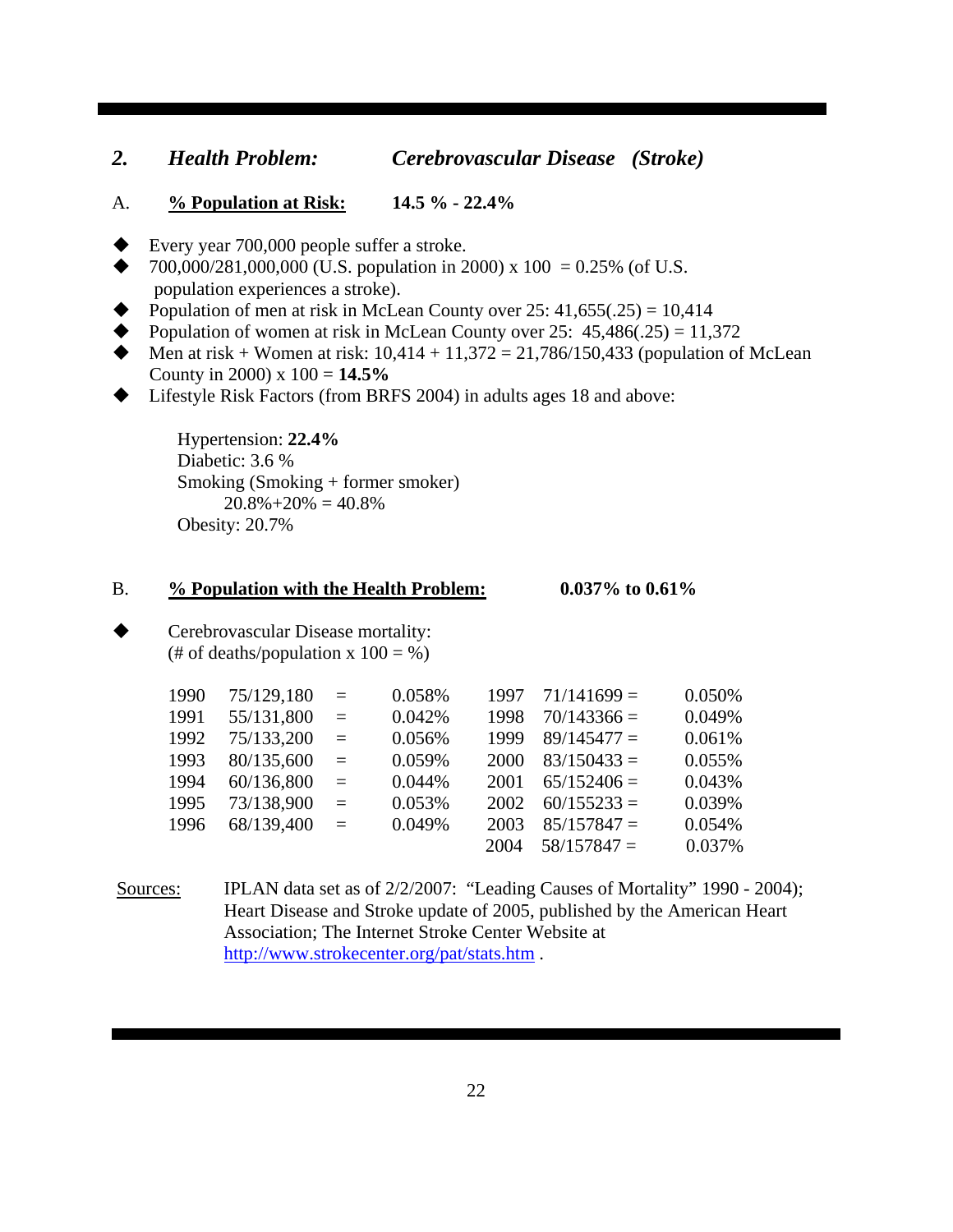#### *3. Health Problem: Chlamydia*

- A. **% Population at risk: 22.4% 80.1%**
- # people aged 15 24: (33656/150433) x 100 = **22.4%**
- 
- $\begin{array}{ll}\n\blacklozenge & \text{# people aged 25-44:} \\
& \blacklozenge & \text{# people aged 45 or older:} \\
& \blacklozenge & \text{# people aged 15-44:} \\
& \text{# people aged 15-44:} \\
& \text{# (77552/150433) x 100 = 51.69}\n\end{array}$ # people aged 45 or older: (43245/150433) x100 = 28.7%
- # people aged 15 44:  $(77552/150433) \times 100 = 51.6\%$
- # people aged 15 and over: (120797/150433) x 100 = **80.1%**
- BRFS of 2002: **3.9%** of those surveyed answered "yes" to the question of whether or not they engaged in risky sexual activity.  $N = 6,054$  (155,233 x 0.039 = 6,054)

#### B. **% Population with this Health Problem: 0.23% - 0.33%**

Cases of Chlamydia:

|  | 0.32%                                                                                                                             |      |                | 0.22\%                |
|--|-----------------------------------------------------------------------------------------------------------------------------------|------|----------------|-----------------------|
|  | 0.31%                                                                                                                             | 1999 | $483/145000 =$ | 0.33%                 |
|  | 0.27%                                                                                                                             | 2000 | $398/150433 =$ | 0.26%                 |
|  | 0.29%                                                                                                                             | 2001 | $340/152406 =$ | 0.22%                 |
|  | 0.33%                                                                                                                             | 2002 | $434/155233 =$ | 0.28%                 |
|  | 0.24%                                                                                                                             | 2003 | $482/156781=$  | 0.31%                 |
|  | 0.23%                                                                                                                             | 2004 | $482/157847=$  | 0.31%                 |
|  | $419/129,180 =$<br>$419/131,800 =$<br>$370/133,200 =$<br>$391/135,600 =$<br>$464/136,800 =$<br>$336/138,900 =$<br>$321/140,797 =$ |      |                | $1998$ $314/143366 =$ |

- Sources: McLean County Health Department Communicable Disease Section Reports -- in the MCHD 51st Annual Report (January 1, 1997 to December 31, 1997); IPLAN Data set as of 2/2/2007; Behavioral Risk Factor Survey of 2002 (of 401 persons aged 18 and older in McLean County).
- *4. Health Problem: Heart Disease*
- A. **% Population at Risk: 80.3% (Persons 15 and over)**
- ◆ Lifestyle Risk Factors (2004 BRFS) in McLean County adults (ages 18 and over):

22.4% hypertension (N =35,357) 9.5% sedentary lifestyle  $(N = 14,995)$ 

23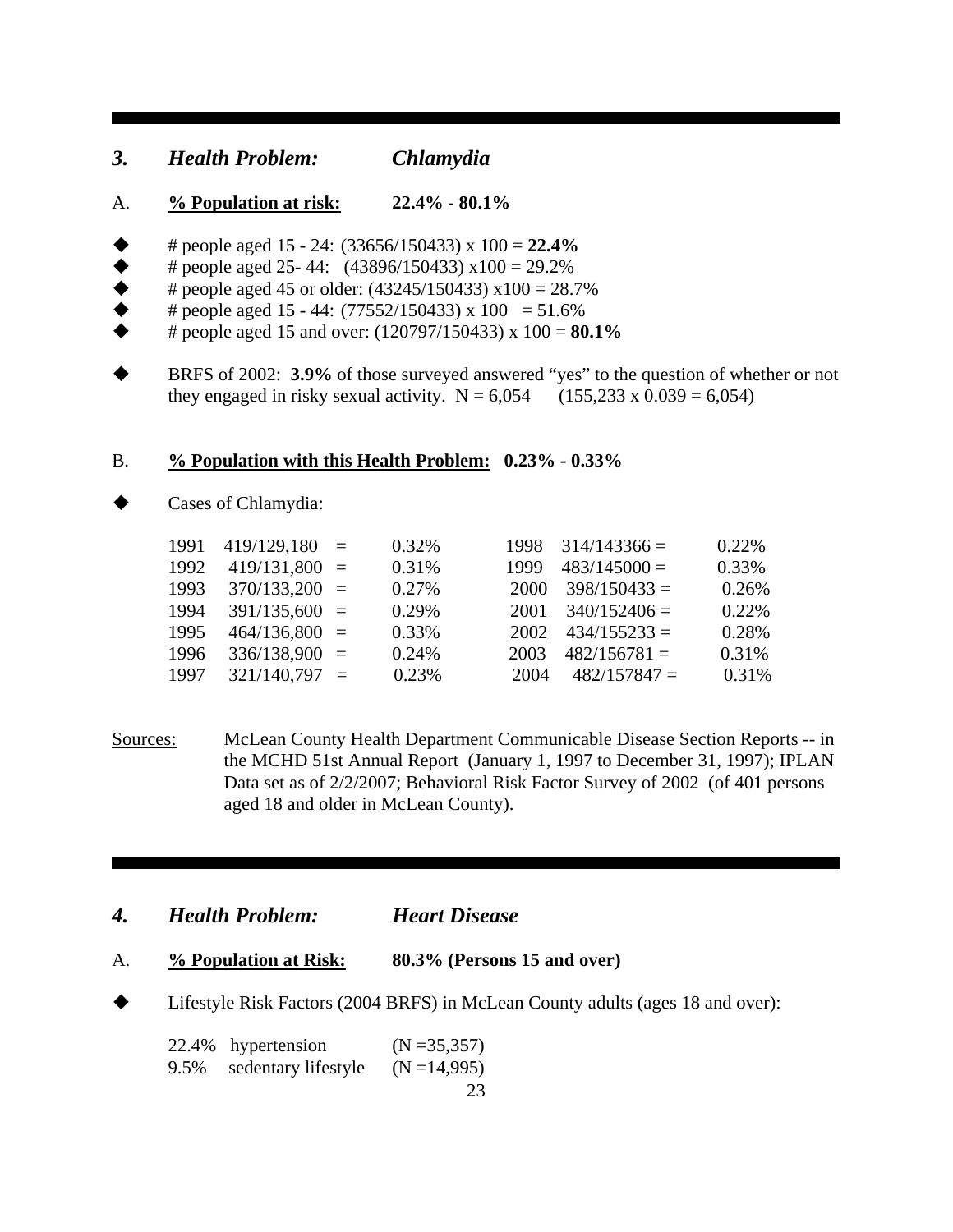| 20.7% obesity | $(N = 32,674)$  |
|---------------|-----------------|
| 20.8% smoking | $(N = 32, 832)$ |
| 3.6% diabetes | $(N = 5,682)$   |

#### B. **% Population with the Health Problem: 0.16% - 0.20%**

- In McLean County, heart disease has been the leading cause of death every year from 1995 until 2004, accounting for 26% to 41% of adult deaths.
- Heart disease mortality: (#deaths per year/total population x 100%)

| $1999$ 288/145,477 x 100% =         | 0.20% |
|-------------------------------------|-------|
| $2000$ 298/150,433 x 100% =         | 0.20% |
| $2001$ $290/152,406 \times 100\% =$ | 0.19% |
| $2002$ $252/155,233 \times 100\% =$ | 0.16% |
| $2003$ $264/156,781 \times 100\% =$ | 0.17% |
| $2004$ $271/157,847 \times 100\%$ = | 0.17% |

Source: IPLAN Data Set; U.S. Census 2000; BRFS of 2004.

#### **Health Problem: Coronary Heart Disease**

- A. **% Population at Risk: 80.3%**
- Population age 15 years and above  $80.3\%$  (120,797 according to 2000 census)<br>• Lifestyle Risk Eactors (2004 RRES) in adults ages 18 and over Lifestyle Risk Factors (2004 BRFS) in adults ages 18 and over:

|      | 22.4% hypertension  | $(N = 35, 357)$ |
|------|---------------------|-----------------|
| 9.5% | sedentary lifestyle | $(N = 14,995)$  |
|      | 20.7% obesity       | $(N = 32,674)$  |
|      | 20.8% smoking       | $(N = 32,832)$  |
|      | 3.6% diabetes       | $(N = 5,682)$   |

#### B. **% Population with the Health Problem: 0.12% - 0.16%**

Coronary Heart Disease is the  $2<sup>nd</sup>$  to  $3<sup>rd</sup>$  leading cause of death from 1995 to 2004, accounting for 18% to 26% of all adult deaths.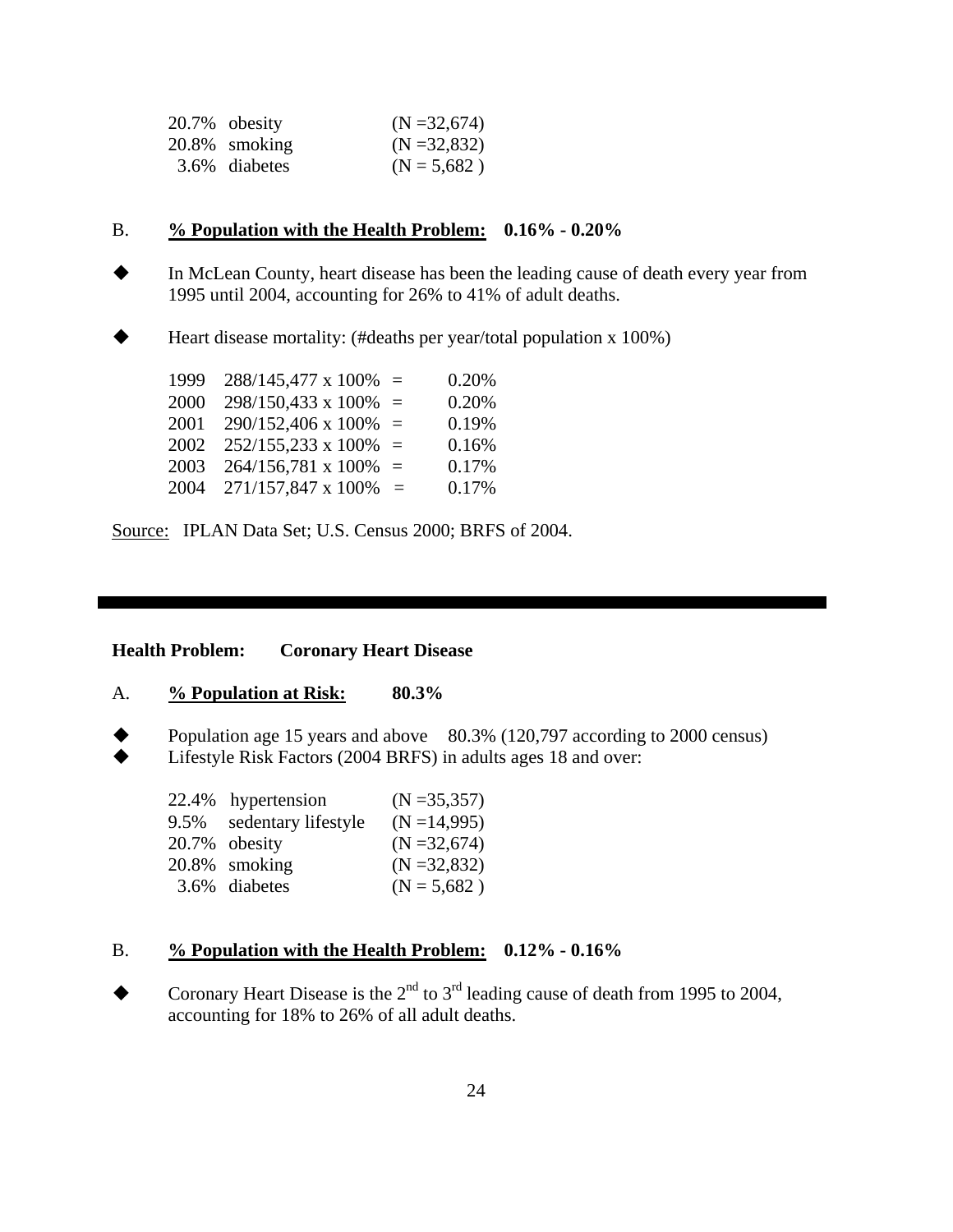CHD mortality:

| 1997 | 233/141,699 x 100% | $=$      | 0.16% |
|------|--------------------|----------|-------|
| 1998 | 206/143,366 x 100% | $\equiv$ | 0.14% |
| 1999 | 204/145,477 x 100% | $=$      | 0.14% |
| 2000 | 215/150,433 x 100% | $=$      | 0.14% |
| 2001 | 212/152,406 x 100% | $=$      | 0.14% |
| 2002 | 187/155,233 x 100% | $=$      | 0.12% |
| 2003 | 186/156,781 x 100% | $=$      | 0.12% |
| 2004 | 187/157,847 x 100% | $\equiv$ | 0.12% |
|      |                    |          |       |

Sources: IPLAN Data Set; U.S. Census; 2004 BRFS.

- *5. Health Problem: Infant Mortality*
- A. **% Population at Risk: 1.3%-1.4% (of total population)**
- # and % of live births (1990 2004):

1990: 1817 (1817 live births/129,180 total population x 100% = 1.4%) 1991: 1854 (1854/131,800 x 100% = 1.4%) 1992: 1801 (1801/133,200 x 100% = 1.3%) 1993: 1864 (1864/135,600 x 100% = 1.4%) 1994: 1898 (1898/136,800 x 100% = 1.4%) 1995: 1951 (1951/138,900 x 100% = 1.4%) 1996: 1857 (1857/139,400 x 100% = 1.3%) 1997: 1978 (1978/141,699 x 100% = 1.4%) 1998: 1921 (1921/143,366 x 100% = 1.3%) 1999: 1948 (1948/145,477 x 100% = 1.3%) 2000: 1990 (1990/150,433 x 100% = 1.3%) 2001: 2041  $(2041/152,406 \times 100\% = 1.3\%)$ 2002: 2100  $(2100/155,233 \times 100\% = 1.4\%)$ 2003: 2133 (2133/156,781 x 100% = 1.4%) 2004: 2215 (2215/157,847 x 100% = 1.4%)

#### B. **% Population with the Health Problem: 0.003% - 0.016% (of total pop.)**

# and % infant deaths:

| 1990:    | -8 | $(8/129, 180 \times 100\% = 0.0062\%)$ |
|----------|----|----------------------------------------|
| 1991: 11 |    | $(11/131,800 \times 100\% = 0.0083\%)$ |
| 1992: 10 |    | $(10/133,200 \times 100\% = 0.0075\%)$ |
| 1993: 12 |    | $(12/135,600 \times 100\% = 0.0088\%)$ |
| 1994: 14 |    | $(14/136,800 \times 100\% = 0.0010\%)$ |
| 1995: 15 |    | $(15/138,900 \times 100\% = 0.011\%)$  |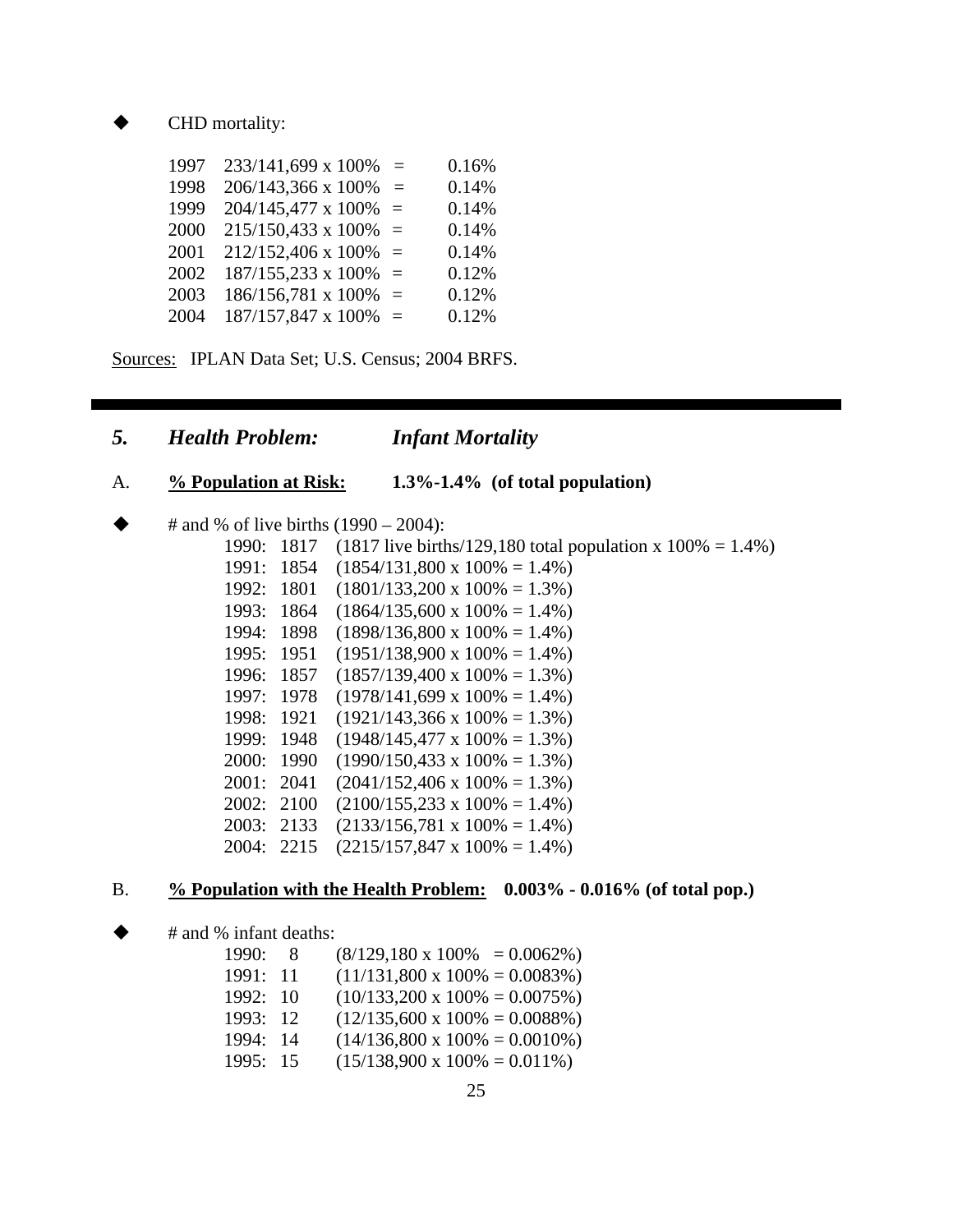| 1996:    | 15   | $(15/139,400 \times 100\% = 0.011\%)$  |
|----------|------|----------------------------------------|
| 1997:    | 15   | $(15/141,699 \times 100\% = 0.011\%)$  |
| 1998:    | 19   | $(19/143,366 \times 100\% = 0.013\%)$  |
| 1999:    | 12   | $(12/145,477 \times 100\% = 0.0082\%)$ |
| 2000:    | -6   | $(6/150, 433 \times 100\% = 0.0040\%)$ |
| 2001:    | - 18 | $(18/152,406 \times 100\% = 0.012\%)$  |
| 2002:    | - 8  | $(8/155, 233 \times 100\% = 0.0052\%)$ |
| 2003:    | - 25 | $(25/156,781 \times 100\% = 0.016\%)$  |
| 2004: 20 |      | $(20/157,847 \times 100\% = 0.013\%)$  |
| 2005: 12 |      | $(12/159.013 \times 100\% = 0.0075\%)$ |
| 2006:    | 5    | $(5/165,700 \times 100\% = 0.0030\%)$  |

 Infant Mortality in McLean County: Total of 94 deaths (from 2000-2006)/10,479 live births (2000-2006) x  $1,000 = 8.97 = 9$  deaths/1000 live births

Sources: IPLAN data set as of January 2007; MCHD birth and death certificates.

**Health Problem: Low Birthweight and Very Low Birthweight**

#### A. **% Population at Risk: 1.3%-1.4% (of total population)**

|       |      | # and % of live births $(1990 – 2004)$ :                                                                                                                                                   |
|-------|------|--------------------------------------------------------------------------------------------------------------------------------------------------------------------------------------------|
|       |      | (1817 live births/129,180 total population x $100\% = 1.4\%$ )                                                                                                                             |
| 1991: |      | $(1854/131,800 \times 100\% = 1.4\%)$                                                                                                                                                      |
| 1992: | 1801 | $(1801/133,200 \times 100\% = 1.3\%)$                                                                                                                                                      |
|       |      | $(1864/135,600 \times 100\% = 1.4\%)$                                                                                                                                                      |
|       |      | $(1898/136,800 \times 100\% = 1.4\%)$                                                                                                                                                      |
|       |      | $(1951/138,900 \times 100\% = 1.4\%)$                                                                                                                                                      |
|       |      | $(1857/139,400 \times 100\% = 1.3\%)$                                                                                                                                                      |
|       |      | $(1978/141,699 \times 100\% = 1.4\%)$                                                                                                                                                      |
|       |      | $(1921/143,366 \times 100\% = 1.3\%)$                                                                                                                                                      |
|       |      | $(1948/145,477 \times 100\% = 1.3\%)$                                                                                                                                                      |
|       |      | $(1990/150, 433 \times 100\% = 1.3\%)$                                                                                                                                                     |
|       |      | $(2041/152,406 \times 100\% = 1.3\%)$                                                                                                                                                      |
|       |      | $(2100/155, 233 \times 100\% = 1.4\%)$                                                                                                                                                     |
|       |      | $(2133/156,781 \times 100\% = 1.4\%)$                                                                                                                                                      |
|       |      | $(2215/157,847 \times 100\% = 1.4\%)$                                                                                                                                                      |
|       |      | 1990: 1817<br>1854<br>1993: 1864<br>1994: 1898<br>1995: 1951<br>1996: 1857<br>1997: 1978<br>1998: 1921<br>1999: 1948<br>2000: 1990<br>2001: 2041<br>2002: 2100<br>2003: 2133<br>2004: 2215 |

 Approx. 1:8 infants is born premature in the U.S. (March of Dimes, 2006). 1999-2002: March of Dimes estimated that 10.8% – 12.3% of live births in McLean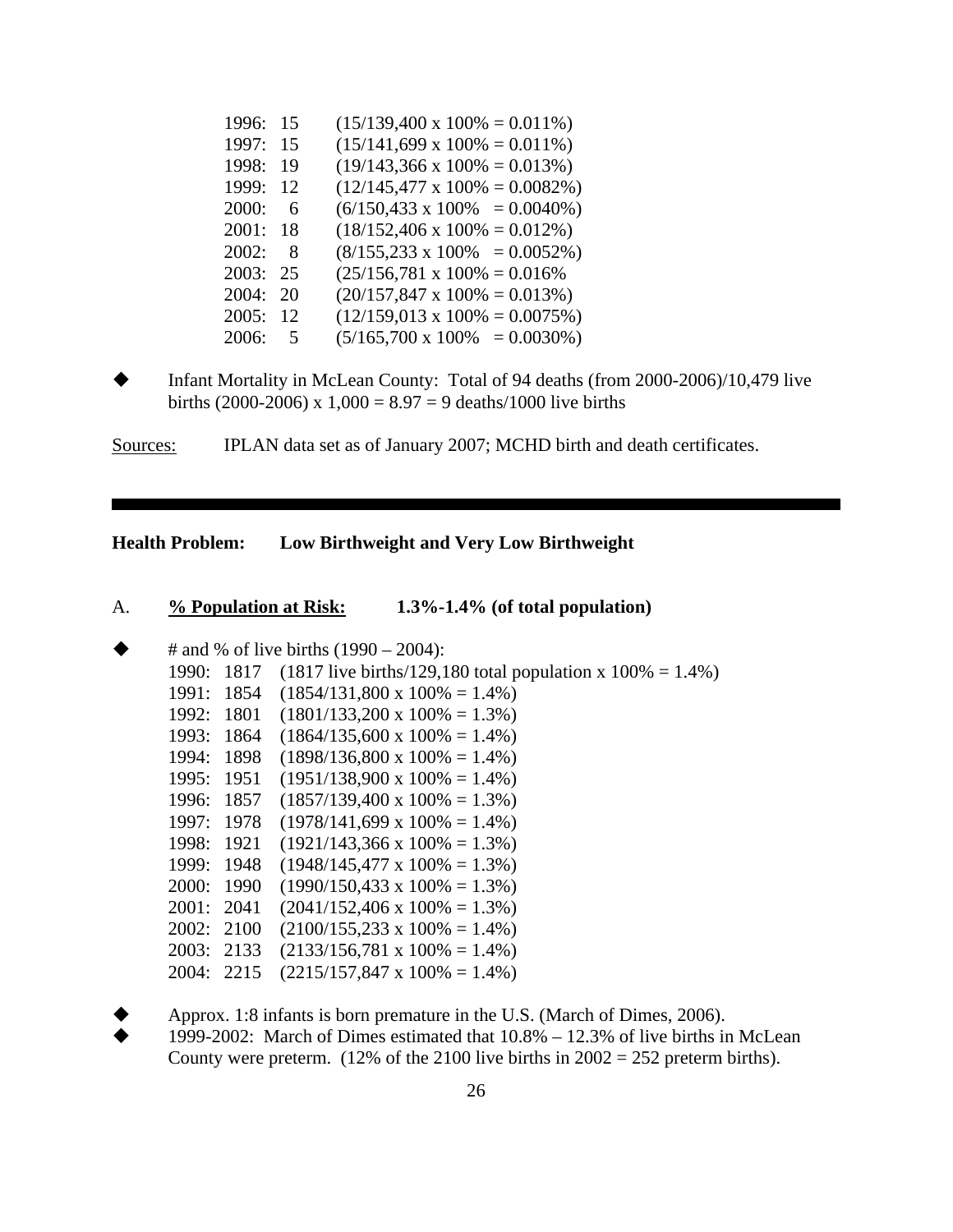McLean County (1996 – 2006): In this eleven-year period, prematurity was the leading cause of infant mortality for 5 years, and the second leading cause of infant mortality for 4 years.

#### B. **% Population with the Health Problem: 0.073% - 0.12% (LBW in total pop.) 6.3% - 8.2% (LBW of total births) 0.010% - 0.026% (VLBW in total pop.) 0.8% - 1.65 (VLBW of total births)**

 # and % low birthweight (LBW) births in total population: 0.073% - 0.12% 1990: 94 (94/129,180 x 100% = 0.073%) 1991:  $120$   $(120/131,800 \times 100\% = 0.091\%)$ 1992: 99  $(99/133,200 \times 100\% = 0.074\%)$ 1993: 110 (110/135,600 x 100% = 0.081%) 1994: 121 (121/136,800 x 100% = 0.088%) 1995:  $145$   $(145/138,900 \times 100\% = 0.10\%)$ 1996: 141  $(141/139,400 \times 100\% = 0.10\%)$  1997: 132 (132/141,699 x 100% = 0.093%) 1998: 132 (132/143,366 x 100% = 0.092%) 1999: 122  $(122/145,477 \times 100\% = 0.084\%)$ 2000: 126  $(126/150,433 \times 100\% = 0.084\%)$ 2001:  $140$   $(140/152,406 \times 100\% = 0.092\%)$ 2002: 139  $(139/155,233 \times 100\% = 0.090\%)$ 2003: 164  $(164/156,781 \times 100\% = 0.11\%)$ 2004: 182  $(182/157,847 \times 100\% = 0.12\%)$ 

|               |            |               | % LBW births out of total births $(1997 - 2004)$ : 6.3% - 8.2% |  |
|---------------|------------|---------------|----------------------------------------------------------------|--|
|               | 1997: 6.7% | 2001: 6.9%    |                                                                |  |
|               | 1998: 6.9% | $2002: 6.6\%$ |                                                                |  |
|               | 1999: 6.3% | 2003: 7.7%    |                                                                |  |
| $2000: 6.3\%$ |            | $2004:8.2\%$  |                                                                |  |
|               |            |               |                                                                |  |

 # and % very low birthweight (VLBW) births in total pop.: 0.010% - 0.026% 1990: 19  $(19/129,180 \times 100\% = 0.015\%)$ 1991: 18  $(18/131,800 \times 100\% = 0.014\%)$ 1992: 16  $(16/133,200 \times 100\% = 0.012\%)$ 1993: 15  $(15/135,600 \times 100\% = 0.011\%)$ 1994: 35  $(35/136,800 \times 100\% = 0.026\%)$ 1995: 32  $(32/138,900 \times 100\% = 0.023\%)$ 1996: 30  $(30/139,400 \times 100\% = 0.022\%)$ 1997: 30  $(30/141,699 \times 100\% = 0.02\%)$ 1998: 24  $(24/143,366 \times 100\% = 0.017\%)$ 1999: 15  $(15/145.477 \times 100\% = 0.010\%)$ 2000: 15  $(15/150,433 \times 100\% = 0.01\%)$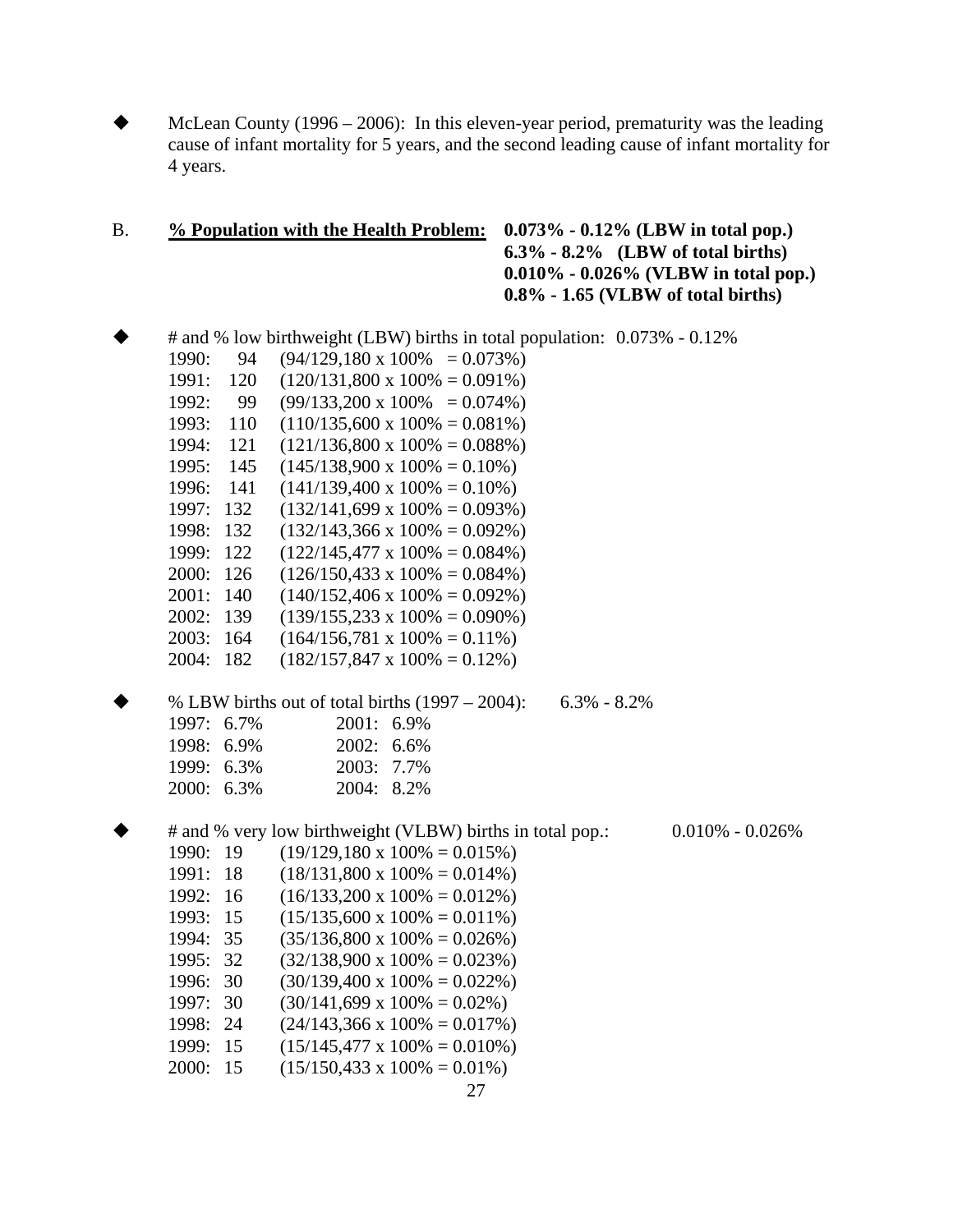| 2001:28    |            |            | $(28/152,406 \times 100\% = 0.018\%)$          |                 |
|------------|------------|------------|------------------------------------------------|-----------------|
| 2002: 26   |            |            | $(26/155, 233 \times 100\% = 0.017\%)$         |                 |
| 2003:34    |            |            | $(34/156,781 \times 100\% = 0.022\%)$          |                 |
| 2004: 35   |            |            | $(35/157,847 \times 100\% = 0.022\%)$          |                 |
|            |            |            | % VLBW births out of total births (1997-2004): | $0.8\% - 1.6\%$ |
|            | 1997: 1.5% | 2001: 1.4% |                                                |                 |
|            | 1998: 1.2% | 2002: 1.2% |                                                |                 |
|            | 1999: 0.8% | 2003: 1.6% |                                                |                 |
| 2000: 0.8% |            | 2004: 1.6% |                                                |                 |
|            |            |            |                                                |                 |

Sources: IPLAN data set as of January 2007; March of Dimes web site at www.marchofdimes.com/prematurity/21219.asp.

#### **Health Problem: Congenital Anomalies**

#### A. **% Population at Risk: 1.3% - 1.4% (of total population)**

 $\blacklozenge$  # and % of live births (1990 – 2004):

| 1990:        | 1817  | (1817 live births/129,180 total population x $100\% = 1.4\%$ ) |
|--------------|-------|----------------------------------------------------------------|
| 1991:        | 1854  | $(1854/131,800 \times 100\% = 1.4\%)$                          |
| 1992:        | 1801  | $(1801/133,200 \times 100\% = 1.3\%)$                          |
| 1993:        | 1864  | $(1864/135,600 \times 100\% = 1.4\%)$                          |
| 1994:        | 1898  | $(1898/136,800 \times 100\% = 1.4\%)$                          |
| 1995:        | 1951  | $(1951/138,900 \times 100\% = 1.4\%)$                          |
| 1996:        | 1857  | $(1857/139,400 \times 100\% = 1.3\%)$                          |
| 1997:        | 1978  | $(1978/141,699 \times 100\% = 1.4\%)$                          |
| 1998:        | 1921  | $(1921/143,366 \times 100\% = 1.3\%)$                          |
| 1999:        | -1948 | $(1948/145,477 \times 100\% = 1.3\%)$                          |
| <b>2000:</b> | 1990  | $(1990/150, 433 \times 100\% = 1.3\%)$                         |
| 2001: 2041   |       | $(2041/152,406 \times 100\% = 1.3\%)$                          |
| 2002:        | 2100  | $(2100/155, 233 \times 100\% = 1.4\%)$                         |
| 2003: 2133   |       | $(2133/156,781 \times 100\% = 1.4\%)$                          |
| 2004:        | 2215  | $(2215/157,847 \times 100\% = 1.4\%)$                          |

## B. **% Population with the Health Problem: 0.071% - 0.10% (% per year; cases**

 **of congenital anomalies)** 

 **0% - 63% (% of infant deaths each year due to cong. anomalies)**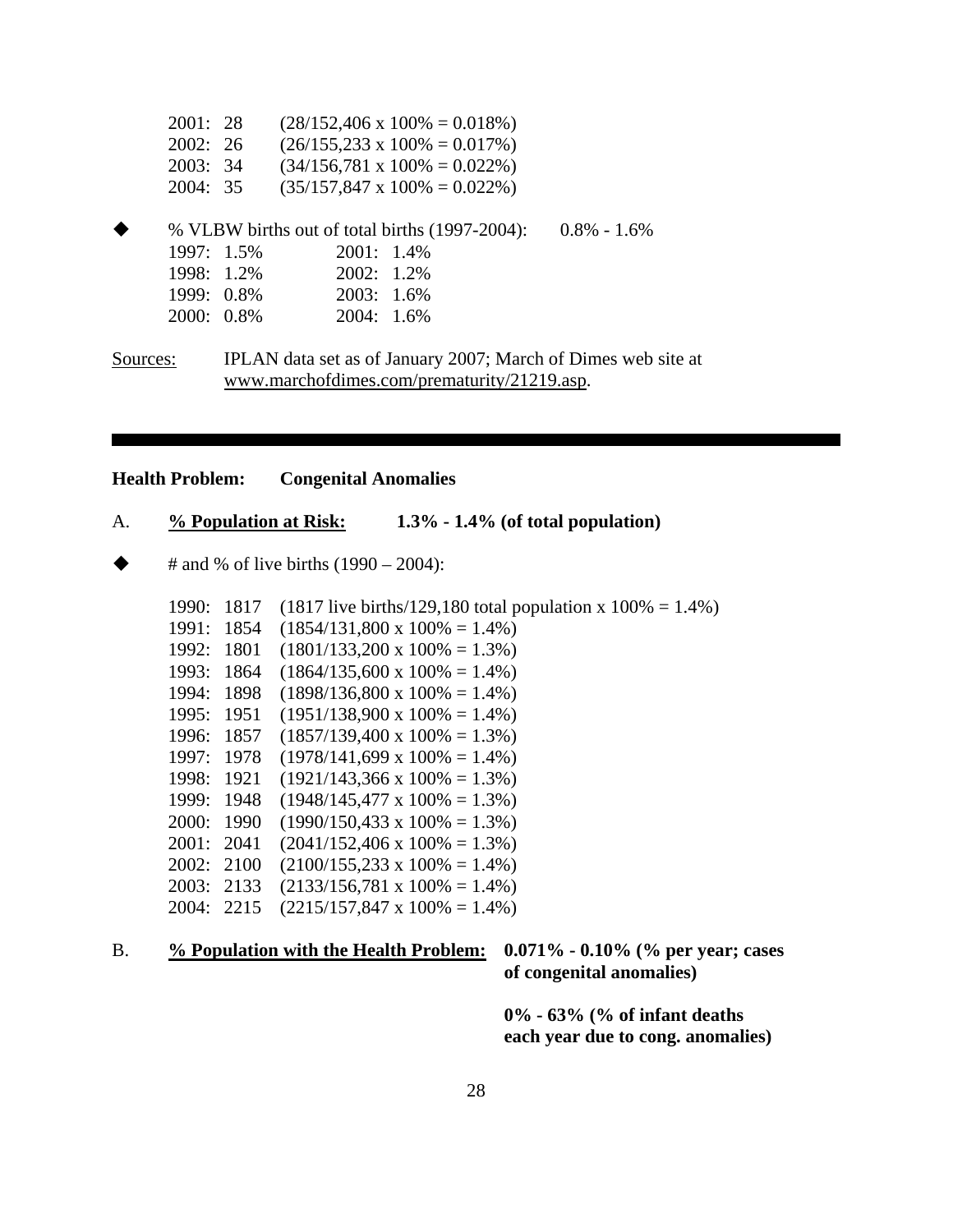Cases (average #/year using moving 5-year intervals): 99-130 cases/year

| 1989-1993: | 99 cases/yr | $(99/129, 180 \text{ total } 1990 \text{ pop. x } 100\% = 0.077\%)$  |
|------------|-------------|----------------------------------------------------------------------|
| 1990-1994: | 106 cases   | $(106/129, 180 \times 100\% = 0.082\%)$                              |
| 1991-1995: | 113 cases   | $(113/129, 180 \times 100\% = 0.087\%)$                              |
| 1992-1996: | 123 cases   | $(123/129, 180 \times 100\% = 0.095\%)$                              |
| 1993-1997: | 131 cases   | $(131/129, 180 \times 100\% = 0.10\%)$                               |
| 1994-1998: | 130 cases   | $(130/129, 180 \times 100\% = 0.10\%)$                               |
| 1995-1999: | 124 cases   | $(124/129, 180 \times 100\% = 0.096\%)$                              |
| 1996-2000: | 115 cases   | $(115/150, 433 \text{ total } 2000 \text{ pop. x } 100\% = 0.076\%)$ |
| 1997-2001: | 112 cases   | $(112/150, 433 \times 100\% = 0.075\%)$                              |
| 1998-2002: | 110 cases   | $(110/150, 433 \times 100\% = 0.073\%)$                              |
| 1999-2003: | 106 cases   | $(106/150, 433 \times 100\% = 0.071\%)$                              |
| 2000-2004: | 111 cases   | $(111/150, 433 \times 100\% = 0.074\%)$                              |
|            |             |                                                                      |

- Cases: 1:33 babies in the U.S. are born each year with birth defects (approximately 120,000).
- 2002: March of Dimes reported that birth defects account for 1:5 infant deaths in IL.
- ◆ Deaths (% of infant deaths due to congenital anomalies): 0% 63%

| 1996: | 5 (5 deaths due to congenital anomalies/15 infant deaths in McLean |
|-------|--------------------------------------------------------------------|
|       | County this year x $100\% = 33\%)$                                 |
| 1997: | 7 $(7/15 \times 100\% = 47\%)$                                     |
| 1998: | 6 $(6/19 \times 100\% = 32\%)$                                     |
| 1999: | 3 $(3/12 \times 100\% = 25\%)$                                     |
| 2000: | 2 $(2/6 \times 100\% = 33\%)$                                      |
| 2001: | 6 $(6/18 \times 100\% = 33\%)$                                     |
| 2002: | 5 $(5/8 \times 100\% = 63\%)$                                      |
| 2003: | 6 $(6/25 \times 100\% = 24\%)$                                     |
| 2004: | $0$ (0/20 x 100% = 0%)                                             |
| 2005: | 4 $(4/12 \times 100\% = 33\%)$                                     |
| 2006: | 1 $(1/5 \times 100\% = 20\%)$                                      |
|       |                                                                    |

Sources: IPLAN data set as of February 2007; March of Dimes web site, www.marchofdimes.com/peristats.

### *6. Health Problem: Intentional Injuries*

- A. **% Population at Risk**: **0.82% 43.5%**
- # children aged 0-17 = 35,292 (35,292/150,433) x 100 = 23%
- An estimated 0.82% of the total population is at risk for child abuse or neglect.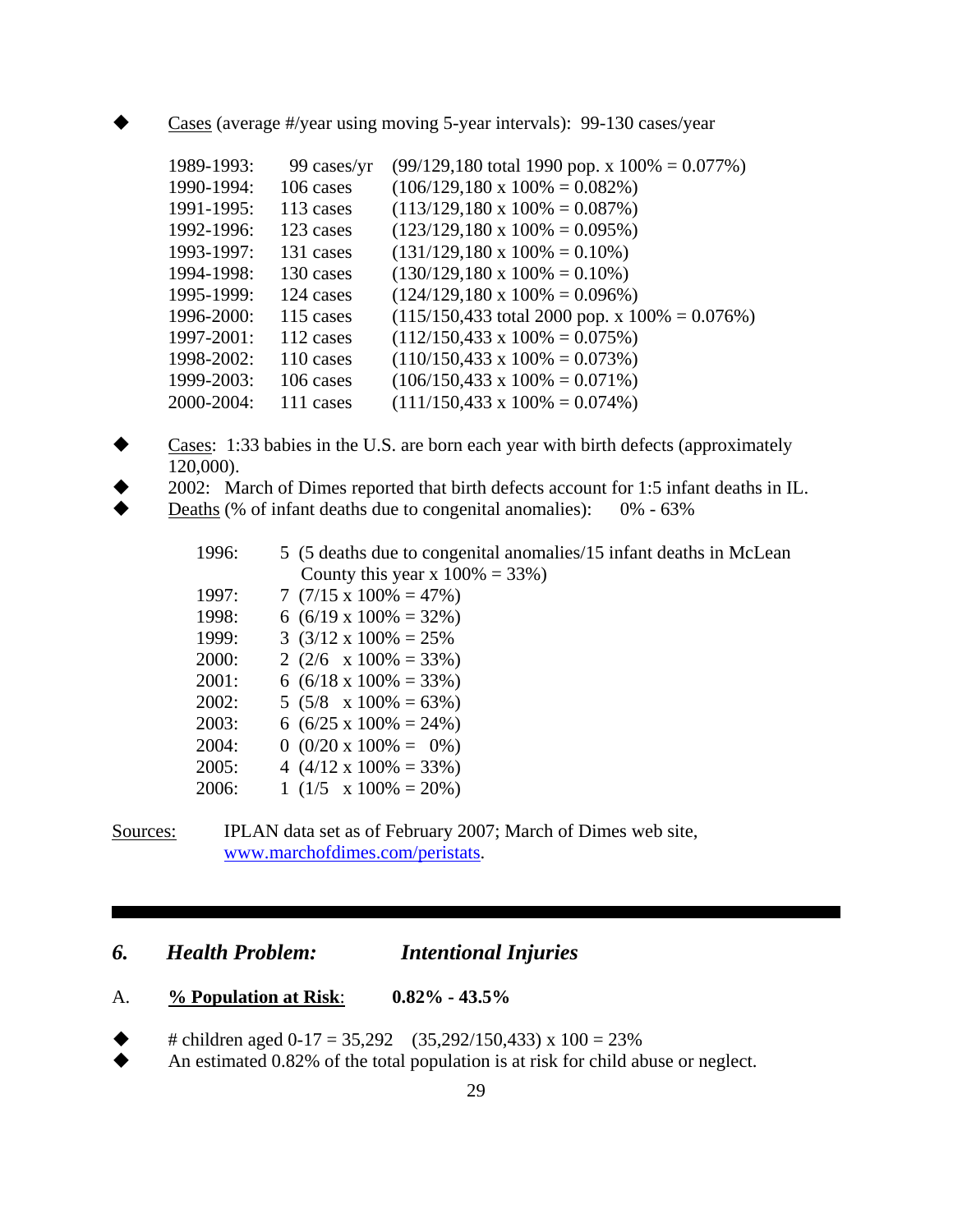- An estimated 10.6% 43.5% of the total population is at risk for sexual assault.
- An estimated 2.5% of the total population is at highest risk for suicide.

#### B. **% Population with the Health Problem: 0.03% - 0.55%**

- Child abuse/neglect: 0.30% 0.55% of the total population has been abused (per reports of "founded" child abuse cases only. Elder abuse cases are not included in this count).
- Sexual assault: 0.078% 0.16% per year (1990 1998) of the total population has experienced criminal sexual assault.
- Suicide: 0.03% 0.13% per year of the total population has committed suicide (1990 2004).
- Homicide: 1 to 6 deaths occur per year (1990 2004) in McLean County.

Sources: IPLAN Data Set; statistics taken from the following sections in this document: Child Abuse and Neglect, Sexual Assault, and Suicide.

**Health Problem: Intentional Injuries: Child Abuse and Neglect**

#### A. **% Population at Risk**: **0.82%**

- # children aged  $0-17 = 35292$  (35,292/150,433) x 100 = 23%
- In 60% to 75% of families in which the woman is battered, children are also battered: There were 105 domestic violence cases filed at the McLean County Sheriff's Department in 2006 and 1,697 cases filed with the Bloomington Police Department (1802  $x 0.75 = 1,351$  as a gross estimate of the # of abused children; 1,352/165,700 x 100% = **0.82%**). In Normal there were 839 calls made that were domestic in nature.

#### B. **% Population with the Health Problem: 0.30% - 0.55%**

# "founded" child abuse cases (only 1990-1997 available in IPLAN Data Set) :

| 1990: 390 | $(390/129, 180 \times 100\% = 0.30\%)$ |
|-----------|----------------------------------------|
| 1991: 504 | $(504/131,800 \times 100\% = 0.38\%)$  |
| 1992: 573 | $(573/133,200 \times 100\% = 0.43\%)$  |
| 1993: 623 | $(623/135,600 \times 100\% = 0.46\%)$  |
| 1994: 696 | $(696/136,800 \times 100\% = 0.51\%)$  |
| 1995: 762 | $(762/138,900 \times 100\% = 0.55\%)$  |
| 1996: 756 | $(746/139,400)x 100\% = 0.54\%)$       |
| 1997: 726 | $(726/141699)$ x $100\% = 0.51\%)$     |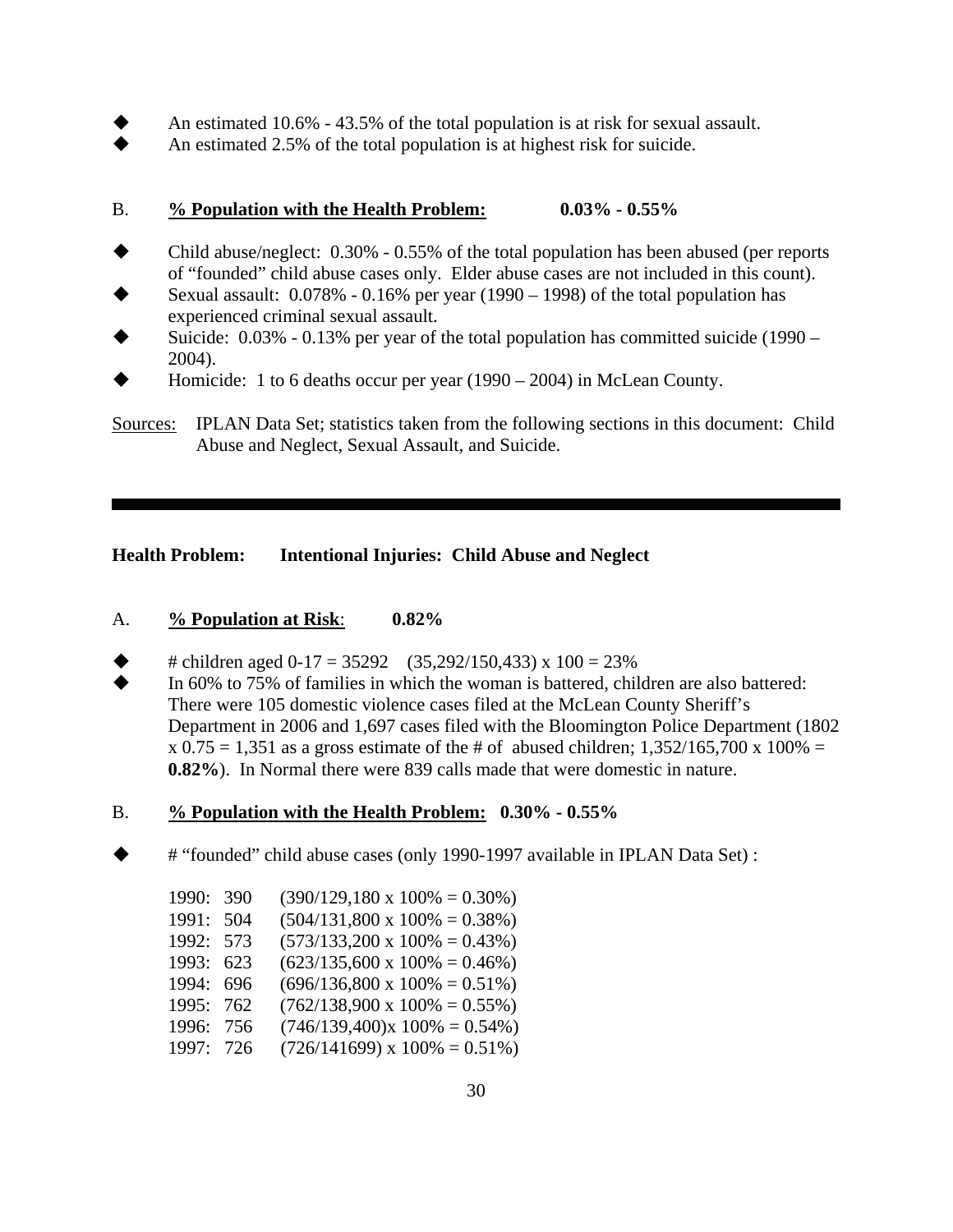Sources: IPLAN data set of 2/2/07; U.S. Census Data; "Children Safe and Secure" document published by Texas Department of Family and Protective Services; 2006 Annual Report from McLean County Sheriff's Department; 2006 annual report from Bloomington Police Department; 2006 annual report from Normal Police Department.

**Health Problem: Intentional Injuries: Sexual Assault**

- A. **% Population at Risk: 10.6% 43.5%**
- Women ages 15 24 : 17,712 (17,712/150,433 x 100% = **11.8%**)
- 
- Women ages 25 44 : 22,080 (22,080/150,433 x 100% = 14.7%)<br>
Women ages 45 64 : 14,563 (14,564/150,433 x 100% = 9.7%)<br>
Women ages 65 + : 8,843 (8,843/150,433 x 100% = 5.9%)<br>
Total females ages 15 and above: 63,198 (63,1 Women ages 45 - 64 : 14,563 (14,564/150,433 x 100% = 9.7%)
- Women ages  $65 + : 8,843 \qquad (8,843/150,433 \times 100\% = 5.9\%)$
- Total females ages 15 and above: 63,198 (63,198/150,433)x 100% = **43.5%**)
- 61% of female victims of sexual assaults are under age 18:  $N = 17,224$
- 9.43% (almost 1 in 10) of sexual assaults are perpetrated against male victims.
- Males ages 15 24: 15,944 (**10.6%** of the total population)

#### B. **% Population with the Health Problem: 0.078% - 0.16%**

# Criminal sexual assaults:

| 1990:     | 85  | (85/129, 180)<br>$x 100\% = 0.065\%)$  |
|-----------|-----|----------------------------------------|
| 1991:     | 81  | (81/131,800)<br>$x 100\% = 0.061\%)$   |
| 1992:     | 75  | $x 100\% = 0.056\%)$<br>(75/133,200)   |
| 1993:     | 119 | $(119/135,600 \times 100\% = 0.08\%)$  |
| 1994: 126 |     | $(126/136,800 \times 100\% = 0.092\%)$ |
| 1995: 226 |     | $(226/138,900 \times 100\% = 0.16\%)$  |
| 1996:     | 168 | $(168/139,400 \times 100\% = 0.12\%)$  |
| 1997:     | 110 | $(110/141,699 \times 100\% = 0.078\%)$ |
| 1998:     | 103 | $(103/143,366 \times 100\% = 0.072\%)$ |

Sources: IPLAN data set on 2/2/07; "The Public's Health Newsletter" published by the Los Angeles Department of Health Services - website: http://www.ladhs.org/media/tph/TPH06/TPHApril-2006.pdf ; National Crime Victimization survey 1996 published by Texas Department of Family and Protective Services.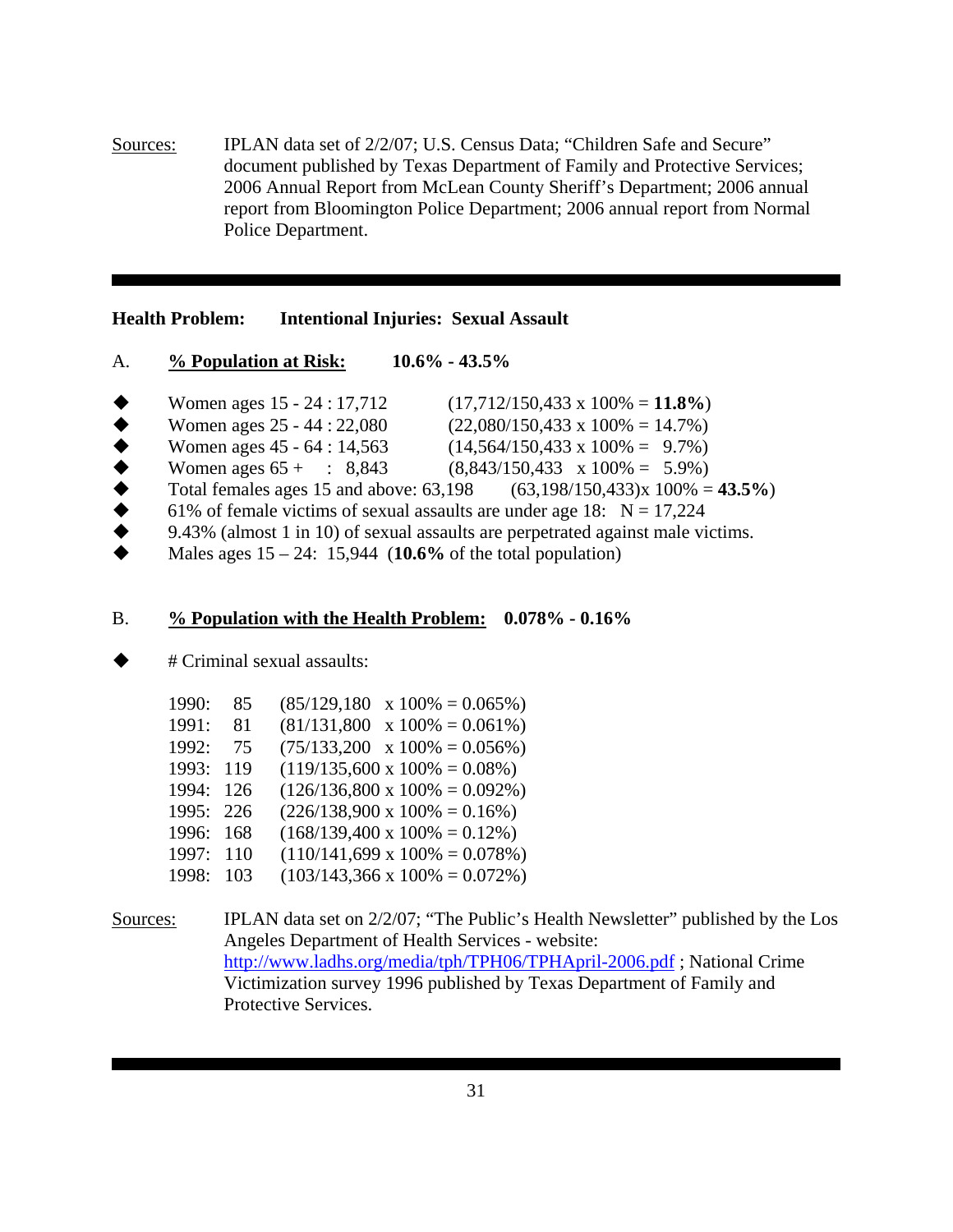#### *7. Health Problem: Suicide*

- A. **% Population at Risk**: **0.012% 0.03% % Population aged 65 and over at Risk: 2.5%**
- The number of suicides has ranged from 5 (in 1998 [0.03%]) to 17 (in 1993 [0.012%]) between the years of 1993 and 2004.

 $150,433(0.03)$  N = 4,513  $150,433(0.012)$  N = 1,805

- According to the 2002 BRFS, 11.2% of the population had 8-30 days during which their mental health was not good.
- In McLean County, suicide rates are higher in adults ages 65 and above.<br>According to the 2004 BRFS, 22.4% of the population surveyed had more
- According to the 2004 BRFS, 22.4% of the population surveyed had more than two days in the past month that they were depressed, sad, and/or blue.
- Assumption: there is an increased risk that those persons who are depressed, sad, and/or blue, and are in the age range of 65 and over, may commit suicide.
- # of people aged 65 and over: 14,621 (14,621/150,433) x 100 = 9.7%

14,621(.224) N = 3,725 (number of population 65+ that is at risk)

 $(3,725/150,433)$  x100 = **2.5%** (age 65 and over population that is at risk)

#### B. **% Population with the Health Problem: 0.003% - 0.013%**

| 1990: | 8  | $(8/129, 180 \times 100\% = 0.006\%$  |
|-------|----|---------------------------------------|
| 1991: | 10 | $(10/131,800 \times 100\% = 0.007\%)$ |
| 1993: | 17 | $(17/135,600 \times 100\% = 0.013\%)$ |
| 1994: | 7  | $(7/136,800 \times 100\% = 0.005\%)$  |
| 1995: | 10 | $(10/138,900 \times 100\% = 0.007\%)$ |
| 1996: | 10 | $(10/139,400)$ x $100\% = 0.007\%$    |
| 1997: | 6  | $(6/141,699)x 100\% = 0.004\%$        |
| 1998: | 5  | $(5/143,366)$ x $100\% = 0.003\%$     |
| 1999: | 13 | $(13/145,477)$ x $100\% = 0.009\%$    |
| 2000: | -7 | $(7/150, 433)$ x $100\% = 0.005\%$    |
| 2001: | 14 | $(14/152,406)$ x $100\% = 0.009\%$    |
| 2002: | 16 | $(16/155,233) \times 100\% = 0.010\%$ |
| 2003: | 13 | $(13/156,781)$ x $100\% = 0.008\%$    |
| 2004  | 15 | $(15/157,847)$ x $100\% = 0.009\%$    |

Sources: 2002 BRFS; 2004 BRFS; IPLAN Data set as of 2/2/07.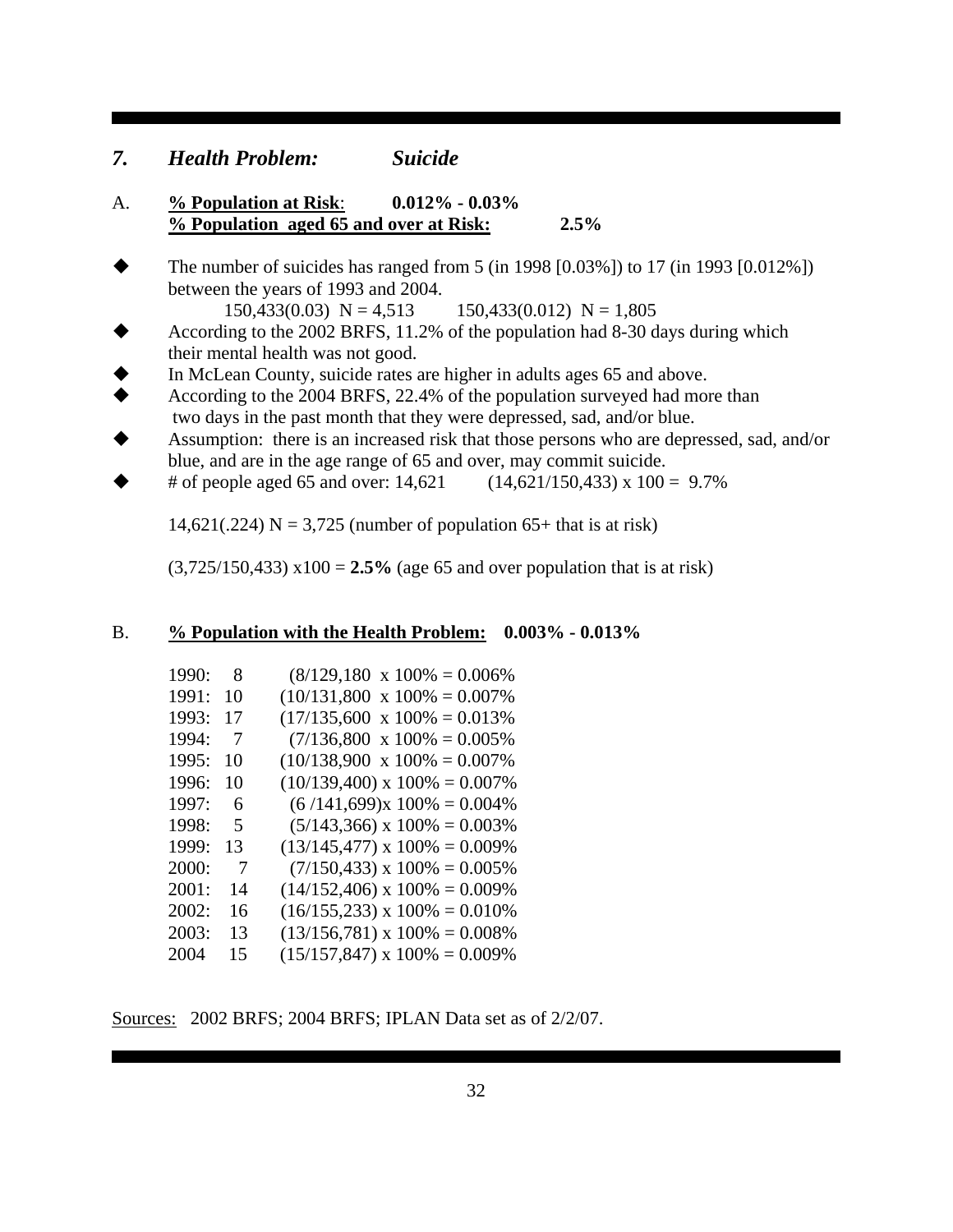#### *8. Health Problem: Unintentional Injuries*

## A. **% Population at Risk: 100%**

#### **6.5% - 10% are at highest risk**

|                 | # children $<$ 1 year:                  | 1,939  | $(1,939/150,433 \times 100\% = 1.3\%)$   |
|-----------------|-----------------------------------------|--------|------------------------------------------|
| $\bullet$       | # children aged 1-4 years               | 7,807  | $(7,807/150,433 \times 100\% = 5.2\%)$   |
| $\blacklozenge$ | $\#$ children aged 5-14 years:          | 19.890 | $(19,890/150,433 \times 100\% = 13.2\%)$ |
| $\bullet$       | Total # children ages $0 - 14$ : 29,636 |        | $(29,636/150,433 \times 100\% = 19.7\%)$ |
| $\bullet$       | # aged $15 - 24$ years                  | 33,656 | $(33,656/150,433 \times 100\% = 22.4\%)$ |
| $\bullet$       | $\#$ aged 65 and over:                  | 14,621 | $(13,453/150,433 \times 100\% = 9.7\%)$  |

- Emergency room visits due to falls are more common in children under age 5 (7,807 children under 1 year + 1,939 children ages 1 to  $4 = 9,746$ ; 6.5% of the total population) and adults age 65 and older ( $N = 14,621$ ; 9.7% of the total population).
- Falls account for 70% of accidental deaths in individuals > 75 years of age and older.
- 60% of nursing home residents fall each year; one-third of the elderly living out in the community fall.
- More than 90% of hip fractures occur as a result of a fall.

#### B. **% Population with the Health Problem: 0.019% - 0.033%**

|       | # deaths from unintentional injuries: |                                        |  |  |  |
|-------|---------------------------------------|----------------------------------------|--|--|--|
| 1990: | 34                                    | $(34/129, 180 \times 100\% = 0.026\%)$ |  |  |  |
| 1991: | 30                                    | $(30/131,800 \times 100\% = 0.023\%)$  |  |  |  |
| 1992: | 34                                    | $(34/133,200 \times 100\% = 0.026\%)$  |  |  |  |
| 1993: |                                       | not in the 10 leading causes of death  |  |  |  |
| 1994: | 35                                    | $(35/136,800 \times 100\% = 0.026\%)$  |  |  |  |
| 1995: | 30                                    | $(30/138,900 \times 100\% = 0.022\%)$  |  |  |  |
| 1996: | 29                                    | $(29/139,400 \times 100\% = 0.021\%)$  |  |  |  |
| 1997: | 31                                    | $(31/141,699 \times 100\% = 0.022\%)$  |  |  |  |
| 1998: | 46                                    | $(46/143,366 \times 100\% = 0.032\%)$  |  |  |  |
| 1999: | 27                                    | $(27/145,477 \times 100\% = 0.019\%)$  |  |  |  |
| 2000: | 34                                    | $(34/150, 433 \times 100\% = 0.023\%)$ |  |  |  |
| 2001: | 34                                    | $(34/152,406 \times 100\% = 0.022\%)$  |  |  |  |
| 2002: | 41                                    | $(41/155,233 \times 100\% = 0.026\%)$  |  |  |  |
| 2003: | 40                                    | $(40/156,781 \times 100\% = 0.026\%)$  |  |  |  |
| 2004: | 52                                    | $(52/157,847 \times 100\% = 0.033\%)$  |  |  |  |

# deaths from Motor Vehicle Accidents (MVA): 9 - 25/year (1990 – 2004)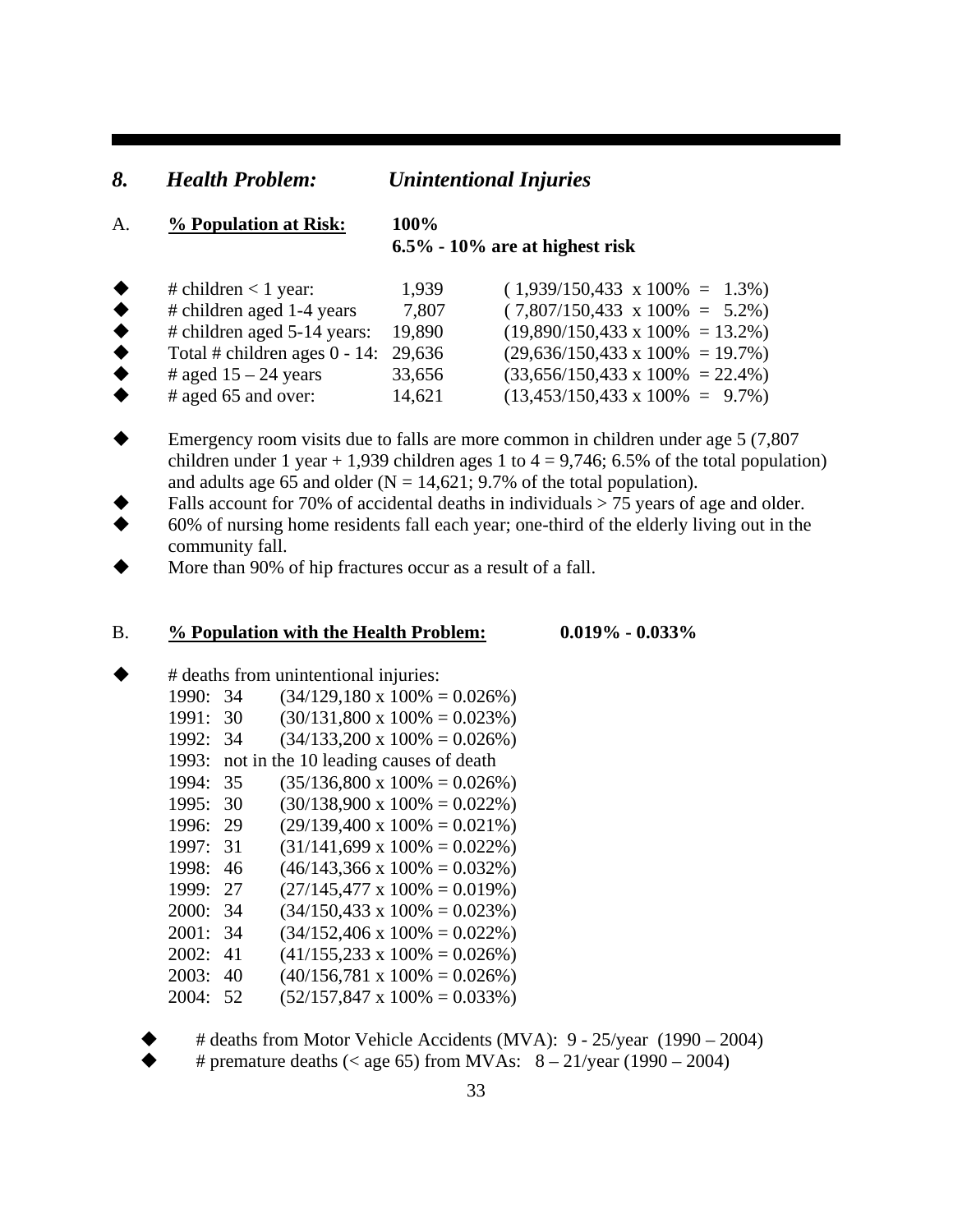Sources: IPLAN data set as of December 2006; American Family Physician website article at www.aafp.org/afp/20000401/2159.html from *American Family Physician*, April 1, 2000.

#### **Health Problem: Unintentional Injuries: Lead Poisoning**

- A. **% Population at Risk: 9.2% (of total population)**
- $\blacklozenge$  highest risk: #McLean County children ages  $0.6 = 13,763$  $(13,763/150,433 \times 100\% = 9.15\%)$

#### B. **% Population with the Health Problem:**

 **0.23% - 0.64% (of children age 0 – 6, with BLL >10 mcg/dl) 0.008% - 0.15% (of total population, with BLL >15 mcg/dl) 0.0015% - 0.045% (of total population, with BLL >25 mcg/dl)** 

|          |     | Total # children with BLL >10 mcg/dl $(1999 - 2004)$ : |              | $0.23\% - 0.64\%$                                                 |
|----------|-----|--------------------------------------------------------|--------------|-------------------------------------------------------------------|
| 1999:    | 78  |                                                        |              | $(78/12,280)$ pop. children age 6 and under, 1990 x 100% = 0.64%) |
| 2000:    | 80  |                                                        |              | $(80/13,763)$ pop. children age 6 and under, 2000 x 100% = 0.58%) |
| 2001:    | 74  | $(74/13,763 \times 100\% = 0.54\%)$                    |              |                                                                   |
| 2002:    | 60  | $(60/13,763 \times 100\% = 0.44\%)$                    |              |                                                                   |
| 2003:    | 50  | $(50/13,763 \times 100\% = 0.36\%)$                    |              |                                                                   |
| 2004: 32 |     | $(32/13,763 \times 100\% = 0.23\%)$                    |              |                                                                   |
|          |     |                                                        |              |                                                                   |
|          |     | # children with blood lead level $(BLL) > 15$ mcg/dl:  |              | $0.008\% - 0.15\%$                                                |
| 1990:    | 197 | $(197/129, 180 \times 100\% = 0.15\%)$                 |              |                                                                   |
| 1992:    | 29  | $(29/133,200 \times 100\% = 0.022\%)$                  |              |                                                                   |
| 1993: 38 |     | $(38/135,600 \times 100\% = 0.028\%)$                  |              |                                                                   |
| 1994:    | 11  | $(11/136,800 \times 100\% = 0.008\%)$                  |              |                                                                   |
| 1995:    | 70  | $(70/138,900 \times 100\% = 0.05\%)$                   |              |                                                                   |
| 1996:    | 65  | $(65/139,400 \times 100\% = 0.047\%)$                  |              |                                                                   |
| 1997:    | 70  | $(70/141,699 \times 100\%)$                            | $= 0.05\%$ ) |                                                                   |
| 1998:    | *** |                                                        |              |                                                                   |
| 1999:    | 70  | $(70/145,477 \times 100\% = 0.048\%)$                  |              |                                                                   |
| 2000:    | 74  | $(74/150, 433 \times 100\% = 0.049\%)$                 |              |                                                                   |
| 2001:    | 62  | $(62/152,406 \times 100\% = 0.041\%)$                  |              |                                                                   |
| 2002:    | 56  | $(56/155,233 \times 100\% = 0.036\%)$                  |              |                                                                   |
| 2003:    | 44  | $(44/156,781 \times 100\%$                             | $= 0.03\%$ ) |                                                                   |
| 2004:    | 25  | $(25/157,847 \times 100\%$                             | $= 0.016\%)$ |                                                                   |
|          |     |                                                        |              |                                                                   |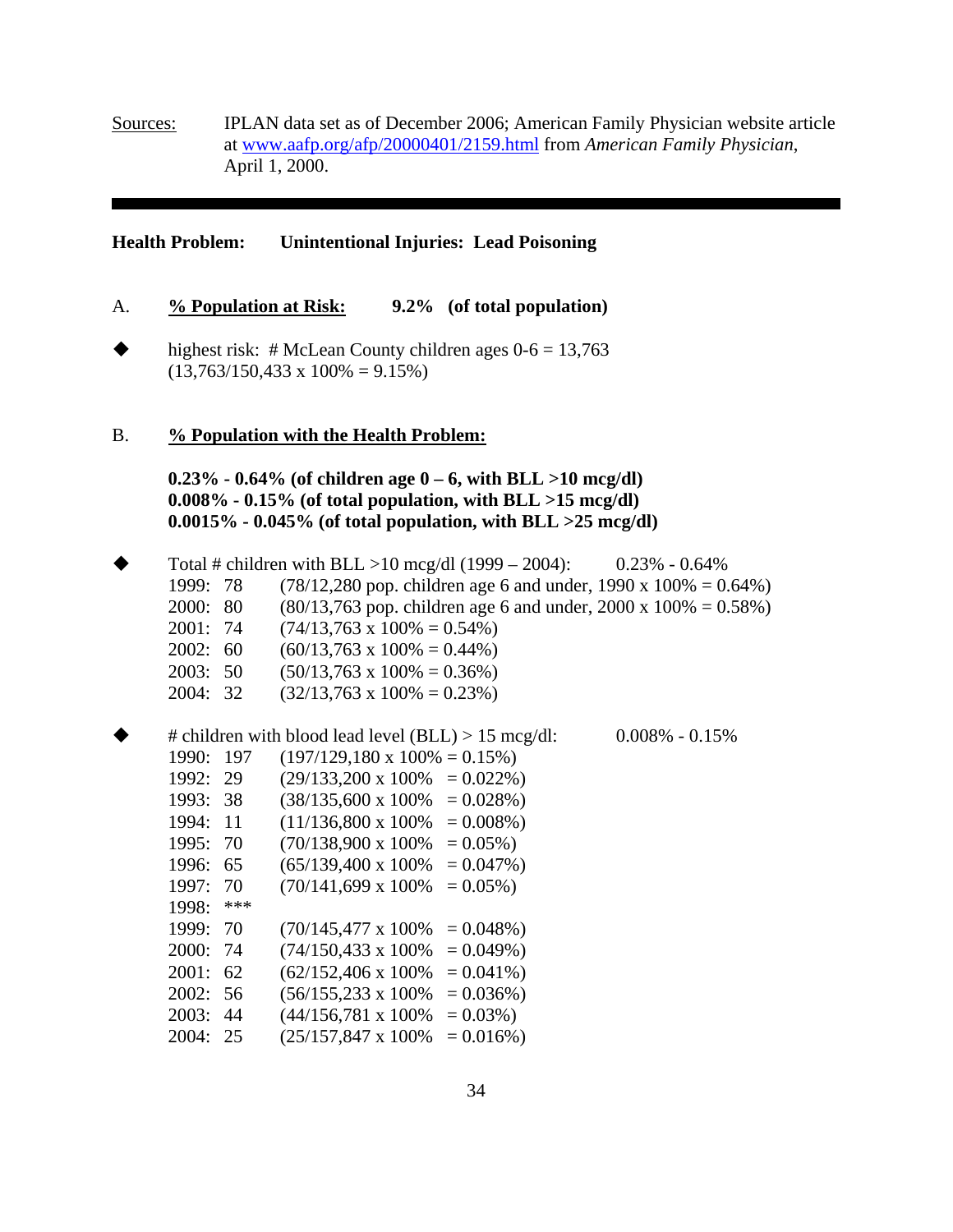|          |                | # children with $BLL > 25$ mcg/dl:     | $0.0015\% - 0.045\%$ |
|----------|----------------|----------------------------------------|----------------------|
| 1990: 58 |                | $(58/129, 180 \times 100\% = 0.045\%)$ |                      |
| 1992: 11 |                | $(11/133,200 \times 100\% = 0.0083\%)$ |                      |
| 1993: 10 |                | $(10/135,600 \times 100\% = 0.074\%)$  |                      |
| 1994:    | $\overline{2}$ | $(2/136,800 \times 100\% = 0.0015\%)$  |                      |
| 1995: 17 |                | $(17/138,900 \times 100\% = 0.012\%)$  |                      |
| 1996:    | - 8            | $(8/139,400 \times 100\% = 0.0057\%)$  |                      |
| 1997:    | -14            | $(14/141,699 \times 100\% = 0.0099\%)$ |                      |
| 1998:    | ***            |                                        |                      |
| 1999:    | 8              | $(8/145,477 \times 100\% = 0.0055\%)$  |                      |
| 2000:    | - 6            | $(6/150, 433 \times 100\% = 0.004\%)$  |                      |
| 2001:    | 12             | $(12/152,406 \times 100\% = 0.0079\%)$ |                      |
| 2002:    | 4              | $(4/155,233 \times 100\% = 0.0026\%)$  |                      |
| 2003:    | 6              | $(6/156,781 \times 100\% = 0.0038\%)$  |                      |
| 2004:    | 7              | $(7/157,847 \times 100\% = 0.0044\%)$  |                      |

Source: IPLAN data set as of January 2007; IDPH Lead Program data; Census data.

**Health Problem: Unintentional Injuries: Motor Vehicle Accidents**

| A. | % Population at Risk:     | 100%<br>Approx. 22.4% are at highest risk<br>$(ages 15-24 years old)$ |                                        |  |
|----|---------------------------|-----------------------------------------------------------------------|----------------------------------------|--|
|    | # children $<$ 1 year:    | 1.939                                                                 | $(1,939/150,433 \times 100\% = 1.3\%)$ |  |
|    | # children aged 1-4 years | 7,807                                                                 | $(7,807/150,433 \times 100\% = 5.2\%)$ |  |

| # children aged 1-4 years      | 1.801  | $(7.807/150.433 \text{ X } 100\% = 5.2\%)$        |
|--------------------------------|--------|---------------------------------------------------|
| $\#$ children aged 5-14 years: |        | $(19,890/150,433 \times 100\% = 13.2\%)$          |
|                                |        | $(29,636/150,433 \times 100\% = 19.7\%)$          |
| # aged $15 - 24$ years         | 33,656 | $(33,656/150,433 \times 100\% = 22.4\%)$          |
| $\#$ aged 65 and over:         | 14.621 | $(13,453/150,433 \times 100\% = 9.7\%)$           |
|                                |        | 19.890<br>Total # children ages $0 - 14$ : 29,636 |

B. **% Population with the Health Problem: 0.006% - 0.017%** (of total pop.)

 $\blacklozenge$  # deaths from Motor Vehicle Accidents (MVA): 9 - 25/year (1990 – 2004)

- $\blacklozenge$  # premature deaths (< age 65) from MVAs:  $8 21$ /year (1990 2004)
	- # and % of deaths due to motor vehicle accidents:
		- 1990: 15  $(15/129,180 \times 100\% = 0.012\%)$
		- 1991: 15  $(15/131,800 \times 100\% = 0.011\%)$
		- 1992: 16  $(16/133,200 \times 100\% = 0.012\%)$
		- 1993: 13  $(13/135,600 \times 100\% = 0.010\%)$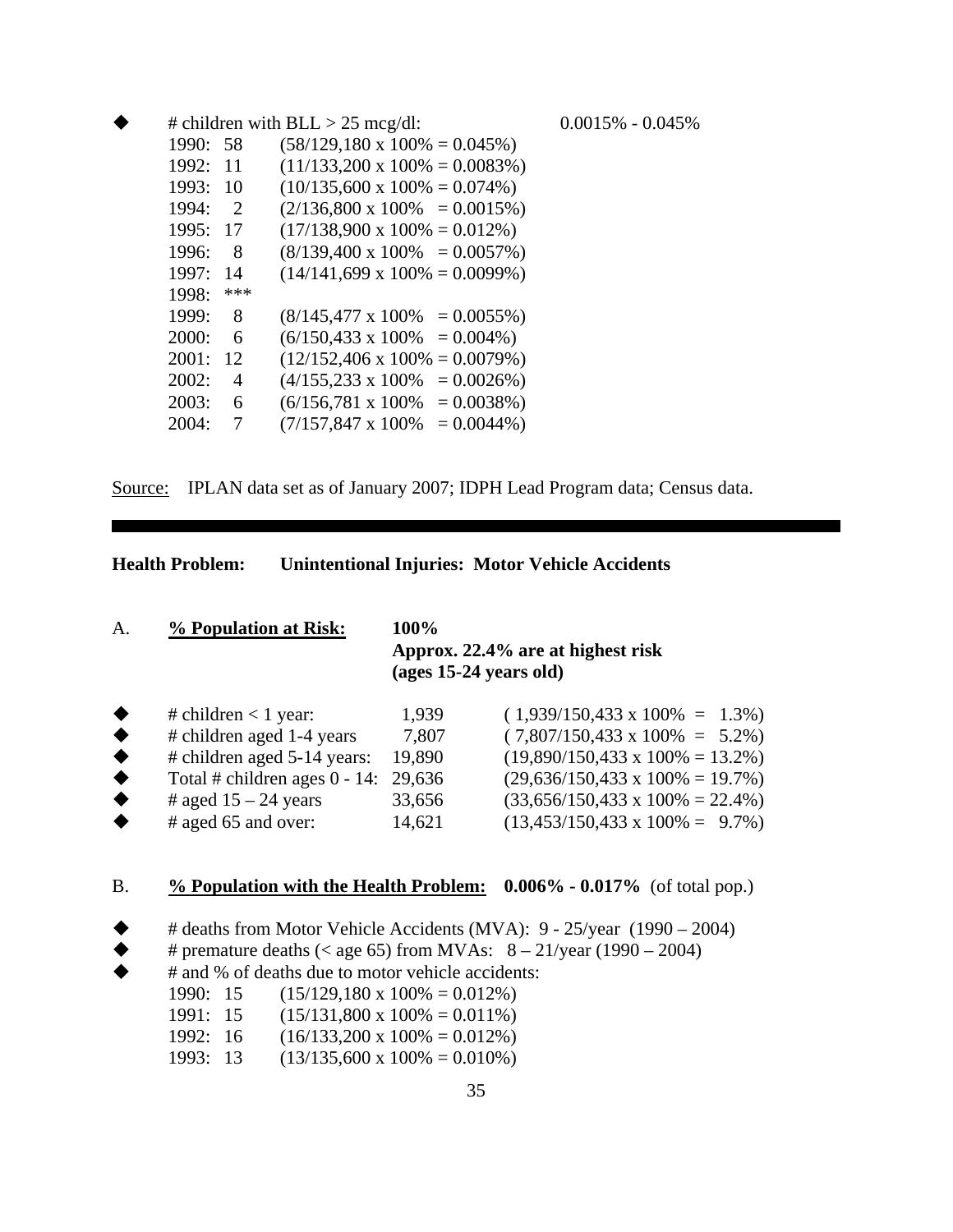| 1994: | 23 | $(23/136,800 \times 100\% = 0.017\%)$   |
|-------|----|-----------------------------------------|
| 1995: | 14 | $(14/138,900 \times 100\% = 0.010\%)$   |
| 1996: | 17 | $(17/139,400 \times 100\% = 0.012\%)$   |
| 1997: | 15 | $(15/141,699 \times 100\% = 0.011\%)$   |
| 1998: | 18 | $(18/143,366 \times 100\% = 0.013\%)$   |
| 1999: | 9  | $(9/145,477 \times 100\% = 0.006\%)$    |
| 2000: | 13 | $(13/150, 433 \times 100\% = 0.0086\%)$ |
| 2001: | 16 | $(16/152,406 \times 100\% = 0.011\%)$   |
| 2002: | 25 | $(25/155, 233 \times 100\% = 0.016\%)$  |
| 2003: | 17 | $(17/156,781 \times 100\% = 0.011\%)$   |
| 2004: | 22 | $(22/157,847 \times 100\% = 0.014\%)$   |

Source: **IPLAN** data set as of January 2007; Census data.

#### **Health Problem: Unintentional Injuries: Hip Fractures and Falls**

| А. | % Population at Risk: | 100%                               |
|----|-----------------------|------------------------------------|
|    |                       | $6.5\%$ - 9.7% are at highest risk |

|                 | # children $<$ 1 year:                  | 1,939  | $(1,939/150,433 \times 100\% = 1.3\%)$   |
|-----------------|-----------------------------------------|--------|------------------------------------------|
| ◆               | # children aged 1-4 years               | 7,807  | $(7,807/150,433 \times 100\% = 5.2\%)$   |
| ◆               | # children aged 5-14 years:             | 19,890 | $(19,890/150,433 \times 100\% = 13.2\%)$ |
| $\bullet$       | Total # children ages $0 - 14$ : 29,636 |        | $(29,636/150,433 \times 100\% = 19.7\%)$ |
| $\blacklozenge$ | # aged $15 - 24$ years                  | 33,656 | $(33,656/150,433 \times 100\% = 22.4\%)$ |
| ◆               | $\#$ aged 65 and over:                  | 14,621 | $(13,453/150,433 \times 100\% = 9.7\%)$  |

- Emergency room visits due to falls are more common in children under age 5: **6.5%** of population at risk for falls (7,807 children under 1 year + 1,939 children ages 1 to  $4 =$ 9,746; 6.5% of the total population) and adults age 65 and older ( $N = 14,621$ ; 9.7% of the total population).
- More than 90% of hip fractures occur as a result of a fall.
- $\blacklozenge$  Falls account for 70% of accidental deaths in individuals > 75 years of age and older.
- 60% of nursing home residents fall each year; one-third of the elderly living out in the community fall.

#### B. **% Population with the Health Problem: 0.00094% - 0.10%**

Falls account for 70% of accidental deaths in individuals > 75 years of age and older.

 $\blacklozenge$  # hip fractures at age 65 and older: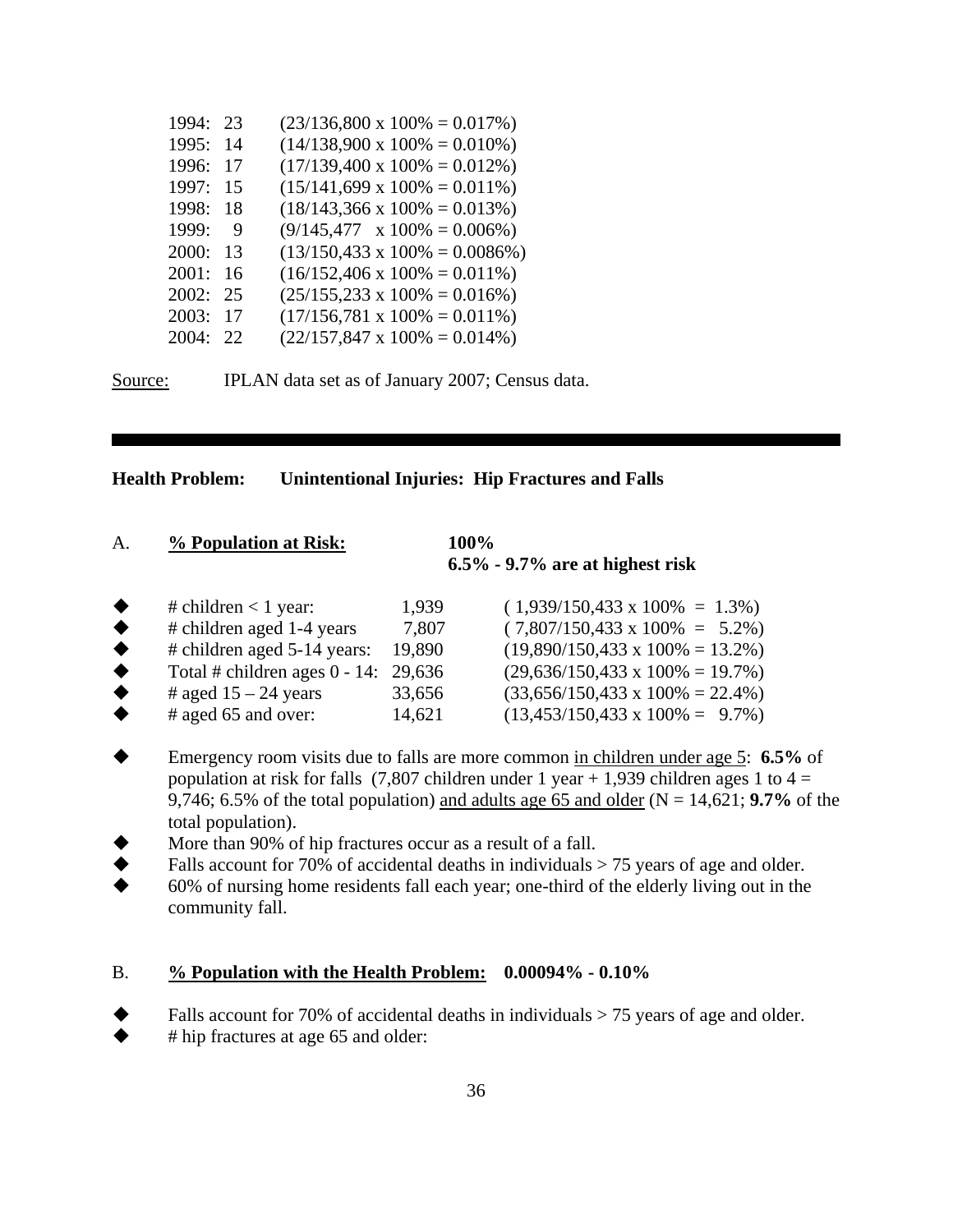|          | 1990: 130 | $(130/129, 180 \times 100\% = 0.10\%)$                                      |
|----------|-----------|-----------------------------------------------------------------------------|
|          | 1991: 127 | $(127/131,800 \times 100\% = 0.096\%)$                                      |
|          | 1992: 138 | $(138/133,200 \times 100\% = 0.0010\%)$                                     |
|          | 1993: 109 | $(109/135,600 \times 100\% = 0.0008\%)$                                     |
|          | 1994: 133 | $(133/136,800 \times 100\% = 0.00097\%)$                                    |
|          | 1995: 131 | $(131/138,900 \times 100\% = 0.00094\%)$                                    |
|          | 1996: 118 | $(118/139,400 \times 100\% = 0.00085\%)$                                    |
|          | 1997: 127 | $(127/141,699 \times 100\% = 0.090\%)$                                      |
|          | 1998: 144 | $(144/143,366 \times 100\% = 0.10\%)$                                       |
|          | 1999: 135 | $(135/145,477 \times 100\% = 0.093\%)$                                      |
|          | 2000: 108 | $(108/150, 433 \times 100\% = 0.072\%)$                                     |
|          | 2001: 129 | $(129/152,406 \times 100\% = 0.085\%)$                                      |
|          |           |                                                                             |
| Sources: |           | IPLAN data set as of December 2006; Census data; American Family Physician  |
|          |           | wobeits extigle at www.eafn.org/afn/20000401/2150 html from American Equily |

website article at www.aafp.org/afp/20000401/2159.html from *American Family Physician*, April 1, 2000.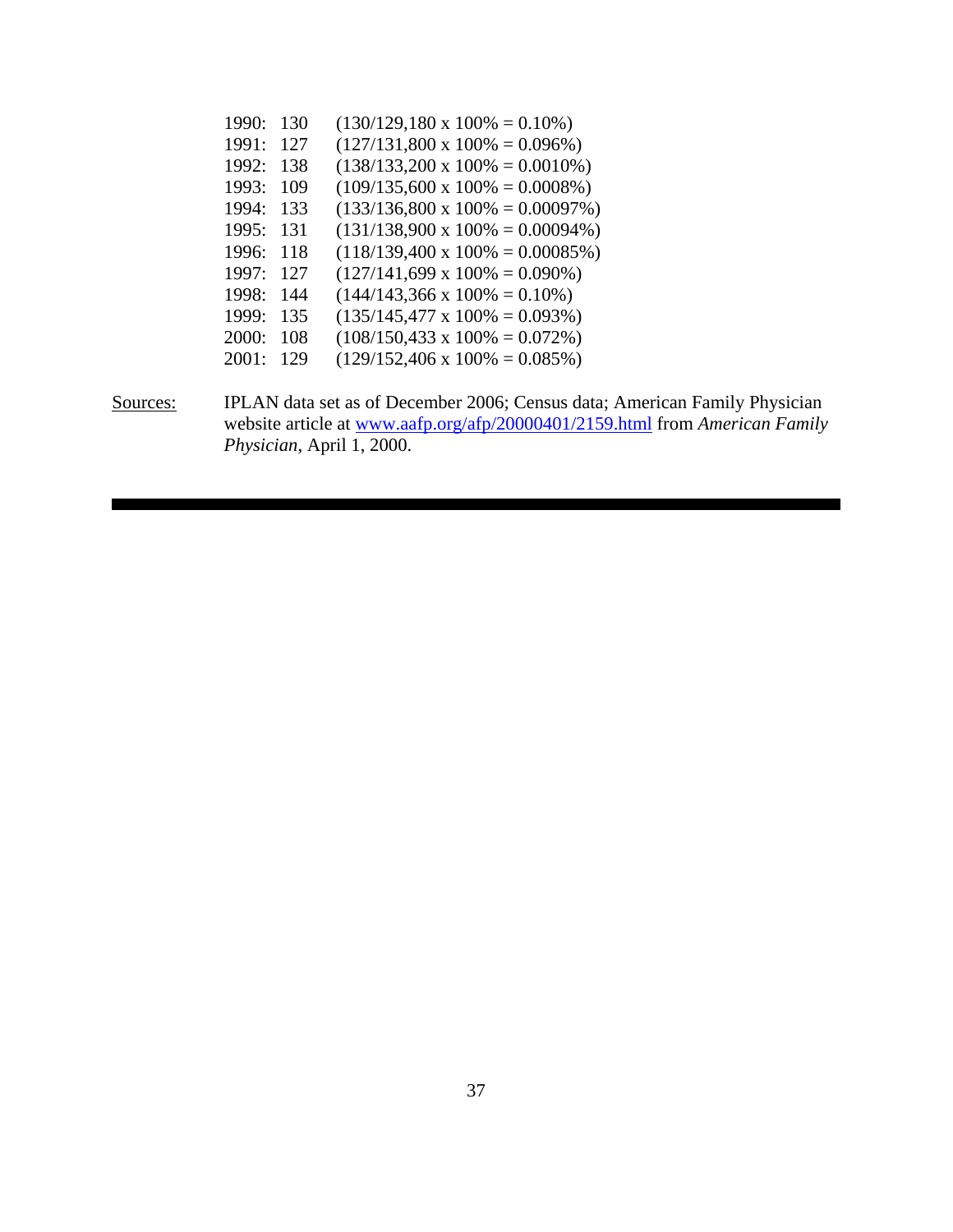## HANLON METHOD CHART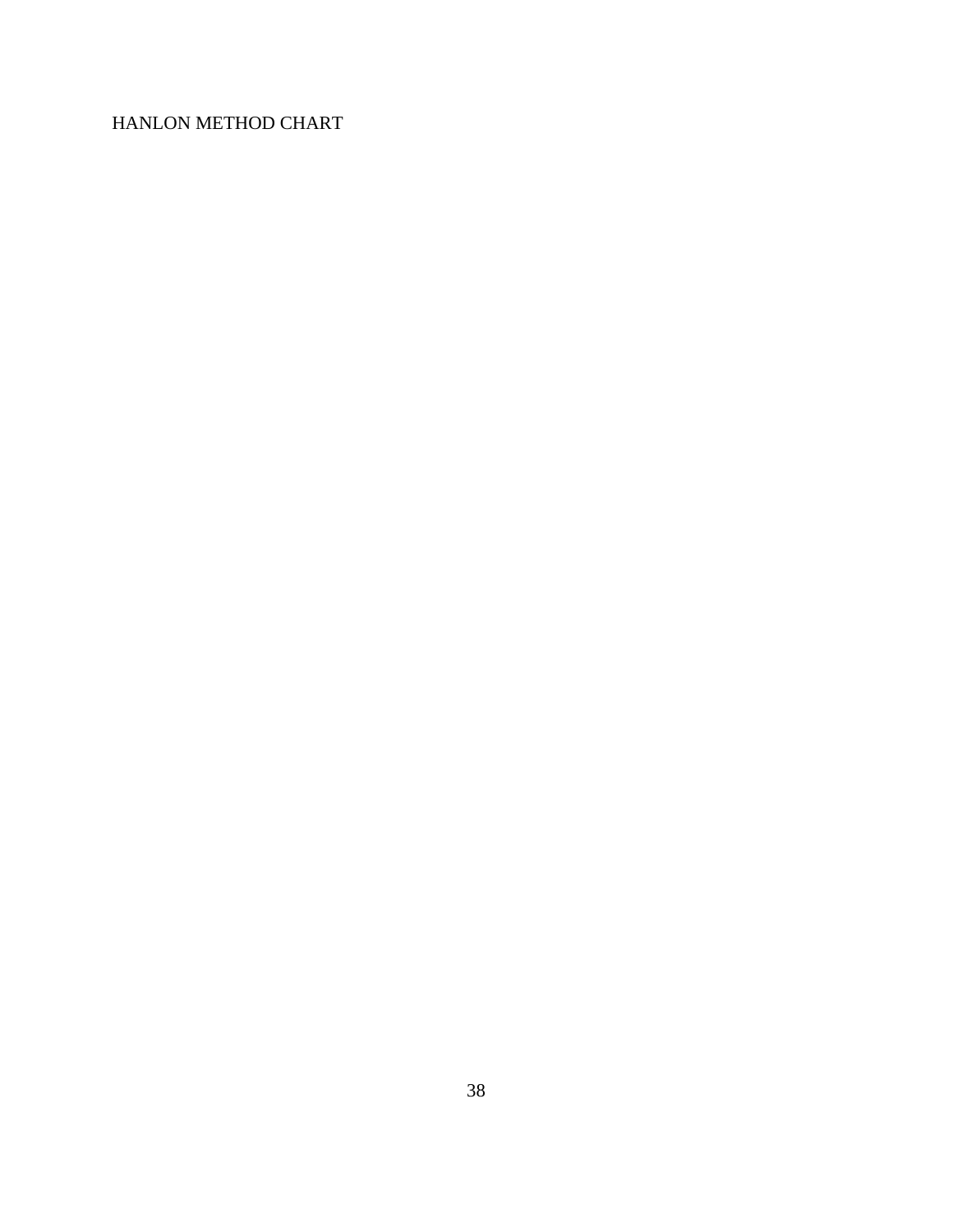June 6, 2007

Tom Szpyrka IPLAN Administrator Illinois Department of Public Health Division of Health Policy 525 W. Jefferson Street,  $2<sup>nd</sup>$  Floor Springfield, IL 62761

Dear Mr. Szpyrka:

At its meeting on Wednesday, June 6, 2007, the McLean County Board of Health reviewed and approved the *McLean County Community Health Plan and Needs Assessment (2007-2012)*, prepared by the McLean County Health Department and the Community Health Advisory Committee, for submission to the Illinois Department of Public Health, Division of Health Policy, by July 16, 2007. At its meeting on Wednesday, March 7, 2007, the McLean County Board of Health reviewed the results of the McLean County Health Department *Internal Organizational Capacity Assessment*, conducted between May 2006 and June 2006, with the assistance of an Illinois State University Health Promotion Department intern. Please find attached a copy of the minutes of the March  $17<sup>th</sup>$  meeting, documenting the discussion.

This letter confirms the McLean County Board of Health's adoption of the *McLean County Community Health Plan and Needs Assessment (2007-2012)* and the *Internal Organizational Capacity Assessment (2006)*, in fulfillment of the requirements identified in *Illinois Administrative* Code, Section 600.410 Requirements for IPLAN or an Equivalent Planning Process, Title 77 (Public Health), Chapter 1 (Department of Public Health), SubChapter H (Local Health Departments), Part 600 Certified Local Health Department Code.

Thank you for your attention.

Sincerely,

Dan Steadman, DDS President

cc: Robert Keller, Director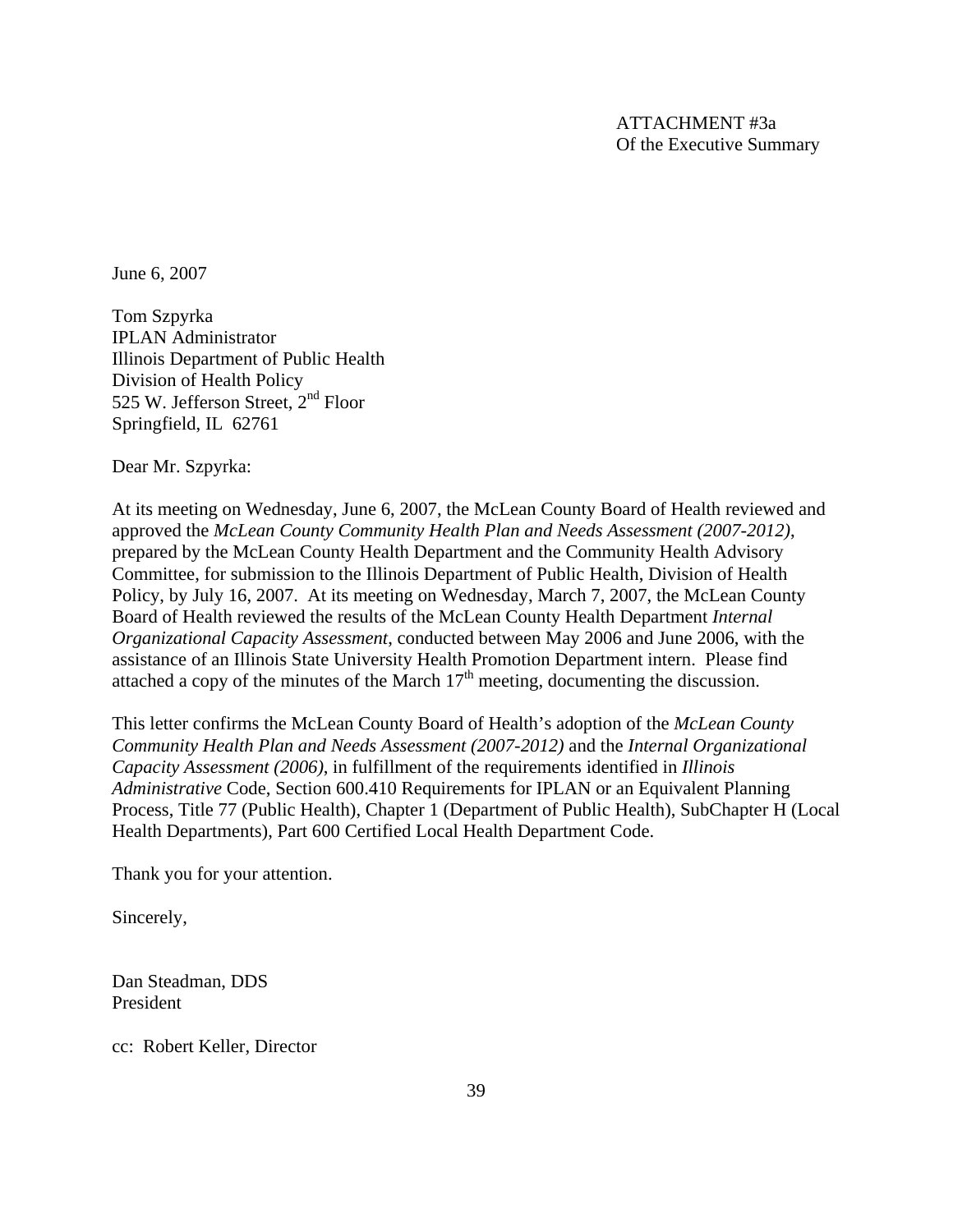#### ATTACHMENT #3b Of the Executive Summary

## **MINUTES** McLEAN COUNTY BOARD OF HEALTH REGULAR MEETING – MARCH 7, 2007

| <b>MEMBERS PRESENT:</b>                                | Steadman, Hon, Kerber, Moss, Powell, Tello, and Turley             |
|--------------------------------------------------------|--------------------------------------------------------------------|
| <b>MEMBERS ABSENT:</b>                                 | Willey                                                             |
| <b>STAFF PRESENT:</b>                                  | Keller, Anderson, Howe, Mayes, and Voss                            |
| <b>PUBLIC PRESENT:</b>                                 | Mina Kasturi, UIC Student                                          |
| <b>CALL TO ORDER:</b><br>きょすい しんしょう しんきょう しょうしん しょうしょう | Steadman called the Board of Health meeting to order at 5:42 p.m., |

with no corrections to the agenda.

MINUTES: Steadman requested approval for the minutes of February 7, 2007.

Moss/Kerber moved and seconded the approval for the minutes of February 7, 2007. Motion carried.

#### CONSENT AGENDA:

| 1. Bills to be Paid (End of 2006)  |        |              |
|------------------------------------|--------|--------------|
| <b>Health Department</b>           | 112-61 | \$70,319.64  |
| <b>Dental Sealant</b>              | 102-61 | 3,202.62     |
| <b>WIC</b>                         | 103-61 | 9,310.98     |
| Preventive Health                  | 105-61 | 3,938.49     |
| <b>Family Case Mngmt</b>           | 106-61 | 19,608.36    |
| <b>AIDS/CD Program</b>             | 107-61 | 4,709.63     |
| 2. Bills to be Paid (January 2007) |        |              |
| <b>Health Department</b>           | 112-61 | \$299,276.27 |
| <b>Dental Sealant</b>              | 102-61 | 15,657.34    |
| <b>WIC</b>                         | 103-61 | 20,303.82    |
| <b>Preventive Health</b>           | 105-61 | 7,080.82     |
| <b>Family Case Mngmt</b>           | 106-61 | 51,424.96    |
| <b>AIDS/CD Program</b>             | 107-61 | 11,133.50    |

Powell/Turley moved and seconded the approval of the Consent Agenda as printed. Motion carried.

COMMITTEE REPORTS: None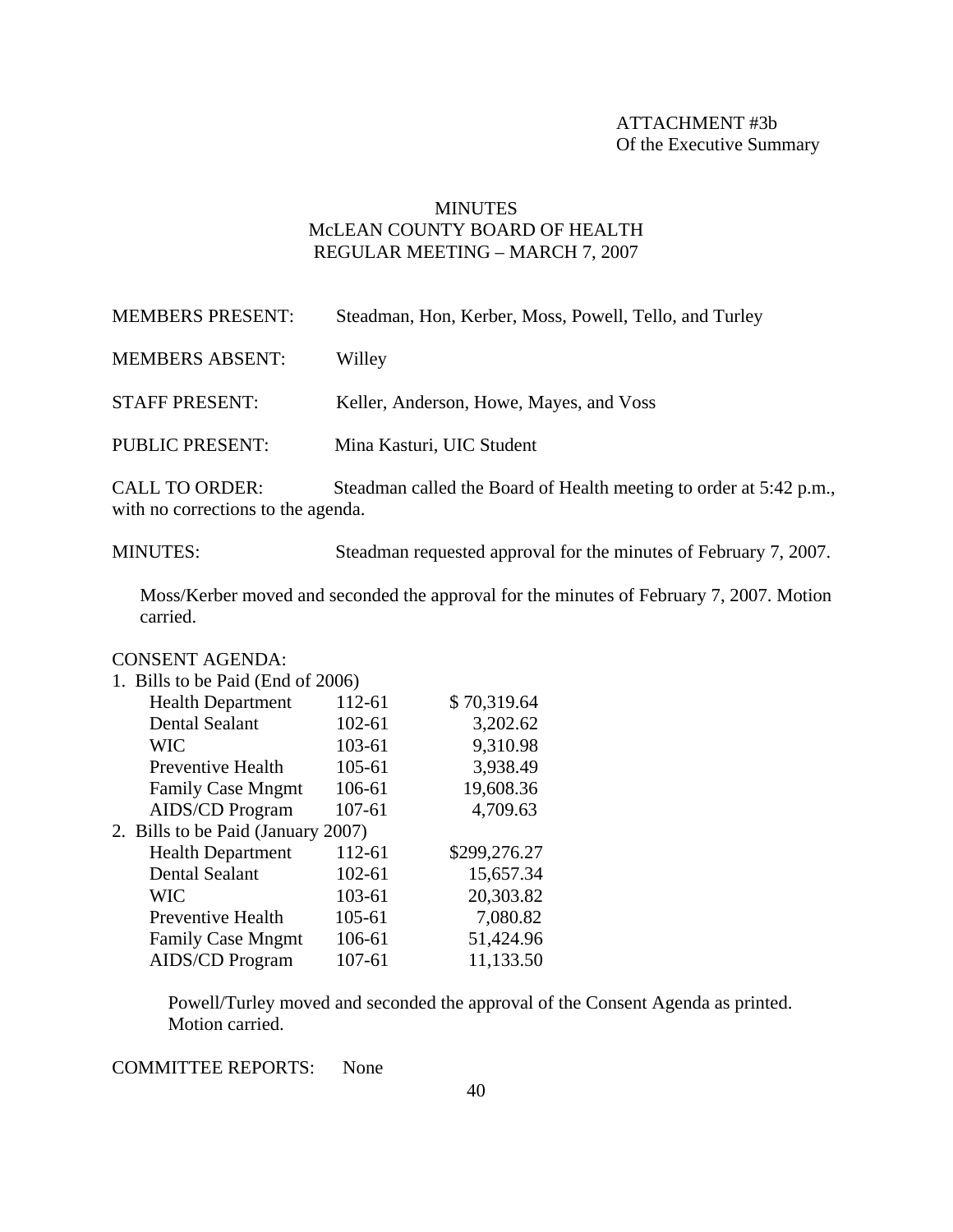OLD BUSINESS: Keller requested approval for the FY08 West Nile virus protection grant, which is a CONTINUING GRANT, in the amount of \$36,220.70. The total award will be used to continue the department's larvicide program with governmental entities and conduct a WNV prevention effort through public information and marketing. The award runs April 1, 2007 through March 31, 2008. The amount of funding for each jurisdiction selected is based upon numbers of positive birds tested for WNV, the number of positive mosquito pools and the number of human cases. During 2006, the department had one bird test positive, several mosquito pools and three human cases.

Moss/Powell moved and seconded the approval for the FY08 West Nile virus protection grant, which is a CONTINUING GRANT in the amount of \$36,220.70. Motion carried.

 Keller requested approval for the Ticket for a Cure budget amendment, Fund 0105, in the amount of \$32,000, which was submitted to the Illinois Department of Public Health during the late fall. The grant application was approved by the Board of Health in January. The award is for \$32,000 and will cover the time period March 1, 2007 through June 30, 2008. The budget amendment was submitted to the McLean County Board Finance Committee to effect an amendment to the current County budget in Fund 0105.

Kerber/Hon moved and seconded approval for the budget amendment, Fund 0105, Ticket for a Cure in the amount of \$32,000. Motion carried.

 Keller noted that the FY08 Mental Health, Developmental Disabilities, and Substance Abuse Review Books were distributed during the 377 Board meeting.

5:47 p.m. Tello arrived.

 Keller reviewed the department's internal organizational capacity assessment; which was included in the packet. The exercise was conducted during the summer of 2006 through the efforts of an Illinois State University health promotion intern. Management and coordinator level staff took part in the exercise. The internal organizational capacity assessment is a required prelude to completion of the department's community health needs assessment and community health plan. The department utilized both the Approach to Excellence in Public Health (APEXph) and the Operational Definitions for a Functional Local Health Department as assessment tools. Page 2 of the abstract outlines areas to consider for attention. Many of the identified weaknesses are tied to a lack of real time data and epidemiological capacity at the state level. The results of the operational definitions assessment were shared previously with the Board.

 Included in the packet was a copy of the 2006 McLean County Wellness Program which was sent to the County Board Finance Committee. Keller noted that the 2007 wellness program is now underway. McLean County government employees are one out of eight pilot sites involved in the wellness program coordinated through the Health Department and Health Alliance. Each enrollee is required to complete a computerized health risk appraisal in order to receive \$500 rebate under the current health plan and if it is not completed will only receive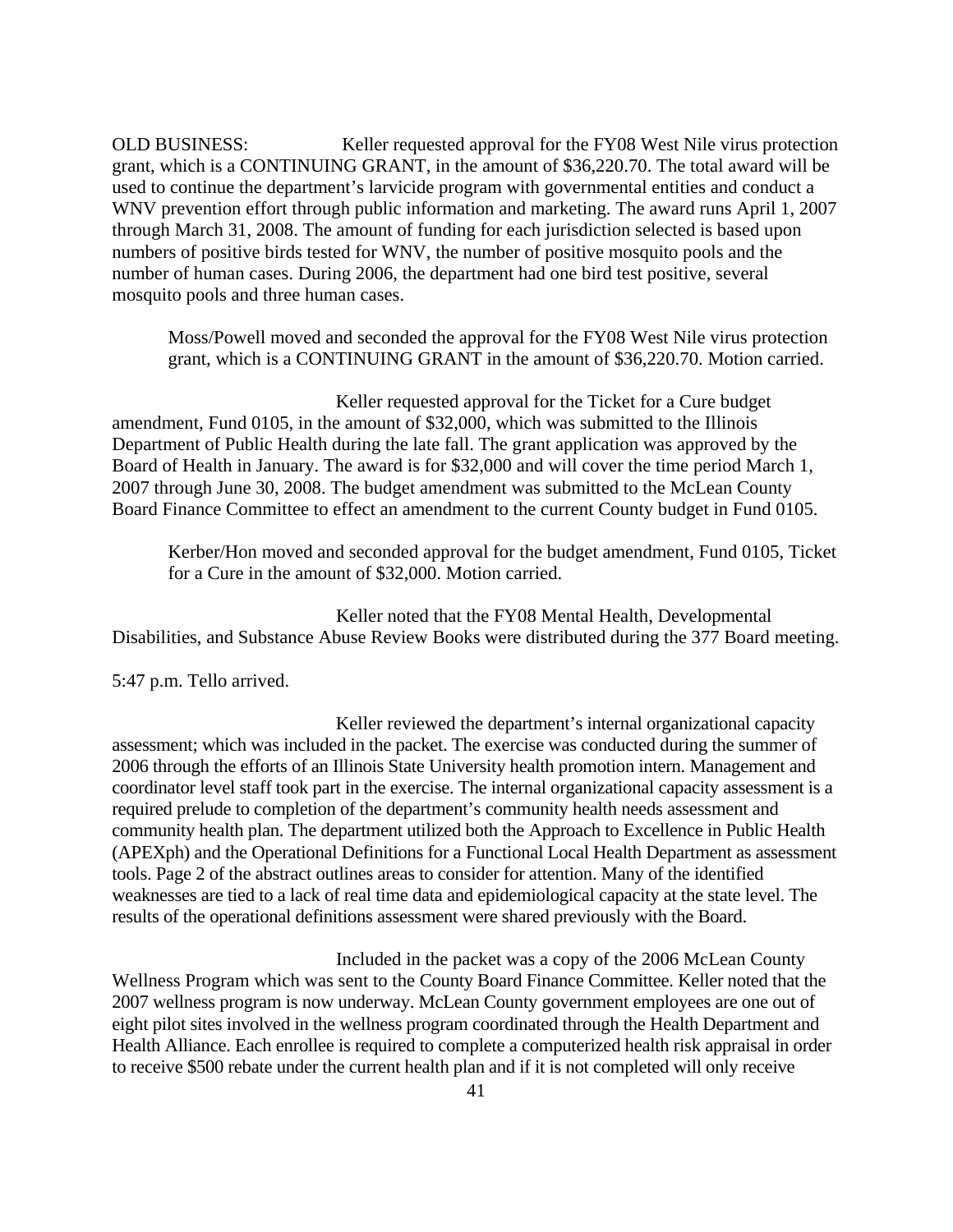\$250. Keller reported that 90% of the Health Alliance enrollees completed the plan.

 Steadman inquired about Health Alliance and the evaluation process. Keller remarked that the County had previously worked with the department on a unilateral basis. The data for the last seven years has shown progress. Since this is the first year for the Health Alliance project, no data are available. Participants will be eligible for incentives to participate and the goal is to keep insurance rates down and be proactive on employee health. Keller stated that the County being involved with Health Alliance is a win/win situation for both organizations.

#### NEW BUSINESS: None

DIRECTOR'S REPORT: Keller asked Howe to speak about the economic interest statements. Howe mentioned that Voss has the statements, fill them out and return by May  $1<sup>st</sup>$  to the County Clerk's office. Voss will send any statements completed tonight over to the Clerk's office through the County's inter-office system.

 Keller reported that at the April meeting he will bring for Board approval a grant in the amount of \$10,000 from NACo for Medical Reserve Corps (MRC) training and materials. Currently the department has 59 MRC volunteers which include nurses, doctors, pharmacists, etc.

STAFF REPORTS: Howe reported for the Animal Control program pointing out that the year-end numbers for 2006 are close to the numbers from 2005 in the quarterly report. However, Howe noted that the number of bite/rabies investigations were up from 444 in 2005 to 503 in 2006. He distributed a copy of a report prepared by Peggy Gibson, animal control coordinator, which showed data on rabies/bite investigations from 1998 through 2006. Howe indicated that the category bite investigation mean all follow-up activity on both bites and specimen preparation/submission. Howe noted that a substantial portion of the increased activity is related to bat activity and the submission of bat specimens for testing over the past couple of years.

 Tello inquired if domestic animals can get rabies. Howe noted that they can anytime they may have an opportunity to come in contact with an infected animal. We are finding more cases of cats coming in contact with bats in residences. Therefore, domestic pets can encounter potentially rabid carriers even if they don't leave the confines of their dwellings due to potential of a rabid gaining entrance. Keller noted that this was thought to be the case several years ago in a home in Bloomington where preliminary tests showed that a house cat was positive for rabies and had not been outside the home.

 Steadman inquired about bats inside a home and how to remove them. Howe stated that the animal control program will help remove bats from within living quarters of homes if there is a potential for human exposure. However, the program is not designed to substitute for licensed trappers and exterminators. When a live specimen can be obtained from a home the Health Department will submit it for testing based upon a potential exposure. The State encourages the testing of bats and skunks. Powell inquired if animal control would remove the bats. Howe responded, again, that when there is a potential for human exposure that the effort is made to remove a bat.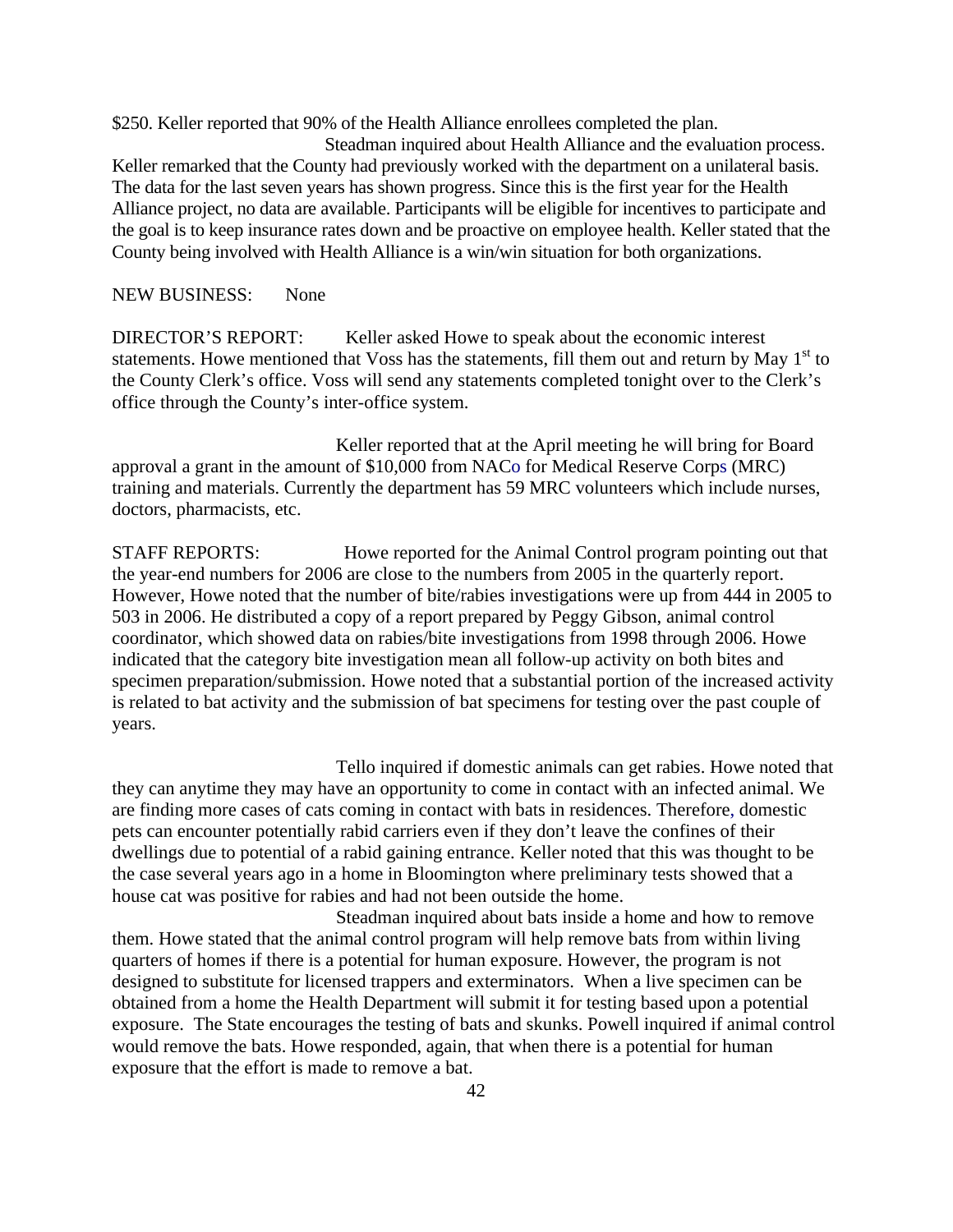Tello inquired about who is more likely to come in contact with bats. Howe explained that children have a tendency to play and poke at bats. However, animals can also come in contact with them and bring disease to the family members.

 Howe reported for the Administration Division noting that packet pages 10-21 contain the quarterly report. He explained that the revenues were up and that the expenses were down in all tax funds due to the fiscally conservative budget projection approaches used in the development process. Howe pointed out that all three Tax Funds ended the year revenue over expenses and added additional monies to their respective fund balances. The Health fund added \$270,097, TB \$13,248 and Persons with DD \$3,073.

 Mayes reported for the Personal Health Services Division noting that the quarterly report was included on pages 23-28 in the packet. Mayes mentioned that the dental programs are going well, the first vacancy for the children's dentist is April  $2<sup>nd</sup>$ , the hygienist is March  $19<sup>th</sup>$ , and the adult dentist is March  $23<sup>rd</sup>$ . Mayes also reported that there is an opening for a nurse in the family case management program.

 Anderson noted that the Environmental Health quarterly report was contained on pages 30-33 in the packet. Anderson stated that the food program continues to grow this year and ended 2006 with a record 744 active food establishments. To-date, the division has 26 pending permit applications and reported that 12 large food establishments will be opening in the area during 2007.

 Anderson reported that the private sewage numbers continue to decline due to slumping home sales and construction, noting that numbers for both the new systems and replacements fell. Anderson also mentioned that tanning facilities numbers are down. Anderson stated that the geothermal system registrations are up but with the price of electricity raising the payback won't be as quick.

BOARD ISSUES: Hon inquired about the number of food complaints being up for the quarter. Anderson explained that most complaints are from customers observing perceived violations or commenting on poor sanitation practices, such as lack of gloves. Several complaints are filed by disgruntled former employees.

ADJOURN: Kerber moved and the Board of Health meeting was adjourned at 6:23 p.m.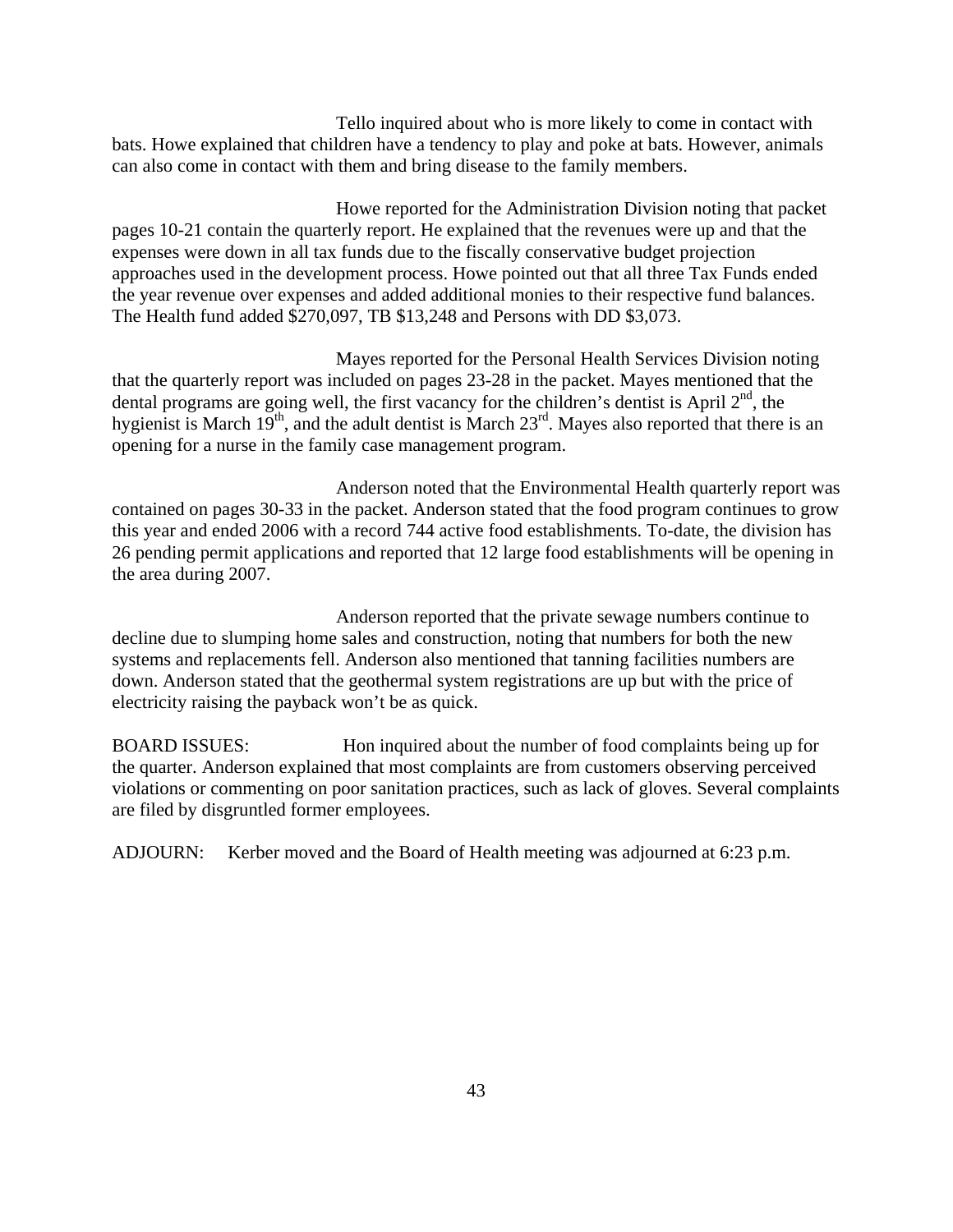*The McLean County* 

# *Community Health Needs Assessment*



Partners in Prevention

Prepared by

The McLean County Health Department

And

The Community Health Advisory Committee

From

May 2006 to January 2007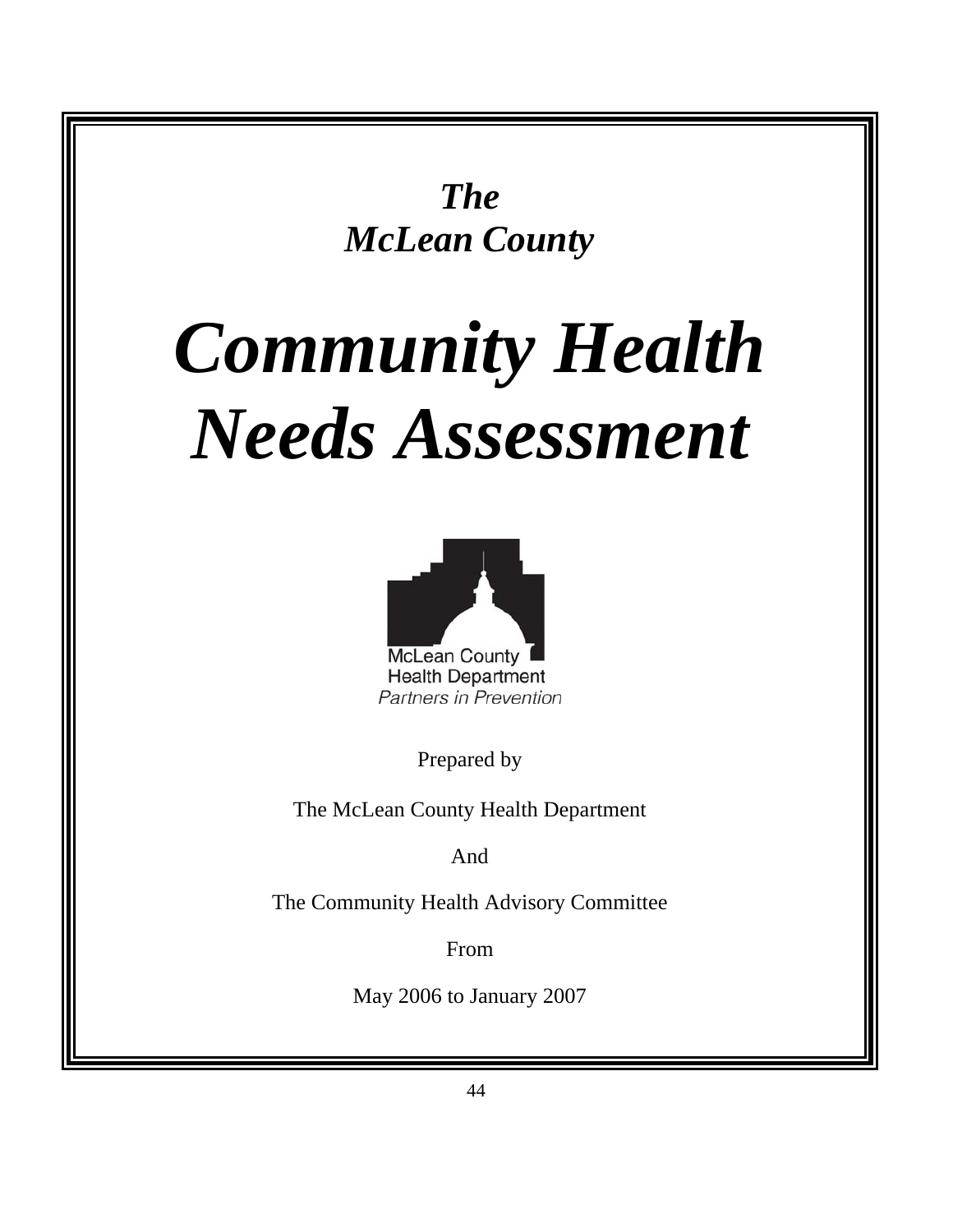## *Introduction To the McLean County*

## *Community Health Needs Assessment*

January 2007

## *Statement of Purpose*

The purpose of the McLean County Community Health Needs Assessment process is to review and analyze county-specific health indicators with the Community Health Advisory Committee (CHAC) in a manner which will result in the identification of a list of health concerns and the determination of at least three priority health problems for which a county-specific Community Health Plan (CHP) will be developed, implemented, and evaluated.

The community health needs assessment is a critical component to the development process for the new CHP (2007-2012). It contains McLean County-specific health indicators that have been compared to state and national indicators, when available, and utilizes Healthy People 2010 objectives/targets to assess where improvements in health are most needed.

## *Process*

To conduct the McLean County Health Needs Assessment, McLean County Health Department (MCHD) staff and Community Health Advisory Committee (CHAC) members collected and analyzed county-specific data from May 2006 through January 2007. Additional data were incorporated into the assessment as it became available, until January 2007, when final decisions about the county's key health concerns were being made by the CHAC. Examples of countyspecific data sources utilized for the analysis include:

- 1. IPLAN Data Set (1990 2004).
- 2. MCHD statistics: from Communicable Disease, Environmental Health, Women Infants and Children (WIC), Family Case Management (FCM), and other Health Department services.
- 3. The McLean County Behavioral Risk Factor Survey (BRFS): commissioned by the Illinois Department of Public Health (IDPH) and conducted in October 1997, February 2002, and August 2004, by Northern Illinois University, via telephone survey, contacting approximately 400 adult (age 18 and over) county residents with each survey. An additional BRFS was conducted in 2006; however, results were not yet available.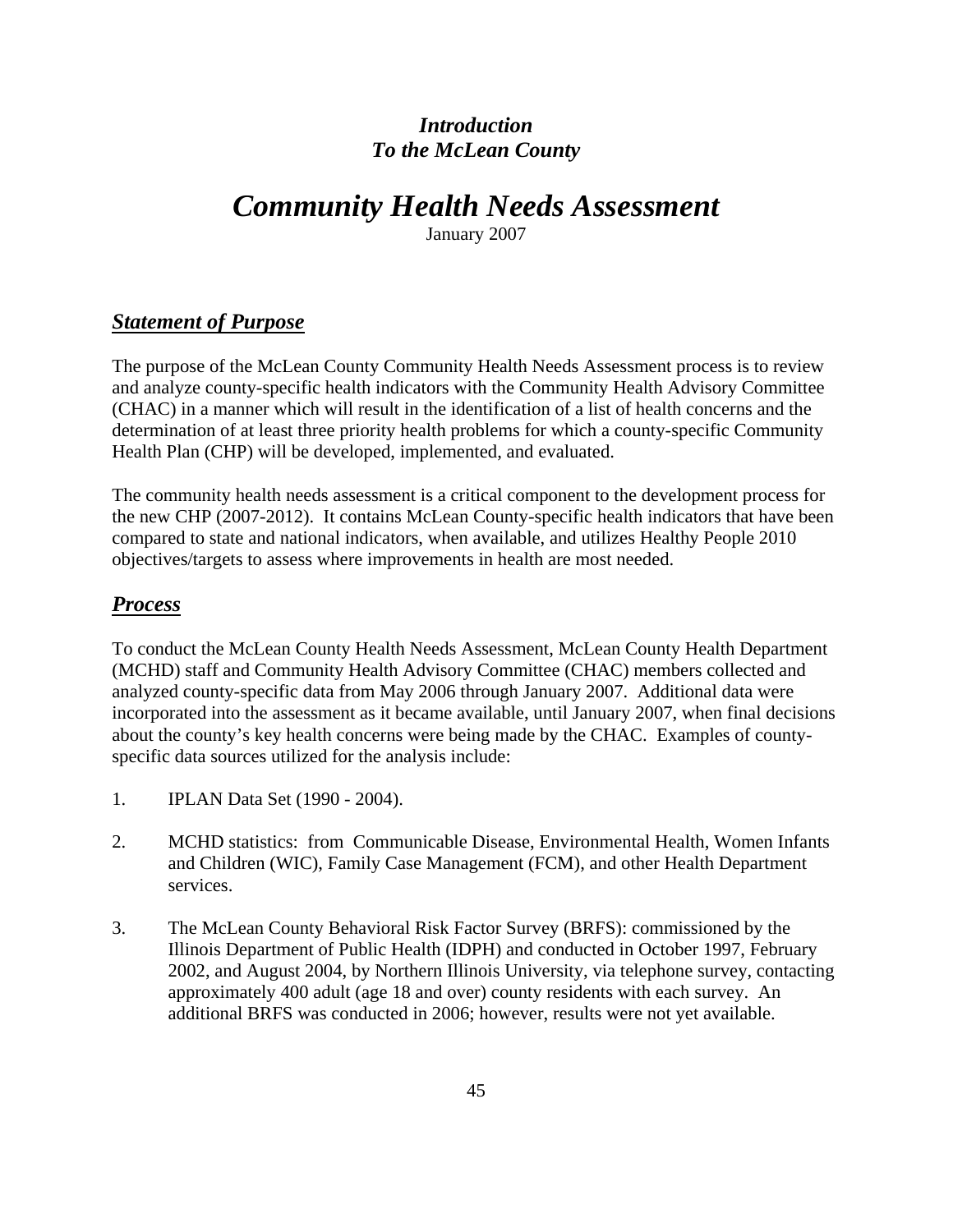- 4. The *Assessment 2005: Community Analysis* (August 2004): prepared for the McLean County Community Advocacy Network. This document is also known locally as "The CAN Report", which is distributed by the United Way.
- 5. The *Community Report Card for McLean County, IL (July 2004)*: prepared by the McLean County Health Department All Our Kids: Early Childhood Network.
- 6. Other Examples: U.S. census data from 2000; crime statistics from local police departments, IDPH maternal/child health statistics; MCHD IPLAN CHP (1999-2007) progress reports; and, the *McLean County Health Department and McLean County 377 Board One- and Three-Year Plan for Mental Health, Developmental Disabilities and Substance Abuse Services for FY '06-FY'09* report.

Health Department staff presented a preliminary data analysis to the CHAC on December 5<sup>th</sup>. 2006, and identified preliminary areas of health concerns. Further input from the CHAC was solicited and additional data were obtained and analyzed. At a CHAC meeting on January 16, 2007, further discussion resulted in a list of 18 health concerns. These 18 preliminary health concerns were then reduced to a final list of the county's top 8 health problems. Results from these discussions are presented below.

## *Results*

On December 5, 2006, the CHAC reviewed and discussed preliminary findings from the health indicator data assessment. Among the findings: McLean County's top 10 leading causes of death have varied little over the past ten years. The list of leading causes of death using the most current available data from the IPLAN Data Set (2004) includes the following: diseases of the heart (27% of all deaths); cancer/malignant neoplasms (22%); coronary heart disease (19%); lung cancer (6%); cerebrovascular diseases (6%); accidents (5%); chronic lower respiratory diseases (5%); diabetes (3%); lymphatic and hematologic cancer (3%); and nephritis (2%). The analysis and subsequent decisions at the 1/16/07 CHAC meeting produced a list of 18 preliminary health concerns:

- 1) Access to Care: Dental Care 10) Heart Disease
- 2) Access to Care: Undocumented People 11) Infant Mortality
- 3) Acute/Binge Drinking 12) Lead Poisoning
- 
- 5) Cerebrovascular Disease 14) Perinatal Conditions
- 6) Child Abuse/Neglect 15) Sexual Assault
- 
- 8) Congenital Anomalies 17) Unintentional Injuries
- 
- 
- 
- 
- 4) Cancer 13) Low Birth Weight
	-
	-
- 7) Chlamydia 16) Suicide (older adults)
	-
- 9) Diabetes 18) Very Low Birth Weight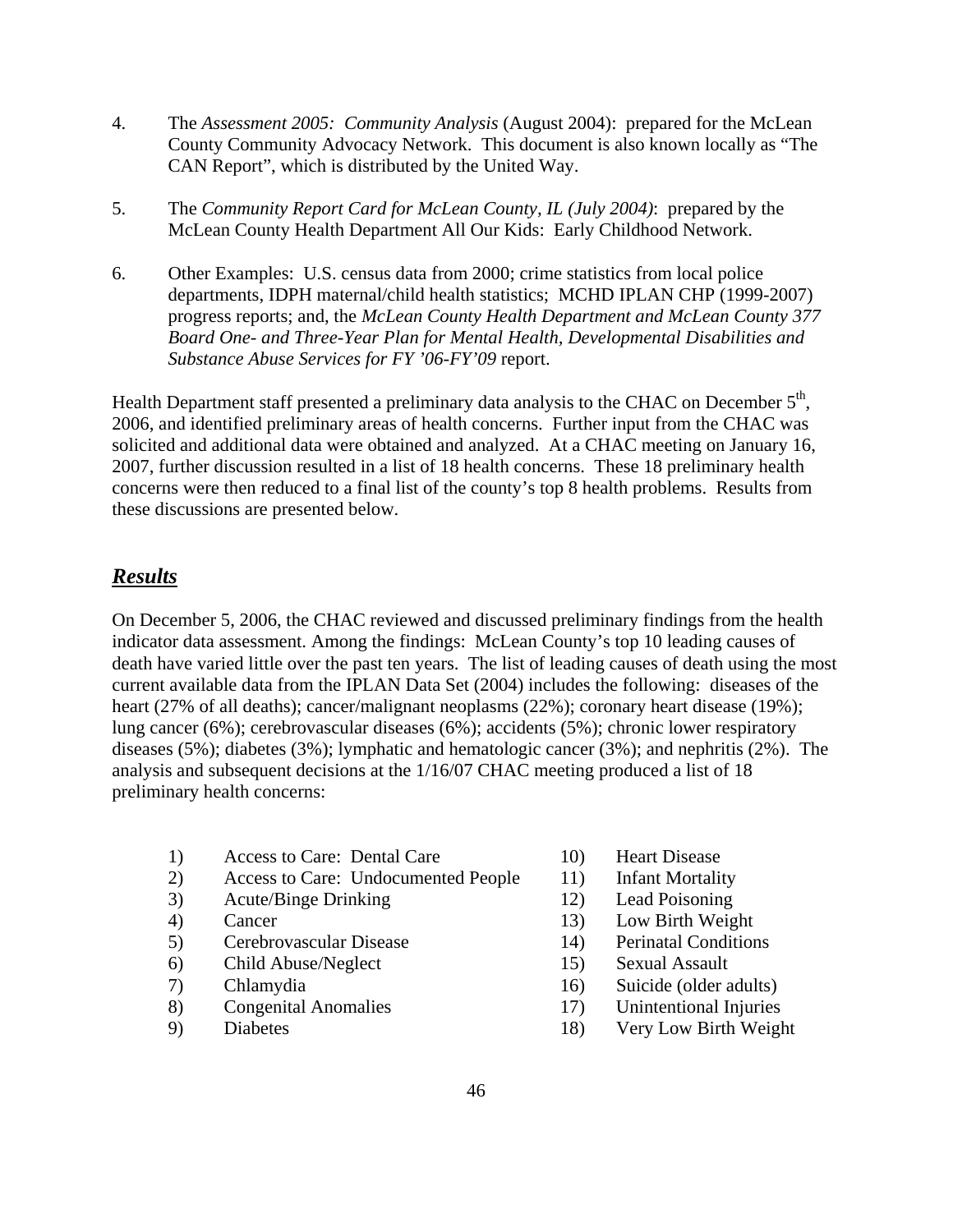These 18 preliminary health concerns were thoroughly discussed by the CHAC in January 2007 in order to reduce the list in preparation for the health problem prioritization process, the *Hanlon Method for Prioritizing Health Problems*, occurring in February 2007. Some of the health problems were combined into categories, and others were set aside. The final list of the county's top 8 health problems was determined at the January 16, 2007, CHAC meeting:

- 
- 
- 
- 
- 1) Cancer 5) Infant Mortality
- 2) Cerebrovascular Disease 6) Intentional Injuries
- 3) Chlamydia 7) Suicide (older adults)
- 4) Heart Disease 8) Unintentional Injuries

To assist with choosing the top three health priorities for the county, each of the 8 problems listed above was described in the document, *McLean County Health Problems: The Size of the McLean County Health Problems—February 2007*, (Attachment "A", of the *Overview of the Community Health Plan Process* identified as Attachment #2 of the Executive Summary). This information was then used in February 2007 when the CHAC applied the *Hanlon Method for Prioritizing Health Problems* to determine the county's top three health problem priorities. The Hanlon Priority Scores indicated three key health problems:

#### *1. Heart Disease*

(Hanlon Priority Score = 210)

## *2. Cerebrovascular Disease*

(Hanlon Priority Score  $= 175$ )

#### *3. Cancer*

(Hanlon Priority Score = 168)

 Effective interventions for all three of these health problems have been in use across the nation for many years. Of special concern was the finding that, although mortality rates may have decreased or fallen below the Healthy People 2010 target for some components of these health concerns, Behavioral Risk Factor Survey (BRFS) data for McLean County indicate that Healthy People 2010 objectives for adult residents are not met for many of the risk factors (such as cigarette smoking; obesity; high cholesterol; alcohol over-consumption) for heart disease, cerebrovascular disease, and cancer. These three health problems (heart disease, cerebrovascular disease, and cancer) were therefore chosen as McLean County's top three health priorities and became the basis for the Round 3 McLean County Community Health Plan for 2007-2012.

## *Health Indicators Summary*

The information presented in the following "Health Indicators Summary" document includes data retrieved from many sources, not only the IPLAN data set. Behavioral Risk Factor Survey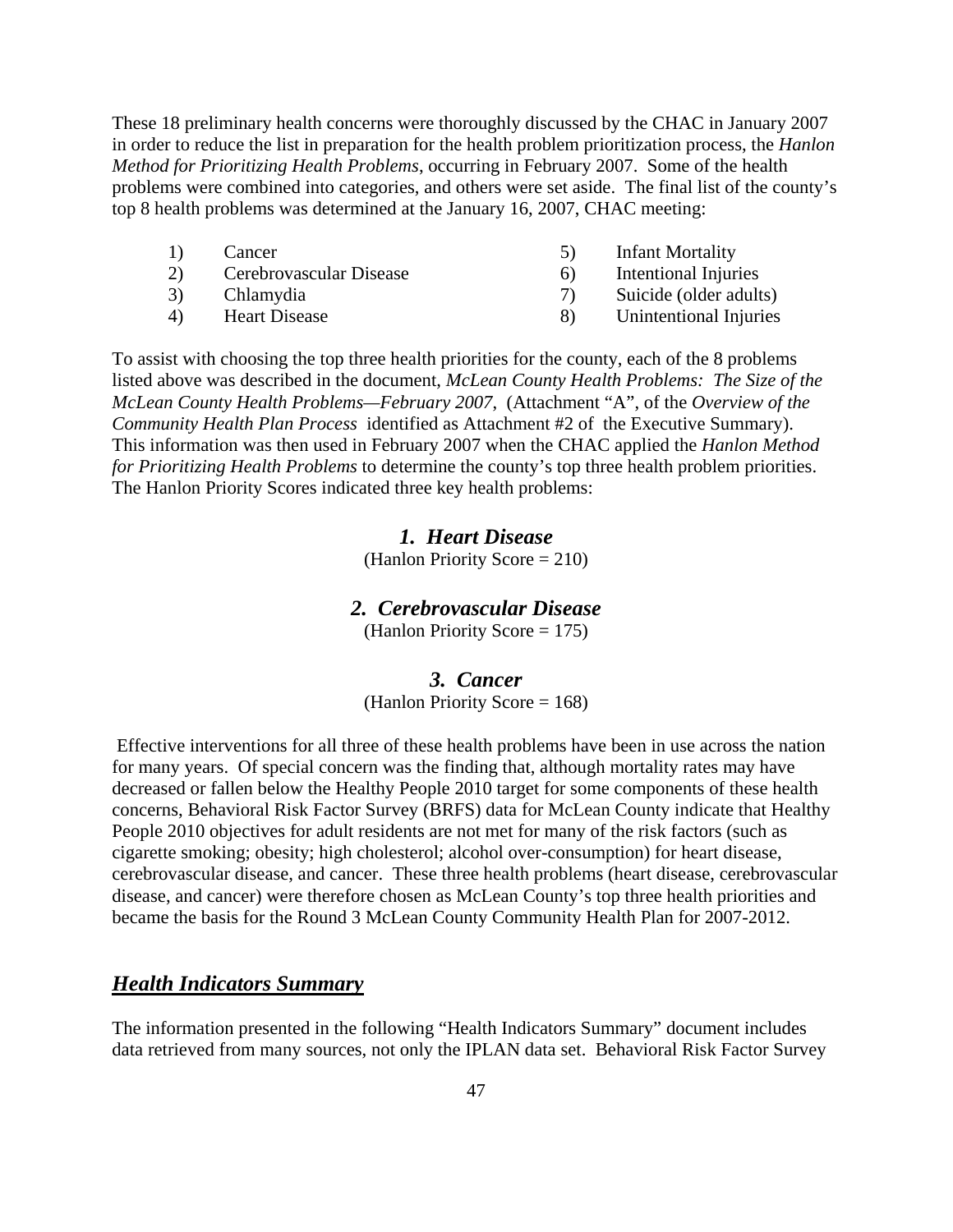(BRFS) data is primarily reported at the end of the "Chronic Disease Indicators" category. Each of the seven health indicator categories (listed below) contains bullet points of data highlights per indicator and a "Preliminary Identification of Health Problems" section:

> demographics and socioeconomic characteristics general health and access to care indicators maternal and child health indicators chronic disease indicators infectious disease indicators environmental health/occupational health/injury control indicators sentinel events indicators

The format used in the "Health Indicator Summary" document provides easy access to key data findings for each health indicator and, during the community health needs assessment process, it provided a methodology for the initial identification of potential or actual areas of health concern.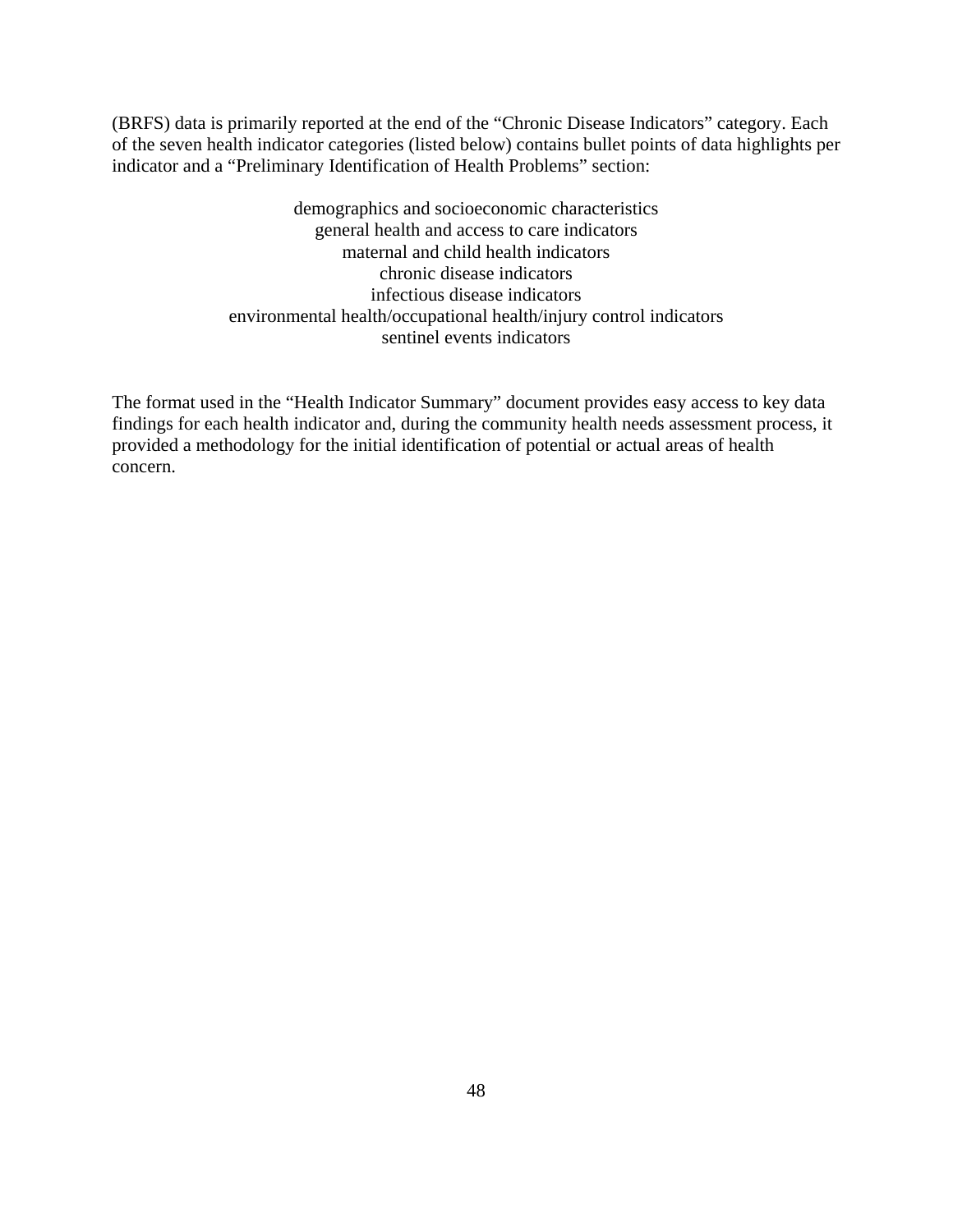*McLean County Community Health Needs Assessment* 

*Health Indicators Summary January 2007*

## **Health Indicator Categories**

- A. Demographic and Socioeconomic Indicators
- B. General Health and Access to Care Indicators
- C. Maternal and Child Health Indicators
- D. Chronic Disease Indicators
- E. Infectious Disease Indicators
- F. Environmental Health/Occupational Health/Injury Control Indicators
- G. Sentinel Events Indicators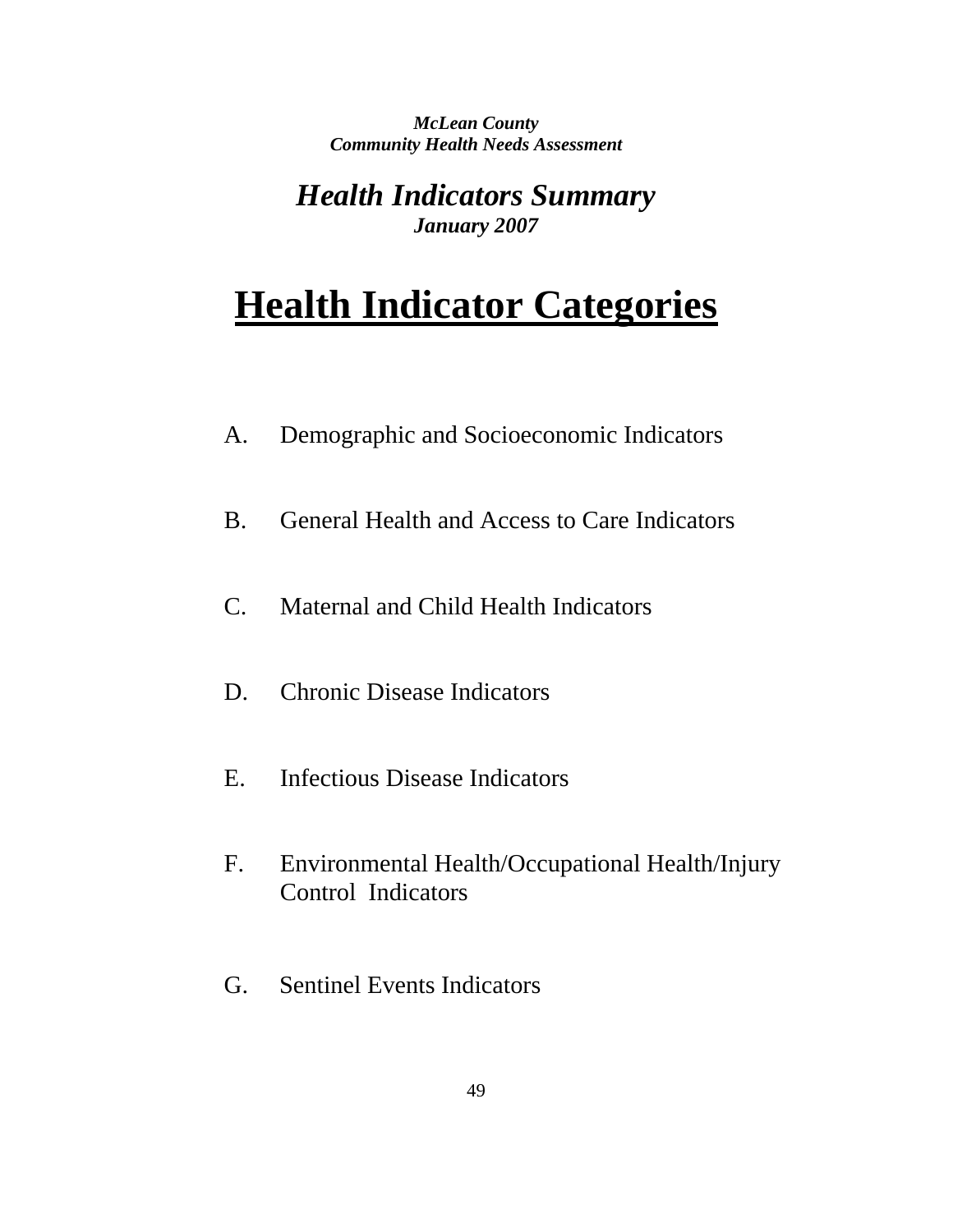*McLean County Community Health Needs Assessment January 2007*

## **A. Demographic and Socioeconomic Key Indicators**

- 1. Population Growth/Population by Age and Gender
- 2. Race/Ethnicity Distribution
- 3. Population by Age and Gender/Dependency Indicators
- 4. Unemployment
- 5. Rural Population
- 6. Single Parent Households
- 7. Population 25+ Who Are Non-High School Graduates
- 8. Population in Poverty
- 9. Population Enrolled in Medicaid
- 10. Population Receiving Food Stamps
- 11. Population Uninsured (Ages 18 64)
- 12. Per Capita Personal Income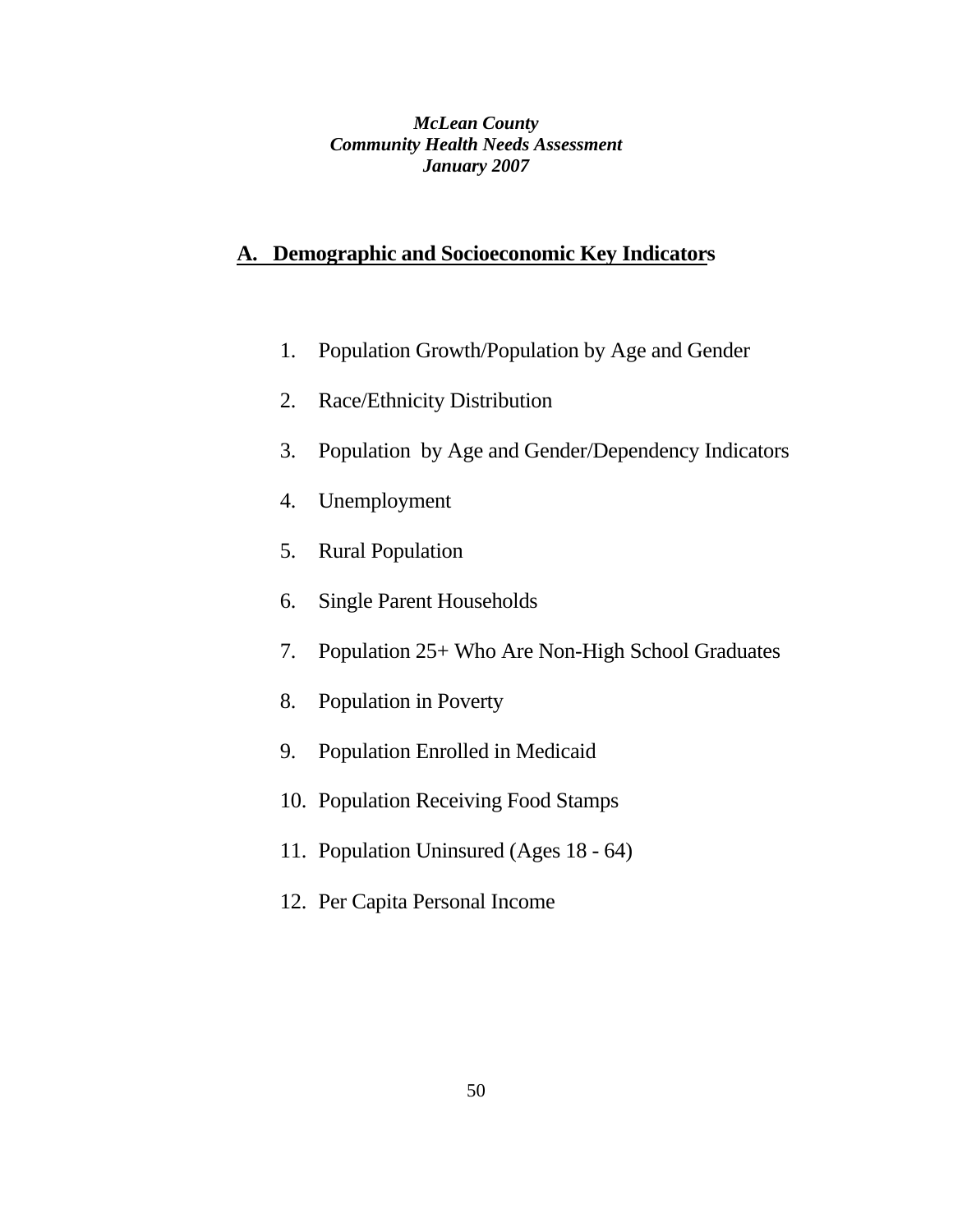## **An analysis of demographic data reveals the following:**

#### **1. Population growth/Population by Age and Gender**

- The U.S has had an 11% population growth from 1990 to 2000.
- From 2000-2006 the population has increased an estimated 9%. A total of 20% in the past 15 years.
- McLean County has had a 14% population increase from 1990 to 2000, and a 5.3% estimated increase from 2000 to 2005.
- Illinois has had a 7% population increase from (1990-2000) and an estimated 2% from 2000 to 2005.
- McLean County had the thirteenth largest rate of population increase of Illinois' 102 counties between 1990 and 2000.
- A special census was conducted in Bloomington and Normal for 2006 directed by the Economic Development Council. Since the 2000 census, Bloomington has grown by 10,167 and Normal has grown by 5,100.
- When adding the B/N population to the 2000 county census (150,433) there is a significant increase (165,700). This does not include the other towns within McLean County. It also exceeds the estimate for the population in 2020.
- The percent of population living in rural areas has decreased between 1990 and 2000 in the county by 2.9%, increased in the state by 4.6% and decreased nationally by 3.8%.
	- **Estimated Population, McLean County** 
		- o 1999: 145,477
		- o 2000: 150,433 (U.S. Census 2000)
		- o 2001: 152,406
		- o 2002: 155,233
		- o 2003: 156,781
		- o 2004: 157,847
		- o 2005: 159,013
		- o 2006: 165,700 (estimate: adding special census for B/N to 2000 county census data)
- The estimated county population by 2020 is 199,140.
- Almost 10,000 students live in college dormitories or housing. The United Way Community Assessment of Need (CAN) Report of 2004 indicates that enrollment changes at the postsecondary institutions do not appear to be a significant factor in the county's growth.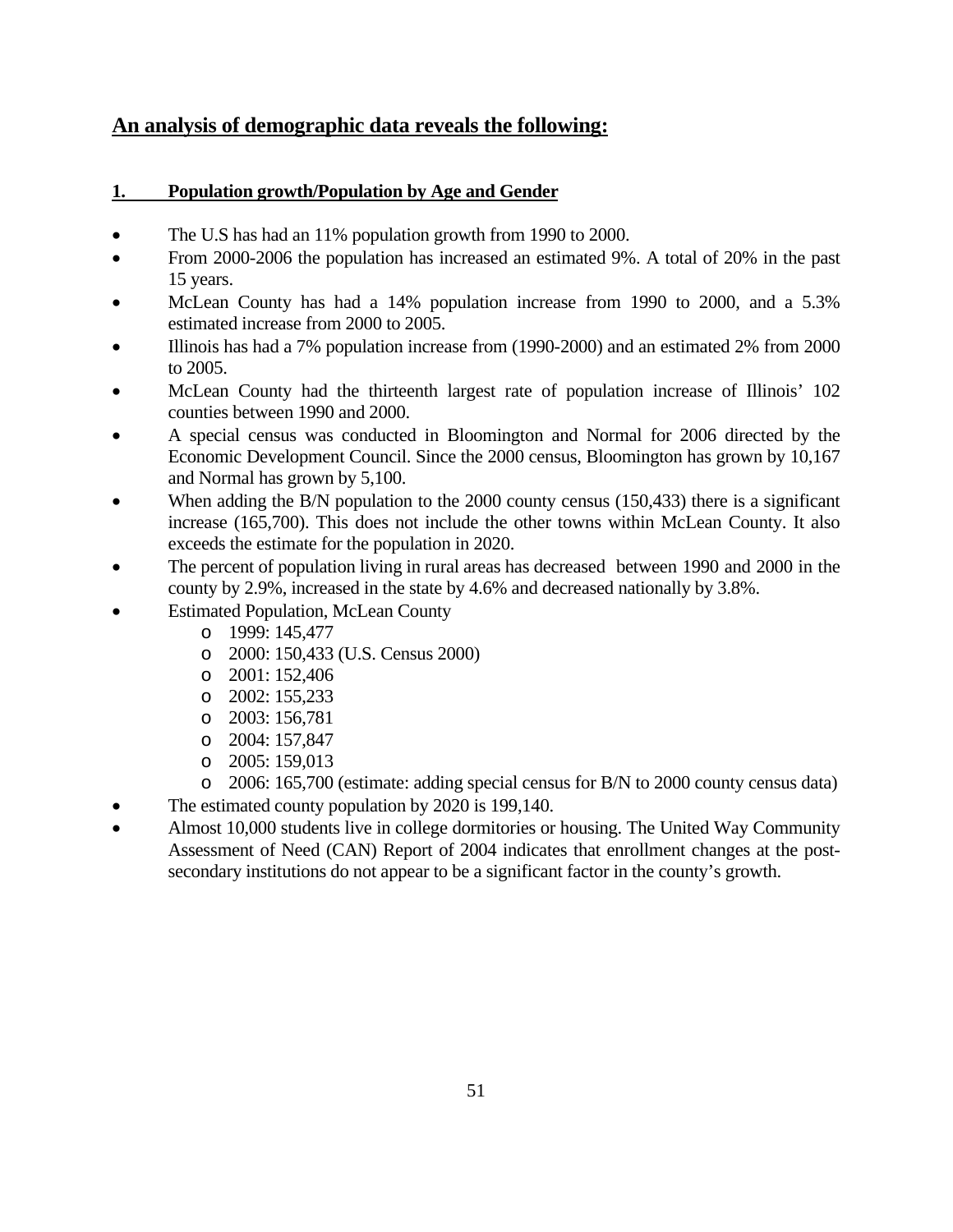#### **Table I** Population Growth between 1990 and 2000

| <b>Population Growth</b><br>1990 to 2000 |                                        |                                      |                |  |  |  |  |
|------------------------------------------|----------------------------------------|--------------------------------------|----------------|--|--|--|--|
|                                          | 1990 Census                            | 2000 Census                          | <b>%Change</b> |  |  |  |  |
| U.S.<br><b>Illinois</b><br>McLean Co.    | 248.7 million<br>11,430,602<br>129,180 | 281,421,906<br>12,419,293<br>150,433 | 11<br>7<br>14  |  |  |  |  |

 Source: U.S. Census Bureau (census.gov/population/estimates/county) 2000. United Way Community Assessment of Need (CAN) Report, 2004. Demographic Profile 2006, Economic Development Council.

#### **2. Race/Ethnicity Distribution**

- In Illinois, life expectancy for blacks (71.7 years) is 5.7 years less than that for whites (77.4 years). The age gap between black and white in 1990 was 9 years.
- The greatest change seen in the county between the 1990 and the 2000 census occurred in the Hispanic population where the percent change was 55.5%. However, total percent of the population make-up of minority groups remains relatively small.
- Minority populations including Hispanic, Asian American and Pacific Islander have slowed since 1980-1990 except for the Black population which has increased more in 1990-2000 than in 1980-1990.
- As of 2005, 87% of the county population is white, 13% are non-white. The white population has decreased in comparison to the 2000 census; 89.2% white and 10.8% nonwhite.

| Mc Lean County Race and Ethnicity from<br>1990 and 2000 Census Data |                                                                          |                                                                       |                             |  |  |  |  |
|---------------------------------------------------------------------|--------------------------------------------------------------------------|-----------------------------------------------------------------------|-----------------------------|--|--|--|--|
|                                                                     | 1990<br>$($ %)                                                           | $2000 (^{\circ}\!/_{0})$                                              | <b>%Change</b>              |  |  |  |  |
| <b>Total Pop.</b>                                                   | 129,180                                                                  | 150,433                                                               | 16.4                        |  |  |  |  |
| <b>White</b><br><b>Black</b><br><b>Hispanic</b><br>Asian/Pac. Isl.  | 121,057<br>(93.7)<br>(4.3)<br>5,563<br>1,671<br>(1.3)<br>1,624<br>(1.26) | 133,885 (89.2)<br>$9,025$ $(6.2)$<br>(2.5)<br>3,760<br>3,159<br>(2.1) | 9.0<br>38.0<br>55.5<br>48.9 |  |  |  |  |

## **Table II** Race and Ethnicity make-up of McLean County

 Source: U.S. Census Bureau; United Way *Assessment 2005 (August 2004)*;Demographic Profile 2006, Economic Development Council.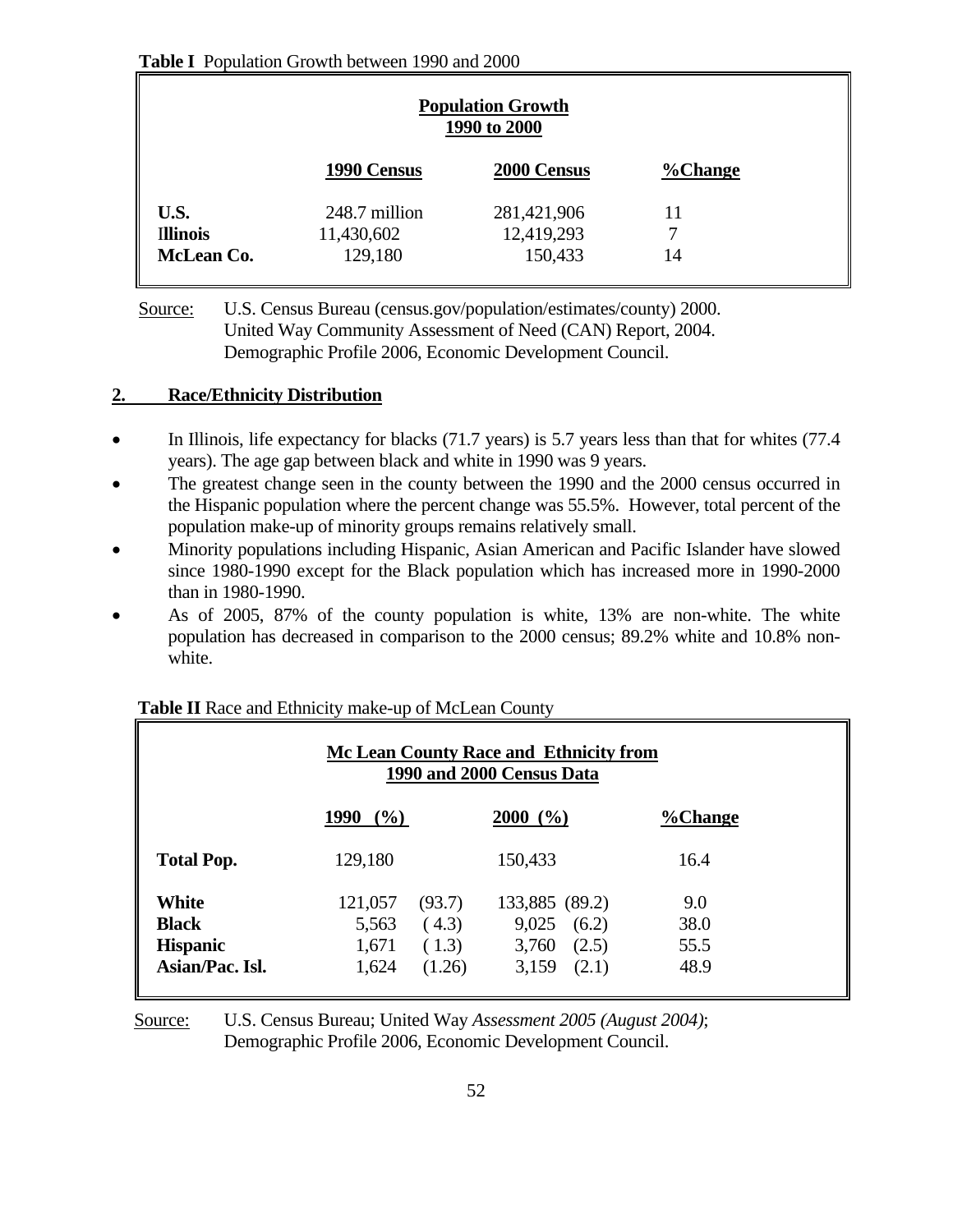#### **3. Population by Age and Gender/Dependency Indicators:**

- U.S. and Illinois trends in median age follow the same increasing pattern between 1990 and 2000 from 32.9 to 35.3 in the U.S. and 32.8 to 34.7 in Illinois.
- McLean County has followed the same trend; however, the median age for the county was somewhat younger (28.0 in 1990 to 30.0 in 2000) than the state and nation.
- In McLean County, the median age for blacks (22.9 years) was less than that for whites (32.1 years), and the total population (30.5 years).
- In 1990 the median age in McLean County was 28.8. For blacks: 22.0 and for whites: 29.4.
- There has been an increase in median age, from 28.8 to 30.0, for the total population of McLean County in 2000.
- The median age for 2005 determined by the demographic profile of 2006 conducted by the Economic Development Council, is 31 years.
- As of 2000, 23.5% of the county population is under age 18 (35,351) and 9.7% (14,592) is age 65 or older, representing a decrease in both dependency categories since 1997. Since the 1990 census, the percent population under 18 has remained about the same (2000: 22.2% female; 24.8% male). The percent population over the age of 65 has decreased slightly, by 0.7% since 1990 (2000: 11.4% female; 7.9% male).
- Gender: 51.6% of the county population is female  $(N=77,702$  in 2000)
- Gender: 48.3% of the county population is male (N=72,731 in 2000)
- Age: 9.7% are 65+ years; 5.2% are 1-4 years; largest age group: 25-44 year olds (29.9%).

|                           |                   | <u>1990</u>          |                      |                      | <b>2000</b>         |                      |
|---------------------------|-------------------|----------------------|----------------------|----------------------|---------------------|----------------------|
|                           | $\frac{9}{6}$ <18 | $\frac{\%}{\6} > 65$ | Med. Age             | $\frac{9}{6}$ <18    | $\frac{\%}{6}$      | Med. Age             |
| U.S.<br>Ill.<br>McL. 23.2 | 25.7<br>25.8      | 12.5<br>12.6<br>10.4 | 32.9<br>32.8<br>28.8 | 25.7<br>26.1<br>23.5 | 12.4<br>12.1<br>9.7 | 35.3<br>34.7<br>30.0 |

#### **Table III** Dependency Indicators

Source: U.S. Census Data 2000*.*

#### **4. Unemployment**

- From 1998 to 2006 the unemployment rate has fluctuated within the county, state and nation. Unemployment rates increased in the state and nation in 2001 and have remained high. Within McLean County, the unemployment rate has slightly increased since 1998 and was its highest in 2004 at 4.5%.
- Unemployment rates for McLean County's black population has been consistently over two times higher than for the county's white population throughout the 1990-2003 period.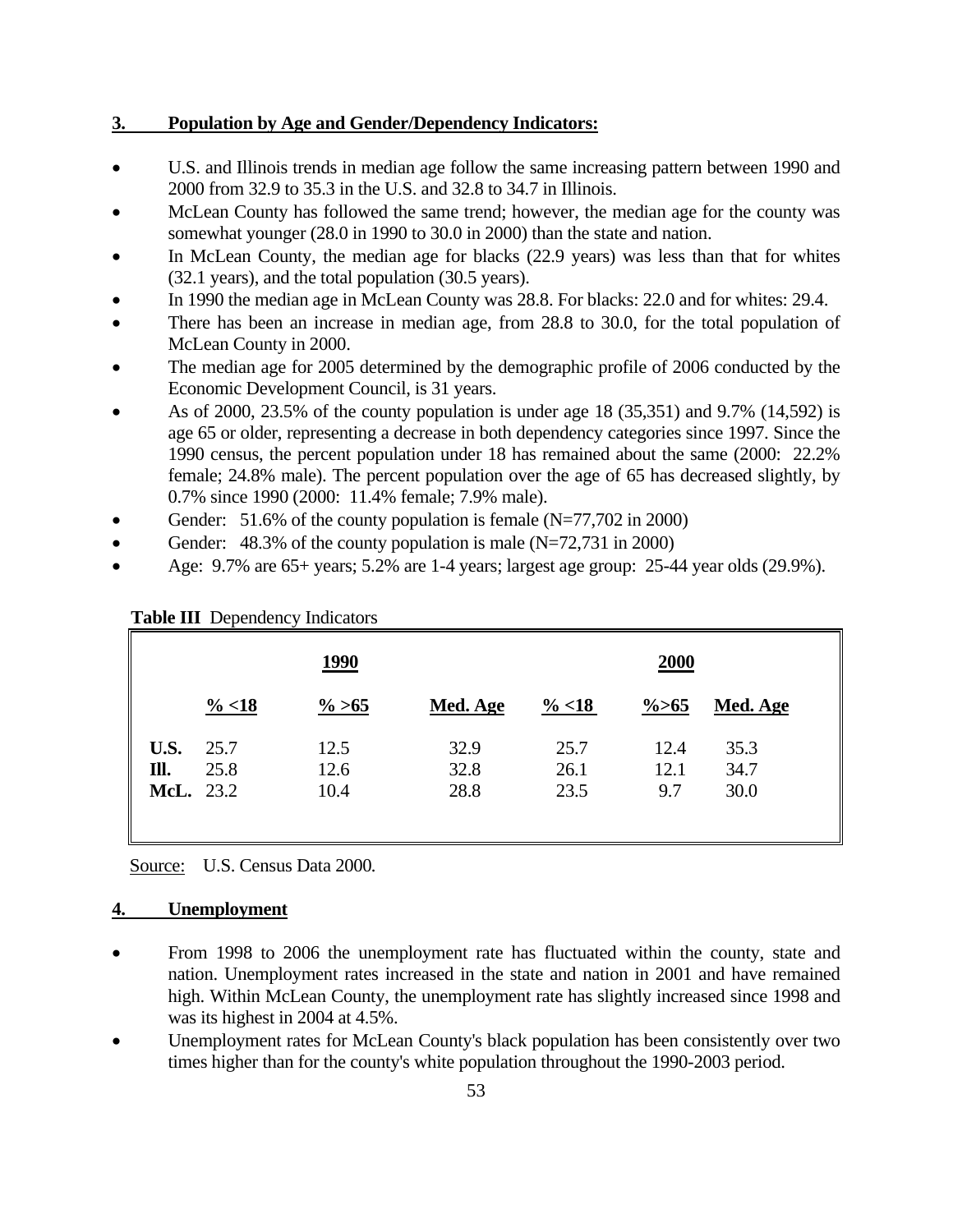- The county unemployment rate has increased 37.3% from 2003 (2.9) to 2004 (4.5).
- In 2005, the unemployment began to decrease in the county  $(4.1)$  in 2005  $(3.5)$  in 2006.

|                 | Unemployment 1998 to 2006 |            |            |            |     |     |     |     |            |
|-----------------|---------------------------|------------|------------|------------|-----|-----|-----|-----|------------|
|                 | '98                       | <u>699</u> | $\cdot$ 00 | $\cdot$ 01 | 62  | 63  | 64  | 65  | <b>.06</b> |
| U.S.            | 4.5                       | 2.2        | 4.0        | 4.4        | 5.9 | 6.0 | 5.5 | 5.1 | 4.7        |
| <b>Illinois</b> | 4.5                       | 4.3        | 4.4        | 5.3        | 6.6 | 6.6 | 6.2 | 5.9 | 5.1        |
| McLean Co. 1.9  |                           | 2.2        | 2.5        | 2.4        | 2.7 | 2.9 | 4.5 | 4.1 | 3.5        |

#### **Table IV** Unemployment Figures 1998-2006

#### **Table V** Unemployment Figures by Race (McLean County) 2003

| <b>Unemployment 2003</b> |      |
|--------------------------|------|
| White                    | 2.5% |
| <b>Black</b>             | 6.6% |
| <b>Hispanic</b>          | 4.2% |
|                          |      |

 Sources: Demographic Profile 2006, Economic Development Council. IPLAN Data Set. United Way *Assessment 2005 (August 2004)*. Illinois Department of Employment Security*.* 

## **5. Rural Population:**

- The percentage of the population living in rural areas has decreased (between the 1990 and 2000 census) in McLean County and the U.S.
- Illinois has seen a significant increase in the rural population (29%).
- The rural population in McLean County from 1990 to 2000 is still decreasing by 2.8% but has slowed down compared to the decrease from 1980 to 1990 (-14.0%).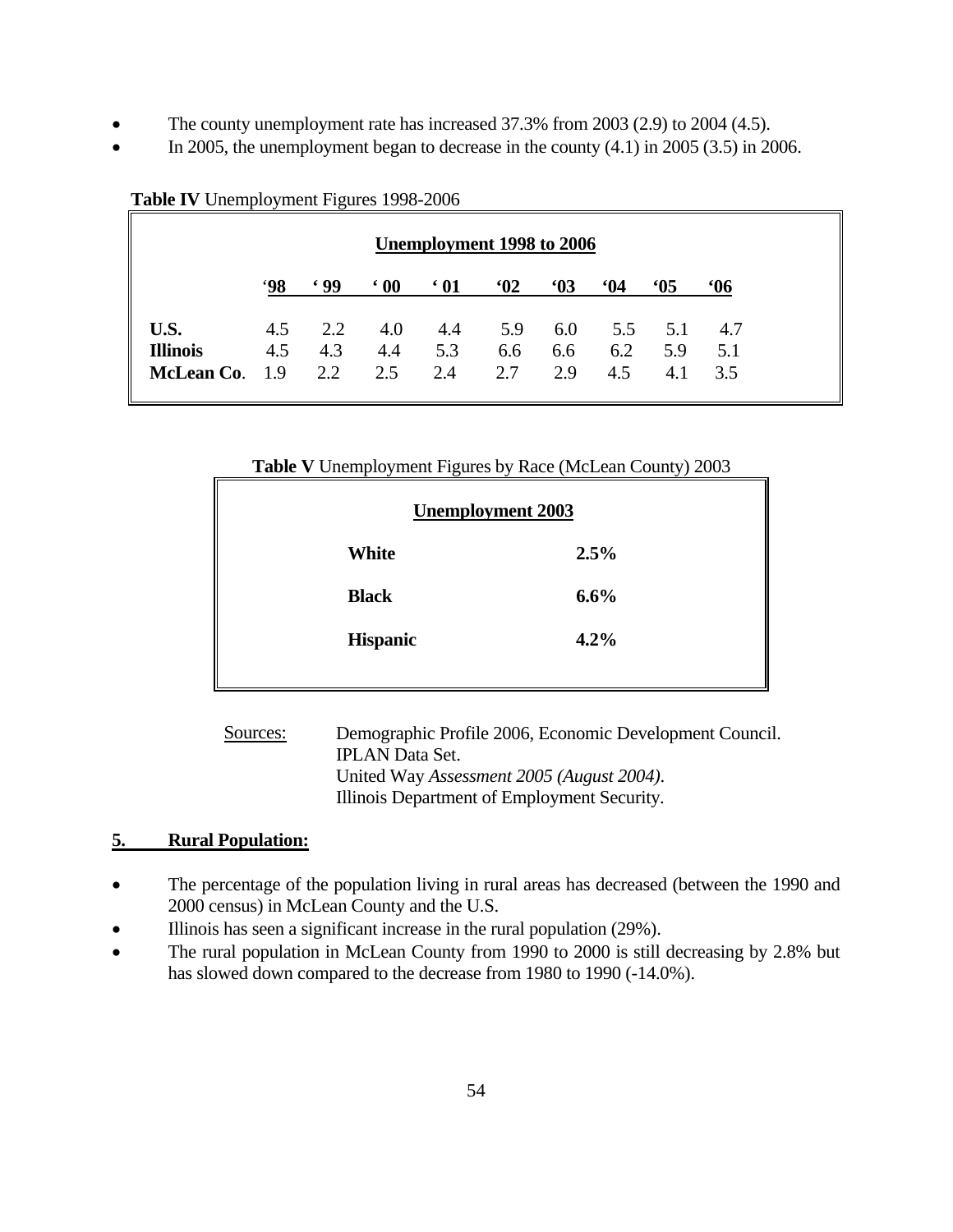| <b>Percent Rural Population 1990 and 2000</b> |      |      |            |  |  |  |  |
|-----------------------------------------------|------|------|------------|--|--|--|--|
|                                               | 1990 | 2000 | $%$ change |  |  |  |  |
| McLean Co.                                    | 24.9 | 22.0 | $-2.8$     |  |  |  |  |
| <b>Illinois</b>                               | 15.4 | 20.0 | 29.0       |  |  |  |  |
| U.S.                                          | 24.8 | 21.0 | $-4.0$     |  |  |  |  |

#### **Table VI** Percent of population living in rural areas

Source: U.S. Census Bureau; the United Way *Assessment 2005 (August 2004).*

#### **6. Single Parent Households**

- Single parent households in the U.S. decreased from 10.2% in 1990 to 9.3% in 2000 compared to an increase from 1980 to 1990 (9.5%).
- Single parent households in the state of Illinois over the same time period decreased from 9.3% to 8.8%.
- Single parent households in McLean County actually rose from 6.9% in 1990 to 7.5% in 2000 compared to a decrease from 1980 to 1990 of 7.3%.
- Median household income (from the 2000 census, based on 1999 income) for single parent households headed by females was \$24,231 in McLean County, well below the median household income (total) of \$47,021.

| <b>Single Parent Households</b> |             |      |                      |  |  |
|---------------------------------|-------------|------|----------------------|--|--|
|                                 | <b>1990</b> | 2000 | $\frac{9}{6}$ change |  |  |
| McLean Co.                      | 6.9         | 7.5  | 26.5                 |  |  |
| <b>Illinois</b>                 | 9.3         | 8.8  | $-2.8$               |  |  |
| U.S.                            | 10.2        | 9.3  | $-5.2$               |  |  |

#### **Table VII** Percent of Single Parent Households

Source: U.S. Census Bureau; United Way *Assessment 2005 (August 2004).*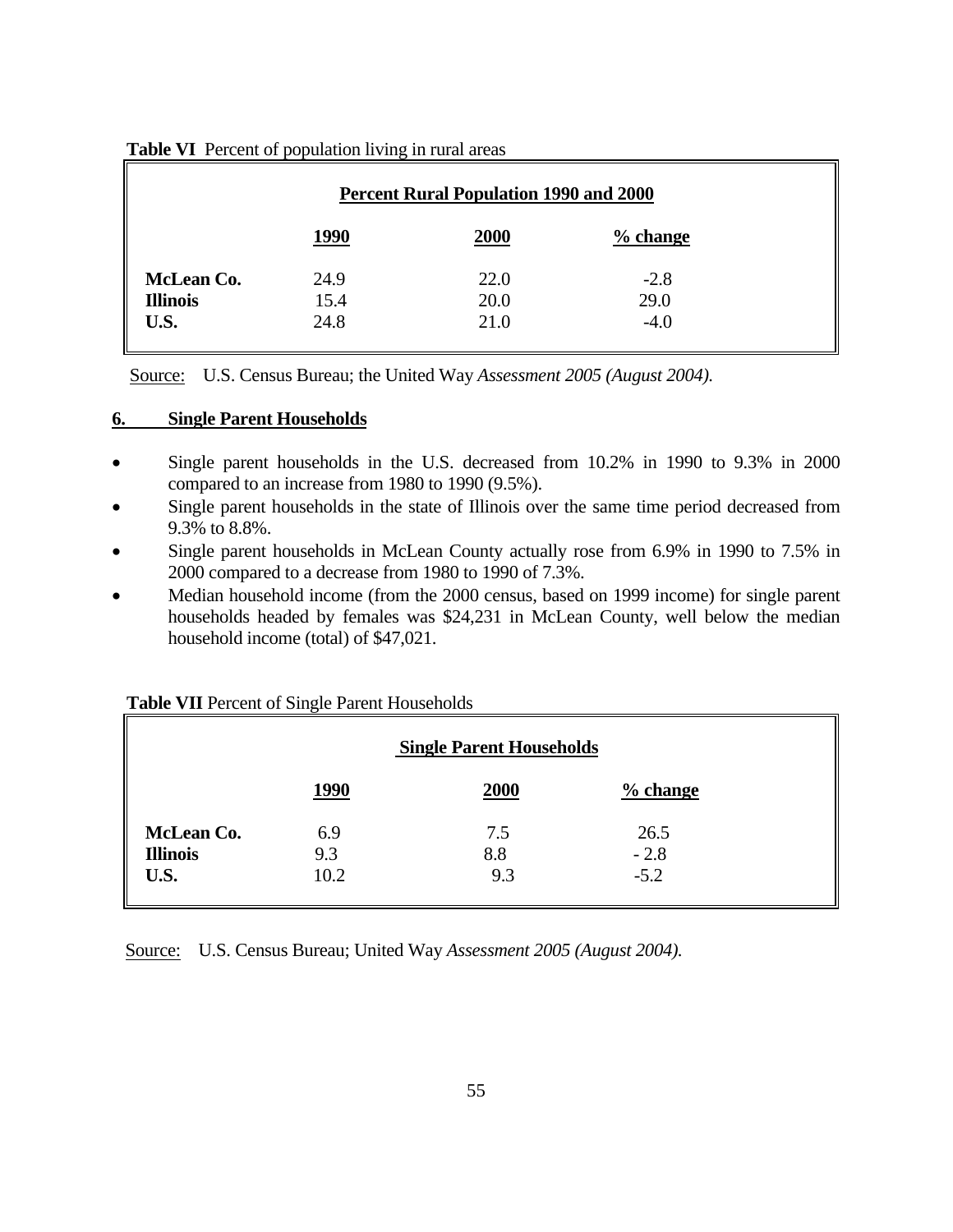#### **7. Population over 25 who are not High School Graduates**

- 19.6% of the U.S. population over 25 years old who did not graduate from high school in 2000. This number decreased from the 1990 census (24.8%).
- Similarly, in the state of Illinois in 2000, 18.6% of population over 25 years old who did not graduate from high school. This number decreased from the 1990 census (33.5%).
- McLean County followed the trends of the U.S. and Illinois. The percent of population over 25 who did not graduate from high school decreased from 15.4% in 1990 to 9.3% in 2000.
- In McLean County, the high school drop out rate from 1990-1997 (3.7%-5.8%) remained consistently lower than the Illinois rate (6.2%-7.3%).
- Race/ethnic comparisons: high school drop out rate ranges (1990-1997; not available for later years):
	- Black:  $4.5\%$  (1991) 16.4% (1994)
	- White:  $3.6\%$  (1992)  $5.4\%$  (1995)
	- Other:  $1.6\%$  (1992)  $10.9\%$  (1997)

Source: U.S. Census Bureau; IPLAN Data Set.

#### **8. Population Living at or Below 100% of Poverty**

- The U.S. percent of population living at or below 100% of poverty has fallen from 13.1% in 1990 to 12.4% in 2000 compared to an increase from 1980 to 1990 (12.4% - 13.1%).
- Illinois percent of population living in poverty has fallen from 11.9% in 1990 to 10.7% in 1990 compared to an in increases from 1980 to 1990 (11%-11.9%).
- McLean County had 11.9% of its population living in poverty in 1990 which decreased to 9.7% in 2000 compared to an increase from 1980-1990 (9.4%-10.8%).
- McLean County's black population lives in poverty at a rate 2.65 greater than for the white population.
- Between 1990 and 2000 there has been a decrease of 485 people in the county living below 100% of poverty.
- McLean County has 7.0% of its population under age 18 living in poverty.
- The United Way CAN Report of 2004 stated the cost of living in Bloomington/Normal is 3% above the national level.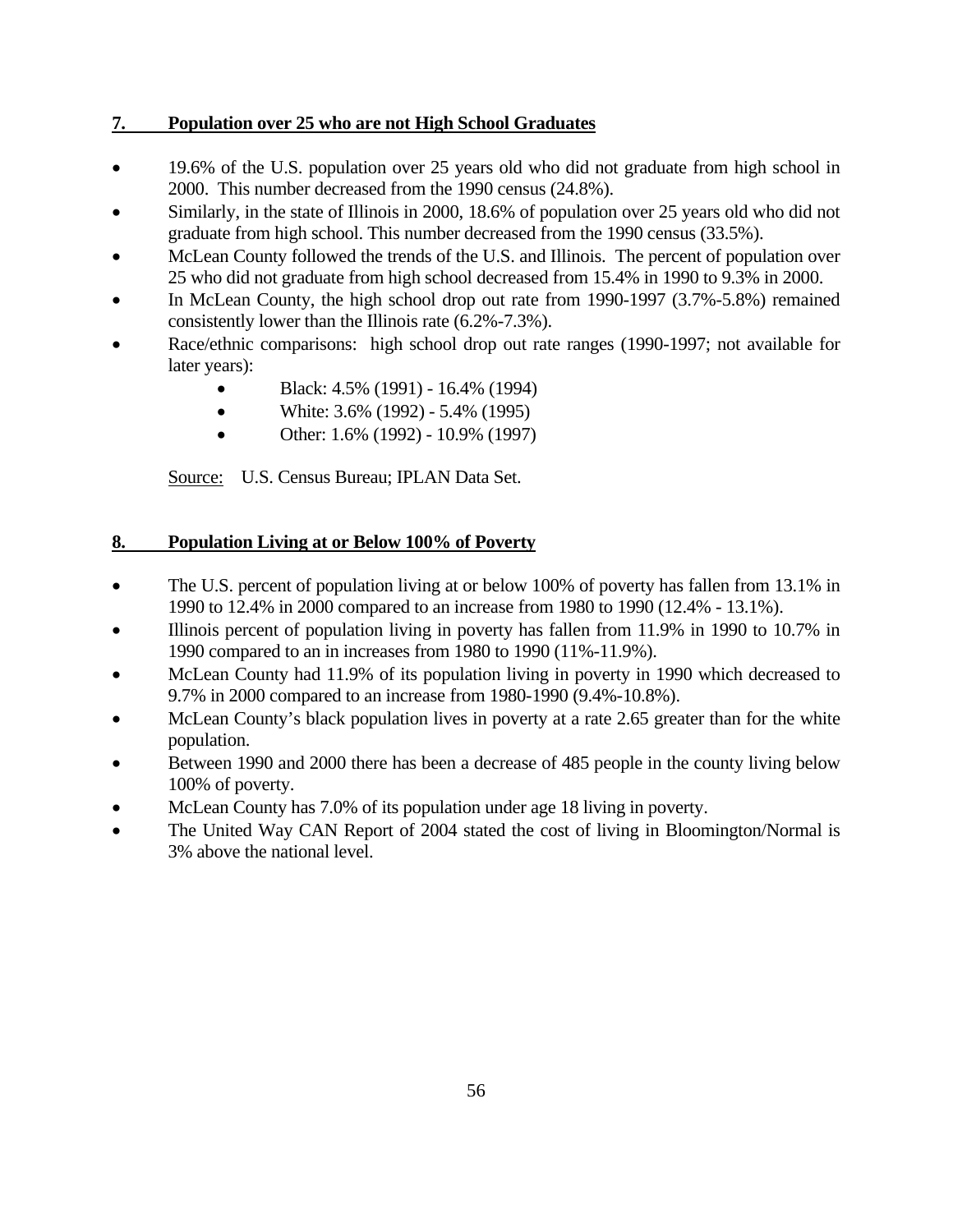| <b><i><u>%Population Below</u></i></b><br>100% of poverty by Race-2004 |              |              |                 |  |  |  |
|------------------------------------------------------------------------|--------------|--------------|-----------------|--|--|--|
|                                                                        | <b>White</b> | <b>Black</b> | <b>Hispanic</b> |  |  |  |
| U.S.                                                                   | 8.1          | 24.8         | 22.6            |  |  |  |
| <b>Illinois</b>                                                        | 6.3          | 26.0         | 16.5            |  |  |  |
| McLean Co.                                                             | 8.4          | 23.0         | 21.5            |  |  |  |
|                                                                        |              |              |                 |  |  |  |

**Table VIII %** Population living below 100% of poverty by Race - 2004

**Table IX %** Population living below 100% of poverty 1990 and 2000

| % Population Below<br>100% of Poverty by Race |               |              |      |              |  |  |  |  |
|-----------------------------------------------|---------------|--------------|------|--------------|--|--|--|--|
|                                               | <u> 1990 </u> | $#$ people   | 2000 | $#$ people   |  |  |  |  |
| U.S.                                          | 13.1          | 32.6 million | 12.0 | 33.9 million |  |  |  |  |
| <b>Illinois</b>                               | 11.9          | 1,326,731    | 10.7 | 1,291,958    |  |  |  |  |
| McLean Co.                                    | 10.8          | 13,973       | 9.7  | 13,488       |  |  |  |  |
|                                               |               |              |      |              |  |  |  |  |

Source: US Census Bureau 2000, United Way *Assessment 2005 (August 2004).* 

## **9. Population Enrolled in Medicaid:**

- Since 1994 to 2004, there has been a 45.1% increase of the number of persons receiving Medicaid in McLean County.
- In McLean County (2000) the percentage of blacks receiving Medicaid was 40.4% (18.7% in 1990) compared to 11.5% for whites (4.1% in 1990), and 12.1% (1.7% in 1990) for others.
- McLean County's rates have been consistently lower than the state's rates.

Source: United Way *Assessment 2005 (August 2004)*; IPLAN Data Set.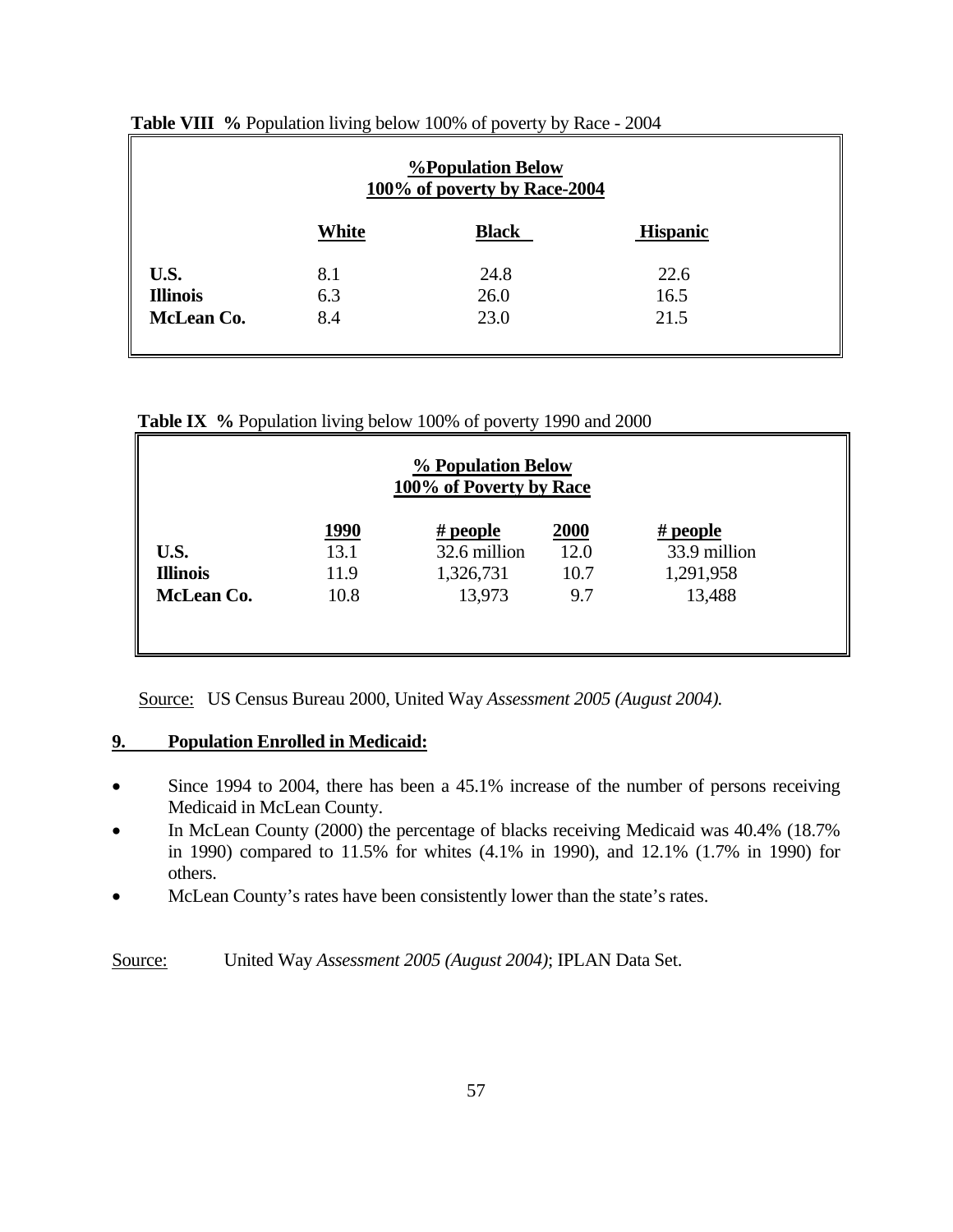| % of Population receiving Medicaid<br>1990-1995 and 1999-2002 |     |      |      |            |     |                                                    |            |             |            |             |
|---------------------------------------------------------------|-----|------|------|------------|-----|----------------------------------------------------|------------|-------------|------------|-------------|
|                                                               | '90 | '91  | '92  | <u>'93</u> | ,94 | <u><math>^{295}</math></u>                         | <u>'99</u> | $90^\circ$  | <u>'01</u> | '02         |
| <b>McLean Co.</b> 3.6 4.8<br><b>Illinois</b>                  | 8.2 | 10.9 | 10.8 |            |     | 4.8 5.2 5.7 5.5 8.1 8.0 8.3<br>11.4 12.2 11.9 12.4 |            | $12.2$ 12.6 |            | 8.7<br>14.0 |

**Table X** % Population Enrolled in Medicaid 1990-1995 and 1999-2002

Source: IPLAN Data Set (data not listed for 1996-1999).

#### **10. Population Receiving Food Stamps:**

- In the 15 year period from 1990-2004, the percent of people receiving food stamps increased from 3.6% to 5.6%. Highest =  $5.6\%$  (2004); lowest =  $3.5\%$  (1999).
- In Illinois during the same time period (1990-2004), the rate ranged from 6.8% (1999-2001) to 10.1% (1994).  $1990 = 8.8\%$ ;  $2004 = 8.5\%$ .

#### **11. Population Uninsured (Ages Between 18 and 64)**

• For both McLean County and the Illinois population, the percentage of the population uninsured has been decreasing. However, the black population remains uninsured at a rate almost twice (or more) than that for whites (1988-1998 data).

Source: **IPLAN Data Set** (no data for 1999-2004).

## **Preliminary Identification of Health Problems Related to Demographic Indicators:**

- Economic disparities continue to exist among race/ethnic groups in McLean County:
	- o More minorities are Medicaid recipients (40.4% black; 11.5% white).
	- o Blacks and Hispanics live in poverty at a rate over 2 times greater than the white population (white  $= 8.4\%$ ; black  $= 23\%$ ; Hispanic  $= 21.5\%$ ).
	- o Median income for single parent households is only 51.5% that of county-wide median household income.
	- o Unemployment levels (2003): white  $= 2.5\%$ ; black  $= 6.6\%$ ; Hispanic  $= 4.2\%$ .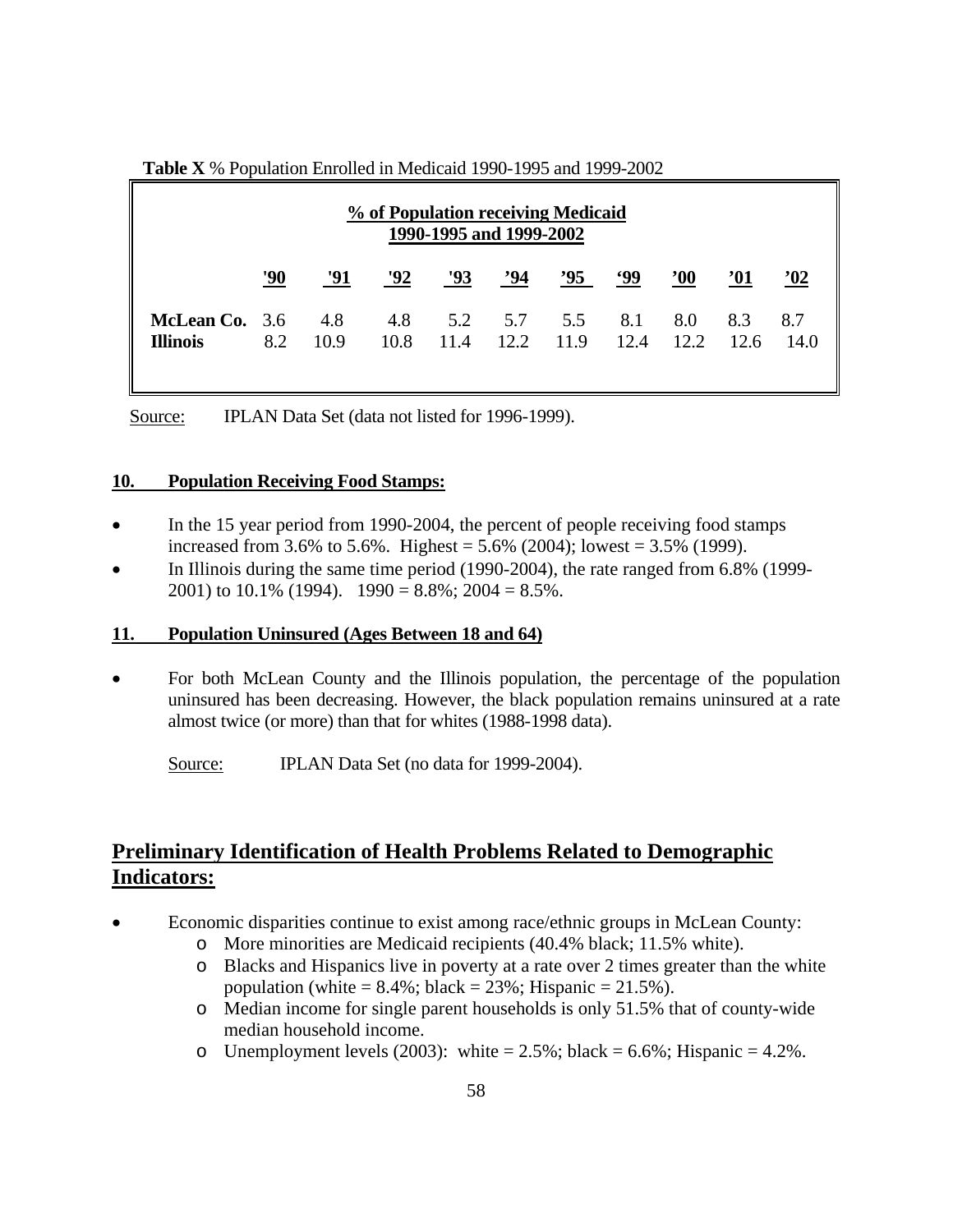- With a growth rate projection of 2.5% per year, will health resources match growth?
- Median age continues to rise the population ages, although a slight decrease has occurred in the growth of the  $> 65$  year old group.
- Unemployment continues to rise: up 84% from the low in 1998.
- Poverty: in 10 years, the number of families living in poverty more than doubled.
- Median income was improving, but has now decreased below the 1997 level.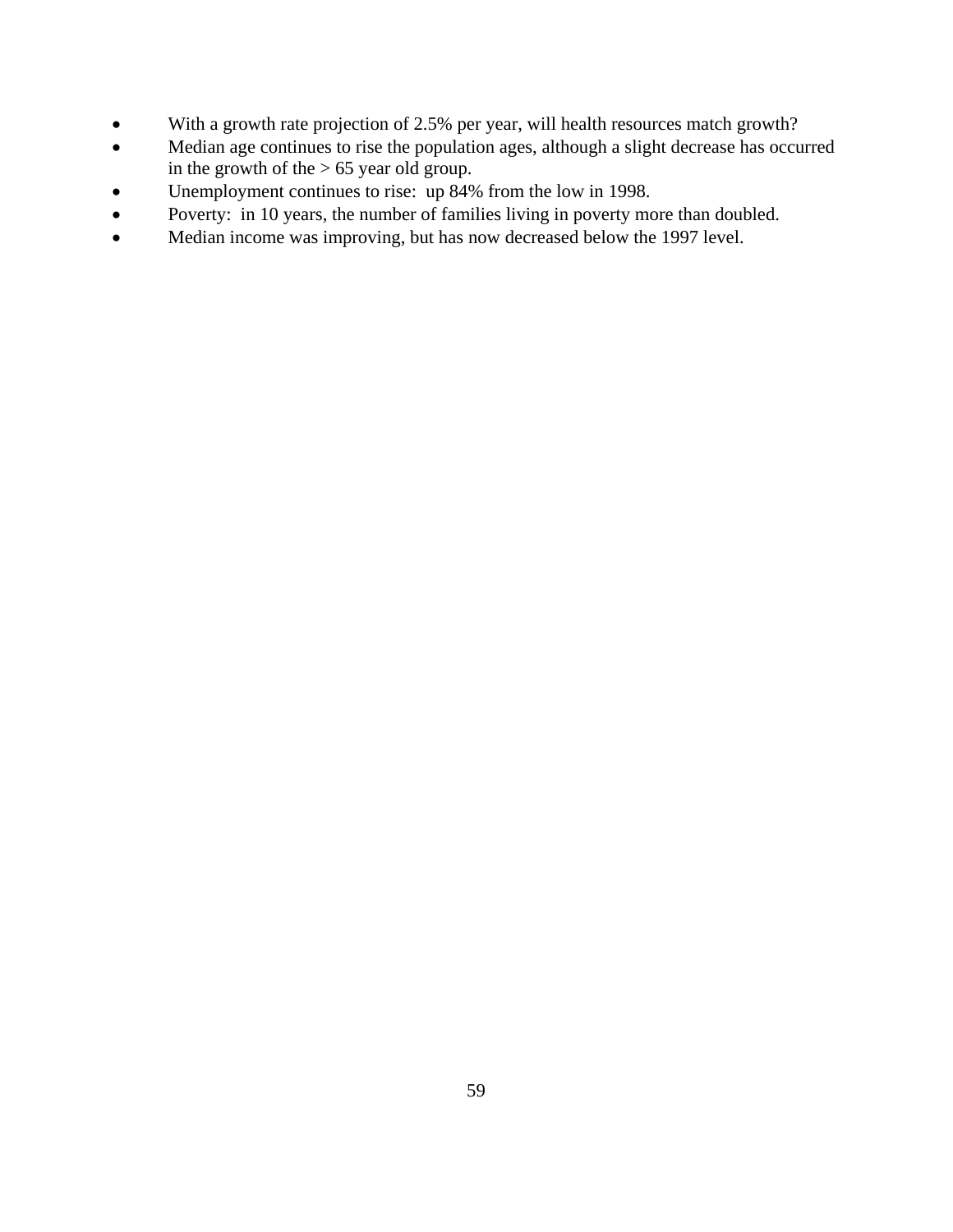*McLean County Community Health Needs Assessment January 2007*

## **B. General Health and Access to Care Indicators**

- 1. Mortality Rates
- 2. Leading Causes of Mortality
- 3. Life Expectancy at Birth
- 4. Years of Potential Life Lost (YPLL) at Age 65
- 5. Health Care Coverage
- 6. Oral Health Care Coverage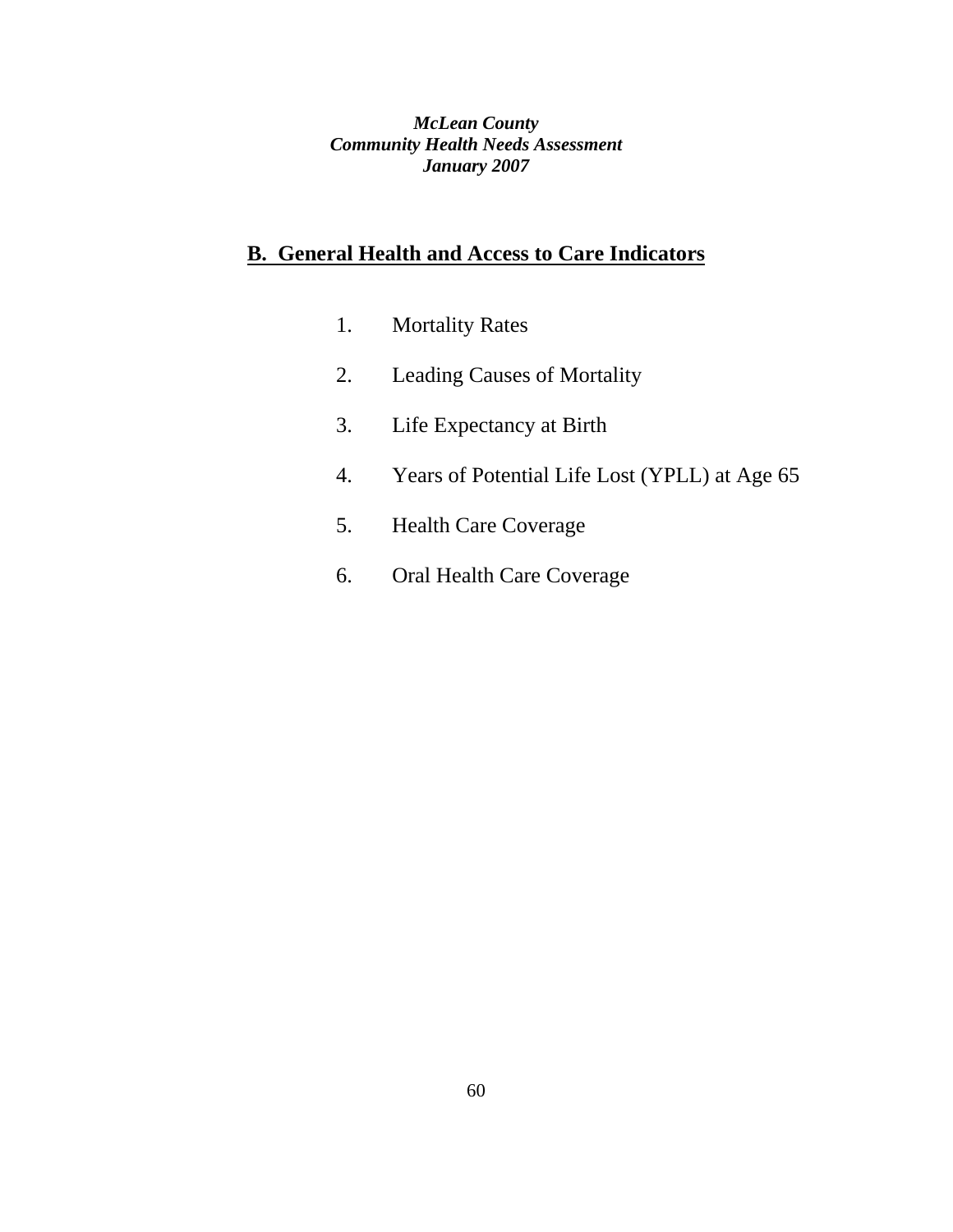## **An analysis of general health and access to care indicators reveals the following:**

## **1. Mortality Rates**

- County mortality rates (total) are consistently lower than Illinois rates and US rates. From 1990-2002.
- There was a decrease of 9.5% (698.3/100,000 to 632.2/100,000).

## **2. Leading Causes of Mortality**

- For All and Whites: First  $=$  diseases of the heart (2004)
	- Second =malignant neoplasms
	- $Third = concary heart disease$
	- Fourth  $=$  lung cancer
- For Blacks: Malignant neoplasms (cancer) and coronary heart disease shared second and third rank.
- The top 5 leading causes of death over the 15 year period of 1990-2004:
	- o Diseases of the heart (2004: 27% of deaths): ranked first for 14 years.
	- o Malignant neoplasms (2004: 22% of deaths): ranked  $2<sup>nd</sup>$  for 8 years.
	- o Coronary heart disease (2004: 19% of deaths): ranked  $3<sup>rd</sup>$  for 7 years.
	- o Cerebrovascular disease (2004: 6% of deaths): ranked 4<sup>th</sup> or 5<sup>th</sup> place for 11 years and shared  $4<sup>th</sup>$  or  $5<sup>th</sup>$  place ranking with lung cancer (4 years).
	- o Others: chronic lower respiratory diseases, accidents/injuries, and lymphatic/hematological cancers caused 4% to 9% of deaths.

## **3. Life Expectancy at Birth**

- No current data available for McLean County.
- 2000 Illinois 76.7 years (all): 77.4 years (White): 71.7 years (Black) Note 5 year difference in life expectancy between blacks and whites. This data represents an improvement from the 1990 life expectancy data: 75.0 (all); 76.3 (white); and 67.3 (black).

## **4. Years of Potential Life Lost (YPLL) at age 65**

- Top causes of YPLL over the 15 year period from 1990-2004:
	- $\circ$  Ranking of 1<sup>st</sup> or 2<sup>nd</sup> every year: unintentional injuries (non-motor vehicle accidents).
	- $\circ$  Ranking 1<sup>st</sup>, 2<sup>nd</sup>, or 3<sup>rd</sup>: unintentional injuries, malignant neoplasms, perinatal conditions, motor vehicle accidents, heart disease, and suicide.
- 2003-2004: unintentional injuries and perinatal conditions ranked either  $1<sup>st</sup>$  or  $2<sup>nd</sup>$  each year.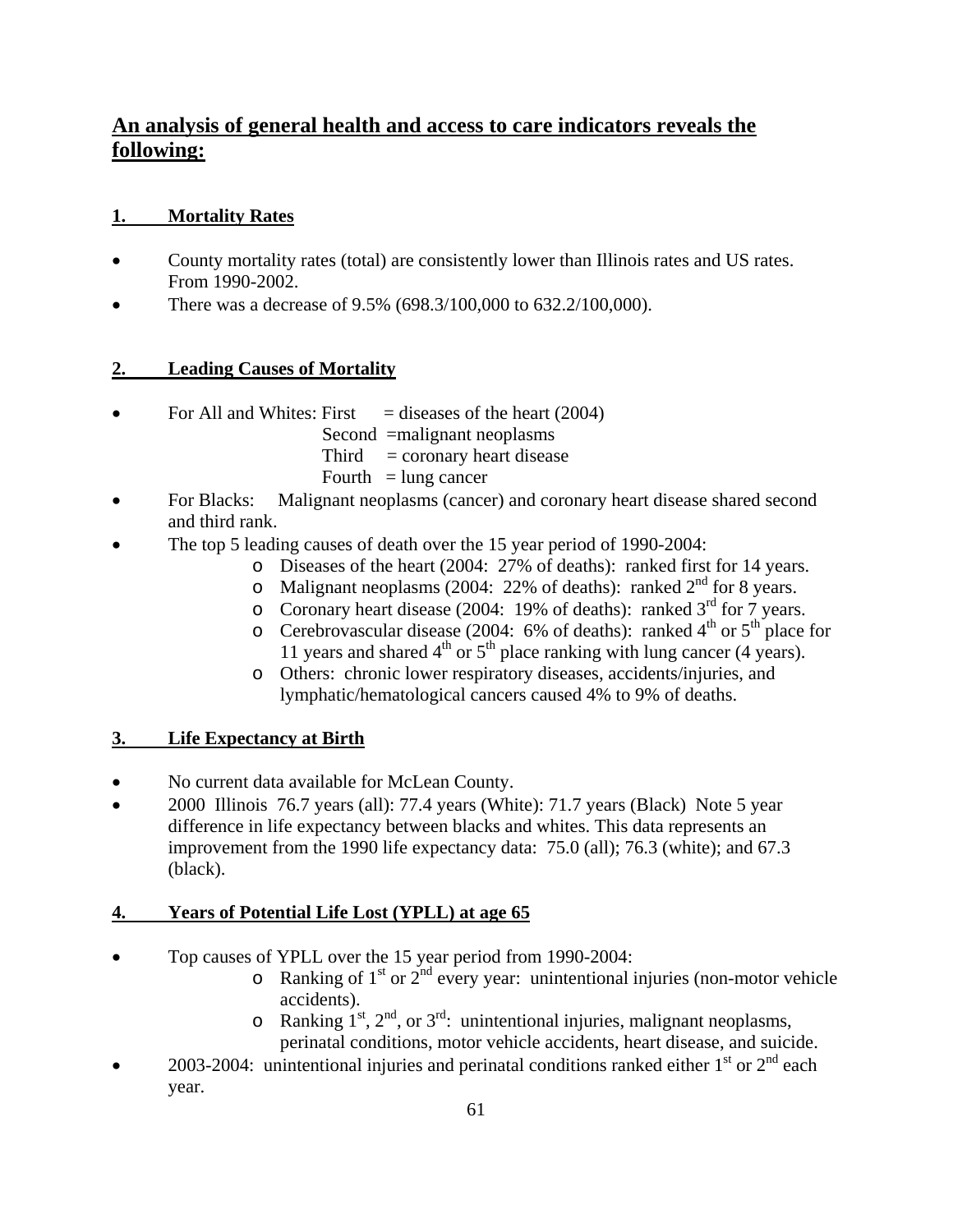• Between 1995-2002: malignant neoplasms ranked  $1<sup>st</sup>$ , with the exception of 1998.

## **5. Health Care Coverage (from the 2002 BRFS)**

- BRFS Data: in response to the question, "do you have any kind of health care coverage?", Yes=92.7%; No=7.3%
- BRFS Data: in response to the question, "do you have a usual person as your health care provider?", Yes=82.9%; No=17.1%
- BRSF data: in response to the question, "have you avoided the doctor in the last 12 months due to cost?", Yes=6.8%; No=93.2%

## **6. Oral Health Care Coverage**

- United Way Survey participants noted high cost, lack of dentists accepting Medicaid and fear of pain as primary barriers to oral health care in the county.
- The United Way Community Assessment of Need Survey (2000) reported the "needed dental care" and "can't afford care" was the #1 problem.
- 2004 (reported in the *Assessment 2005 Household Survey*): Untreated dental problems affects at least 2.6% of all households (sample  $= 4,252$  total household members). This study also provided a comparison at 5-year increments of responses to "Needed but couldn't afford dental care":
	- o 1995: 18.2%
	- o 2000: 7.4%
	- $\degree$  2005: 12.1%

Source: United Way Community Assessment of Need (CAN) 2000; *Assessment 2005 Household Survey*, United Way.

## **Preliminary Identification of Health Problems Related to General Health and Access to Care Indicators:**

- The leading causes of death in the county continue to be heart disease and cancer.
- Age-adjusted mortality rate (2000) for blacks is much higher and exceeds the Illinois and U.S. rates.
- IL: although improved since 1990, there remains a clear disparity in life expectancy between blacks and whites.
- Unintentional injuries, malignant neoplasms, and perinatal conditions consistently rank high as the major causes of YPPL.
- BRFS: % uninsured more than one year (or never) is high.
- Access to dental care, particularly for Medicaid-eligible adults, continues to be a problem.
- An increase in the percent of individuals avoiding physician access due to cost.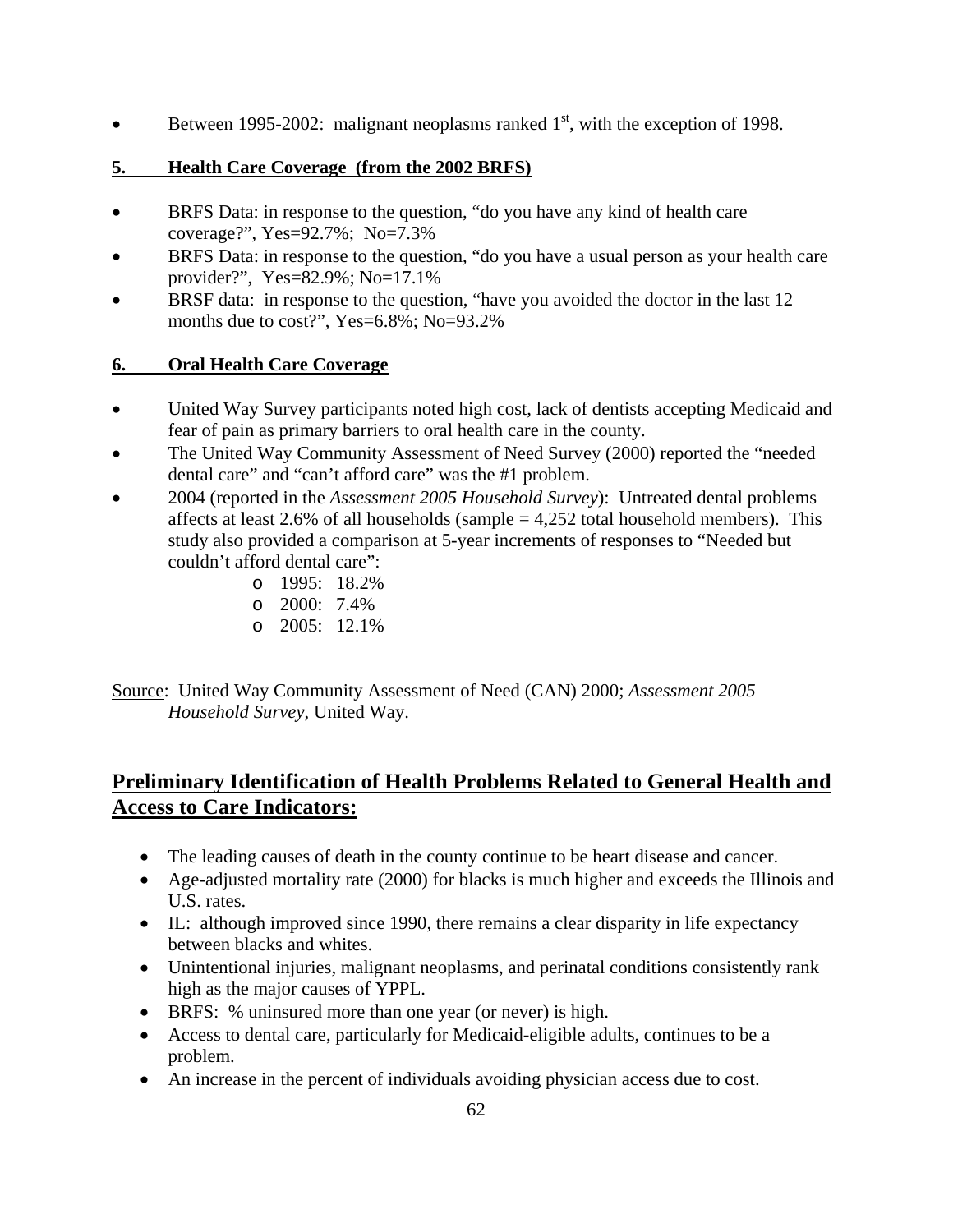#### *McLean County Community Health Needs Assessment January 2007*

## **C. Maternal and Child Health Indicators**

- 1. Live Births
- 2. Infant Mortality
- 3. Low Birth Weight and Very Low Birth Weight
- 4. Mothers Who Breastfeed Their Infants
- 5. Mothers Who Smoke
- 6. Mothers Who Drink
- 7. Prenatal Care Adequacy
- 8. Mothers Beginning Prenatal Care in 1<sup>st</sup> Trimester
- 9. Infants Positive for Cocaine
- 10. Leading Causes of Mortality (Children ages 1-4)
- 11. Percent Births to Teens
- 12. Child Abuse and Neglect
- 13. Congenital Anomalies
- 14. Hospitalizations for Dehydration and Asthma (in Children)
- 15. Medicaid Births
- 16. Method of Delivery
- 17. IDPA-Eligible Children Receiving EPSDT
- 18. Other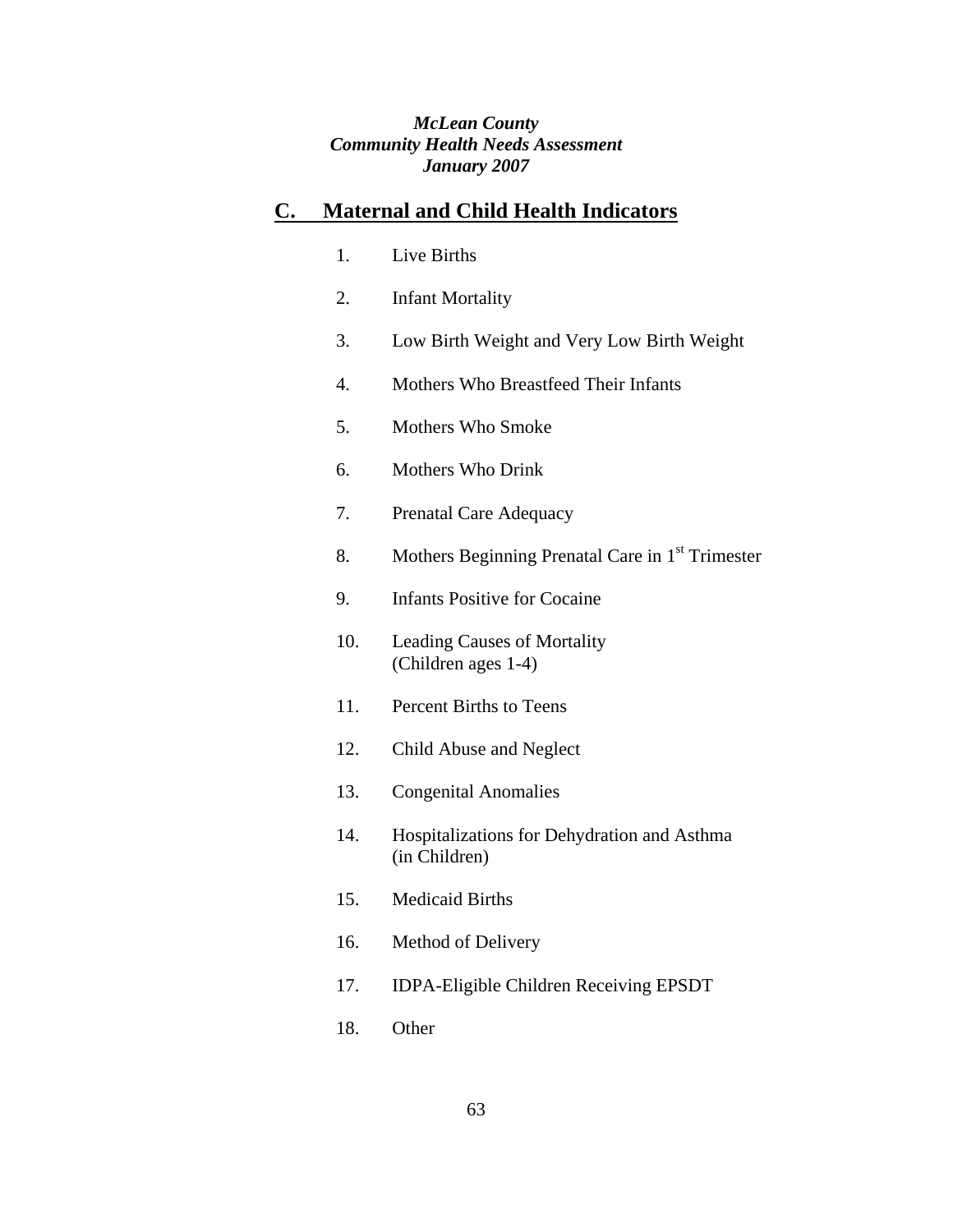## **An Analysis of Maternal and Child Health Data Reveals the Following:**

## **I. Live Births**

- Ave. # births per year: 2013; range  $1995-2004 = \text{low of } 1857$  to high of 2215.
- Births per year have risen each year since 1998, births are rising at approximately the same percentage as the increase in population.
- According to the US Census Bureau, in 2004, approximately 89% of the county population is white, 7% black, and 3% Asian/Pacific Islander. Since 1998 the percentage of live births has more often been below 89% white, about 9% black, and 2-7% Asian/Pacific Islander. The percent of births to white women has decreased almost every year since 1998 and the percent of births to Asian/Pacific Islanders increased from 1.9% in 1998 to 7.4% in 2004.

## **2. Infant Mortality Rate**

- A steady increase in the rate has occurred, from 5.9/1000 to 8.1/1000 (1991-1996) and from 7.6/1000 to 11.7/1000 (1997-2003). (11.7/1000 was the highest in 2003)
- Current rate (2004) of 9/1000 remains above the HP 2010 objective of 4.5/1000.

## **3. Low Birth Weight and Very Low Birth Weight**

- County low birth weight percentages were consistently above the HP 2000/2010 objective of 5% of births, with the percentage for blacks at least twice (7.8%-13.6%) that for whites most years, 1990-1996. For all races, the LBW ranged from 5.2% - 7.4%. County low birth weight percentages were consistently above the HP 2010 objective of 5% of births, with the percentage for blacks (5.3%-14.8%) higher than that for whites most years, 1997-2004. For all races, the LBW ranged from 5.2% - 7.6%, 1990-1996 and 6.3-6.9% for all races 1997-2004.
- Very low birth weight percentages exceeded the HP 2010 objective of 1%, 1994-1996. Percentages ranged from 0.8% to 1.5%, 1997-2004. The HP20010 goal was met in 1999 and 2000 for all races, then rose again to 1.6% 2003 and 2004.

## **4. Mothers Who Breastfeed Their Infants**

- Breastfeeding rates in McLean County remain below HP2010 breastfeeding goals of 75% initiation, 50% at 6 months, and 25% at one year of age.
- McLean County Health Department, WIC Program mothers of infants, July 1 through June 30, 2006, initiation 66.5%, 6 months duration 25%, and 12 month duration 12.9%.
- BroMenn Regional Medical Center (BRMC), January 1 through August 30, 2006, 60% of infants born at the Center were exclusively breastfed. Source: Lucinda Gebhard, RNBSN, International Board Certified Lactation Consultant, BRMC.
- OSF St Joseph Medical Center (OSFSJMC), January 1, 2006 through October 1, 2006, 76% of the mothers of newborn infants initiated breastfeeding. Source: Melissa Musselman, Lactation Consultant, OSFSJMC.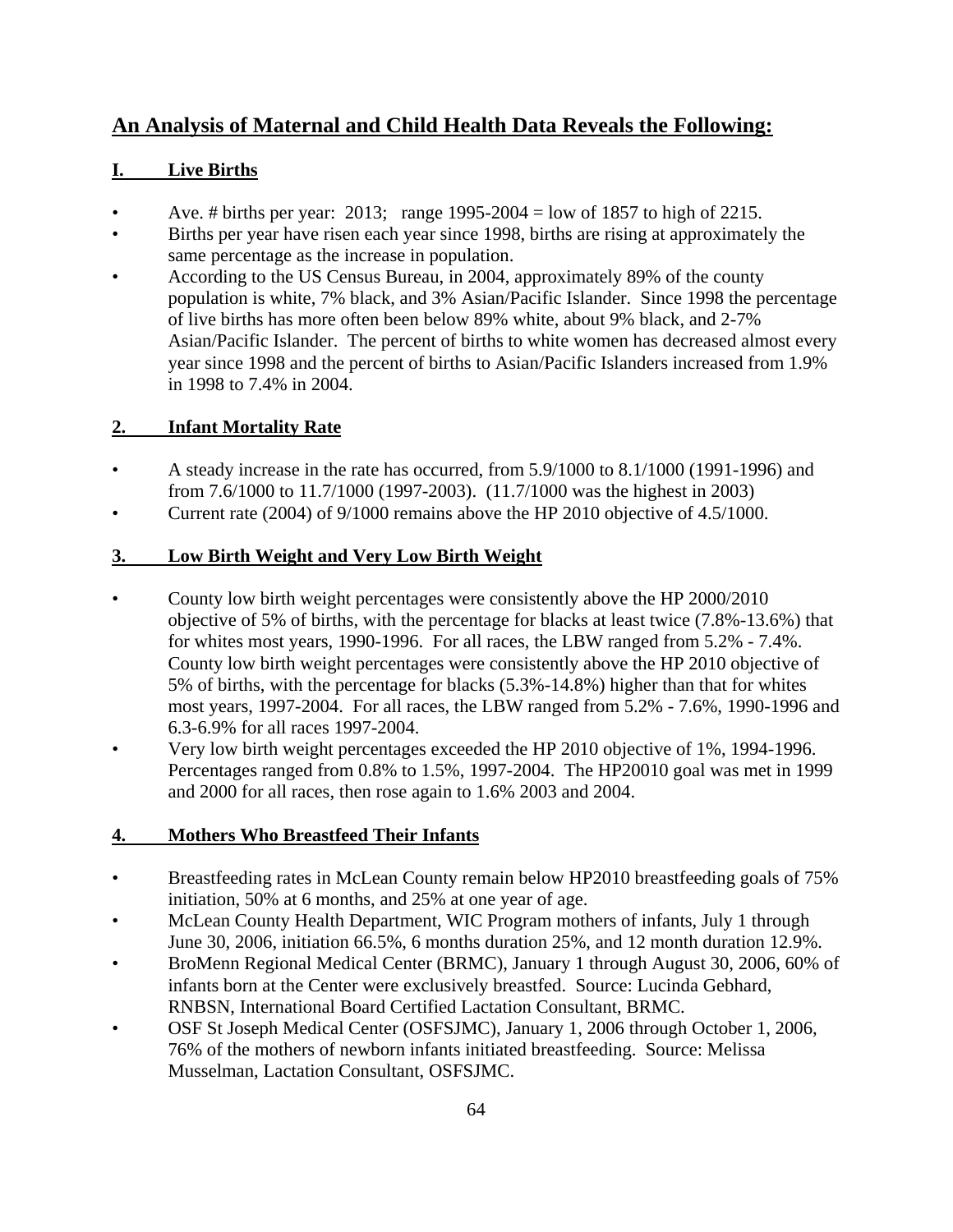## **5. Mothers Who Smoke**

- Over the ten-year period, 1995 2004, 13.7% of mothers who gave birth reported\* that they used tobacco products during pregnancy. This is a small improvement over the last IPLAN cycle. (HP 2010 objective  $16-17c = 1\%$ ) \*reported by mother for birth certificate records.
- Broken down by race shows a steady increase in the percentage of black mothers who reported the use of tobacco products during pregnancy during the period 1996 - 2004.  $(1996 = 8.8\%, 2003 = 20.4\%)$  White women stayed within the range of 11.5% to 16.1%. \*reported by mother for birth certificate records.
- For pregnant adolescents: Data from the Pregnancy Risk Assessment Monitoring System (PRAMS) is available for the State of Illinois, but is not county-specific. The data show that, statewide, during the years 1998 through 2003 between 12% and 19% of pregnant adolescents (under age 20) smoked during the last three months of pregnancy.

## **6. Mothers Who Drink Alcohol**

- The percentage of women who reported\* drinking alcohol during pregnancy decreased from 3.5% to 0.6% during 1990-2003. Less than 25 women each year report drinking any alcohol during pregnancy. \*reported by mother for birth certificate records
- All populations were well below the HP2010 objective of 5%. However, according to data from PRAMS in 2003, 45.3% of women statewide drank alcohol in the three months before they became pregnant; 46.2% of women reported this behavior in 1998. This proportion was highest among women age 35 or older, White, and non-Hispanic women. In the 2003 survey, 5.2% of women reported drinking alcohol during the last three months of pregnancy. This statewide percentage is well above McLean County's 0.6% reporting.

## **7. Kessner and Kotelchuck Index (Prenatal Care Adequacy)**

- The percentage of pregnant women receiving an "adequate" amount of prenatal care (Kessner Index) increased 1990-1996, from 81.3% to a high of 87.6% in 1999, and then began falling to 83% in 2002 and increasing back to 86% in 2004.
- The percentage of pregnant women receiving an "inadequate" amount of prenatal care 1990-1996 decreased from 5% (1990) to 2.5% (1996) and then gradually increased back to 4.5% in 2000 and 5.2% in 2002 and 3.1% in 2004.
- The percentage of women beginning adequate prenatal care (care started by the  $4<sup>th</sup>$ month) and receiving between 50-79% of the expected visits (Kotelchuck Index), averaged 42.4% for the years 1998 - 2002 compared to 44.7% for all of Illinois. The % ranged from 41.5% in 1998 to 43.3% in 2002. The % receiving inadequate care rose from 5.5% in 1998 to 7.0% in 2002.

## **8. Mothers Beginning Prenatal Care in First Trimester**

• The proportion of all women entering prenatal care in the first trimester increased from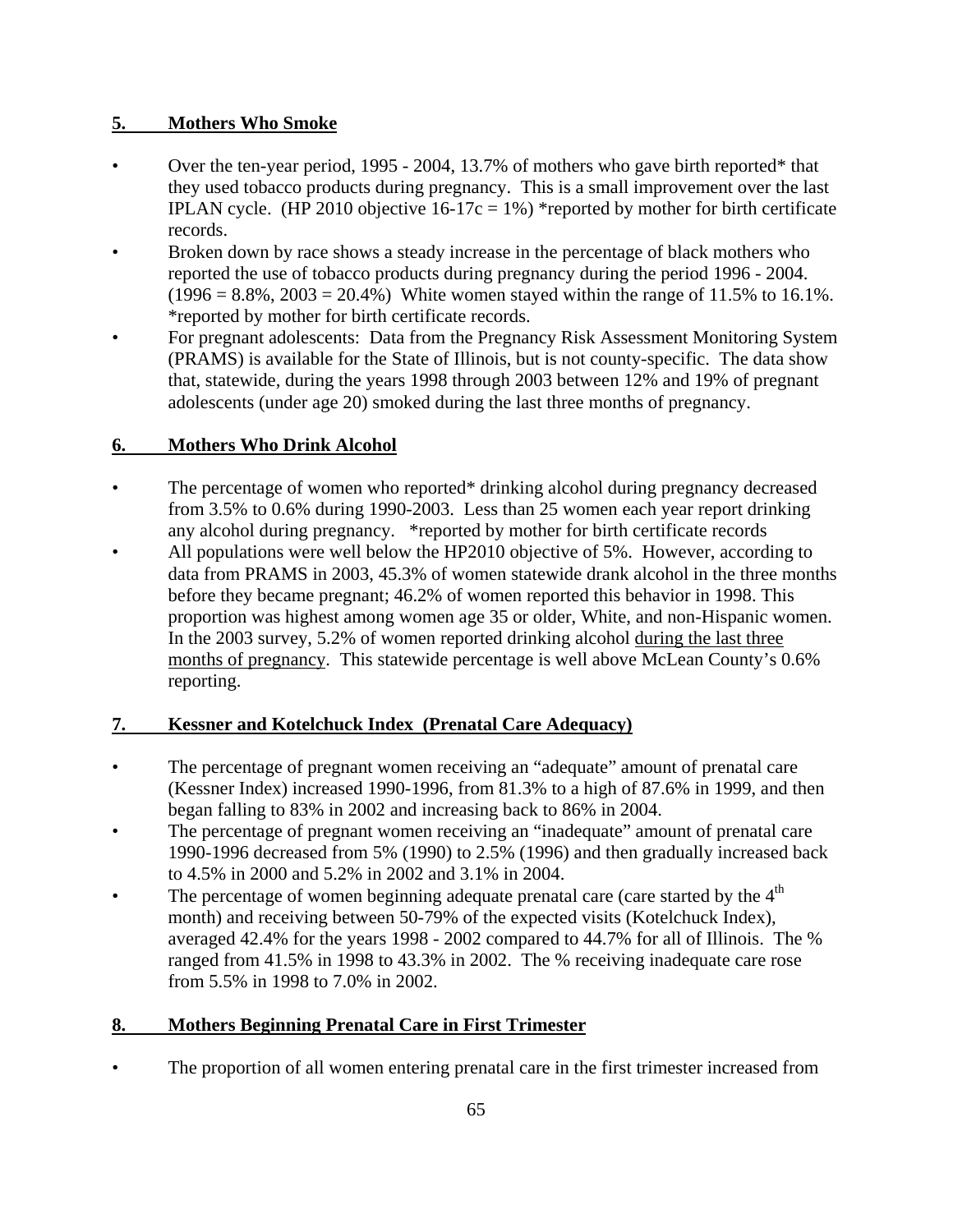89.3 in 1995 to 89.8% in 2004. The year that the HP2010 goal of 90% was met was 1999 with an overall rate of 90.7%.

- White and Asian/PI reached and slightly exceeded (1995-2004) the HP2010 goal of 90% with a 10 year average of Asian/PI 90.9% and White 90.5%.
- Blacks ranged from 79.5% to 71.7% (1995-2004), falling from 79.5% in 1995 to 74.4% in 2004 and remaining well below the Healthy People 2010 objective of 90%.
- The proportion of WIC and FCM program participants entering prenatal care in the  $1<sup>st</sup>$ trimester remained steady at 57% to 62%, 2004 through July of 2006.

## **9. Infants Positive for Cocaine**

- Number: 17 cocaine births from 1995 to 2005 for Mclean County.
- Average per year  $= 1.4$  in 1999 to 0.4 in 2005.
- $HP 2010$  goal = 0%.

## **10. Leading Causes of Mortality (Children ages 1-4)**

- From 1990-1996, 0-4 deaths per year occurred in children ages 1-4.
- Leading cause: mainly injuries (unintentional, motor vehicle accident injuries, fires/burns), then malignant neoplasms and congenital anomalies.
- From 1997-2001, 2-6 deaths per year occurred for children ages 1-4.
- Leading cause: mainly injuries (unintentional, motor vehicle accident injuries, fires/burns, firearms/homicide), then congenital anomalies and influenza/pneumonia.

## **11. Percent Births to Teens**

- For all adolescents ages 11 to 17 years, the number infants born to teen mothers have steadily decreased from a high of 72 infants (3.7% of all live births) in 1995 to a low of 38 in 2003 (1.8% of all live births). In 2004, there were 44 births to teens or 2.0% of all live births.
- There were 23 infants born to adolescents under age 15 years between 1995 and 2004 (average 2-3 infants each year).
- McLean County is well below the Healthy People 2010 goal of less than 4.3% of all births to adolescents under age 18 years old.

## **12. Child Abuse and Neglect**

- When compared to the state, the number of McLean County children identified as abused or neglected continues to be higher.
- The McLean County rate has fluctuated from 1997 through 2006, from a high of 24.6 per 1,000 children (1997) to a low of 12.0 per 1,000 children in 2002. The rate in fiscal year 2006 was 13.6 per 1,000 children while the rate for the state of Illinois was 7.6 per 1,000 children.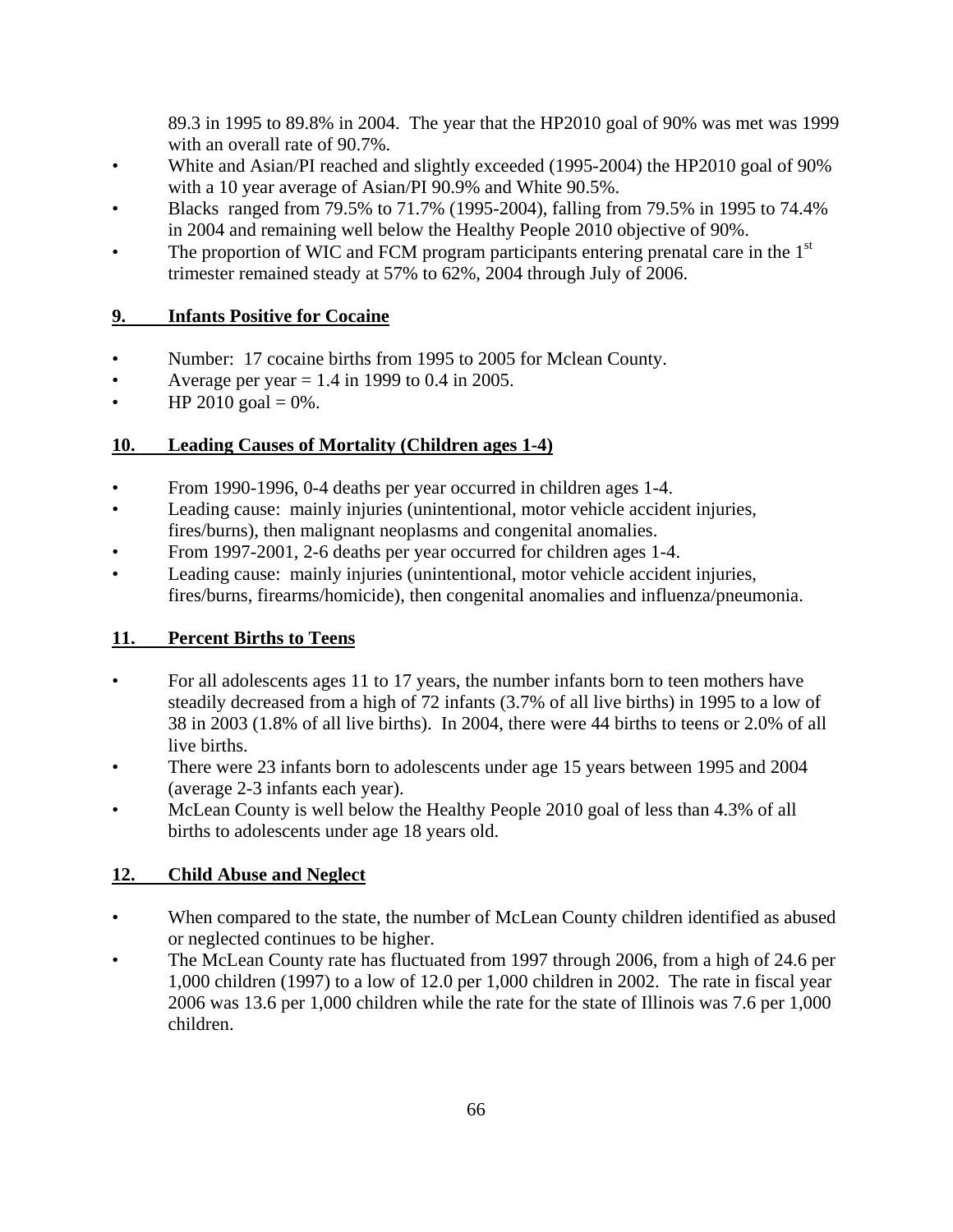## **13. Congenital Anomalies**

- McLean County's 5-year averages are above Illinois rates, and decreased from 630.3/10,000 (1996-2000) to 530.6/10,000 (2000-2004).
- Illinois rate: 397.6/10,000 for 2000-2004.
- McLean County exceeded the state rate for the following: cardiovascular defects, genitourinary, musculoskeletal, alimentary tract, central nervous system, chromosomal, respiratory and blood disorder defects. Cardiovascular defects are the highest at a rate of 220.3 compared to the State rate of 105.4 for 1999- 2003.
- Internal study completed in 9/05 showed that infants born with cardiovascular defects ranked higher amongst other congenital anomalies in 2003-2004.
- Healthy People 2010 goal is for Spina Bifida only and states no more then 3/10,000 live births.

## **14. Hospitalizations for Dehydration and Asthma in Children**

- # children (ages 0-1) hosp. for dehydration: 22-38 (1990-1993), 6 in 1994, 8 in 1995, and 6 in 1996.
- # children (ages 1-4) hosp. for asthma: 106-120 (1990-1993), 65 in 1994, 61 in 1995, 43 in 1996.
- Unknown if decrease in hospitalizations is in part due to the opening of the free Community Care Clinic in the early 1990's.

## **15. Medicaid Births**

- No HP 2010 goal.
- Medicaid births in McLean County have varied yearly from 1997-2004, with the range being 430 to 701 births (22 to 32% of all births).
- Illinois rate of Medicaid births have varied yearly from 1997-2004, with the range being 50,796 to 67,050 births (28% to 37% of all births).

## **16. Method of Delivery**

- No HP 2010 goal.
- From 1997 to 2004 vaginal deliveries ranged from 84.4% to 77.3% for McLean County births.
- From 1997 to 2004 caesarean birth deliveries ranged from 15.6% to 22.7% for McLean County births.
- McLean County caesarean deliveries were the highest (22.7%) for 2004.
- From 1997 to 2004 vaginal deliveries ranged from 87.0% to 81.3% for all Illinois births.
- From 1997 to 2001 caesarean deliveries ranged from 13.3% to 18.9% for all Illinois births.
- Illinois caesarean deliveries were the highest (19.7%) for 2001.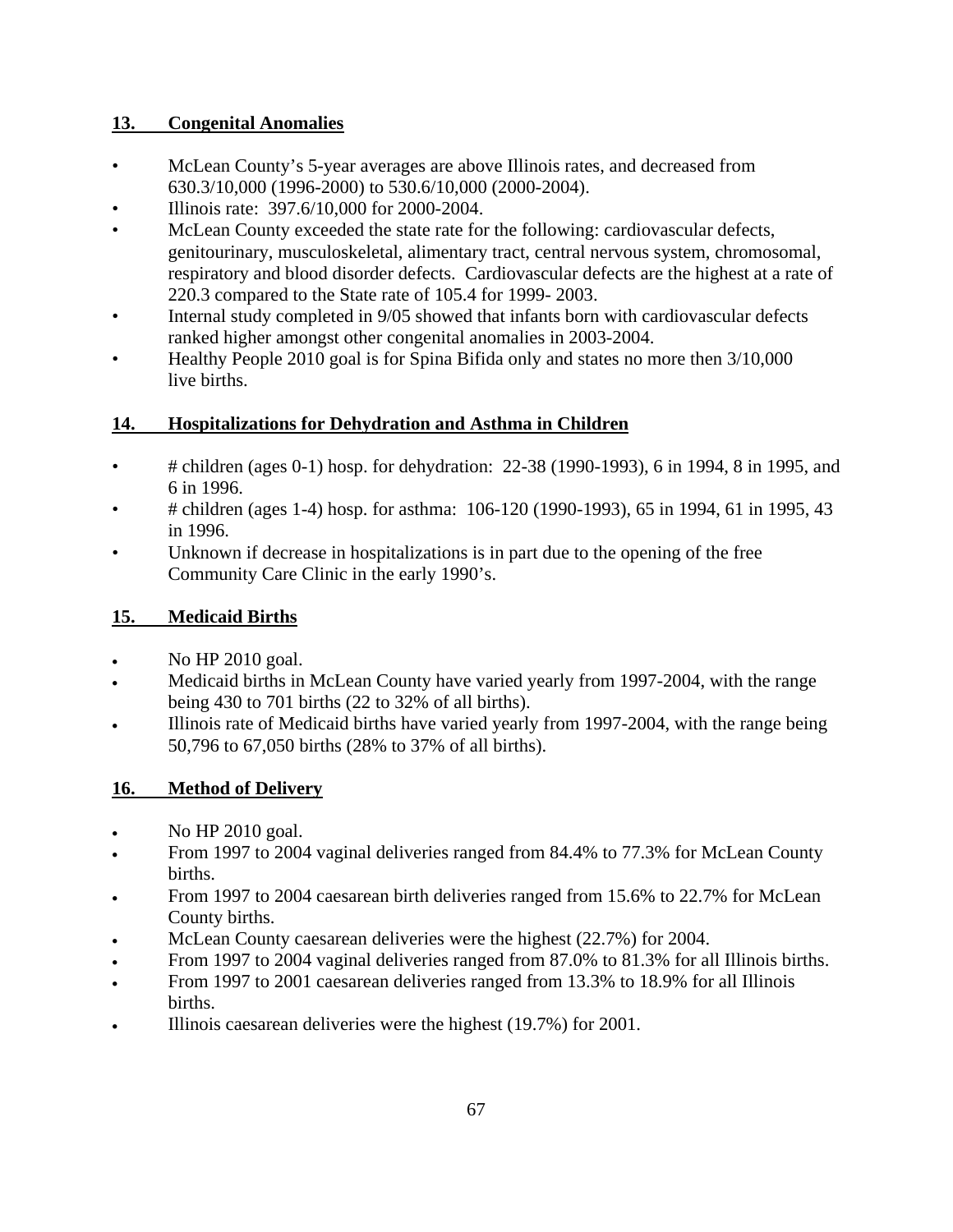#### **17. IDPA – Eligible Children Receiving EPSDT**

- No relevant data found on IPLAN or other web sites.
- Family Case Management program goal is that 80% of all Medicaid infants receive at least three EPSDTs during the first 12 months. The Department of Human Services (DHS) use EPSDT as a performance measurement.
- The average rate of EPSDT's for FCM infants in 2003 was 83.2%.
- The average rate of EPSDT's for FCM infants in 2004 was 89.1%.
- The average rate of EPSDT's for FCM infants in 2005 was 91.0%.
- The average rate of EPSDT's for FCM infants thus far in 2006 is 90.0%.

#### **18. Other**

- 2001 research reported by Cornerstone indicates that pregnant women have better birth outcomes, specifically a lower infant mortality rate, if they register and participate in *both* WIC and Family Case Management (FCM), rather than only one of the programs or neither.
- Lead Poisoning HP2010 objective for "0" children with 10mcg/dl or higher blood lead level has not been met.

## **Preliminary Identification of Health Problems related to Maternal and Child Health:**

- A continued increase in infant mortality rates is noted; two-thirds of deaths remain related to prematurity and congenital anomaly, other causes vary.
- LBW percent above HP 2010 goal of 5%, consistently higher for Black infants.
- VLBW goal of 1% met in 1999 and 2000, not met in 2001 and 2002 with higher percent for White infants in 2001 and 2002.
- Prenatal Care, including entry in the 1st trimester and adequate number of prenatal care visits (Kessner Index) remains below HP 2010 objective of 90%.
- Breastfed infant rates are below HP2010 of 75%. Since breastfed infants are shown to have healthier outcomes, increasing the number of breastfed infants in McLean County would positively affect infant mortality and morbidity.
- Congenital anomaly/birth defect rates remain above Illinois rates and exceed the HP 2010 objective of 3.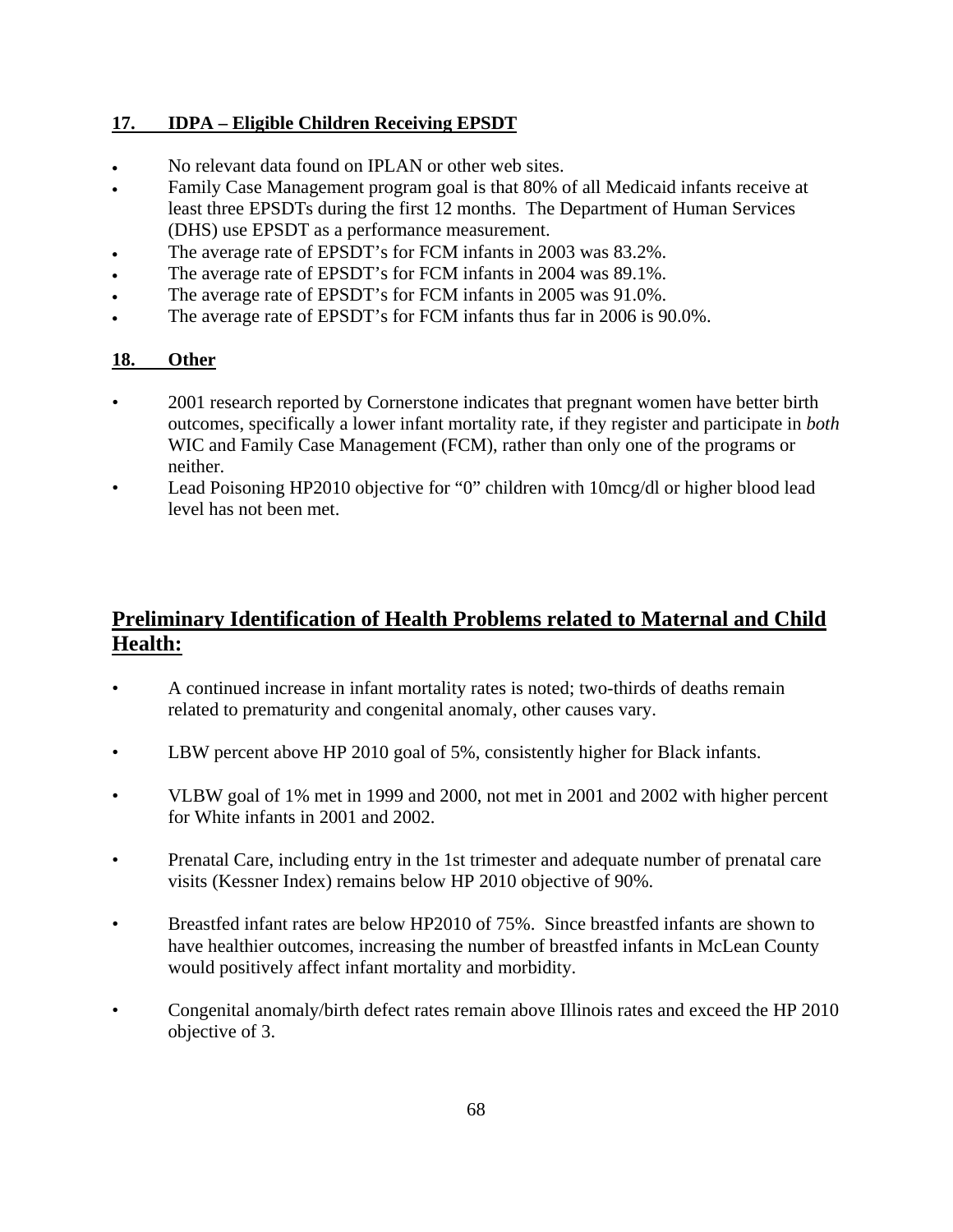- Lead Poisoning HP2010 objective for "0" children with 10mcg/dl or higher blood lead level has not been met.
- Women and infants eligible, yet not enrolled in WIC and FCM have poorer outcomes. Clear need to encourage both WIC and FCM enrollment to help reduce the infant mortality rate and improve early and adequate prenatal care.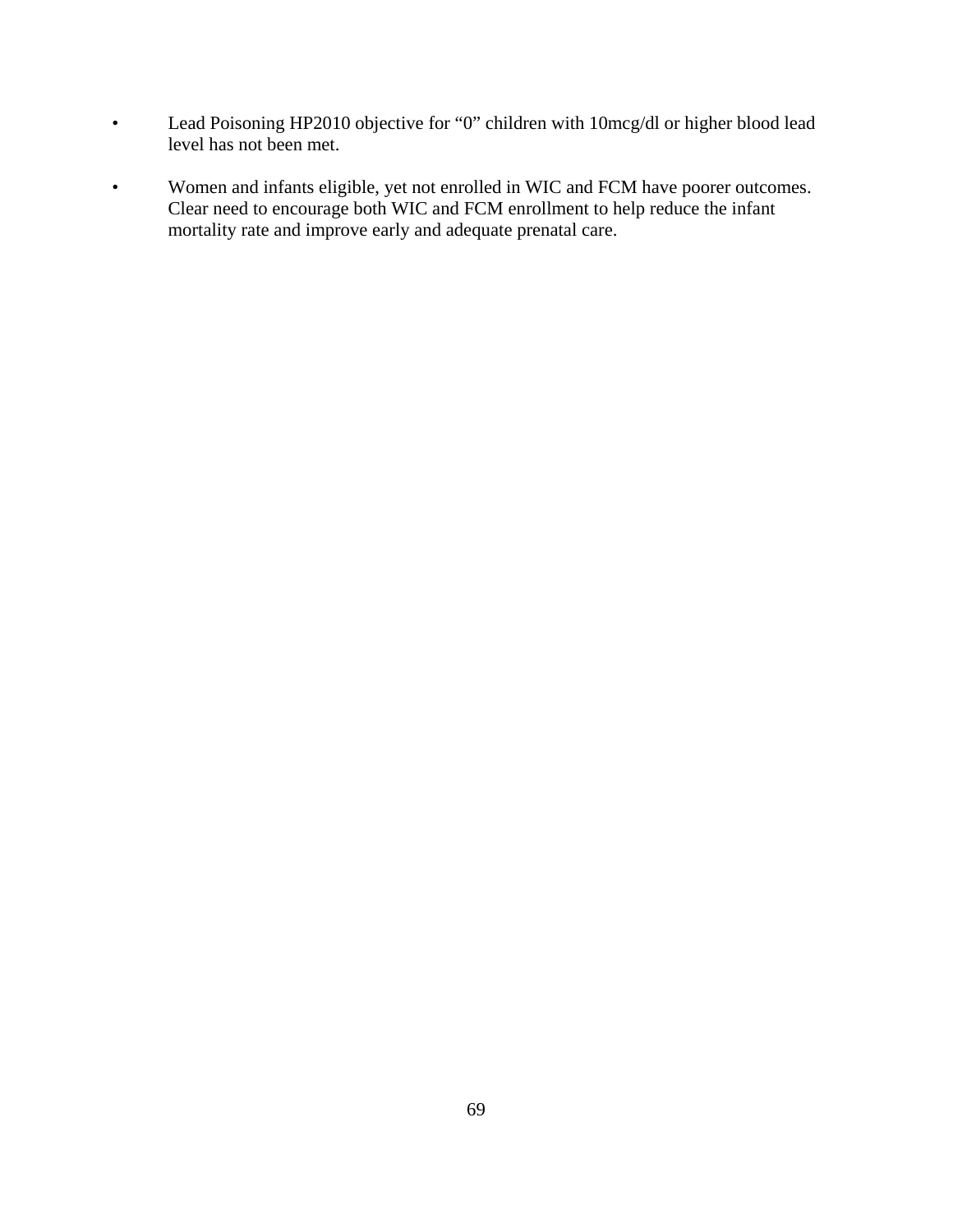*McLean County Community Health Needs Assessment January 2007*

## **D. Chronic Disease Health Indicators**

- 1. Coronary Heart Disease/Heart Disease
- 2. Cerebrovascular Disease (Stroke)
- 3. Cirrhosis of the Liver
- 4. Breast Cancer
- 5. Lung Cancer
- 6. Colorectal Cancer
- 7. Cervical Cancer
- 8. Prostate Cancer
- 9. Childhood Cancers
- 10. Alcohol-Dependence Syndrome
- 11. Total Psychoses/Mental Health
- 12. Diabetes
- 13. Behavioral Risk Factors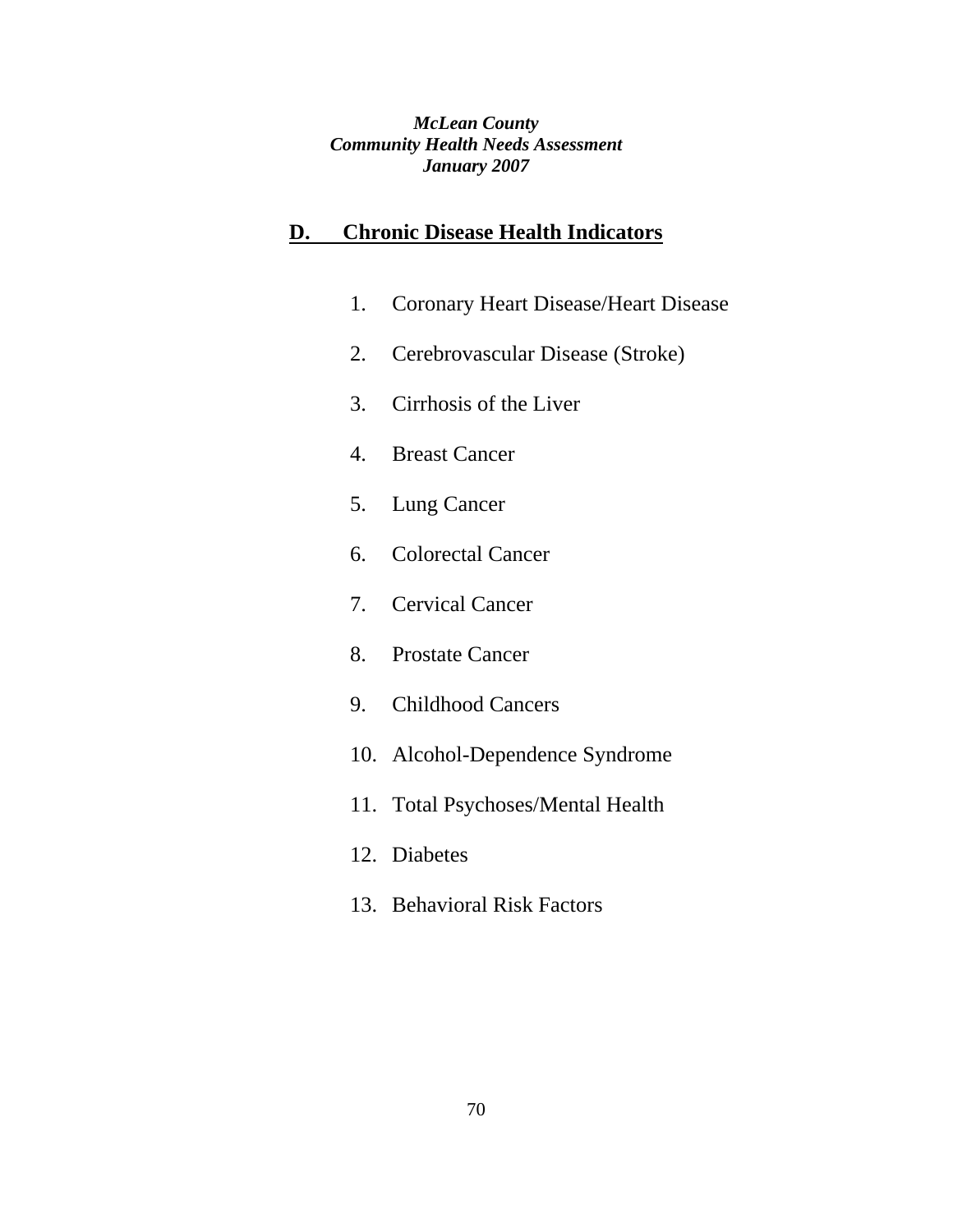## **An Analysis of Chronic Disease Data Reveals the Following:**

## **1. Coronary Heart Disease/Heart Disease**

- Heart disease (HD) is the leading cause of death every year from 1995-2004, accounting for 26%-41% of adult deaths.
- In 2004, the crude mortality rate for HD was 171.68/100,000, which is slightly higher than the previous two years.
- Coronary Heart Disease (CHD), one category of heart disease, is the  $2^{nd} 3^{rd}$  leading cause of death from 1995 – 2004, accounting for 18%-26% of all adult deaths.
- CHD is the single largest killer of American males and females. In 2002, the overall CHD mortality rate was 170.8/100,000.
- Since 1995, the county's crude mortality rate from coronary heart disease has continued to experience an overall decrease from 178.5/100,000 in 1995 to 118.6/100,000 in 2004.
- The 2004 CHD crude mortality rate of 118.6/100,000 is below the *HP 2010* goal of 166.
- Illinois CHD crude rates have decreased from 239.3 in 1995 to 161.0 in 2004.
- From 1992 to 2002 the U.S. mortality rate from CHD declined 26.5%, but the actual number of deaths declined only 9.9%.
- The estimated average number of years of life lost due to a heart attack is 11.5.
- This year, an estimated 700,000 Americans will have a new coronary attack. About 500,000 will have a recurrent attack.
- According to a study of 52 countries, nine easily measurable and potentially modifiable risk factors account for 90% of the risk of an initial acute MI. These risk factors include: cigarette smoking, abnormal blood lipid levels, hypertension, diabetes, abdominal obesity, lack of physical activity, low daily fruit and vegetable consumption, alcohol over-consumption, and psychosocial index.
- *Healthy People 2010 Objective:* Reduce coronary heart disease deaths to no more than 166/100,000

## **2. Cerebrovascular Disease (Stroke)**

- Since 1995, crude mortality rates for cerebrovascular disease have fluctuated from as high as 60.9/100,000 in 1999 to as low as 36.8/100,000 in 2004. There has not been a consistent decline or increase.
- The 2004 crude mortality rate of 36.8 is below the *HP 2010* target of 48.
- The 2002 U.S. mortality rate for stroke was 56.2.
- Cerebrovascular disease accounted for  $5.8\% 8.2\%$  of all adult deaths.
- Illinois age-adjusted rates have ranged from 28.1 in 1995 to 25.7 in 1998. Crude rates from Illinois have seen somewhat of a general decline from 63.5 in 1995 to 50.9 in 2004.
- Stroke accounted for more than 1 of every 15 deaths in the United States. Stroke ranks as number 3 among all causes of death, behind diseases of the heart and cancer.
- U.S. mortality rates were 54.2 for white males and 81.7 for black males; and 53.4 for white females and 71.8 for black females.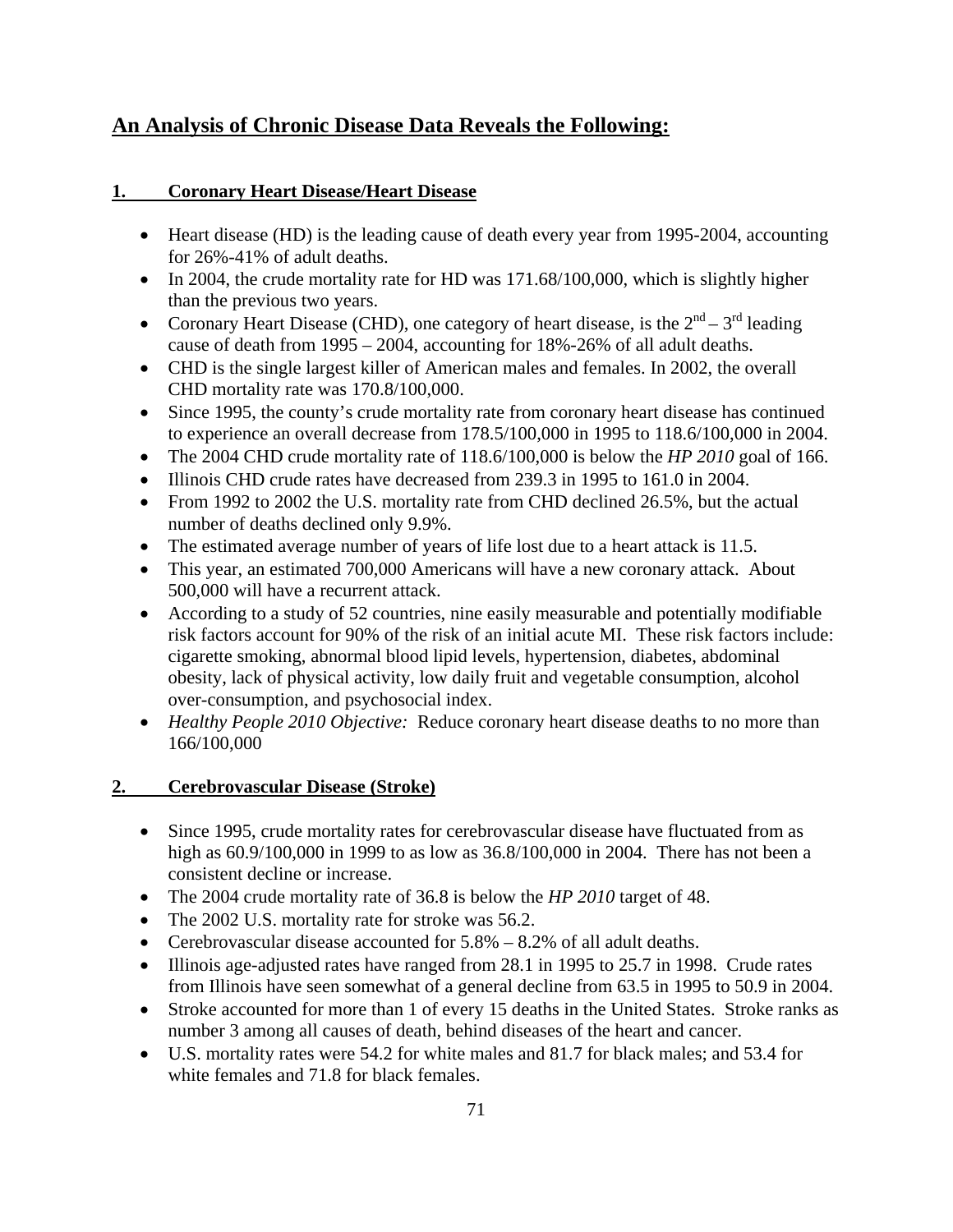- Each year about 700,000 people experience a new or recurrent stroke. About 500,000 of these are first attacks, and 200,000 are recurrent attacks.
- African Americans have almost twice the risk of first-ever stroke compared to whites.
- *Healthy People 2010 objective:* Reduce stroke deaths to no more than 48/100,000.

## **3. Cirrhosis of the Liver**

- The total number of deaths due to cirrhosis of the liver ranged from 8-12 during the period from 1995 to 2004.
- The crude rate was available for only 4 years (when cases numbered 10 or more).
- The crude rate for 2004 was 7.6, which is above the Healthy People 2010 goal of no more than 3/100,000.
- The Illinois crude mortality rate for cirrhosis has ranged from 10 in 1995 to 8.3 in 2004.
- In 2002, liver cirrhosis was the 12th leading cause of death in the United States, with a total of 27,794 deaths, 309 more than in 2001.
- The U.S. crude death rate from all cirrhosis increased by 1.0 percent from 2001 to 2002, whereas the rate from alcohol-related cirrhosis declined by 2.3 percent.
- Among all U.S. cirrhosis deaths in 2002, 43.6 percent were alcohol-related. The proportion of alcohol-related cirrhosis was highest (60.2 percent) among decedents aged 35 to 44.
- The age-adjusted death rate from all liver cirrhosis for males was consistently more than twice the rate for females, regardless of race.
- *Healthy People 2010 goal:* Reduce the number of deaths due to cirrhosis to no more than 3/100,000.

# **4. Breast Cancer**

- The most recent breast cancer crude mortality rate available for McLean County (2000) is 25.7/100,000, above the Healthy People 2010 goal of 22.3/100,000. The crude mortality rate for Illinois during that same year was 32.2/100,000.
- The age adjusted incidence rate between 1998 and 2002 was 136.1 (463 cases) in McLean County compared to 132.9 in Illinois and 137.1 in the United States. The baseline rate ranged from 102.6-120.9 between 1986 and 1994.
- McLean County: the female breast cancer incidence rate was 140.3 per 100,000 or 486 cases between 1999 and 2003.
- In McLean County, the male breast cancer incidence rate was 1.4 per 100,000 or 3 cases between 1999 and 2003.
- The percent of breast cancer cases diagnosed as in situ breast cancer (Female) in McLean County from 1998 to 2002 was 18.0% (96 cases) compared to 18.3% in Illinois and 19.6% in the United States.
- BRFS: Mammogram (women  $> 40$ ) use increased from 88.9 % in 1997 to 92.2% in 2002 and 95.2% in 2004.
- BRFS: The number of women performing BSE increased from 90.1 in 1997 to 92.9 % in 2002.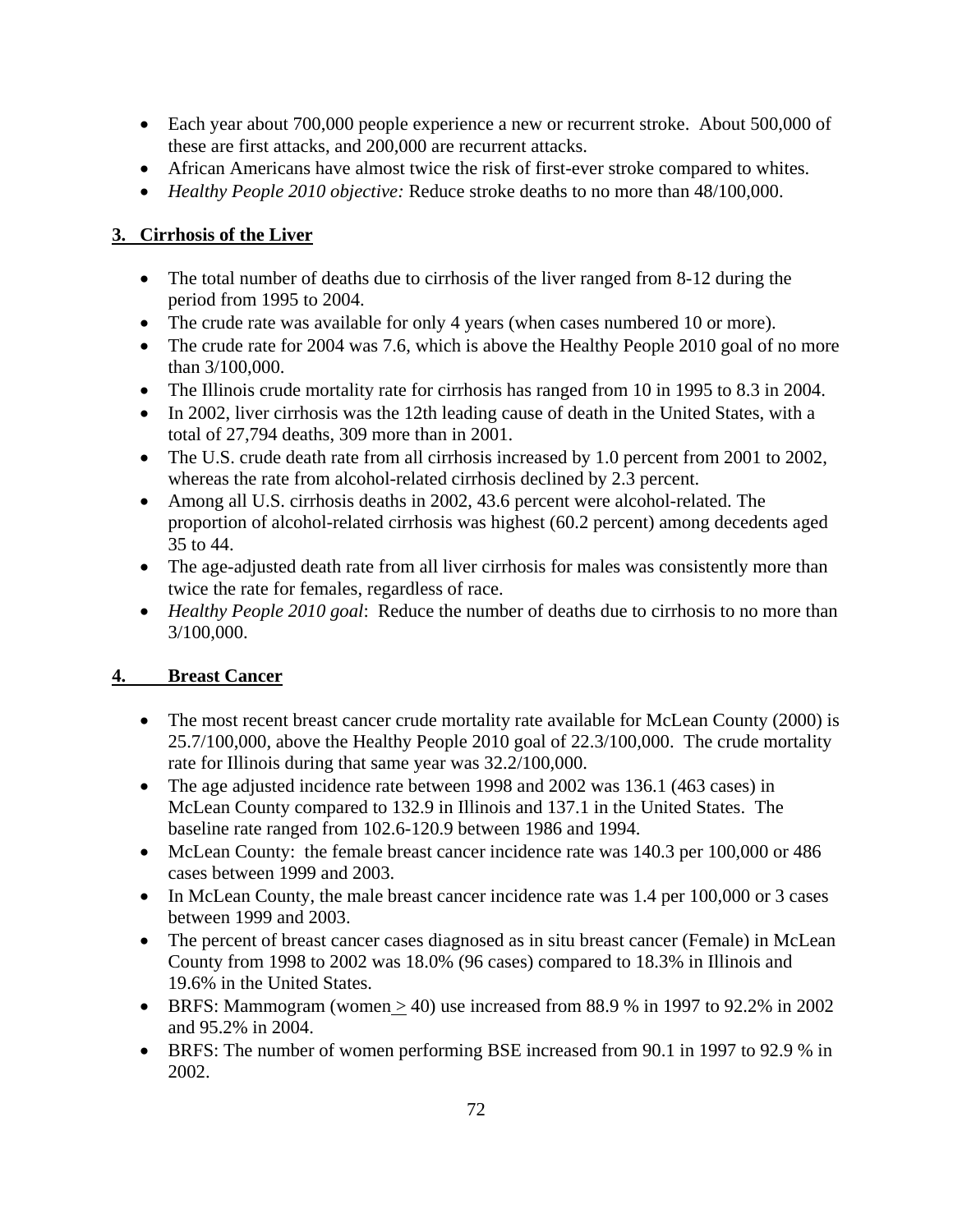• *Healthy People 2010 Objective*: Reduce the breast cancer death rate to no more than 22.3 deaths per 100,000 females.

## **5. Lung Cancer**

- The crude mortality rate for lung cancer ranged from 50.2 to 36.6 per 100,000 in McLean County between 1996 and 2004. The state crude mortality rate ranged from 54.2 to 58.4 per 100,000 in the same time frame. The state rates are consistently above the Healthy People 2010 Objective of 44.9 deaths per 100,000 population, but the County was only higher than that rate in 1996, 1997, and 1999.
- The incidence rate for lung and bronchus cancer in women was 50.3 or 179 per 100,000 population for years 1999 to 2003.
- The incidence rate for lung and bronchus cancer in men was 82.6 or 212 per 100,000 population for years 1999 to 2003.
- Females: The age-adjusted incidence rate for lung cancer was 50.9 per 100,000 in McLean County females between 1998 and 2002, compared to 55.8 per 100,000 in Illinois and 51.4 per 100,000 in the United States.
- Males: The age-adjusted incidence rate for lung cancer was 82.5 per 100,000 in McLean County males between 1998 and 2002, compared to 97.1 per 100,000 in Illinois and 82.1 per 100,000 in the United States.
- BRFS: Smokers: the proportion of smokers decreased from 26.8% in 1997 to 20.8% in 2004; but a slight increase from 19.7% ('02) to 20.8% ('04) was noted in the last two surveys of McLean County adults.
- BRFS: Non-Smokers: the proportion of non-smokers increased from 50% in 1997 to 59.2% in 2004.
- *Healthy People 2010 Objective*: Reduce the lung cancer death rate to no more than 44.9 deaths per 100,000 population.

# **6. Colorectal Cancer**

- The crude mortality rate ranged from 10.8 to 19.2 per 100,000 in McLean County between 1996 and 2004 compared to19.8 to 23.4 per 100,000 in Illinois. Local rates remained above the Healthy People 2010 goal of 13.9, with the exception of only 2 years (2003,2004) between 1996 and 2004. The county rate lowered to 10.8 in 2004, well below the HP2010 goal.
- Females: The age adjusted incidence rate for colorectal cancer was 47.9 per 100,000 in McLean County females between 1998 and 2002 compared to 51.0 per 100,000 in Illinois and 46.9 per 100,000 in the United States.
- Males: The age adjusted incidence rate for colorectal cancer was 70.9 per 100,000 in McLean County males between 1998 and 2002 compared to 72.1 per 100,000 in Illinois and 63.3 per 100,000 in the United States.
- BRFS: Only 31.1% had sigmoidoscopy or colonoscopy in 1997; 53.5% in 2002; 59.9% in 2004 demonstrating a 92.60 % improvement from 1997 to 2004.
- *Healthy People 2010 Objective*: Reduce the colorectal cancer death rate to no more than 13.9 deaths per 100,000 population.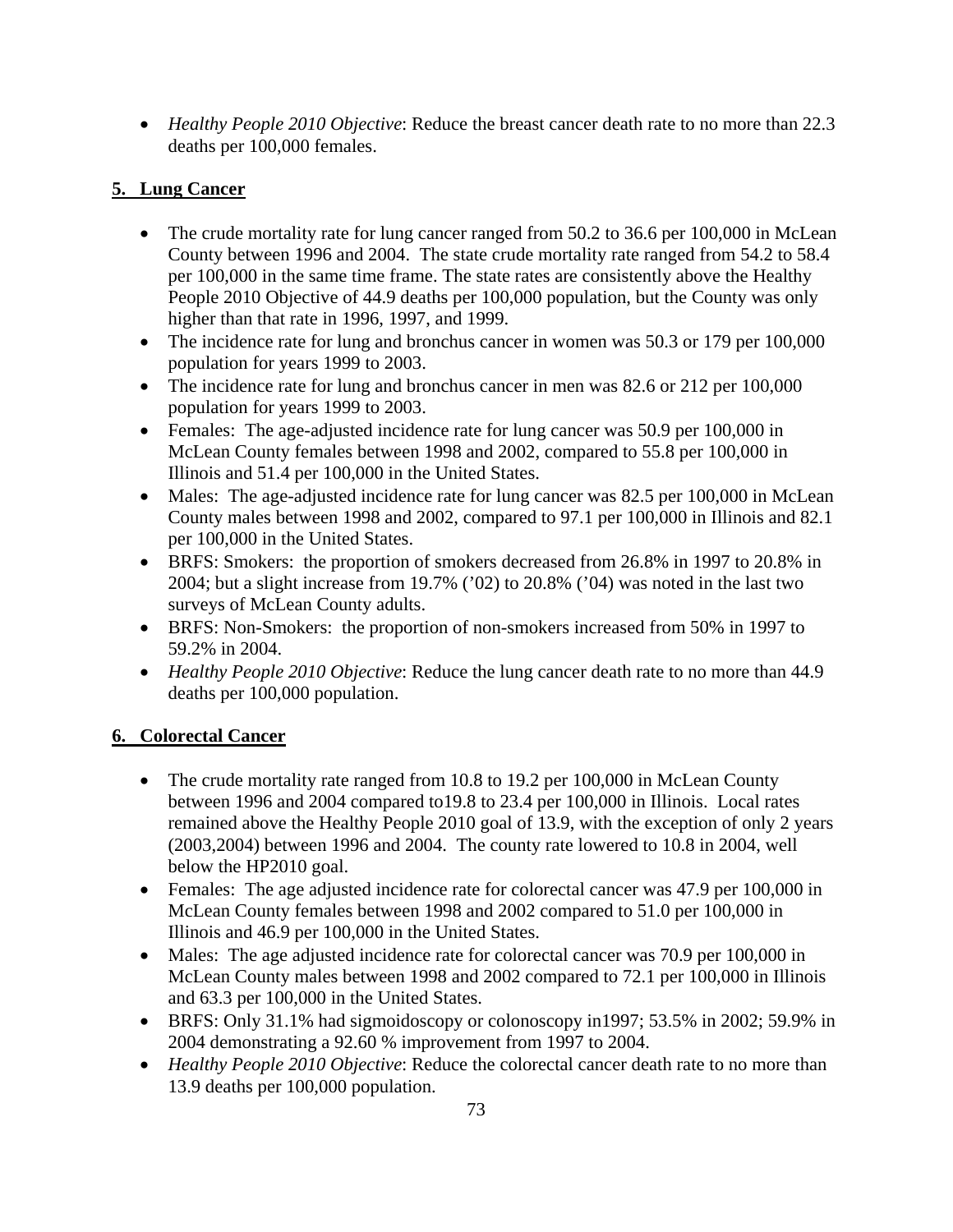## **7. Cervical Cancer**

- The number of cervical cancer deaths ranged from 0 to 4 per year: too few to calculate a rate in McLean County between 1996 and 2004.
- The cervical cancer incidence rate was 7.6% or 26 cases between 1999 and 2003.
- The percent diagnosed at late stage cervical cancer in McLean County from 1998 to 2002 was 22.7% (5 cases) compared to 44.0% in Illinois and 44.1% in the United States.
- The Illinois crude mortality rate ranged from 2.9 to 4.0 per 100,000.
- BRFS: The proportion of women obtaining Pap tests decreased from 96.1% in 1997 to 90.2% in 2004.
- *Healthy People 2010 Objective*: Reduce the death rate from cancer of the uterine cervix to no more than 2.0 deaths per 100,000 females.

## **8. Prostate Cancer**

- Of the 259 prostate cancers diagnosed between 1998 and 2002, 76.8% were local stage prostate cancer compared to 84.3% of the 31,579 cases in Illinois.
- The prostate cancer incidence rate for males of McLean County, from 1999 to 2003 was 162.5 (419 cases).
- The number of prostate deaths ranged from 4 to 15 per year: too few to calculate a rate in McLean County between 1996 and 2004. Only in 2000 was a rate calculable in McLean County: of 13.7 per 100,000 men, compared to 23.1 per 100,000 in Illinois: both rates are below the Healthy People 2010 Objective of 28.8 per 100,000.
- The age adjusted incidence rate for prostate cancer was 142.8 per 100,000 in McLean County males between 1998 and 2002, compared to 162.4 per 100,000 in Illinois and 177.6 per 100,000 in the United States.
- BRFS: "Ever had PSA" (prostate-specific antigen test): increased from 56.8% in 1997 to 69% in 2004; "Never had PSA" decreased from 43.3% to 31%.
- BRFS: "Never had a testicular self-exam": remains in 51% 53%.
- *Healthy People 2010 Objective*: Reduce the prostate cancer death rate to no more than 28.8 deaths per 100,000 males.

# **9. Childhood Cancers**

- There were only 4 childhood cancer deaths recorded in the IPLAN data between 1990 and 2004.
- Age-adjusted incidence rate for childhood cancers (5-year rolling averages): the 98-02 rate (representing 23 children) was 154.8/1,000,000, (age-adjusted to 2000 US standard) compared to a state rate of 143.4 and a US rate of 150.0. The rate range for the 5-year averages taken between 1994 and 2002, wasd from a low of 144.5 (1996-2000) to a high of 166.3 (1995-1999). There is no Healthy People 2010 goal for this indicator.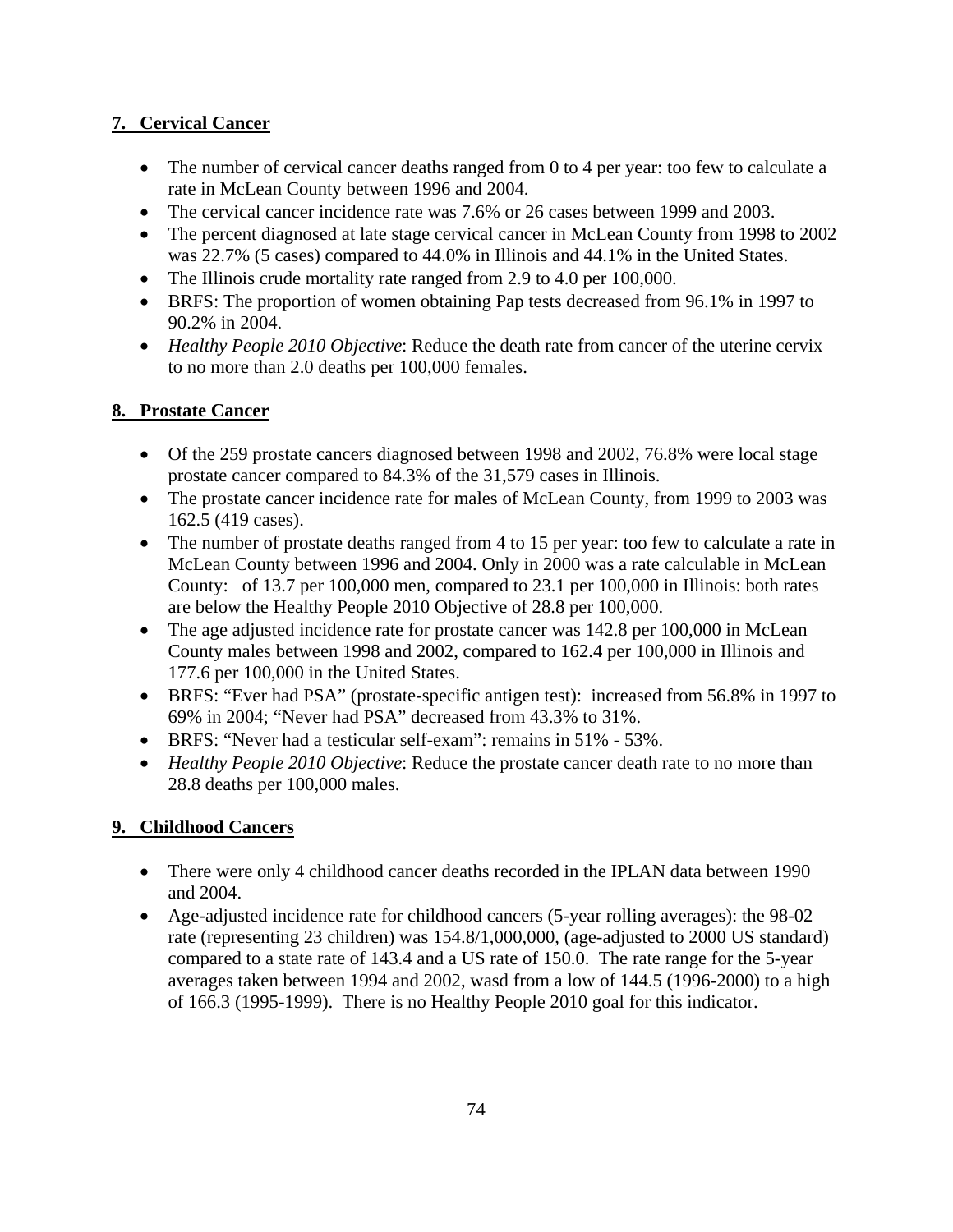#### **10. Alchohol-dependence Syndrome and Substance Abuse**

- Alcohol dependence hospitalization rates (per 100,000): decrease noted in both age categories since 1990.
	- o Ages 15-44: 101.9 (2000); 148.1 (1990); IL = 57.7 (2000); 178.6 (1990); US = 129.
	- $\alpha$  Ages 45-64: 66.4 (2000); 229.3 (1990); IL = 73 (2000); 149.8 (1990); US = 117.
- Substance abuse: most common legal substance  $=$  alcohol (2000 estimate: 10,777 use it heavily); most common illegal substance = marijuana (est. 9,833 persons in 2000).
- BRFS: Percent at risk for acute/binge drinking: 20%-25%.

### **11. Total pychoses/Mental Health**

- Children: 4.6% have a mental health disability (IL =  $4.3\%$ ).
	- o SPICE (FY'05): 224 DD or disabled infants/toddlers were served.
	- $\circ$  DHS: # days of care for children: 173 (FY '00); 455 (FY '03).
	- o Suicide rate: under the Healthy People 2010 goal of 1%.
- Suicide (1990-2004): suicide rate ranges from 7.2 (1995/1996) to 12.5 (1993). IL average  $= 10.7$ ; US rate  $= 18.3$ ; Healthy People 2010 goal for adults is  $5/100,000$ .
- Suicides: range for the number per year:  $5(1998)$  to  $17(1993)$ . In  $2004 = 14$ .
- Suicides by age: the age group of  $75+$  has the highest rate, at 23.5. The next highest is the 45-54 age group, at 12.7.
- Total psychoses hospitalization rate (per 100,000):
	- o Ages 15-44: 234.7 (2000); 424.4 (1990); IL = 916.3 (2000); 554.8 (1990); US = 313.
	- o Ages 45-64: 234.1 (2000); 553.3 (1990); IL = 800 (2000); 447.6 (1990)
	- o No Healthy People 2010 target.
- 2002 estimate for adults in McLean County: est.  $4,937$  ( $>$  or at age 55) have a mental health disorder. Leading causes: simple phobia (N=1820); severe cognitive impairment.
- Stress: 47.1% of adults report experiencing a moderate amount of stress (2005). Leading causes: financial concerns (36.8%); current job (35.1%); lack of free time (27.9%).
- BRFS: "days mental health not good" (8-30 days): 11.2% (2004), 6.9% (2002), 11.3% (19997).
- BRFS: "days in past months depressed, sad, blue" ( $> 2$  days): 22.4% (2004), 19.6% (2002), not asked in 1997 BRFS.

# **12. Diabetes**

- In 2004, the crude mortality rate for diabetes was  $21.5/100,000$ , compared to the U.S. rate of 25.4/100,000 (2002), both of which were below the HP 2010 goal of 45/100,000.
- Diabetes hospitalization rates have continued to increase from 54/100,000 in 1995 to 90.1/100,000 in 2001.
- Illinois residents reporting that they are diabetic: 6.1% (2004).
- The 2002 U.S. mortality rate from diabetes was 25.4.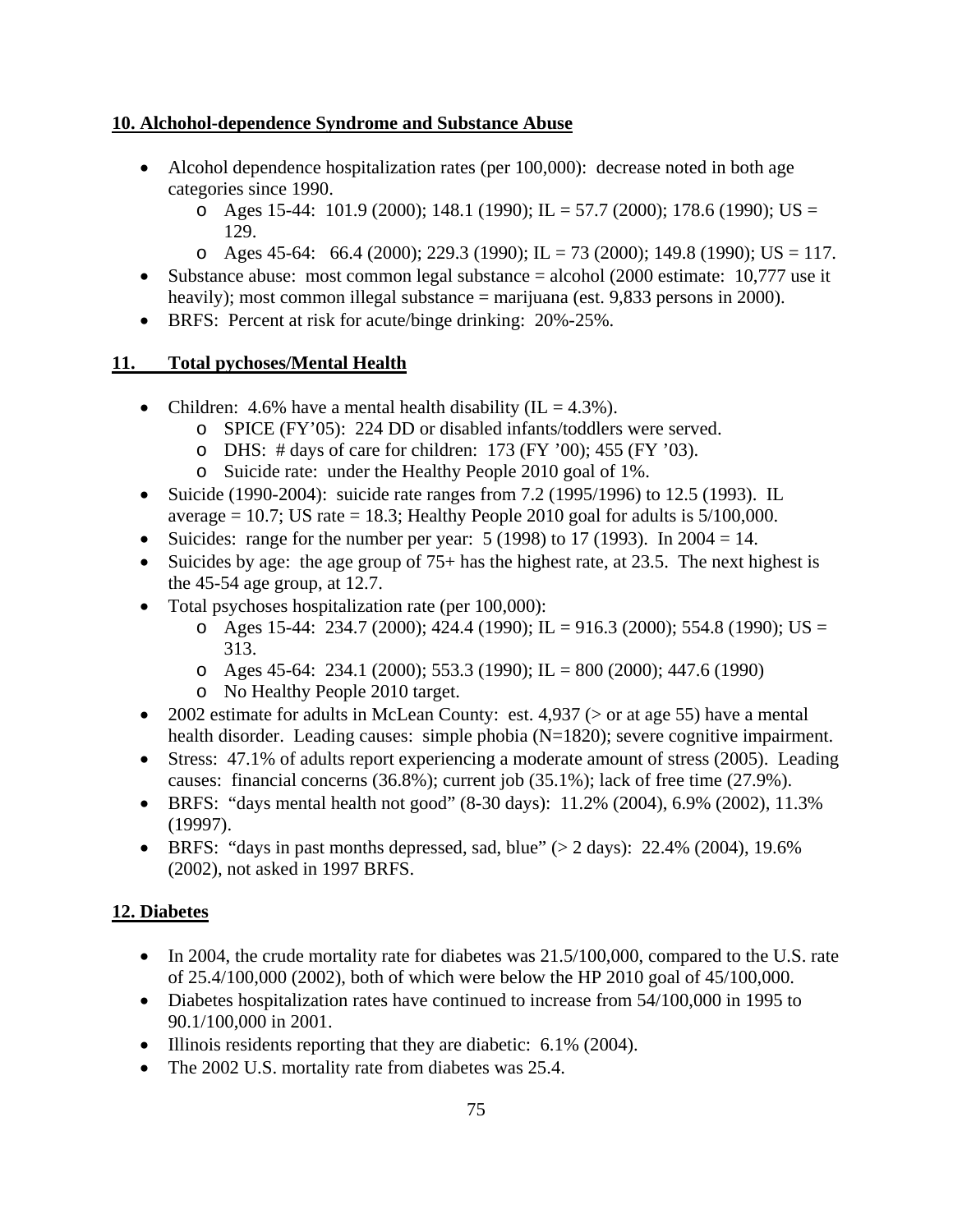- The U.S. prevalence of diabetes increased by 8.2% from 2000 to 2001. Since 1990, the prevalence of those diagnosed with diabetes increased 61%.
- From two-thirds to three-fourths of people with diabetes die of some sort of heart or blood vessel disease.
- BRFS: The percentage of McLean County residents reporting they are diabetic is 3.6% (2004 BRFS), which is a slight increase from 3.3% in 2002.
- BRFS: (2002) Of the 3.3% who reported having been told they were diabetic, 44.7% were less than 50 years old. This question was not used in the 2004 BRFS.
- *Healthy People 2010 objectives:* Reduce diabetes to no more than 2.5/1,000 new cases per year; Prevalence of no more than 25/1,000; Reduce diabetes-related deaths to no more than 45/100,000.

#### **13. Behavorial Risk Factors**

• Tobacco use

| HP 2010 Objective: Adult smokers: no more than 12% of adults will smoke.               |  |  |  |  |
|----------------------------------------------------------------------------------------|--|--|--|--|
| HP 2010 Objective: Reduce the initiation of cigarette smoking by children and youth so |  |  |  |  |
| that no more than $16\%$ have become regular cigarette smokers by                      |  |  |  |  |
| age 18.                                                                                |  |  |  |  |

- o McLean County (BRFS data 1997 2004):
	- 20.8% of adults report being a smoker (2004).
	- The number of smokers decreased from 26.8% to 20.8% from 1997-2004. The lowest rate (19.7%) during this period was noted in the 2002 BRFS.
	- Non-smokers increased from 50% to 59.2% from 1997-2004.
	- 30% of  $12<sup>th</sup>$  graders report using tobacco in the past month; 17% of  $10<sup>th</sup>$ graders report using tobacco in the past month (2004 Illinois Youth Survey).
	- The mean age of first tobacco use is 14 years (2004 Illinois Youth Survey).
- o Illinois (BRFS Data 2004):
	- 22.2% of adults report being a smoker.
	- 27% of  $12<sup>th</sup>$  graders report using tobacco in the past month in 2004, compared to  $34.7\%$  in 2000; 17.7% of  $10<sup>th</sup>$  graders report using tobacco in the past month in 2004, compared to 26.7% in 2000 (2004 Illinois Youth Survey).
- $O$  U.S. (CDC):
	- Cigarette smoking remains the leading preventable cause of death in the United States, accounting for approximately 1 of every 5 deaths (438,000 people) each year.
	- An estimated, 20.9 percent of all adults (45.1 million people) smoke cigarettes in the United States.
	- 23 percent of high school students in the United States are current cigarette smokers, 23 percent of females and 22.9 percent of males.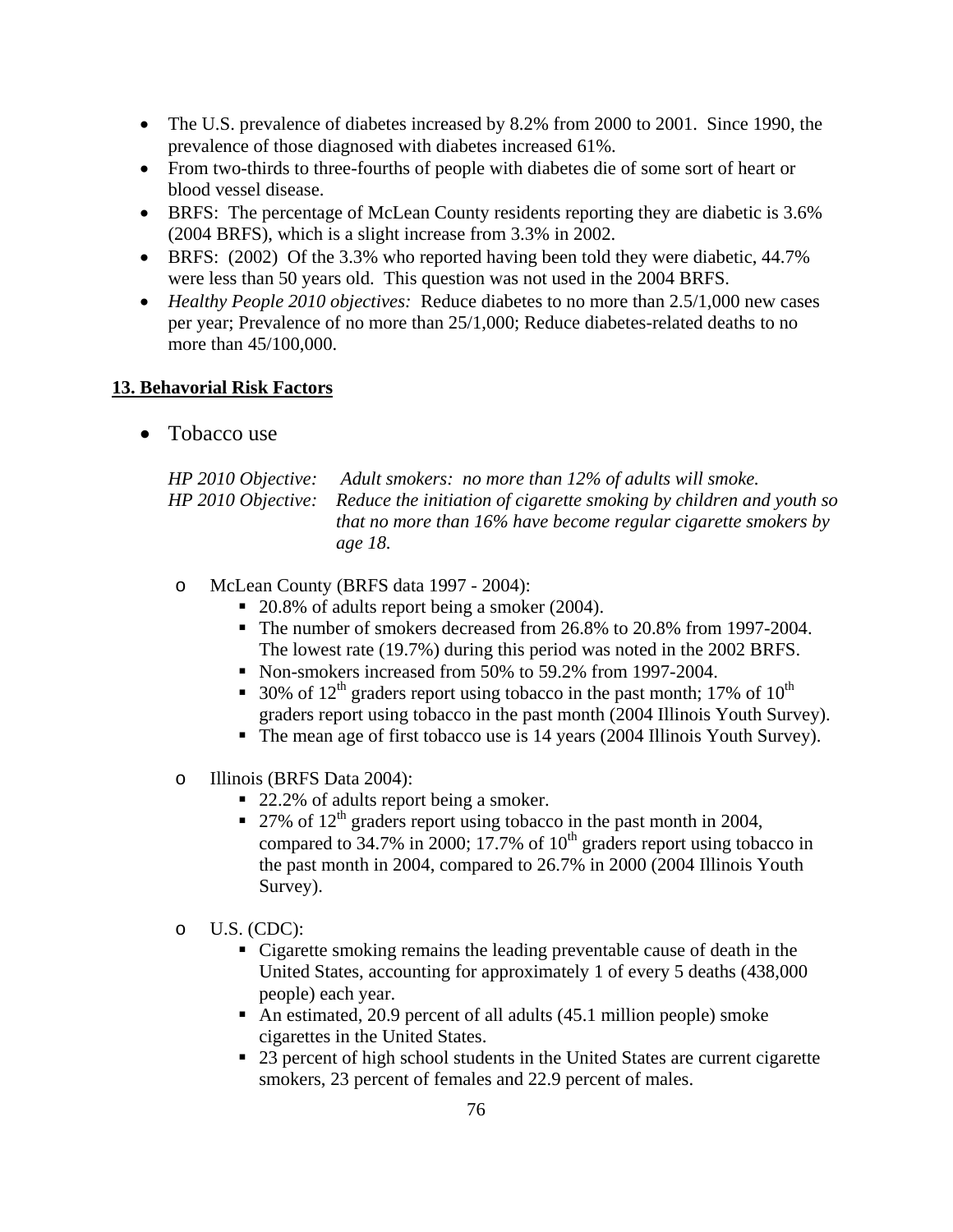- Each day, approximately 3,900 young people between the ages of 12 and 17 years initiate cigarette smoking in the United States.<sup>3</sup> In this age group, each day an estimated 1,500 young people become daily cigarette smokers in this country.
- Cholesterol

 *HP 2010 Objective: High Blood Cholesterol: no more than 17% of adults will have high blood cholesterol.* 

- o McLean County (BRFS data 1997-2004):
	- 28.8% (2004) of McLean County adults report being told their cholesterol was high; this is a decrease from the 1997 BRFS results (29.9%).
	- There has been a decrease in the percent of people who report having had their cholesterol checked in the previous one year period or less. A "yes" response to "Last cholesterol check within the past year" decreased from 88.3% ('02) to 62.4% ('04), a smaller percentage than the state.
- o Illinois (BRFS 2004):
	- Last cholesterol check within the past year: 86.5%.
	- 29.4% of adults report having high cholesterol (CDC, 2001).
- o U.S. (CDC):
	- An estimated 105 million Americans have a total cholesterol level of 200mg/dL or higher (30.9%), which is considered above optimal levels.
	- Over 80% of those who have high blood cholesterol do not have it under control.
	- A 10% decrease in total cholesterol levels may reduce the incidence of coronary heart disease by an estimated 30%.

### • Blood Pressure

*HP 2010 Objective: Hypertension under control: at least 50% of adults with hypertension will have it under control.* 

- o McLean County (BRFS data 1997-2004):
	- A "yes" response to "Told Blood Pressure (BP) high" increased from 16.4% (1997) to 22.4% (2004), below state rate.
	- 77.2% report taking meds for high BP (2002).
- o Illinois (BRFS 2004):
	- $\blacksquare$  Told BP High: 25.9%.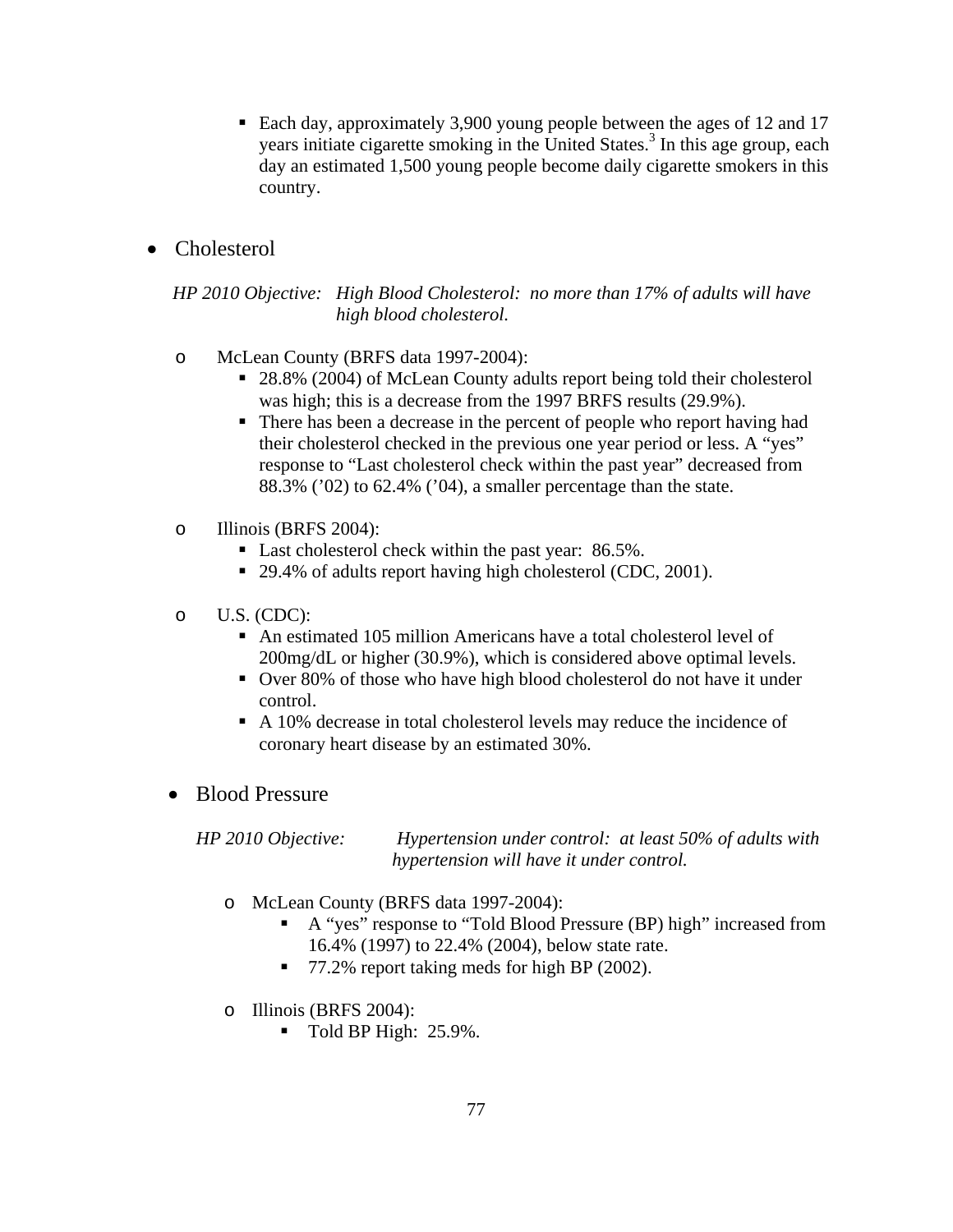- o U.S. (Heart Disease & Stroke Statistics, 2005 update American Heart Association):
	- Nearly 1 in 3 adults has high blood pressure.
	- Of those with high blood pressure: 30% don't know it, 34% are on medication and have it under control, 25% are on medication but don't have it under control, and 11% are not on medication.

# • Sedentary Lifestyle & Nutrition

## *HP 2010 Objectives:*

- *a) Reduce the proportion of adults who engage in no leisure-time physical activity. Target: no more than 20% of adults .*
- *b) Increase the proportion of adults who engage regularly, preferably daily, in moderate physical activity for at least 30 minutes per day. Target: at least 30% of adults.*
- *c) Increase the proportion of adolescents who engage in vigorous physical activity that promotes cardiorespiratory fitness 3 or more days per week for 20 or more minutes per occasion. Target: at least 35% of adolescents.* 
	- o McLean County (BRFS data 1997- 2004):
		- Sedentary lifestyle decreased from 25.8% to 9.5%.
		- Physical Activity: moderate levels: decreased from 41.4% ('97) to 35% ('04).
	- o Illinois (BRFS 2004  $&$  CDC):
		- Adults reporting any exercise  $-75.1\%$ .
		- 79.1% percentage of adults who reported eating fewer than five servings of fruits and vegetables per day – 2002.
	- o U.S. (Heart Disease & Stroke Statistics, 2005 update American Heart Association & CDC):
		- 38.6% of US adults report no leisure time physical activity.
		- The relative risk of coronary heart disease associated with physical inactivity ranges from 1.5 to 2.4, which is comparable to high blood cholesterol, high blood pressure or cigarette smoking.
		- Poor nutrition and lack of physical exercise are associated with at least 300,000 deaths each year in the United States.
		- 75.5% of adults reported eating fewer than five servings of fruits and vegetables per day (2002).
- Overweight/Obesity

*HP 2010 Objectives:* 

*a) Reduce the proportion of children/adolescents who are overweight or obese. Target: no more than 5% of children/adolescents..*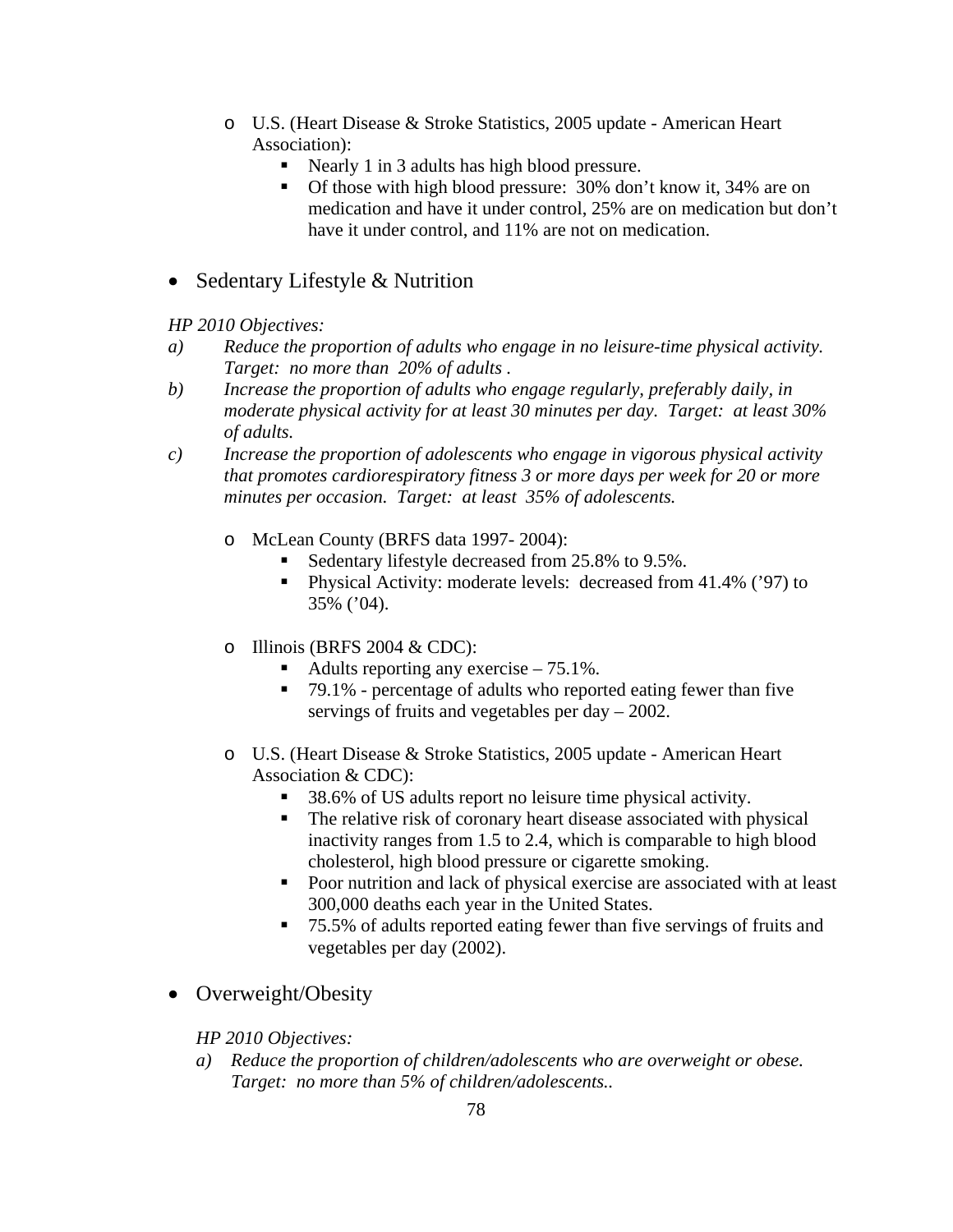- *b) Reduce the proportion of adults who are obese. Target: no more than 15% of adults.*
- *c) Increase the proportion of adults who are at a healthy weight. Target: at least 60% of adults.* 
	- o McLean County (BRFS data 1997-2004):
		- Obesity: The number of persons described as obese decreased from 30.6% in 1997 to 20.7% in 2004 (but, those overweight and not obese may have been included in the 1997 data. These two categories were treated separately by 2002).
		- Obesity: The number of persons described as obese increased from 15.4% ('02) to 20.7% ('04).
	- o Illinois (BRFS 2004):
		- Overweight adults: 36.9%
		- Obese adults: 22.1%
		- Adults reporting any exercise: 75.1%
	- o U.S. (Heart Disease & Stroke Statistics, 2005 update American Heart Association):
		- Overweight and obesity together represent the No. 2 preventable cause of death in the United States. Nearly, seven out of ten U.S. adults are overweight and 3 out of ten are obese.
		- Each year an estimated 300,000 U.S. adults die of causes related to obesity.
		- An estimated 9,180,000 children and adolescents ages 6-19 are considered overweight or obese, based on the 95<sup>th</sup> percentile or higher of BMI values in the 2000 CDC growth chart for the U.S.
		- The age-adjusted prevalence of overweight (BMI of 25 or higher) increased from 55.9% in NHANES III (1988-94) to 65.1% in NHANES (1999-2002).The prevalence of obesity (BMI of 40 or higher) increased during this period from 22.9% to 30.4%.
		- Since 1991 the prevalence of those who are obese increased 75%.

# **Preliminary Identification of Health Problems Related to Chronic Disease Indicators:**

• Cancer: a leading cause of death: Colorectal Cancer Mortality rates have been consistently higher than the HP2010 Objective until 2003 and 2004; only 2 deaths in children  $0 - 14$  from Childhood cancers between 1998 and 2002, but the incidence rate exceeds the state rate and the Healthy People 2010 Objective. Percent diagnosed in situ breast cancer has increased from 14.6% (70 cases) in 1996 to 2000 to 18% (96 cases) from 1998 to 2002.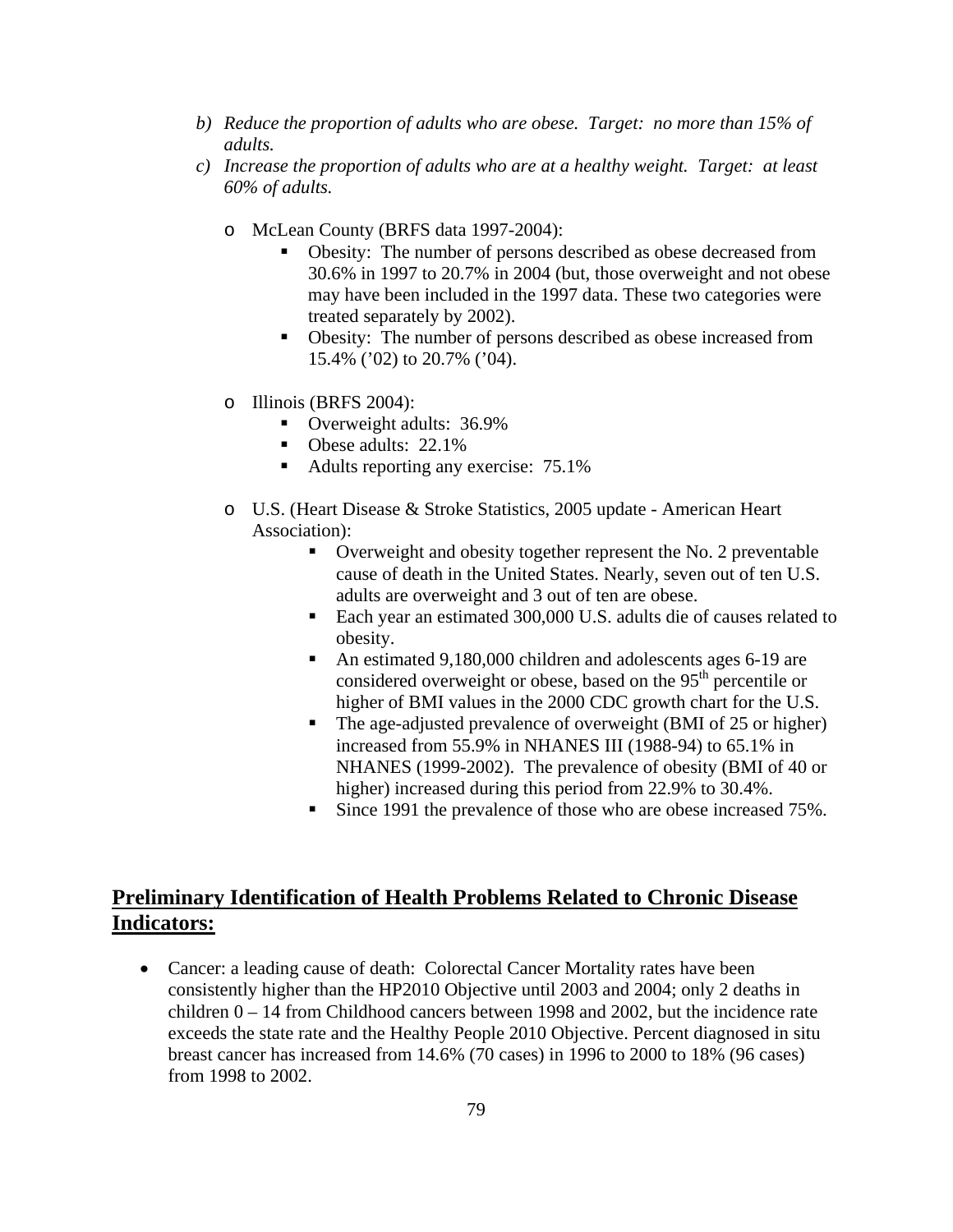- Heart Disease/CHD: Leading cause of death every year since 1995; mortality rates have decreased since 1995; 2004 crude rate is below HP 2010 objective.
- Cerebrovascular Disease: One of the leading causes of death in 2004, but rates have fluctuated since 1995; 2004 crude rate is below the HP 2010 objective, but has not been consistently below that objective since 1995.
- Cirrhois of the Liver: 2004 crude rate of 7.6 is above the HP 2010 objective of 3/100,000.
- Diabetes: 2004 crude mortality rate is below the HP 2010 objective; 3.6% of residents report being diabetic; hospitalization rates have continued to increase.
- Chronic Disease risk factors: Most are well above HP 2010 objectives, including tobacco use, high blood cholesterol, high blood pressure, and obesity/overweight.
- The percent of children with a mental health disability is higher than the state rate.
- 20% of adults in McLean County (2004) are at risk for acute/binge drinking.
- 2000: Although rate decreases have been noted in both age categories since 1990, the alcohol dependence hospitalization rate (for ages 15-44) is well above the state rate.
- The suicide rate for adults is consistently higher (range  $= 7.2 12.5$ ) than the Healthy People 2010 goal of 5.0. The age groups at highest risk appear to be the 75+ and the 45- 54 year olds.
- BRFS data:  $11.2\%$  (N=13,386) reported 8-30 days of the past month were days when their mental health "was not good"; 22.4% (N=26,546) were sad, depressed or blue, for more than 2 days out of the past month.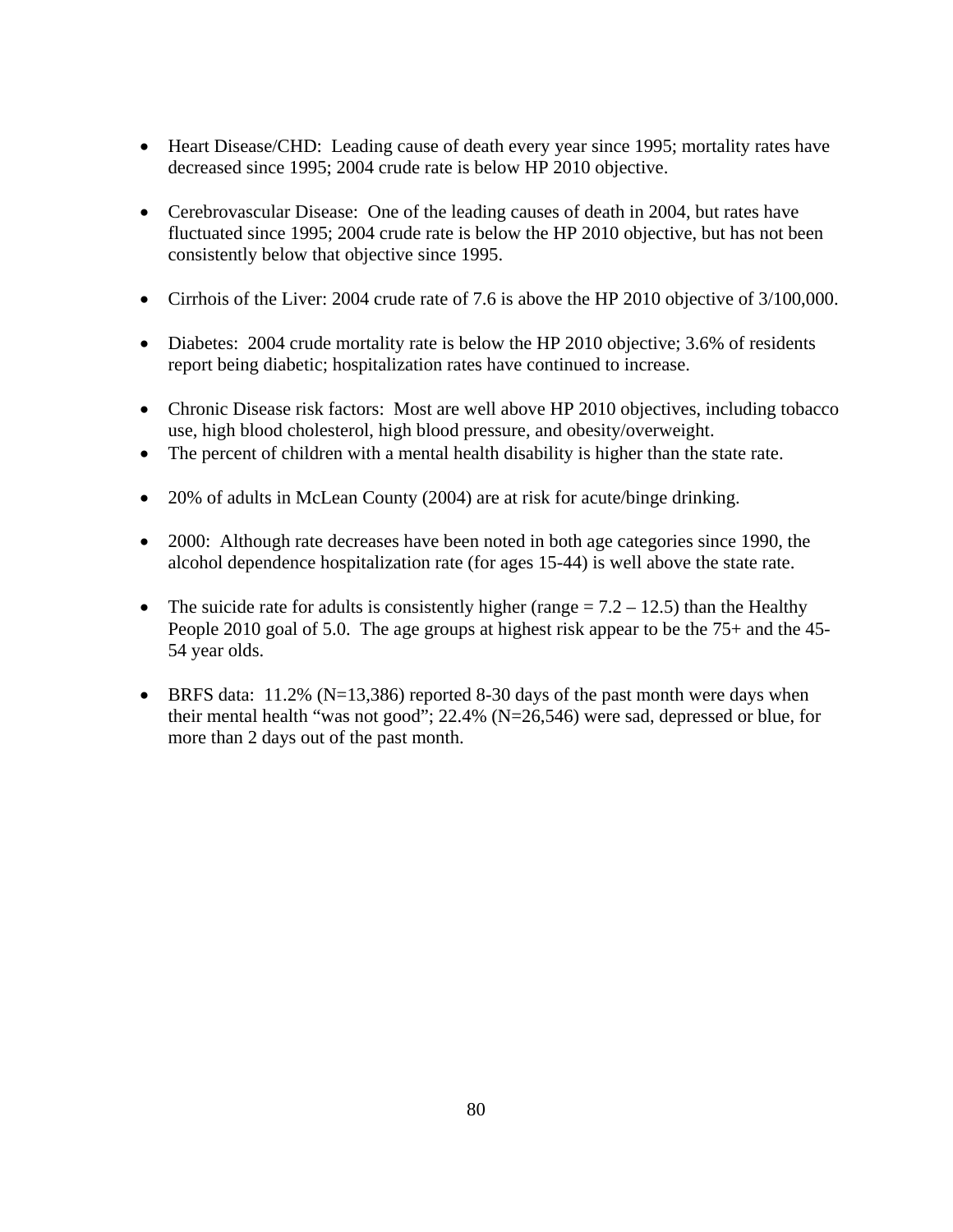*McLean County Community Health Needs Assessment January 2007*

# **E. Infectious Disease Health Indicators**

- 1. Sexually Transmitted Diseases
- 2. Vaccine Preventable Diseases
- 3. Immunizations: Children
- 4. Immunizations: Adults
- 5. Infections by Foodborne and Other Pathogens
- 6. Tuberculosis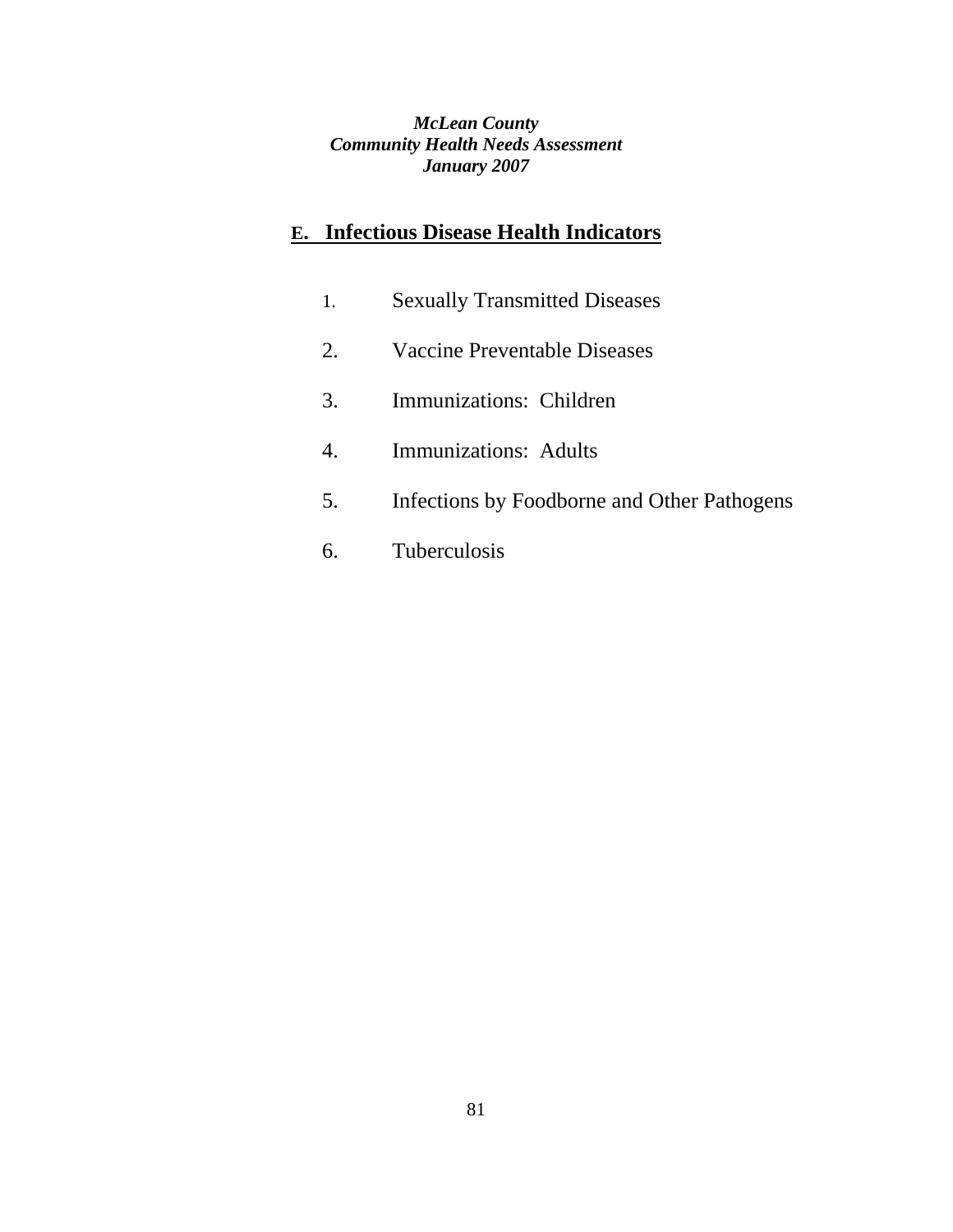# **An Analysis of Infectious Disease Data Reveals the Following:**

## **1. Sexually Transmitted Diseases**

- Note: McLean County statistics are based on when cases are reported, while IPLAN Data Set figures are based on the year diagnosed.
- Syphilis: 5-year average incidence rate (2001-2005) of 2.9/100,000 was well below Illinois and US 5-year average rates of 11.8 and 11.5 respectively but exceeded the HP 2010 goal of 0.2/ 100,000.
- Gonorrhea: 5-year average incidence rate (2001-2005) of 112.4/100,000 was below Illinois and US 5-year average rates of 174.8 and 118.6 respectively but exceeded the HP 2010 goal of 19/100,000.
- Chlamydia: 5-year average incidence rate (2001-2005) of 288.4/100,000 was below Illinois and US 5-year average rates of 376.0 and 303.4 respectively. No numeric HP 2010 goal was identified.
- Chlamydia among adolescents: Averaging the 5 years from 2001-2005, 35% of all cases reported in the county were comprised of adolescents, ages 15 to 19 years. This is a 5% decrease from 40% reported for the time period of 1990-1996.
- AIDS: 5-year average incidence rate (2001-2005) of 3.6/100,000 was well below Illinois and US 5-year average rates of 14.0 and 14.9 respectively. No numeric HP 2010 goal was identified.
- HIV: 3-year average incidence rate (2001-2005) of 7.8/100,000 was well below Illinois 3-year average rate of 19.5. No US rate is available and no numeric HP 2010 goal was identified.
- Hepatitis B: 5-year average incidence rate (2001-2005) of 7.1/100,000 was above Illinois and US 5-year average rates of 1.3 and 2.4 respectively and exceeded the HP 2010 goal of 3.8/100,000. McLean County data includes both acute and chronic case reports while Illinois and U.S. data reflects only acute cases.

# **2. Vaccine Preventable Diseases:**

- # cases during the period 2001-2005: Diphtheria, Tetanus, Haemophilus Meningitis, Measles, Polio, Rubella =  $0$ Pertussis  $= 47$  $Mumps = 7$
- Vaccine rates for private providers for infants and children only are available through the 2003 AOK grant of 3 county providers. Analysis of those numbers can be found below in discussion of Immunizations: Children.
- Pneumonia and influenza deaths accounted for 1.7% of county deaths in the 5-year period from 1999 through 2003.

# **3. Immunizations: Children**

# **Preliminary identification of vaccination rates for infants and children by 36 months.**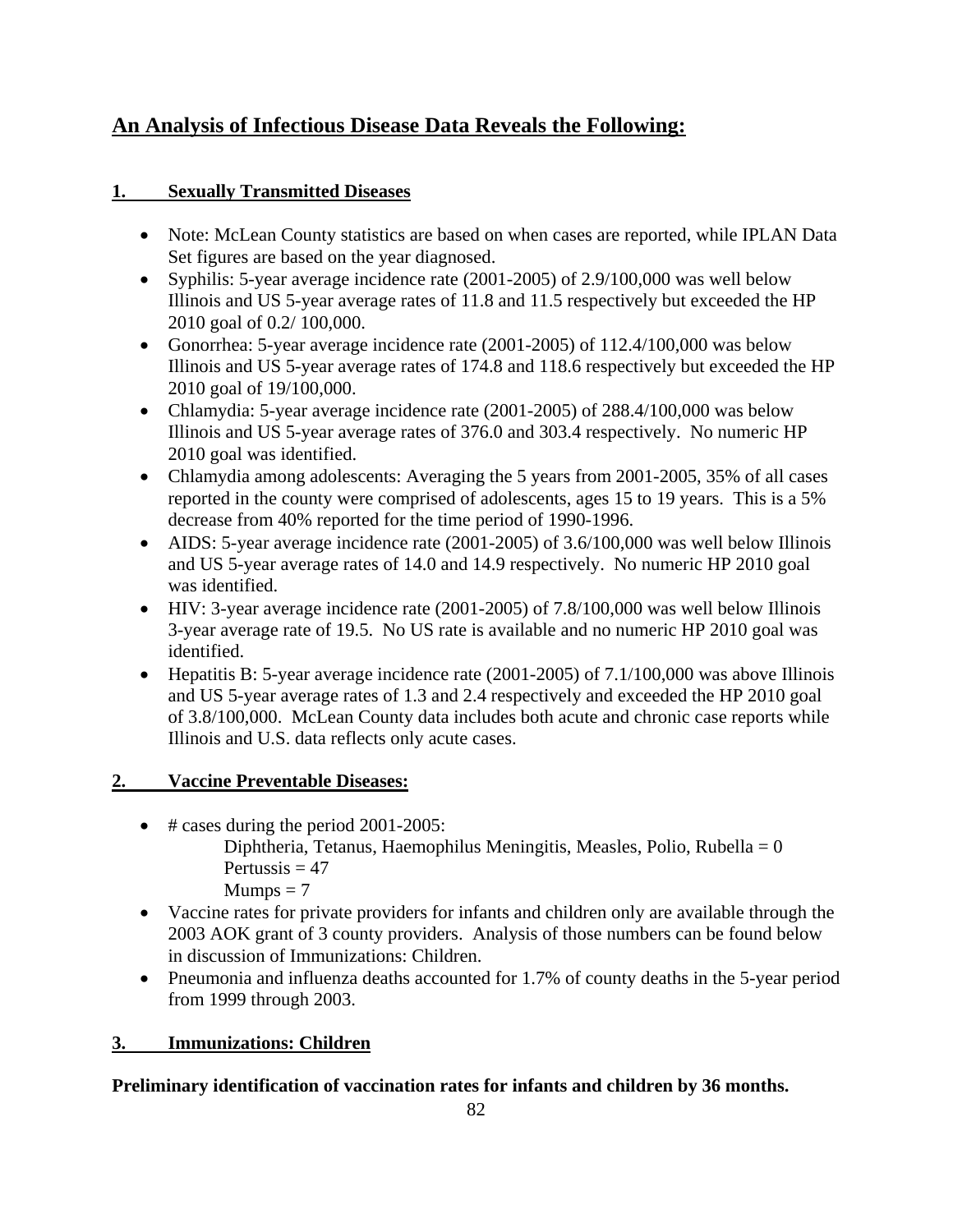#### **(Special note to assist with data interpretation):**

- Assessment of immunization rates is fluid and evolving. Clients move into and out of the county and into and out of programs.
- Vaccine recommendations change as more vaccines are licensed and as recommendations change.
- Control of vaccine-preventable diseases depends on maintaining high levels of immunization coverage.
- Vaccination coverage levels of 90 percent are, in general, sufficient to prevent circulation of viruses and bacteria-causing vaccine-preventable diseases.
- Healthy people 2010 recommend the achievement of 90% vaccination coverage for the 4-3-1-3-3 series.
- Vaccination coverage information can identify groups at risk for vaccine preventable diseases.
- Immunization coverage among preschool children remains suboptimal in some areas and socio-demographic subgroups.
- Assessment of immunization coverage in children requires ongoing commitment and survey expertise.
- The National Immunization Survey utilizes sophisticated statistical and survey techniques to obtain the most-accurate results yet available. MCHD has participated in the National Immunization Survey with an average of 1 to 2 clients per year.
- Lack of a consolidated immunization record may lead to problems with determining individual immunization needs as well as measuring vaccination coverage of a clinician's practice or a community's population.
- Scattered immunization records compromise the ability of clinicians to determine the immunization status of their patients who received immunizations at other sites.
- Routinely assessing immunization coverage levels, implementing a recall system, and developing community-wide immunization registries are some strategies to reduce the problem of scattered immunization records.1

### **Data Sources**

- MCHD immunization rates are collected annually by IDPH using Cornerstone reports.
- These reports analyze coverage rates for the 4-3-1-3-3 series (4 DTaP, 3 Polio, 1 MMR, 3 HIB, and 3 Hepatitis B).
- The instructions are to use data for all clients in a both a 24 and 36 month cohort not just active clients. The rationale given is that MCHD had responsibility for the clients care at one point in time. These numbers are lower due to the termination or moving of clients from various programs.
- National Immunization Survey (NIS) is reported at the following website http://www.cdc.gov/nip/coverage/NIS/02/toc-02.htm 2 MCHD has participated in the

 <sup>1</sup> The Impact of Record Scattering on the Measurement of Immunization Coverage Source: Pediatrics Vol. 107 No. 1 January 2001, pp. 91-96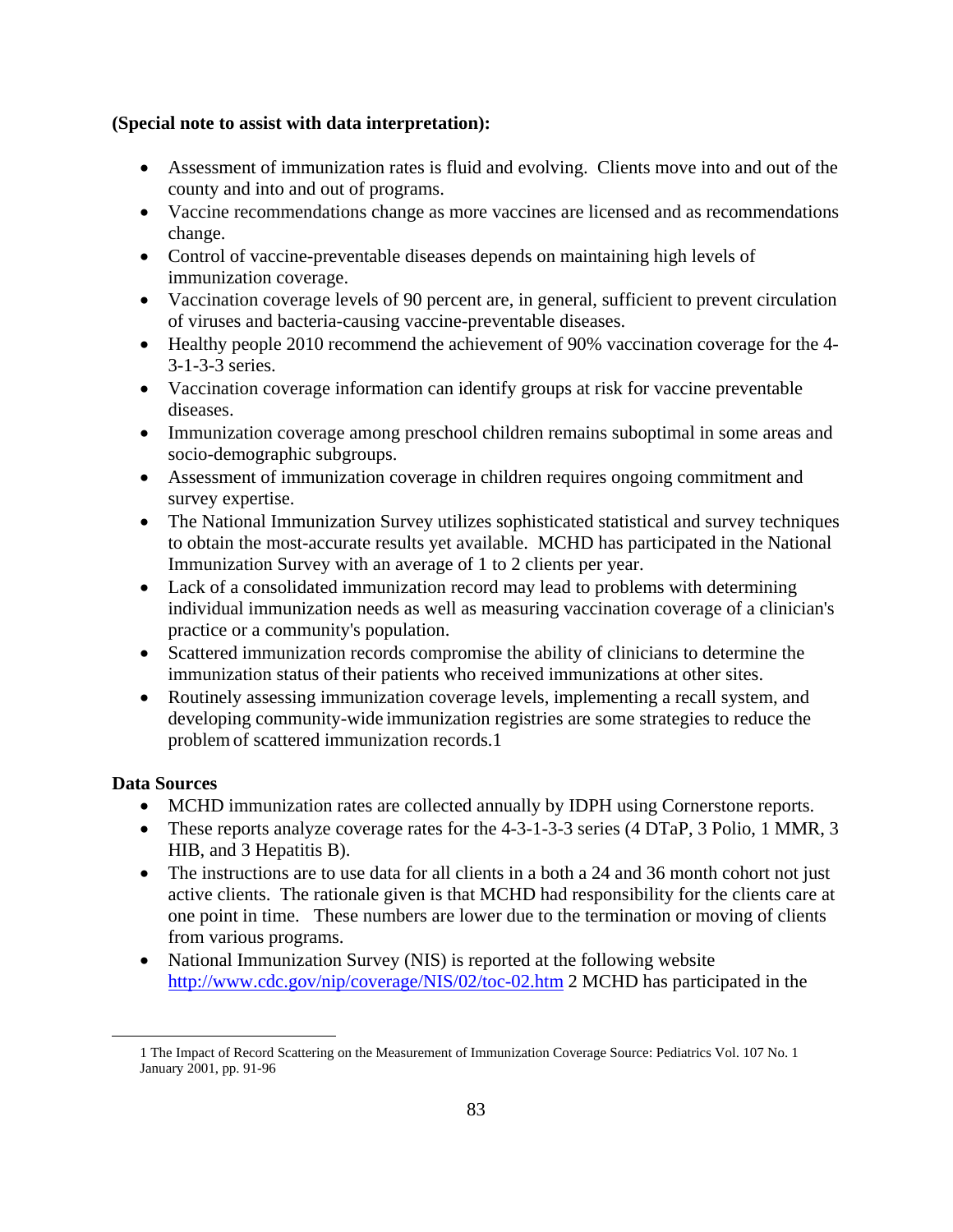NIS. MCHD averages 1 to 2 clients per year for the NIS study. Most of these clients no longer live in McLean County and are no longer active in MCHD programs and are not up to date for immunizations in MCHD records.

• AOK immunization private provider review for immunization series, 4:3:1:3:3 (4 DTaP, 3 Polio, 1 MMR, 3 HIB, 3 Hepatitis B) 3 for children born during from January 1, 2000 to December 31, 2000. 268 records were examined. The 4:3:3:1:3:3 rates for this cohort was 87%, just short of the 90% 2010 goal.

**McLean County Data (percents)Compared to U.S. and IL Data. Year 2000** 

|                   | 3 DTaP | 4 DTaP | 3 Polio | <b>MMR</b> | 3 HIB | 3 HepB | 4:3:1:3:3 |
|-------------------|--------|--------|---------|------------|-------|--------|-----------|
| US-NIS            | 95     | 82     | 90      | 92         | 93    | 90     | 78        |
| IL-NIS            | 97     | 84     | 92      | 94         | 96    | 93     | 80        |
| <b>AOK</b>        | 97     | 89     | 95      | 91         | 95    | 93     | 87        |
| Study/36          |        |        |         |            |       |        |           |
| <b>IM-MCHD/36</b> | 97     | 88     | 95      | 97         | 79    | 93     | 87        |
| All-MCHD/36       | 75     | 61     | 71      | 71         | 51    | 68     | 58        |



- Note rates for DTaP drop for *all practice and all localities* drop between 3<sup>rd</sup> (6 month shot) and  $4<sup>th</sup> DTaP (15<sup>th</sup> month shot).$
- Interventions could be directed to parents at the 6, 9, and 12 month visits.
- At MCHD special immunization education is done for WIC clients at the 6 week new baby visit.

| <b>IM</b> coverage | 4:3:1:3:3 |  |  |  |
|--------------------|-----------|--|--|--|
| US                 | 78        |  |  |  |
| $\Pi$ .            | 80        |  |  |  |
| <b>AOK Study</b>   | 87        |  |  |  |
| IM-MCHD/36         | 87        |  |  |  |
| All/MCHD/36        | 58        |  |  |  |

 <sup>2</sup> MMWR September 15, 2006/55 (36); 988-993 National, State and Urban Area Vaccination Coverage Among Children Aged 19-35 Months---United States.

<sup>3 (4</sup> DTaP; 3 IPV; 1 MMR; 3 HIB; 3 Hepatitis B) U:\PHS\MCH\AOK Network\Data collection\Immunization Study\Immunization Assess - data results -mes.doc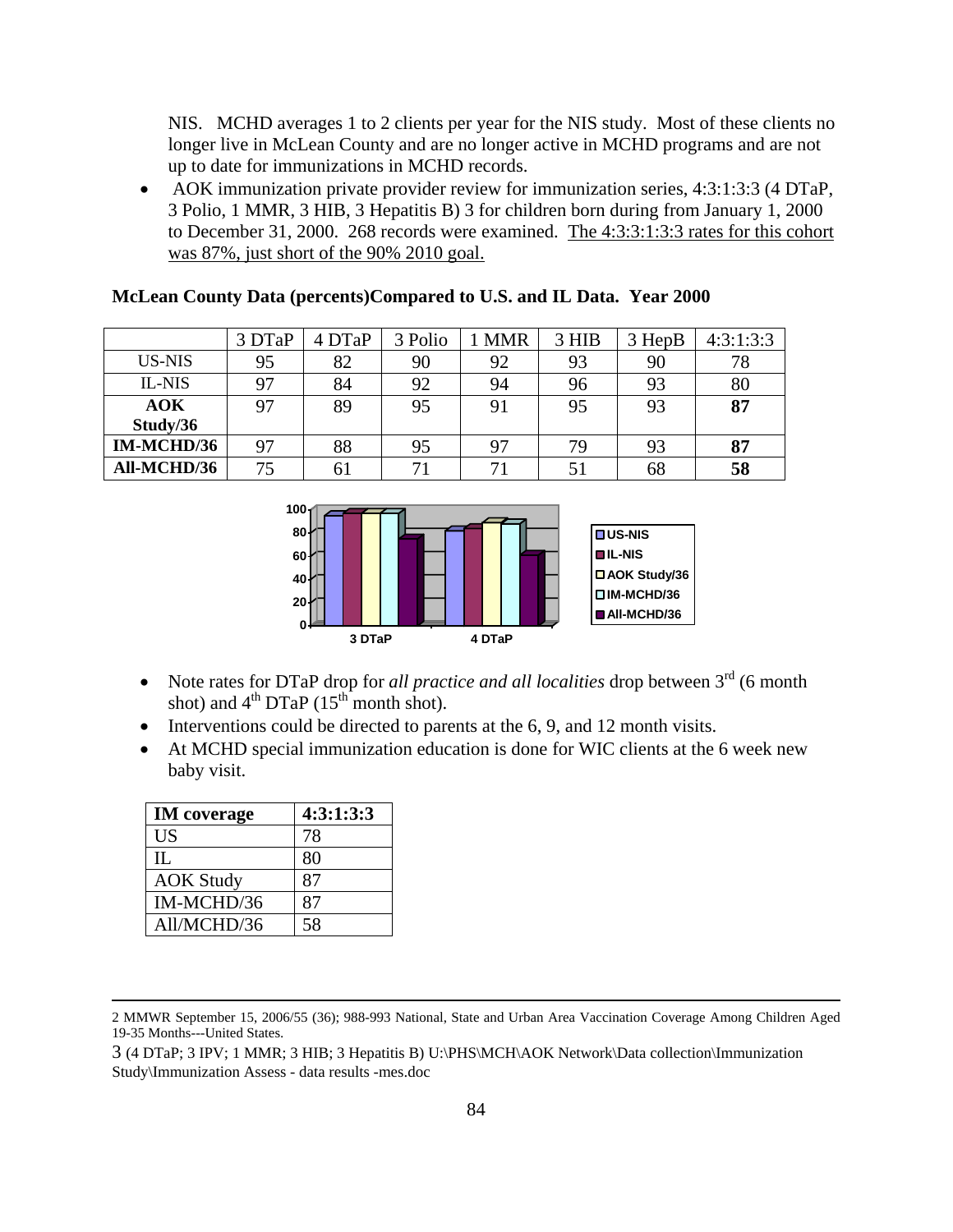

- Note local coverage rates better than NIS reported rates for the same birth cohort. AOK and IM-MCHD reflect rates of active clients in 3 private practices and for clients active in the MCHD immunization clinic. All MCHD immunization rates represent rates for clients who were active in all MCHD Cornerstone programs. These include WIC, FCM and Immunizations. None of the above rates reach the Healthy People 2010 goal of 90%.
- Note that rates represent the AOK birth cohort which is the 36 month cohort, not the 24 month cohort. 36 month cohorts are slightly higher than the 24 month cohort for all other measured.
- Healthy People 2010 recommend the achievement of 90% vaccination coverage for the 4- 3-1-3-3 series.

#### **4. Immunizations: Adults**

• Adult immunization levels are difficult to obtain at the local level. Seasonal influenza vaccinations are the only routinely provided immunizations to the public (adults) by the McLean County Health Department.

#### **5. Infections by Foodborne and Other Pathogens:**

- Salmonella: the 5-year average incidence rate (2001-2005) of 13.5/100,000 matched the Illinois 5-year average rate, and was below the US 5-year average rate of 14.8, but it exceeded the HP 2010 goal of 6.8/100,000.
- Campylobactor: 5-year average incidence rate (2001-2005) of 8.7/100,000 was below the Illinois 5-year average rates of 10.3 and below the HP 2010 goal of 12.3/100,000. No US data rate available.
- Hepatitis A: 5-year (2001-2005) average # of cases/year is 1.4. Number of cases/year ranged from 0-4.
- Hepatitis C: The data collected for McLean County includes investigations of confirmed cases, both acute and chronic, while the Illinois and U.S. data includes only acute cases. This accounts for the much higher case rates shown for McLean County.
- Giardia: 5-year (2001-2005) average # of cases/year is 17. Number of cases/year ranged from 10-25.
- Shigella: 5-year (2001-2005) average # of cases/year is 4.2. Number of cases/year ranged from 0-15.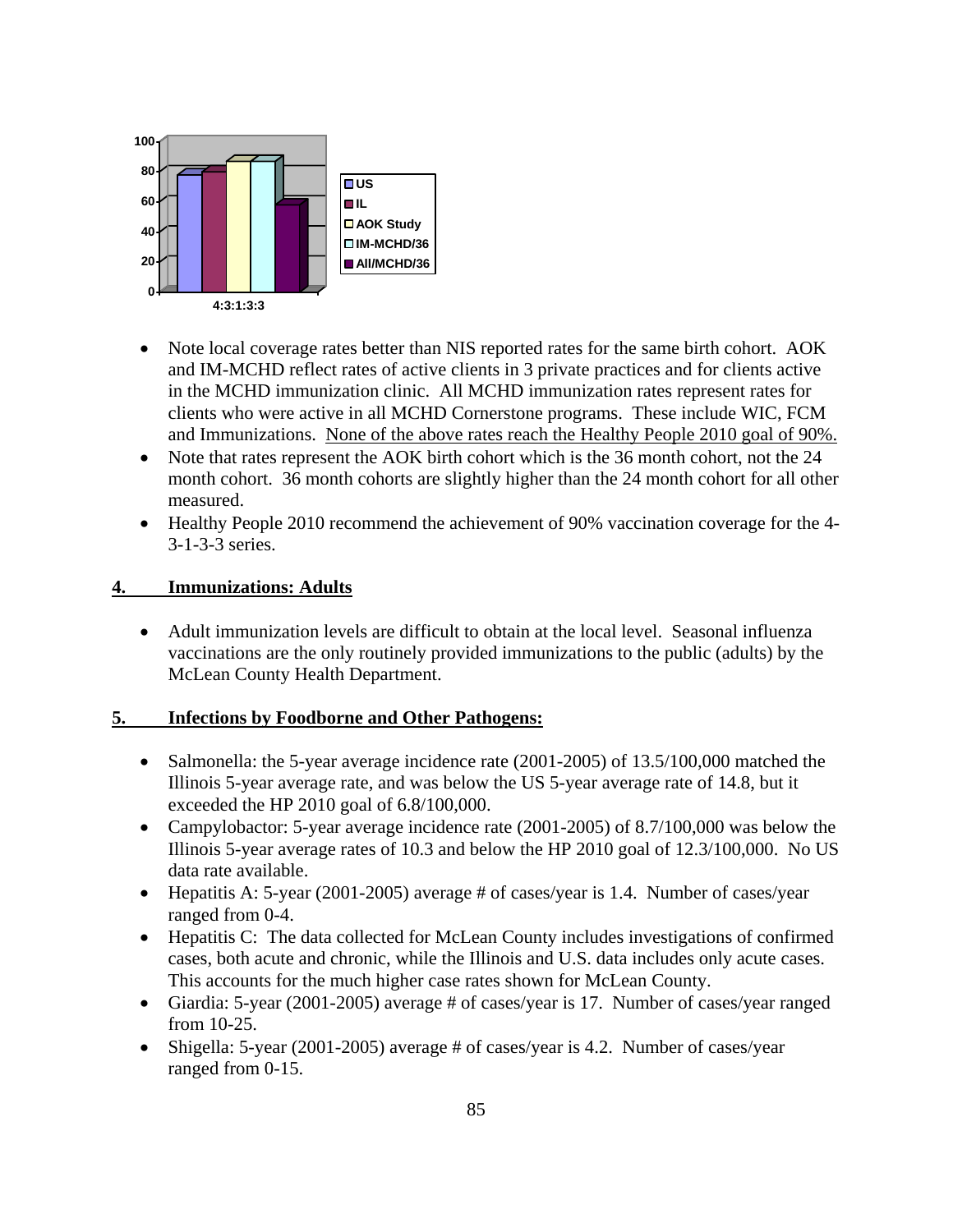• West Nile Virus: McLean County saw its first human and equine cases in 2002. During 2005, there were 4 cases of WNV in the county, with 2 deaths. In 2006: out of 132 tested mosquito pools, 9 tested positive. There were 3 confirmed cases of WNV in humans in McLean County during 2006.

#### **6. Tuberculosis**

- The 5-year average case rate was 1.4/100,000.
- Number of cases  $2001 2005 = 1 4$ /year.

# **Preliminary Identification of Health Problems Related to Infectious Diseases:**

- Chlamydia continues to be the STD with the highest prevalence in McLean County, though the case rate continues to be below the state and federal rates.
- The McLean County 4:3:3:1:3:3 rates (58% to 87%) for immunizations in childhood are under the Healthy People 2010 goal of 90%.
- Salmonella rates (13.5/100,000) exceeded the Healthy People 2010 goal of 6.8/100,000.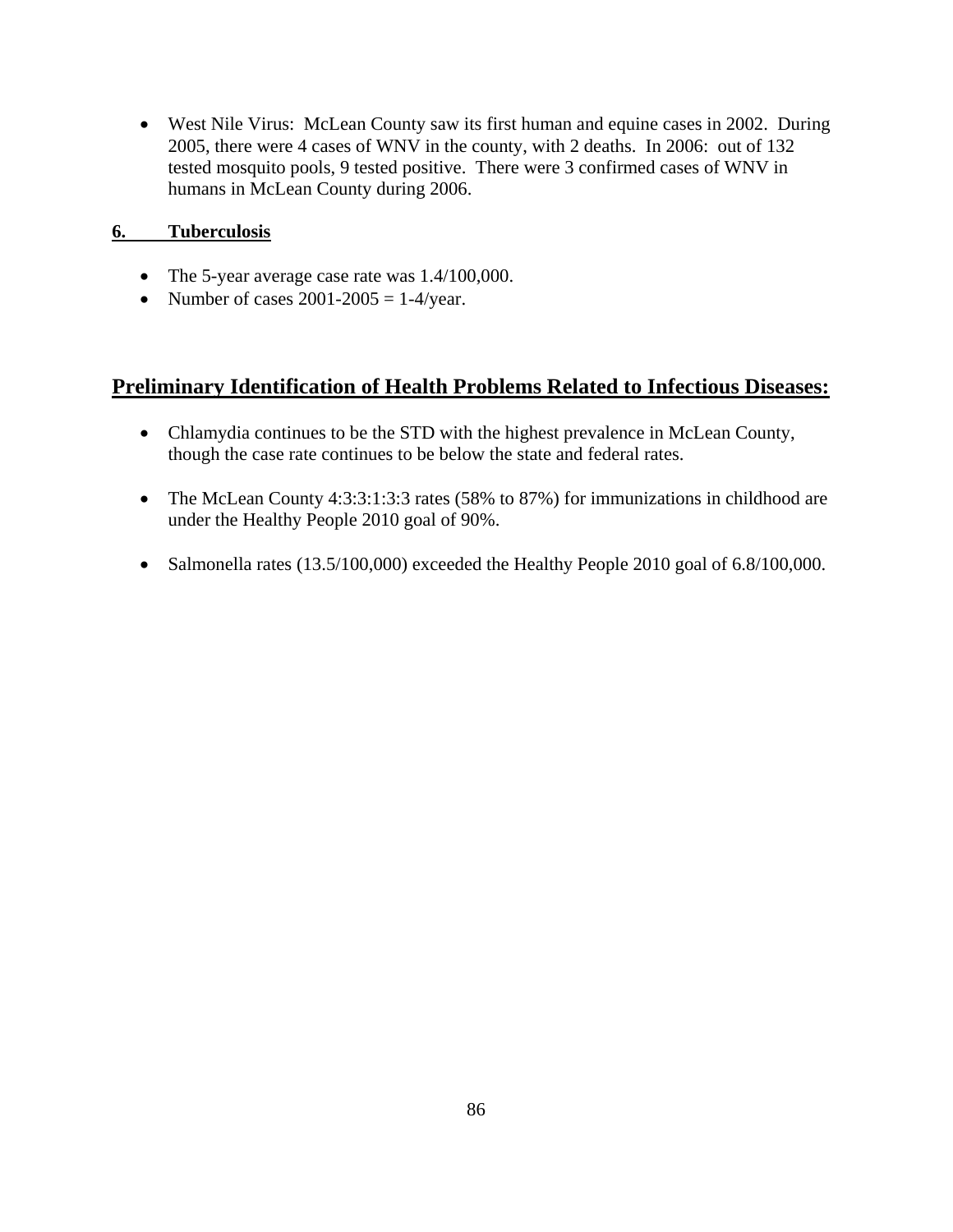*McLean County Community Health Needs Assessment January 2007*

# **F. Environmental Health/Occupational Health/Injuries Health Indicators**

- 1. Environmental Health
- 2. Occupational Injuries/Disease and Deaths
- 3. Injuries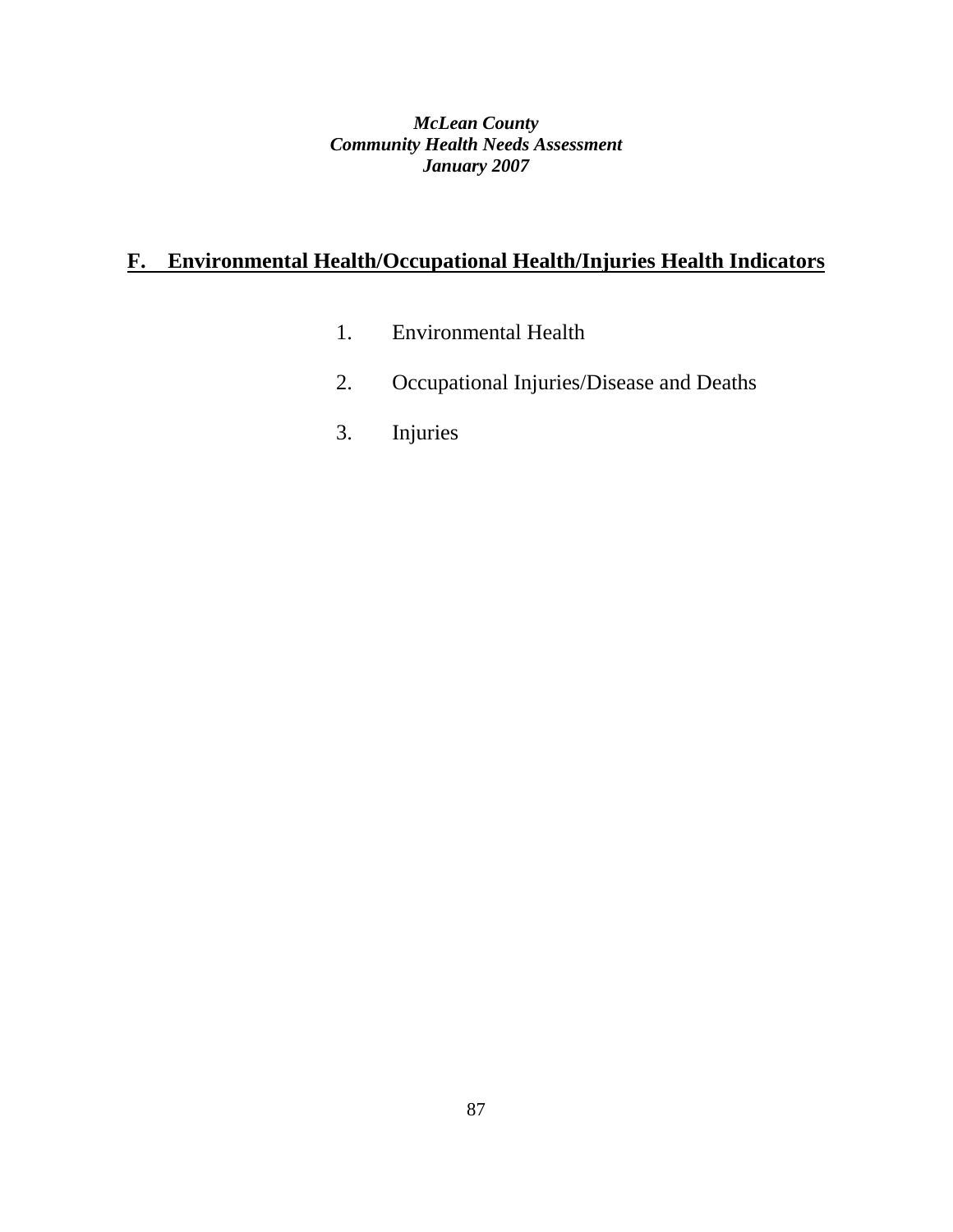# **An Analysis of Environmental Health/Occupational Health/Injuries Data Reveals the Following:**

### **1. Environmental Health**

- Total pounds of toxic agents released (1990-1994 available only): ranged from a low of 402,293 lbs. (1990) to 2,730,916 (1992). Air releases only: 243,293 lbs. (1992) to 641,642 lbs. (1994). Healthy People 2010 target: reduce air toxic emissions to decrease risk of adverse health effects caused by airborne toxics. Target = 2.0 million tons.
- Days exceeding EPA ambient air pollution standards (1990-1995 only available in the IPLAN data set): 0 days.
- Number of NPL Hazardous Waste Sites (1990-1995): 0 sites.
- McLean County has 2 air monitoring locations, both in Normal, IL.
- Ozone: In 2004, 0 days were greater than 0.08 ppm (the EPA standard). This is an improvement from 2002, when 8 days were over 0.08 ppm. The Healthy People 2010 target: 0 days.
- Radon in McLean County (per the IEMA *Status Report for Radon in Illinois—2006*  located at the IEMA website):
	- o U.S. EPA measurements (1987): 35% of tested homes
		- $(0\% \text{ were} > 2.0 \text{ pCi/L})$

o IDNS measurements (1990): 62% of tested homes

- $(4\% \text{ were} \geq 2.0 \text{ pCi/L})$
- o IEMA measurements (2002-2004): 49% of tested homes
	- $(2\% \text{ were } \geq 2.0 \text{ pCi/L})$
- Radon: The National Academy of Sciences and the Surgeon General estimate that as many as 21,000 lung cancer deaths annually in the U.S. may be the result of radon exposure.
- Radon: The Illinois Emergency Management Agency (recognized by the EPA as the lead agency in Illinois for radon-related activities) reported (in a press release dated 9/27/06) radon screening results from measurements in over 22,000 homes in Illinois.
	- o A higher percentage of homes tested had radon levels of 4.0 pCi/L and above (in comparison to 1992 data)
- 2006: out of 132 tested mosquito pools, 9 tested positive for West Nile Virus.

### **2. Occupational Injuries/Diseases and Deaths**

- Statewide, occupational deaths decreased in 2005 ( $N = 194$ ) to numbers near the record low of 190 in 2002, according to Illinois Department of Public Health's  $14<sup>th</sup>$  annual "Census of Fatal Occupational Injuries".
- Of the occupational deaths in Illinois during 2005:
	- o 38% were caused by transportation accidents
	- o 17% were due to contact with objects or equipment
	- o 15% occurred during assaults and other violent acts
	- o 13% were the result of exposures to harmful substances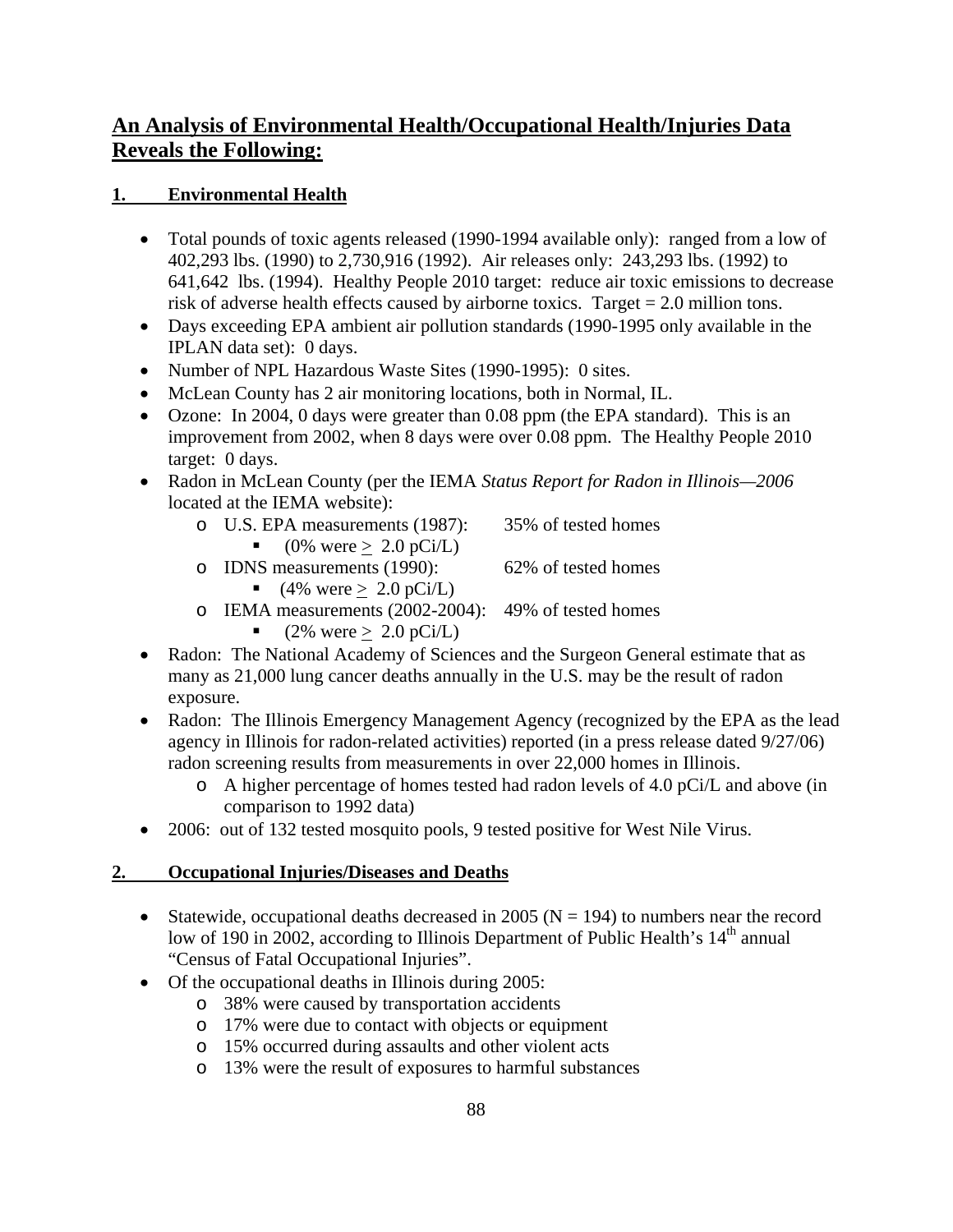- Demographics from the 2005 statistics are very similar to those of 2002 through 2004:
	- o 91% were male
	- o the majority, 25%, were between the ages of 45 and 54
	- o 86% were white
- In McLean County, statistics from 1990 through 2002 indicate that no more than 5 cases per year of occupationally-acquired cancer have been documented. Range  $= 0 - 5$ cases/year. Total  $\# (1990 - 2002) = 29$ . It is not possible to calculate a rate due to the low number of cases per year.
- In McLean County, statistics from 1993 through 2005 indicate that no more than 5 occupational injuries per year resulted in a death. Range  $= 0 - 5$  cases/year. Total #  $(1993 – 2005) = 30$  documented. It is not possible to calculate a rate due to the low number of cases per year.

### Sources:

- 1. The website of the Illinois Department of Public Health and its links to the 2002 2004 data of the annual "Census of Fatal Occupational Injuries". This data is not presented by county.
- 2. The IPLAN Data Set for 1990 2002.

# **3. Injuries**

- IPLAN Data from 1994 to 1998 separates injuries into two categories intentional and unintentional, starting in 1999 the data contains the category of accidents only.
- Through 1998, unintentional injuries has been consistently ranked as the 7th-8th leading cause of death in McLean County (3-4% of all deaths).
- Through 1998, intentional injuries did not rank in the top ten leading causes of death.
- From 1999 through 2003 accidents ranked as the 7th-8th leading cause of death (3-4% of all deaths).
- Although in 2004 accidents rose to the 6th leading cause of death at 5% of all deaths.
- Illinois has similar rankings to McLean County in unintentional injuries and accidents.
- Non-Fatal Hip Fracture Hospitalization Rates (Ages  $65 \& \text{Up}$ ); for 10 years McLean County rates are above Illinois rates and are well above the HP 2010 objective.
- Non-Fatal Head Injury Hospitalization Rates are below the Illinois rates and below the HP 2010 objective.
- Non-Fatal Spinal Cord Injury Hospitalization Rates are so low that a rate cannot even be calculated.
- Sexual Assault rates in McLean County seemed to peak in 1994 and have slightly decreased through 1998. Even though McLean County rates have decreased they remain above the Illinois rate.
- When compared to the state, the number of McLean County children identified as abused or neglected continues to be higher.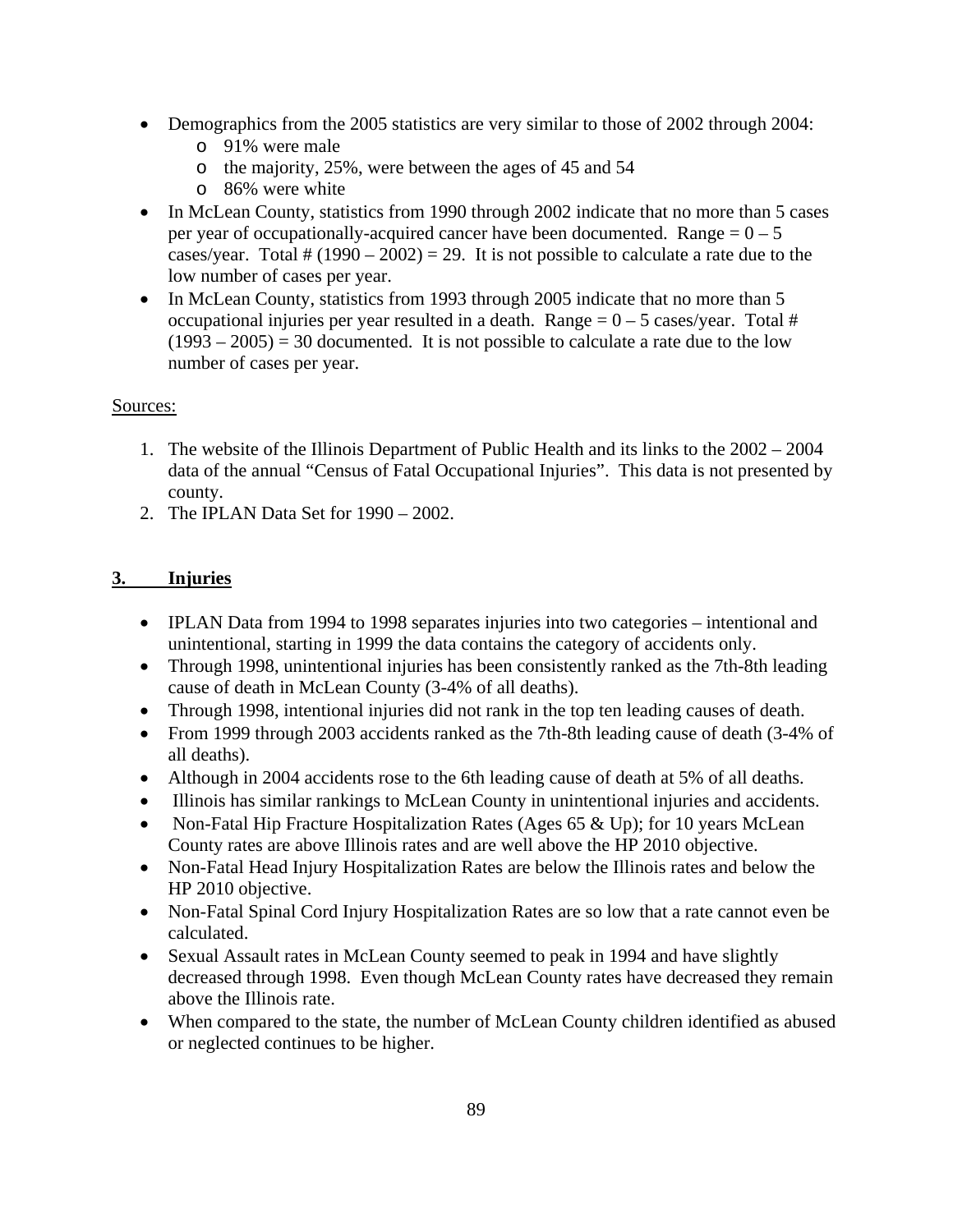- The McLean County rate has fluctuated from 1997 through 2006, from a high of 24.6 per 1,000 children (1997) to a low of 12.0 per 1,000 children in 2002. The rate in fiscal year 2006 was 13.6 per 1,000 children while the rate for the state of Illinois was 7.6 per 1,000 children.
- Lead Poisoning HP2010 objective for "0" children with 10mcg/dl or higher blood lead level has not been met.

# **Preliminary Identification of Health Problems Related to Environmental Health/Occupational Health/Injuries:**

- Radon present in 49% of McLean County homes remains a concern.
- Mortality from unintentional injuries ranks  $1<sup>st</sup> 2<sup>nd</sup>$  in YPLL, and is the  $7<sup>th</sup> 8<sup>th</sup>$  leading cause of death.
- The Healthy People 2010 objective for lead poisoning has not been met.
- Hip fracture hospitalization rates have remained above Illinois rates and the Healthy People 2010 goal for 10 years.
- Sexual assault rates remain above the Illinois rate.
- The child abuse/neglect rate is above the Illinois rate.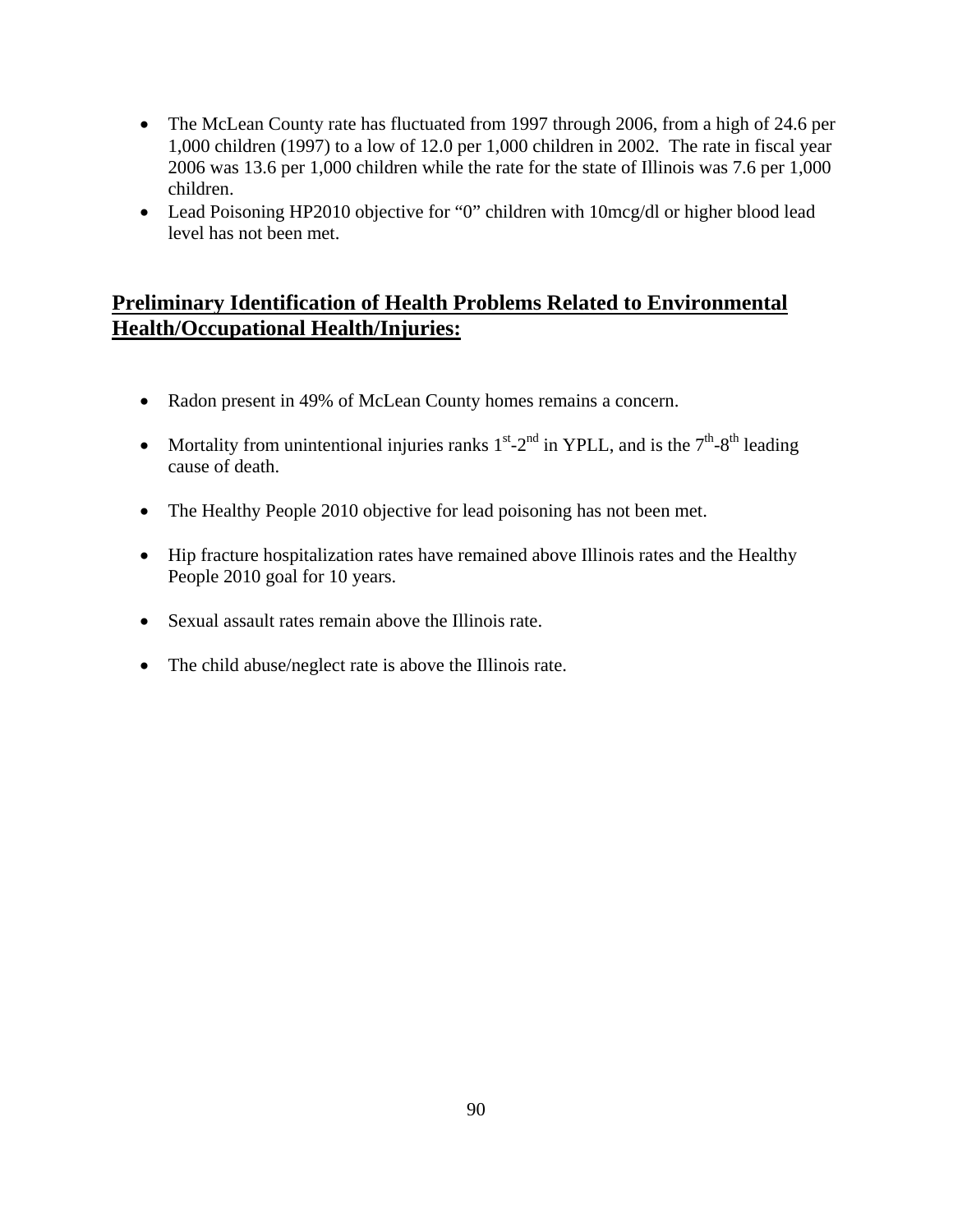*McLean County Community Health Needs Assessment January 2007*

# **G. Sentinel Event Health Indicators**

- 1. Infants Hospitalized for Dehydration  $(Ages 0 - <1 yr)$
- 2. Children Hospitalized for Rheumatic Fever (Ages 1-17)
- 3. Children Hospitalized for Asthma  $(Ages 1 – 14)$
- 4. Adults with Tuberculosis  $(Ages \geq 18 \text{ years})$
- 5. In Situ Cancer: Breast Cancer (5-yr averages)
- 6. In Situ Cancer: Cervical Cancer (5-yr averages)
- 7. Adults Hospitalized for Uncontrolled Hypertension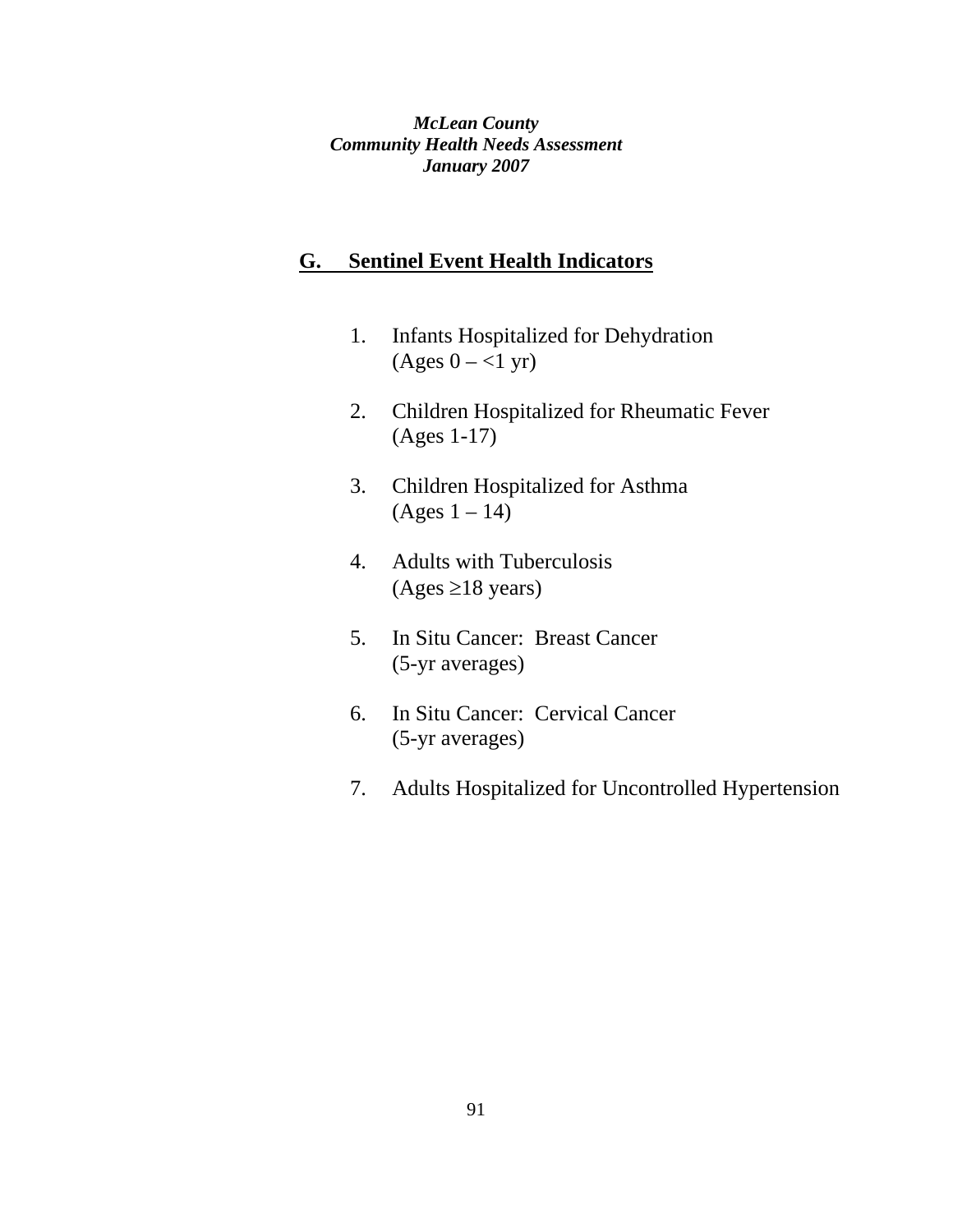# **An Analysis of Sentinel Event Data Reveals the Following:**

### **1. Infants Hospitalized for Dehydration (Ages 0-<1 year)**

- Significant decrease has been documented in the number of children hospitalized for dehydration between 1990 and 2001. 1990 = 38 cases;  $2002 = 2$  cases. Range: 2 to 38 (1990 – 2001); range during the period 1990 – 1993: 22-38 per year. After this 4 year period, the number of cases per year dropped to single digits.
- Unknown if decrease in hospitalizations is in part due to the opening of the free Community Care Clinic in the early 1990's.

### **2. Children Hospitalized for Rheumatic Fever (Ages 1-17)**

• Number per year: 0-3 cases per year between 1990 – 2001. Only 3 years during this time period reported cases.

## **3. Children Hospitalized for Asthma (Ages 1-14)**

- # children (ages 1-4) hosp. for asthma:  $106-120$  (1990-1993), 65 in 1994, 61 in 1995, 43 in 1996.
- # children (ages 1 to 14) hospitalized for asthma (1990-2001): ranged from a low of 43 (2000) to a high of 120 (1993). Most recent available: 2001, when 47 cases were reported.
- Unknown if decrease in hospitalizations is in part due to the opening of the free Community Care Clinic in the early 1990's.

### **4. Adults with Tuberculosis (Ages > 18 years)**

- Number of cases per year: 0-3 during the time period of 1990-2001.
- The 5-year average case rate was 1.4/100,000.
- Number of cases  $2001-2005 = 1-4$ /year.

### **5. In Situ Cancer: Breast Cancer (5-year averages)**

- The percent of breast cancer cases diagnosed as in situ breast cancer (Female) in McLean County from 1998 to 2002 was 18.0% (96 cases) compared to 18.3% in Illinois and 19.6% in the United States.
- The 5-year average in-situ breast cancer rate has steadily increased, from a low of 9.9 (1987-1991) to a high of 28.7 (1998-2002).

# **6. In Situ Cancer: Cervical Cancer (5-year averages)**

• Late detection of cervical cancer: only rate available during the interval from 1986-2002 is the 5-year average of 5.4, which was above the state rate of 4.8 and the U.S. rate of 4.1.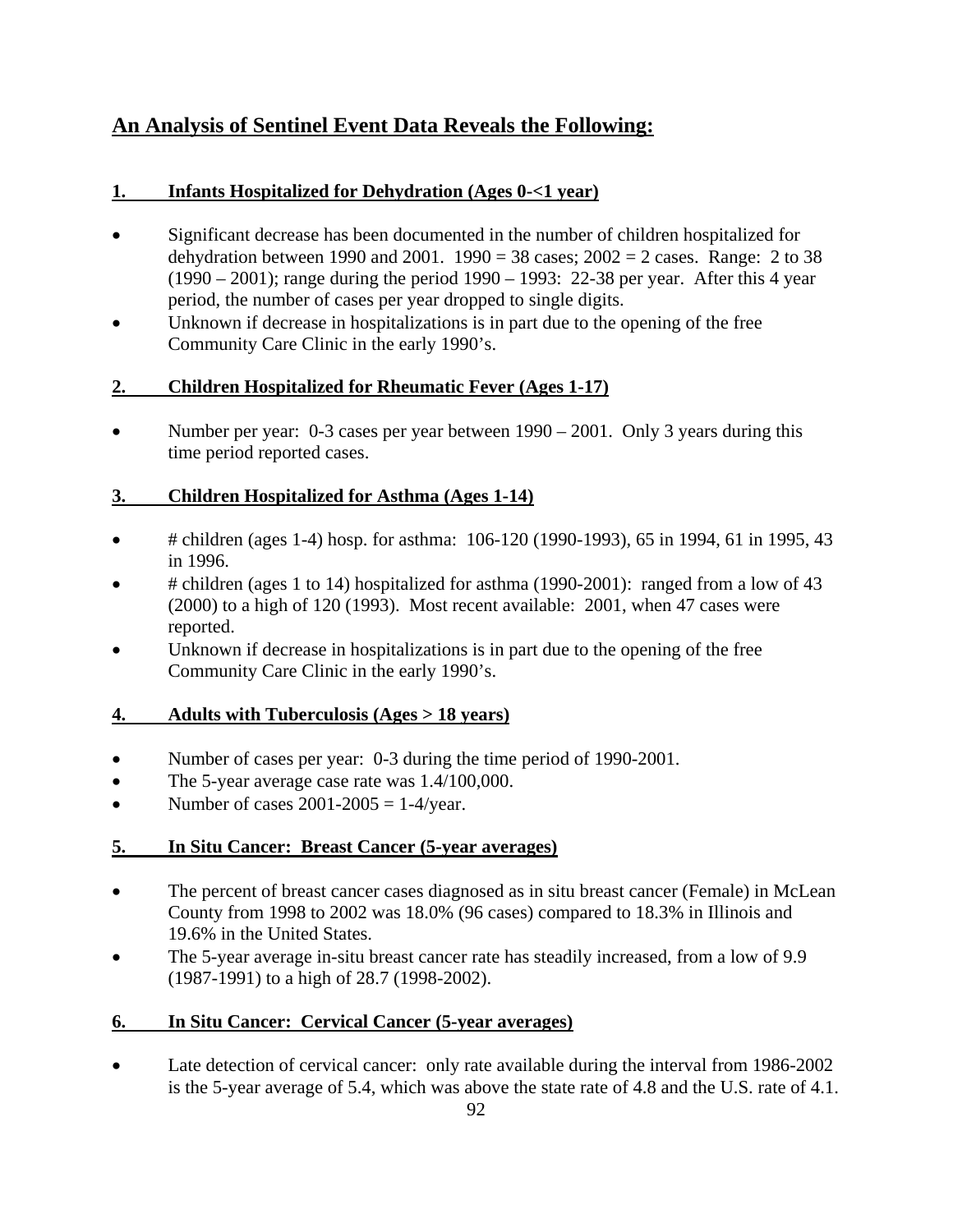- BRFS: The proportion of women obtaining Pap tests decreased from 96.1% in 1997 to 90.2% in 2004.
- *Healthy People 2010 Objective*: Reduce the death rate from cancer of the uterine cervix to no more than 2.0 deaths per 100,000 females.

### **7. Adults Hospitalized for Uncontrolled Hypertension**

• Number of cases per year from 1990-2001: 16 (1998) to 51 (1990).

# **Preliminary Identification of Health Problems Related to Sentinel Event Data:**

• The 5-year average in-situ breast cancer rate has steadily increased, from a low of 9.9 (1987-1991) to a high of 28.7 (1998-2002). This, however, may reflect improved screening capabilities and numbers of women attending screenings.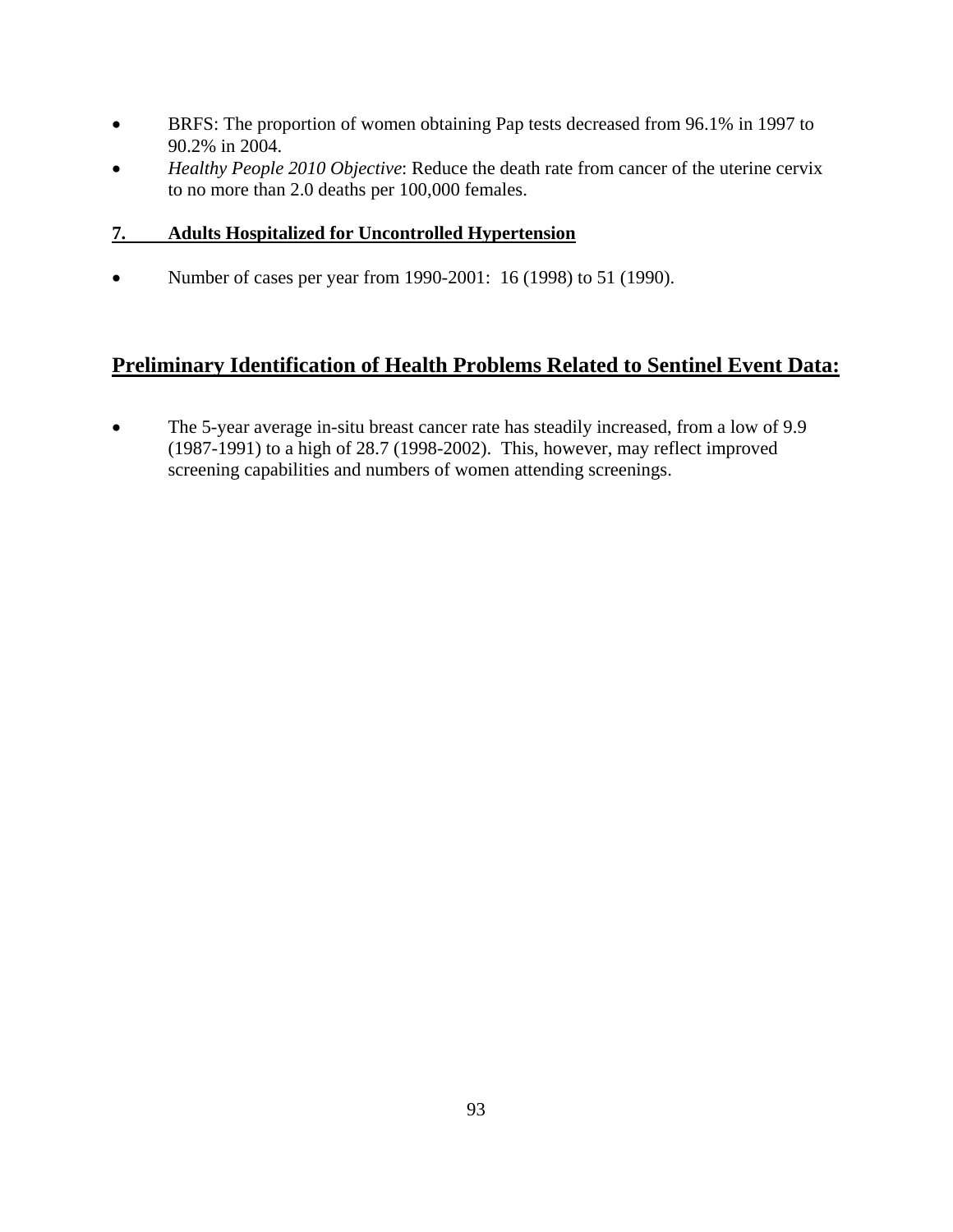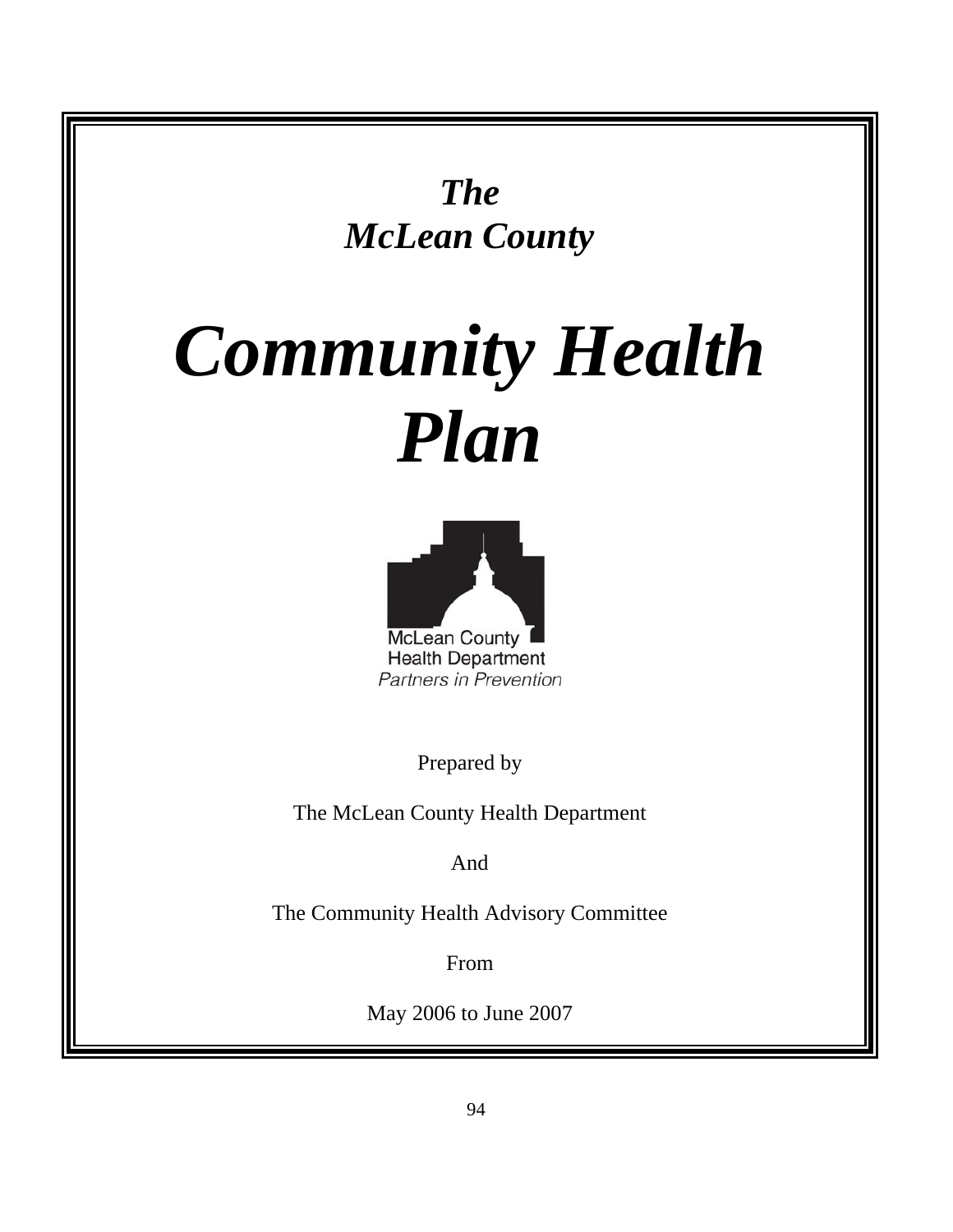# *Introduction To the McLean County*

# *Community Health Plan*

(2007-2012) Approved by the McLean County Board of Health on 6/06/07

# *Statement of Purpose*

The purpose of the county-wide community health plan (CHP) is to improve the health of McLean County residents by developing partnerships to implement CHP strategies, encourage health awareness, and promote healthy lifestyle choices which can reduce the risk of death and disability and improve health.

In Illinois, all local health departments must have a 5-year community health plan in place, 1) to provide direction for the jurisdiction as it addresses local health concerns, and 2) to meet certification requirements in Illinois, as indicated in Section 600.400 Public Health Practice Standards, Subpart D: Practice Standards of Title 77 of the Illinois Administrative Code, Chapter 1 (Department of Public Health), SubChapter H (Local Health Departments).

For over fourteen years, the McLean County Health Department's Community Health Advisory Committee (CHAC) has worked to build partnerships among public and private health care providers, community agencies, health-related organizations, schools, businesses, the faith community and the media. It meets to study and understand the health status of the county, identify priority health problems, set goals and objectives, and to develop and implement strategies to address the identified health problems with the assistance of these community partners.

# *Community Health Plan Development Process*

The community health plan identifies the county's top 3 health problem priorities, the risk factors that contribute to them, and the effective intervention strategies that will be used to reduce their negative impact on the health status of the community.

As the previous community health plan (Round 2 for 1999-2007) neared its completion, preparations for McLean County's Round 3 CHP (2007-2012) began in the spring of 2006. In McLean County, the eight-step APEX-PH process has been the method used to develop the previous two CHPs and it was chosen again to be used for the third CHP, due July 16, 2007. This method is used by the majority of health departments in Illinois. An overview of the APEX-PH process, applied to the development of the new McLean County CHP, is provided in the "Overview of the Community Health Plan Process" document (Attachment #2 of the Executive Summary).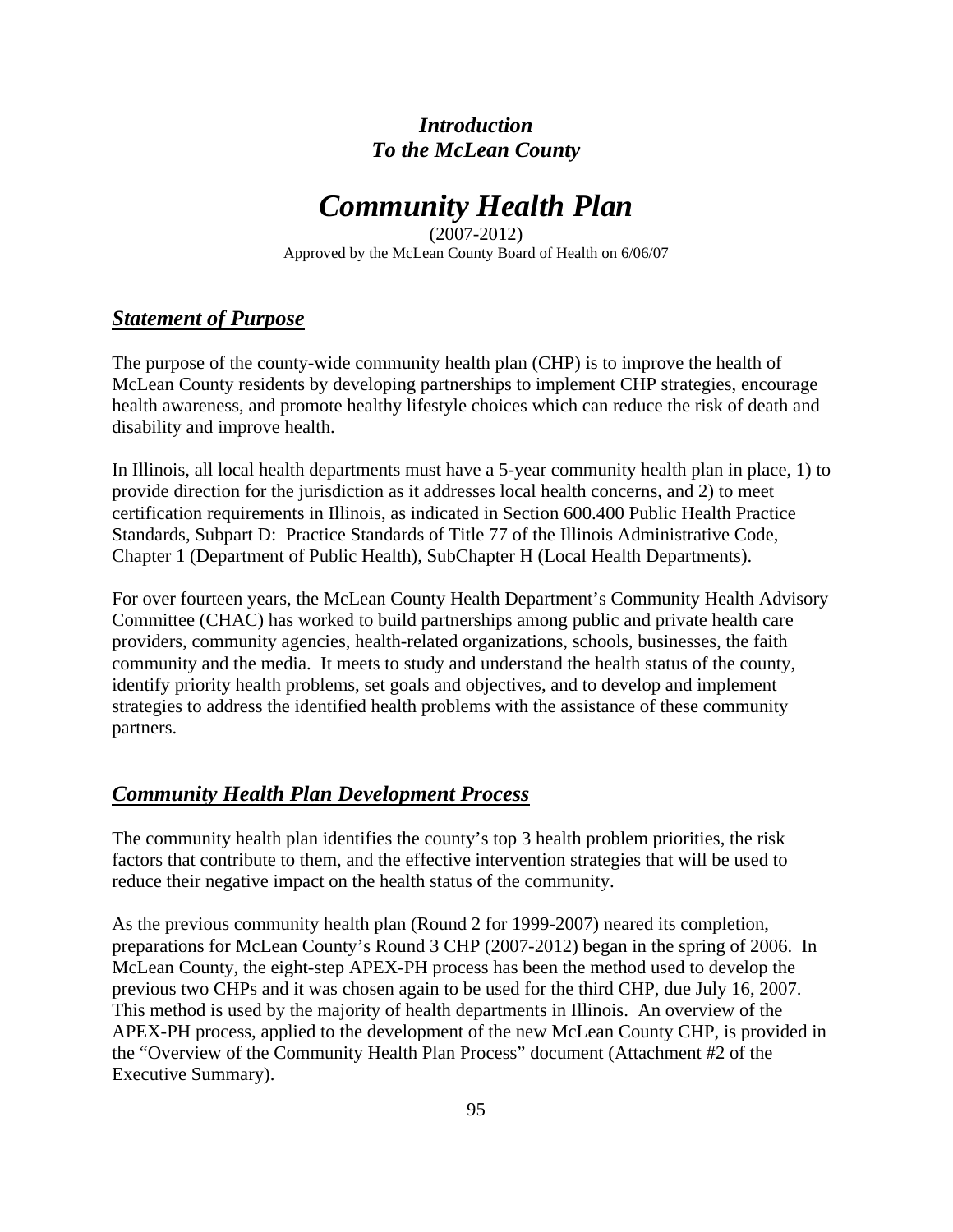A needs assessment was conducted from May 2006 to January 2007, where county-specific health indicators from the past 10 years of available data, if possible, were compared to state rates and the Healthy People 2010 targets. Illinois Department of Public Health (IDPH) Behavioral Risk Factor Survey (BRFS) data, obtained from telephone surveys conducted in 1997, 2002, and 2004 by Northern Illinois University, with approximately 400 McLean County adults contacted per survey through random selection and at a statistically significant level, was reviewed to assist with understanding the past and current magnitude of the health problems and to identify possible trends for the future.

After conducting a needs assessment and analyzing the available data, 18 health problems in McLean County were identified. After further discussion with the CHAC members, some of the health problems were combined into categories and others were set aside. The final list of 8 health problems included: cancer, cerebrovascular disease, chlamydia, heart disease, infant mortality, intentional injuries, suicide (older adults), and unintentional injuries. This list of 8 health problems was then used in February 2007 when the CHAC applied the *Hanlon Method for Prioritizing Health Problems* to determine the county's top 3 priority health problems. Appendix E of the APEX-PH manual contains a full description of the *Hanlon Method for Prioritizing Health Problems*. This method, modified by APEX-PH from the process developed by J. J. Hanlon, has been used during the development of each McLean County CHP to prioritize the list of county health problems. It establishes priorities based on the size and seriousness of the problem as well as the effectiveness of the available interventions. Prioritization of the multiple health problems identified is necessary so that community resources can be directed appropriately.

Additional information for each of the eight health problems was provided in the document, "The Size of McLean County Health Problems: February 2007" (Attachment A of the "Overview of the Community Health Plan Process" document, found as Attachment #2 of the Executive Summary for this CHP), which was essential as an aid in the analysis of two of the three Hanlon Method factors:

- 1. the size of the health problem: with consideration given to the number of community residents **with** the problem, but with emphasis on the proportion of the population **at risk** for the disease or condition; and,
- 2. the seriousness of the health problem: or the degree to which the problem causes death, hospitalization, disability, and economic loss; and, the degree to which this is an emergent problem or one where there is an urgency for intervention.

A third Hanlon Method factor was also utilized:

3. the effectiveness of the intervention to address the health problem: or, the degree to which an intervention is available to prevent the health problem.

The "PEARL Test" was then applied to the interventions for each health problem, evaluating the factors of **P**ropriety, **E**conomics, **A**cceptability, **R**esources, and **L**egality. All 8 health problems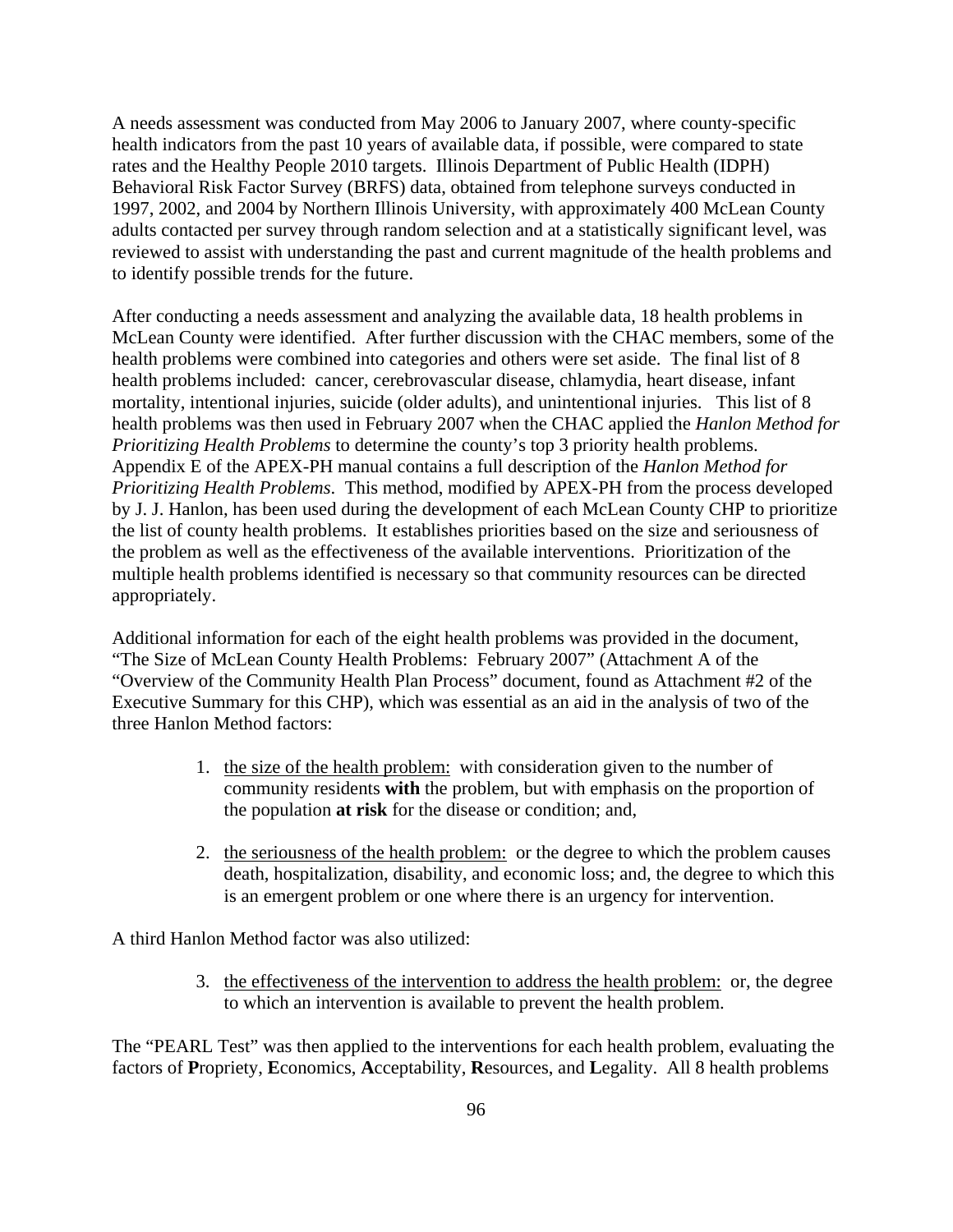passed the PEARL Test and all interventions conceived by the CHAC were judged to be proper, economical, acceptable, legal and, to some degree, feasible given available resources. Among the eight, Hanlon Method priority scores ranged from a low of 48 to a high of 210.

The size and seriousness of 3 health concerns in particular, clearly rose to the top of the Hanlon Method priority list:

#### *HEART DISEASE*

(Priority Score  $= 210$ )

#### *CEREBROVASCULAR DISEASE*

 $(Priority Score = 175)$ 

#### *CANCER*

(Priority Score  $= 168$ )

Effective interventions for all three of these health problems have been in use across the nation for many years. Of special concern was the finding in the McLean County Community Health Needs Assessment that, although mortality rates may have decreased or at least fallen below the Healthy People 2010 target for some components of these health concerns, BRFS data for McLean County indicate that Healthy People 2010 objectives for adult residents are not met for many of the risk factors (such as cigarette smoking; obesity; high cholesterol; alcohol overconsumption) for heart disease, cerebrovascular disease, and cancer. These three health problems were then chosen as McLean County's top three health priorities and became the basis for the Round 3 McLean County Community Health Plan for 2007-2012.

In the fall of 2007, the CHAC will begin to form an implementation task force which will then move forward with community partners to address the interventions identified in the McLean County Community Health Plan.

#### *The 3 Priority Health Problems*

In March and April of 2007, the CHAC discussed various approaches to mitigate the impact of the 3 priority health problems (heart disease, cerebrovascular disease, and cancer) and the risk factors that contribute to them. The effectiveness of various intervention strategies was discussed and an assessment was made of the available and needed resources, including stakeholders and funding sources in the community. At the April CHAC meeting, additional questions were asked regarding the appropriateness of the intervention strategies (Do they adequately address the impact objectives? Does each strategy address a measurable direct or indirect contributing factor? What resources are available to implement the strategy?), prior to making final decisions about which ones to choose.

A draft of the McLean County Community Health Plan was provided to the McLean County Board of Health members, for their preliminary review, at the May 2<sup>nd</sup>, 2007, Board of Health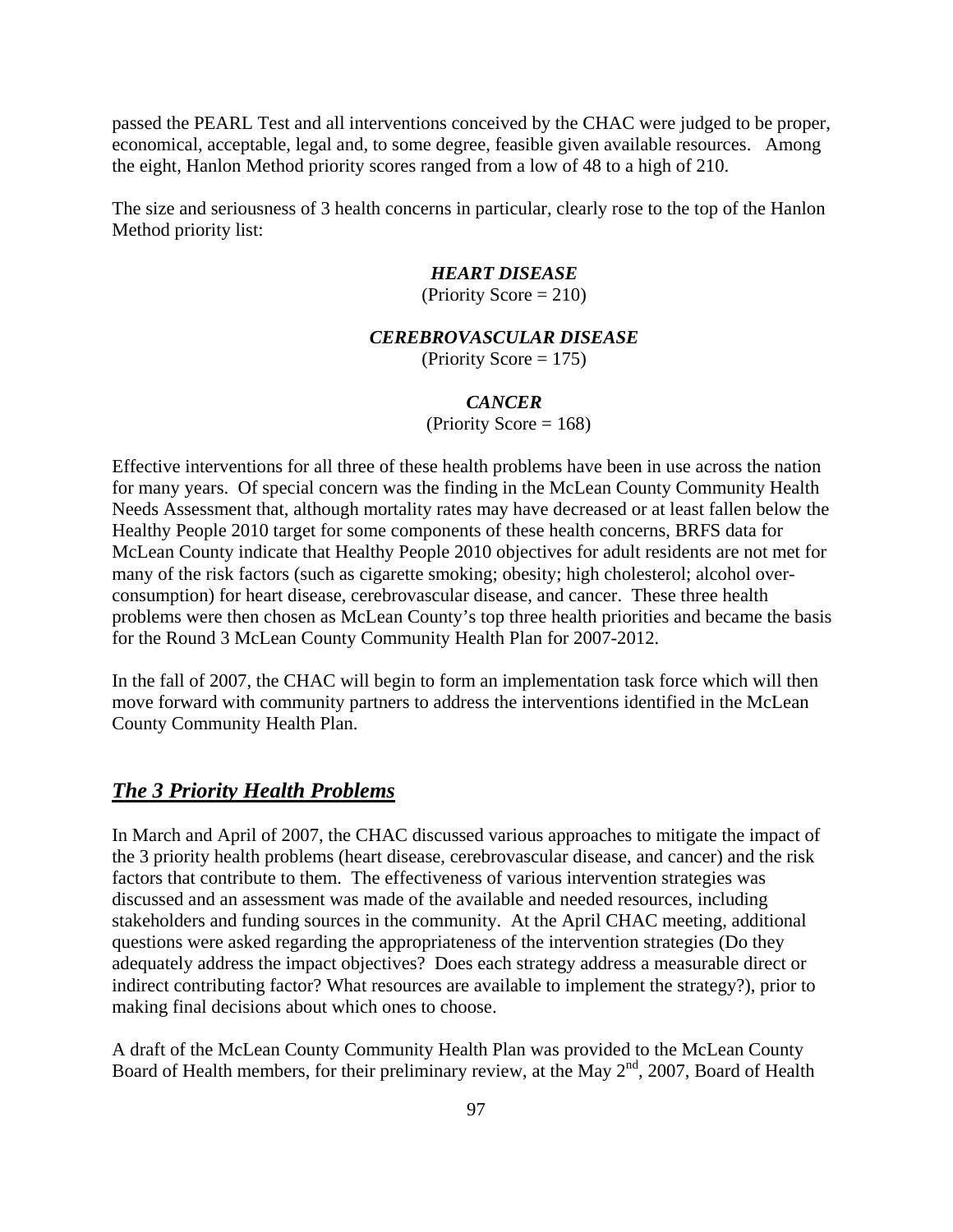meeting. A copy was also submitted to the IPLAN Administrator at the Division of Health Policy of the Illinois Department of Public Health for a preliminary review. Final approval of the entire Community Health Needs Assessment and Community Health Plan document occurred at the McLean County Board of Health meeting on June  $6<sup>th</sup>$ , 2007.

Most of the CHP outcome and impact objectives have been taken from the national Healthy People 2010 document and will be used to assist in the evaluation of CHP progress over the next 5 years. Evaluation to assess the CHP implementation process and the effectiveness of the intervention strategies, as well as progress towards meeting or exceeding the Healthy People 2010 targets, will occur on an annual basis. The CHAC is responsible for the monitoring and evaluation of the CHP.

The following pages provide additional information on the CHP by taking each of the three health priorities and providing: a description of the problem, a review of the behavioral risk factors impacting the problem, the rationale for choosing the health problem as a health priority, outcome and impact objectives, interventions, resources to implement the interventions, barriers to achieving health improvements, funding options, and a brief description of the evaluation and monitoring plan. Each health priority section is divided into 3 components:

- A Narrative
- A Health Priority Summary Worksheet
- A Direct and Indirect Contributing Factors Chart

The purpose of the McLean County Community Health Plan (2007-2012) is to improve the health of McLean County residents by developing partnerships to implement CHP strategies, encourage health awareness, and promote healthy lifestyle choices. The development of this five-year plan is the first step towards reducing the risk of death and disability in individuals and improving overall health in McLean County. The implementation task force, community partners and the on-going dedicated efforts of the Community Health Advisory Committee will continue to meet the challenge of improving the health of all residents of McLean County. Working together, the county will be healthier by the year 2012.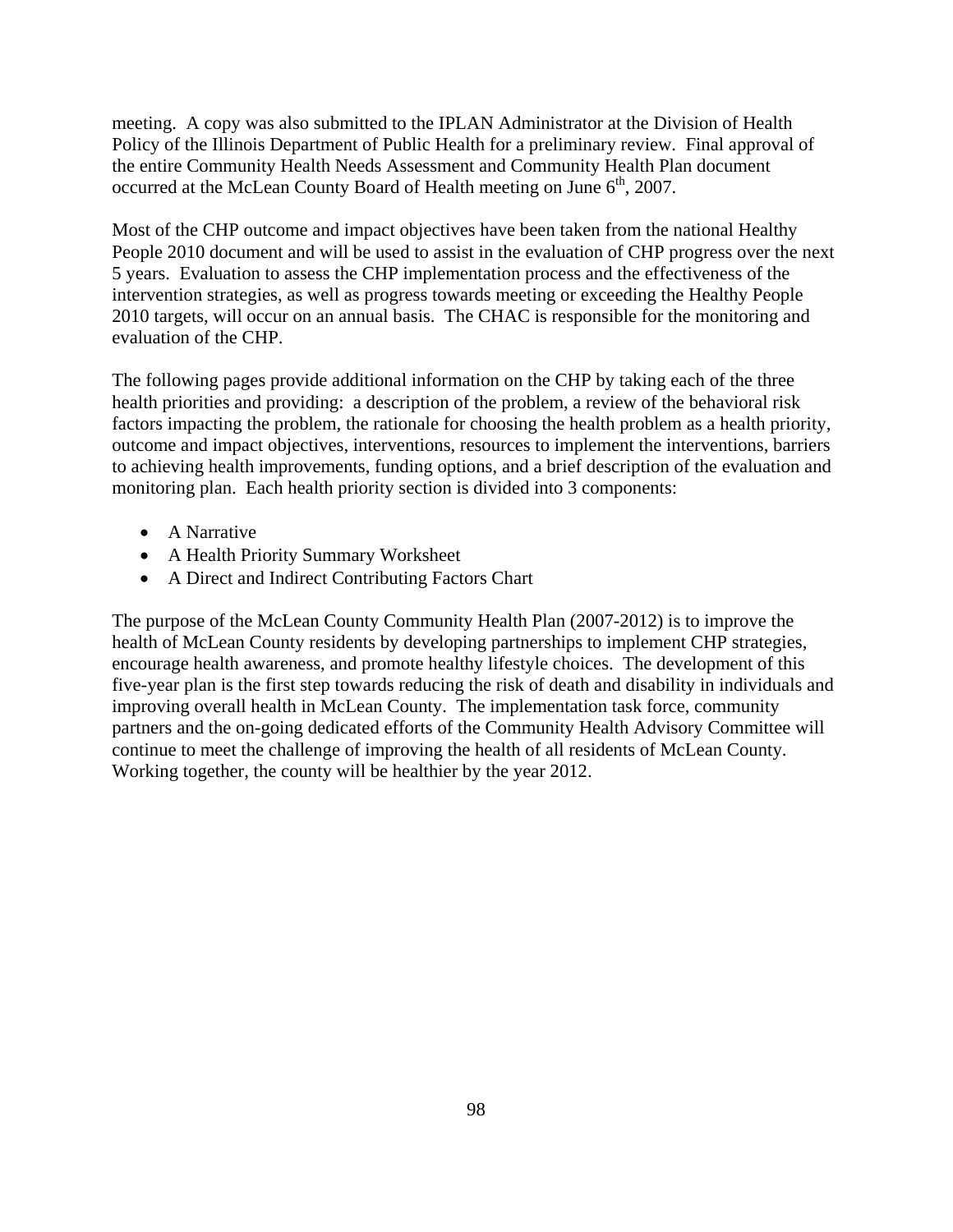# **Healthy People 2010 Outcome Objective**

12-1. Reduce coronary heart disease deaths.

Target: 162<sup>1</sup> deaths per 100,000 population.

Baseline: 203<sup>2</sup> coronary heart disease deaths per 100,000 population in 1999<sup>2</sup> (age adjusted to the year 2000 standard population).

Target setting method: 20 percent improvement.

Data source: National Vital Statistics System-Mortality (NVSS-M), CDC, NCHS.

<sup>1</sup> Target revised from 166 because of baseline revision after November 2000 publication.

<sup>2</sup> Baseline and baseline year revised from 208 and 1998 after November 2000 publication.

**\_\_\_\_\_\_\_\_\_\_\_\_\_\_\_\_\_\_\_\_\_\_\_\_\_\_\_\_\_\_\_\_\_\_\_\_\_\_\_\_\_\_\_\_\_\_\_\_\_\_\_\_\_\_\_\_\_\_\_\_\_\_\_\_\_\_\_\_\_\_** 

# **Description of the Health Problem**

The Centers for Disease Control and Prevention (CDC) has stated that chronic diseases, including heart disease, cancer, and cerebrovascular disease (stroke), are the leading causes of death in the United States. Each year, more than 1.7 million Americans die of a chronic disease, accounting for 7 out of every 10 deaths.

Heart disease is *the* leading cause of death in adults in the United States, Illinois, and McLean County. In the last 10 year period of available data for McLean County (1995-2004), heart disease remained the leading cause of death every year and it accounted for 26%-41% of deaths. In 2004, the most recent year for which local data is available, 27% of McLean County deaths were due to heart disease, resulting in a crude mortality rate (# deaths from heart disease/total population, x 100,000) of 171.68/100,000 population, a rate higher than the previous two years, but well below the peak rate of 274.4 in 1996.

Coronary heart disease (CHD) is a specific type of heart disease and is ranked as the single largest killer of American males and females. Each year, according to the American Heart Association (AHA), an estimated 700,000 people in the U.S. have a new coronary attack; 500,000 will have a recurrent attack. While there is no Healthy People 2010 target for heart disease, the target for CHD is 162 deaths/100,000. Although from 1992-2002, the U.S. mortality rate from CHD declined 26.5%, the actual number of deaths declined only 9.9%. The most recent crude mortality rate for CHD in Illinois is 161/100,000 (2004), accounting for 20% of the deaths in the state, and just meeting the Healthy People 2010 target.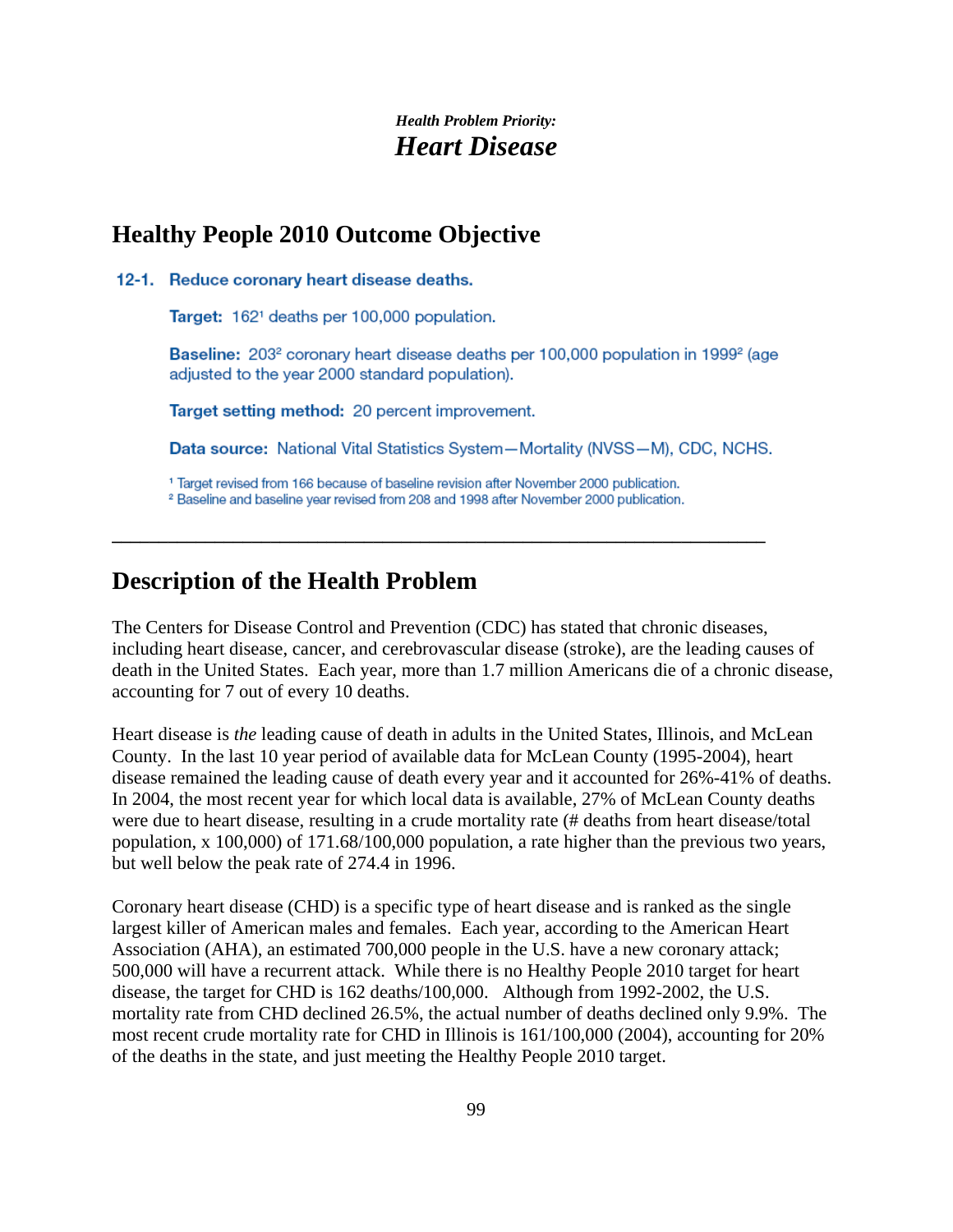In McLean County, CHD consistently ranked on its own as the second or third leading cause of death from 1995-2004, accounting for 18%-26% of county deaths each year. Since 1995, the crude mortality rate from CHD has continued to show an overall decrease, from 178.5/100,000 (1995) to 118.6/100,000 (2004); however, by 2004, CHD still caused 19% (N=187) of deaths. Of those deaths, 23% were considered "premature", occurring before the age of 65.

# **Behavioral Risk Factors**

The American Heart Association has estimated that the average number of years of life lost due to a heart attack is 11.50. Reducing the potential for a heart attack could be achieved in part by addressing some of the risk factors that place individuals at risk for cardiovascular disease. In 2005, the AHA reported findings from a study of 52 countries which identified nine easily measurable and potentially modifiable risk factors that account for 90% of the risk of an initial acute myocardial infarction (heart attack). These risk factors include: cigarette smoking, abnormal blood lipid levels, hypertension, diabetes, abdominal obesity, lack of physical activity, low daily fruit and vegetable consumption, and alcohol over-consumption. The McLean Countyspecific Behavioral Risk Factor Survey (BRFS) data (1997, 2002, 2004) of adults reveals that McLean County does not meet the HP 2010 objectives in many of these areas:

- 1) cigarette smoking:
	- McLean County BRFS: 20.8% of adults smoke (2004); 30% of  $12<sup>th</sup>$  graders (2004 Youth Survey).
	- HP 2010 goal: no more than 12% of adults and 16% of children.
- 2) abnormal blood lipid levels:
	- McLean County BRFS: 28.8% have been told they have "high cholesterol" (2004).
	- HP 2010 goal: no more than 17% will have high cholesterol.
- 3) high blood pressure:
	- McLean County BRFS: 22.4% have been told they had high blood pressure (2004), and 77.2% said they were taking medications for high blood pressure (2002). The AHA estimates that, of those with hypertension, 34% are on medications and have it under control and 25% are on medications but do not have their hypertension under control.
	- HP 2010 goal: 50% of those with hypertension will have it under control.
- 4) diabetes:
	- McLean County BRFS: 3.6% have been told they were diabetic (2004).
	- HP 2010: (no comparable goal).
- 5) abdominal obesity:
	- McLean County BRFS: 35% are overweight (BMI between 25 and 29) and 20.7% are obese (BMI of 30 or above) (2004).
	- HP 2010: no more than 5% overweight and no more than 15% obese.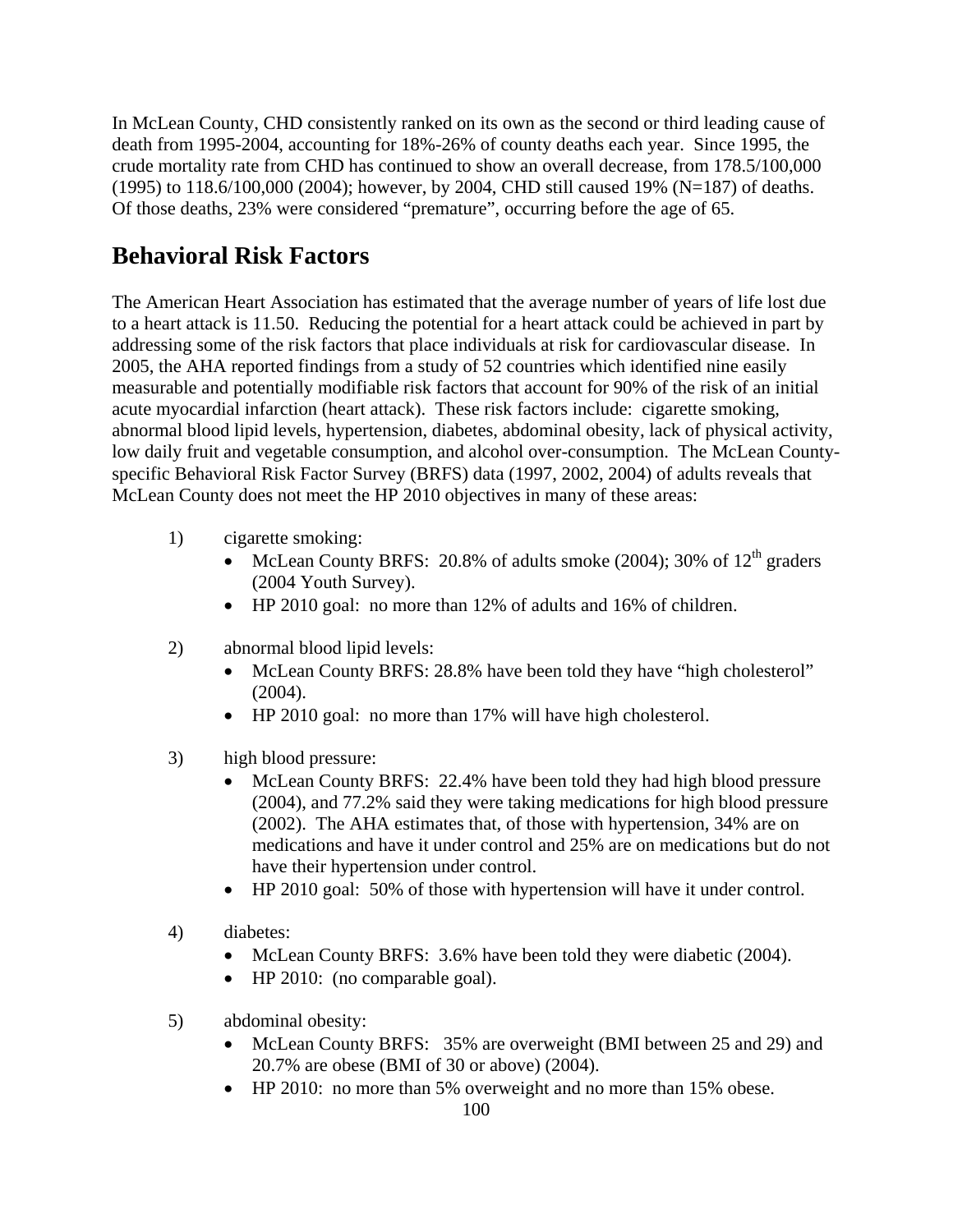- 6) lack of physical activity: (HP 2010 goal met)
	- McLean County BRFS: 35% take part in moderate physical activity at least 5 times per week for 30 minutes each time (2004).
	- HP 2010 goal: at least 30%
- 7) fruit and vegetable consumption:
	- McLean County BRFS: 15.3% (2002) to 20.9% (2004) report consuming 5 or more servings of fruits and vegetables every day.
	- HP 2010: increase the proportion of persons aged 2 years and older who consume at least 2 daily servings of fruit and who consume at least 3 servings of vegetables, with at least one-third being dark green or orange vegetables.
- 8) alcohol over-consumption:
	- McLean County BRFS: 20.3% are at risk for acute/binge drinking (2004), and 8.7% are at risk of chronic drinking (2004).
	- HP 2010: reduce the proportion of persons engaging in binge drinking of alcoholic beverages to no more than 6%; reduce the proportion of adults who exceed guidelines for low risk drinking to no more than 50% of males and females.

This BRFS data indicates that McLean County residents will continue to be at risk for death and disability from the effects of cardiovascular disease if lifestyle modifications are not implemented soon and consistently over time.

# **Rationale for Choice as a Health Priority**

Heart disease, including coronary heart disease, was identified in the first IPLAN Community Health Plan (1994-1999) as well as the second (1999-2007) as a health priority and it now continues to be the leading cause of death in McLean County. During the health problem priority setting process, using the Hanlon Method, heart disease easily ranked first out of the 8 problems identified and achieved a score of 210 (cancer score = 168; cerebrovascular disease score = 175). Since 1994, considerable progress was made in reducing the coronary heart disease crude mortality rate to well below the HP 2010 objective; however, data from the Behavioral Risk Factor Surveys of McLean County in 1997, 2002, and 2004 indicate that the county population will continue to be at great risk for heart disease unless significant changes are made in health behavior and lifestyles. Research has shown that eliminating tobacco use, controlling hypertension and cholesterol levels, and maintaining a healthy weight all significantly reduce the risk of heart disease, including coronary heart disease. Therefore, addressing the modifiable risk factors for heart disease will assist with preventing further disability and death in McLean County residents.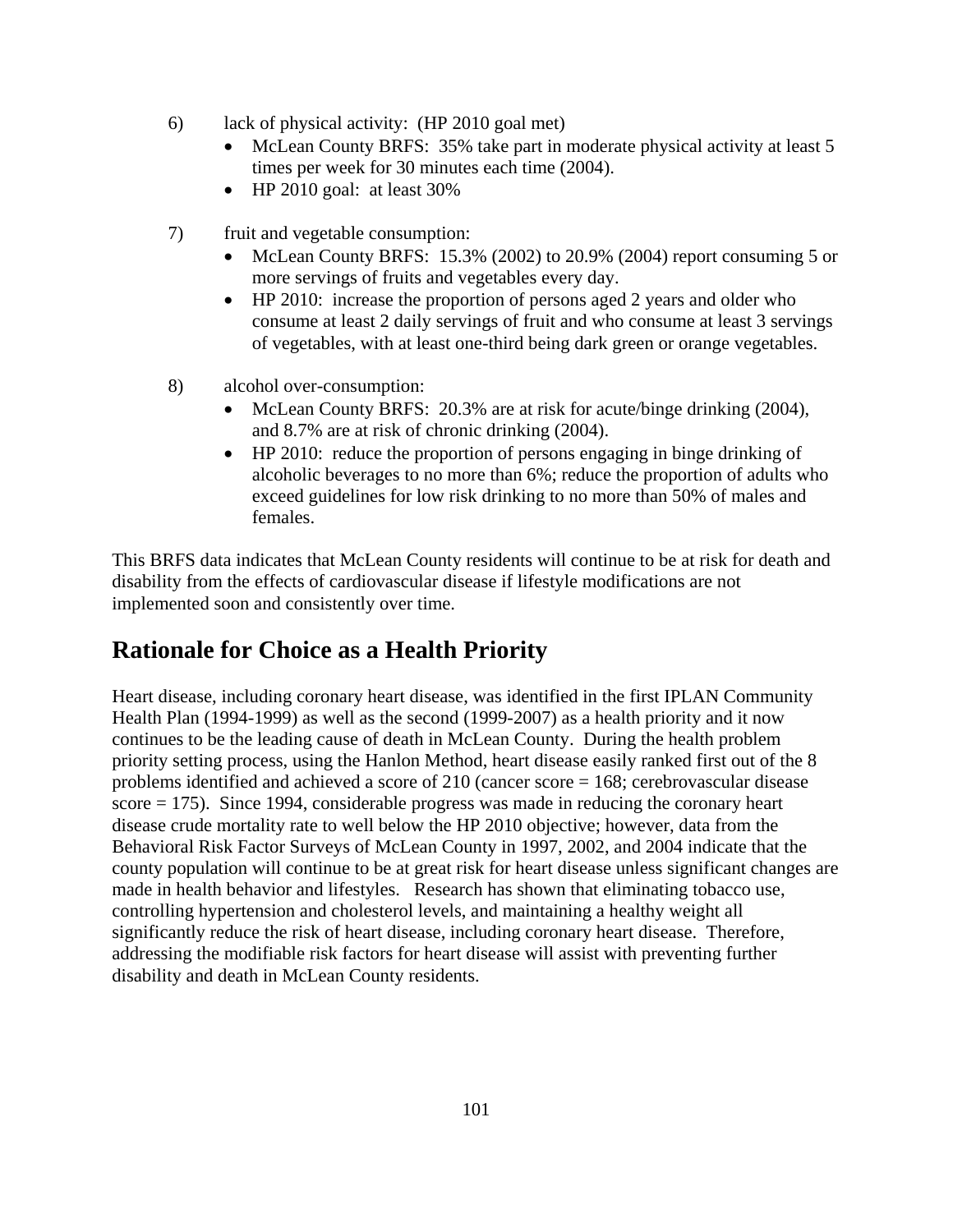# **Interventions to Address the Health Problem Priority**

The strategies developed by the Community Health Advisory Committee (CHAC) to reduce death and disability due to heart disease and coronary heart disease include activities in the following areas:

- 1. Provide health promotion opportunities through workplace wellness programs which promote weight reduction, regular exercise, a low-fat diet, and use of the ADA nutrition guidelines.
- 2. Increase access to screenings and community health activities that address risk factors.
- 3. Assist with the coordination and promotion of community-based health promotion and wellness activities that may include: health screenings, counseling sessions, weight reduction programs and education messages.
- 4. Health care providers will address risk factor patient education.
- 5. Provide access to smoking prevention education and smoking cessation activities in area schools and within the community.
- 6. Support the development of governmental, school and community policies that help to establish and maintain smoke-free environments.
- 7. Promote public awareness of the health hazards of second-hand smoke by promoting legislative action to create clean indoor air policies for all public places.
- 8. Promote anti-tobacco campaigns, such as "Great American Smoke Out", and "World No Tobacco Day".
- 9. Increase community awareness of screenings for risk factors.
- 10. Promote free fitness activities.
- 11. Promote awareness of and access to early interventions (such as AEDs, the American Red Cross' "Family and Friends CPR Anytime" training, and symptom identification) and wellness programs.
- 12. Promote public awareness of the health hazards associated with obesity and promote positive policies and interventions in the community.
- 13. Assist schools with a) assessing overweight youth to determine a baseline for the county; and, b) promoting obesity reduction measures.
- 14. Provide access to alcohol abuse prevention education and alcohol cessation activities in area schools and at community events.
- 15. Support the development of governmental and school policies that help to establish and maintain alcohol-free environments for adolescents.
- 16. Establish a reliable means to assess hypertension status.

# **Community Resources to Implement Interventions**

Implementation plans from previous community health plans for McLean County included the establishment of task forces in each of the three health priority areas to implement the intervention strategies. Each task force consisted of many community representatives which met frequently throughout the community health plan period. Implementation of the current community health plan for 2007-2012 will build on the partnerships and networks that have been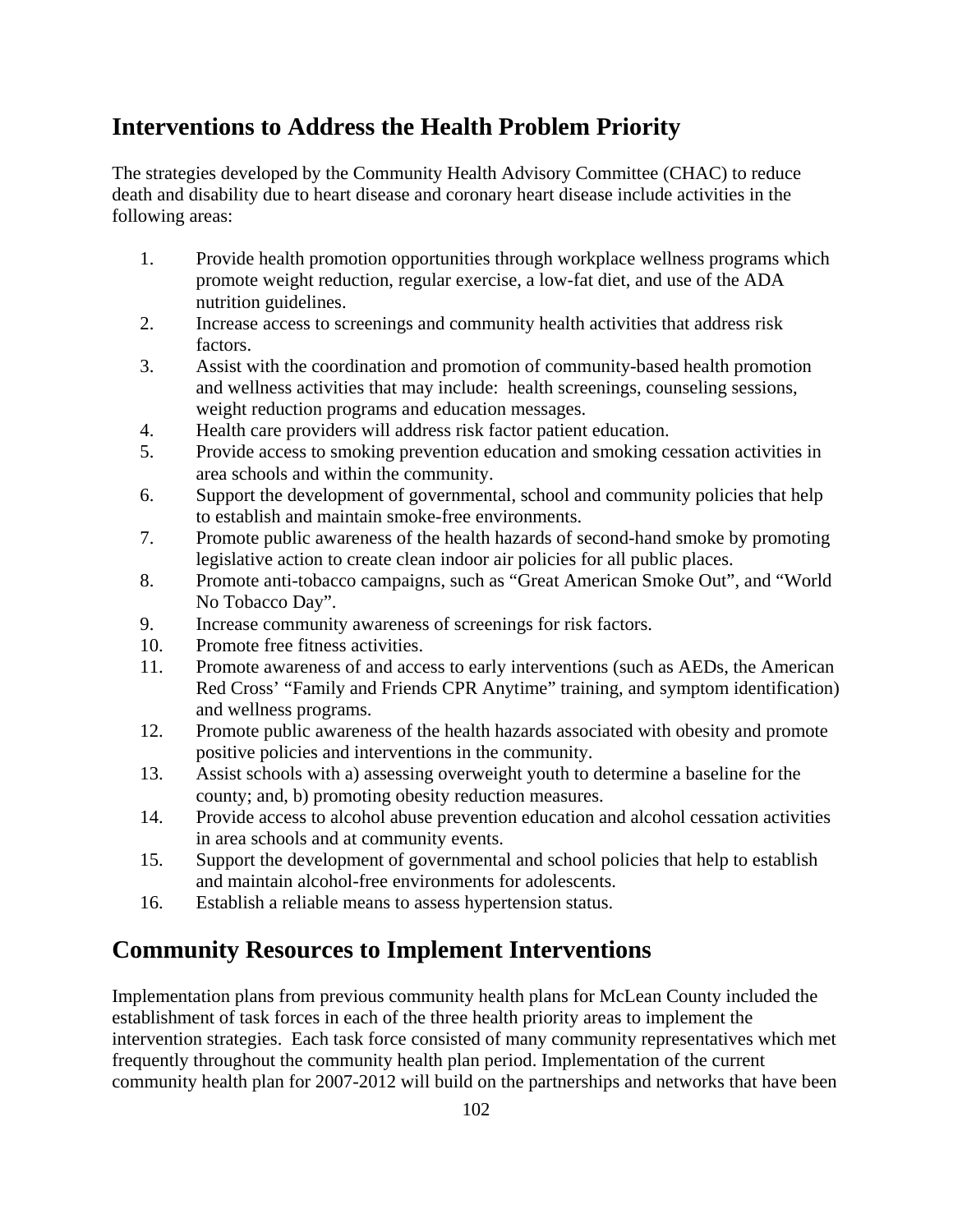previously established and will add additional members to strengthen the implementation effort and further improve coordination of activities. A complete list of community stakeholders is included in this document.

# **Barriers to Achieving Health Improvements**

Multiple barriers exist that will hinder efforts to reduce the incidence and prevalence of heart disease and coronary heart disease. Key areas include: socioeconomic factors, cultural norms, individual and family practices, limited access to resources, and a lack of personal funds to finance lifestyle changes, medications, or screening costs. In addition, the community health plan intervention strategies require time and effort from staff and volunteers from various organizations throughout McLean County who have other obligations and priorities to address.

# **Funding for Implementing Interventions**

After approval of the community health plan, the implementation task force(s) will further address funding options. Federal, state, and local resources will be pursued. Organizations may provide in-kind assistance and many of the intervention strategies fall within the mission of stakeholder agencies. It is anticipated that some grant funding may be made available during the 5-year community health plan period in the areas of obesity reduction, diabetes, and smoking cessation. Should funding become available, the Community Health Advisory Committee will discuss opportunities and encourage pursuit of funding by stakeholders.

# **Evaluation and Monitoring Plan**

The Community Health Advisory Committee (CHAC) is responsible for the on-going monitoring and evaluation of the McLean County Community Health Plan (CHP) to assess the implementation and effectiveness of the CHP intervention strategies (process evaluation) and progress toward meeting impact and outcome objectives (outcome evaluation). A key goal of evaluation efforts for this CHP is the identification and subsequent promotion of effective interventions that lead to a reduction in risk factor levels in McLean County.

Once the CHP has been approved by the state of Illinois (anticipated by fall 2007), a CHP implementation task force will be formed and evaluation approaches and activities will be addressed. With multiple stakeholders and programs under development or all ready in place, an on-going challenge will be the ability to acquire and pool evaluation results from various sources:

- a) To establish county-level baselines (such as the number of screenings currently offered; the percent of the adult population receiving screenings) if none currently exist; and,
- b) To reach agreement on which intervention functions should be measured as well as how and when measurement will occur.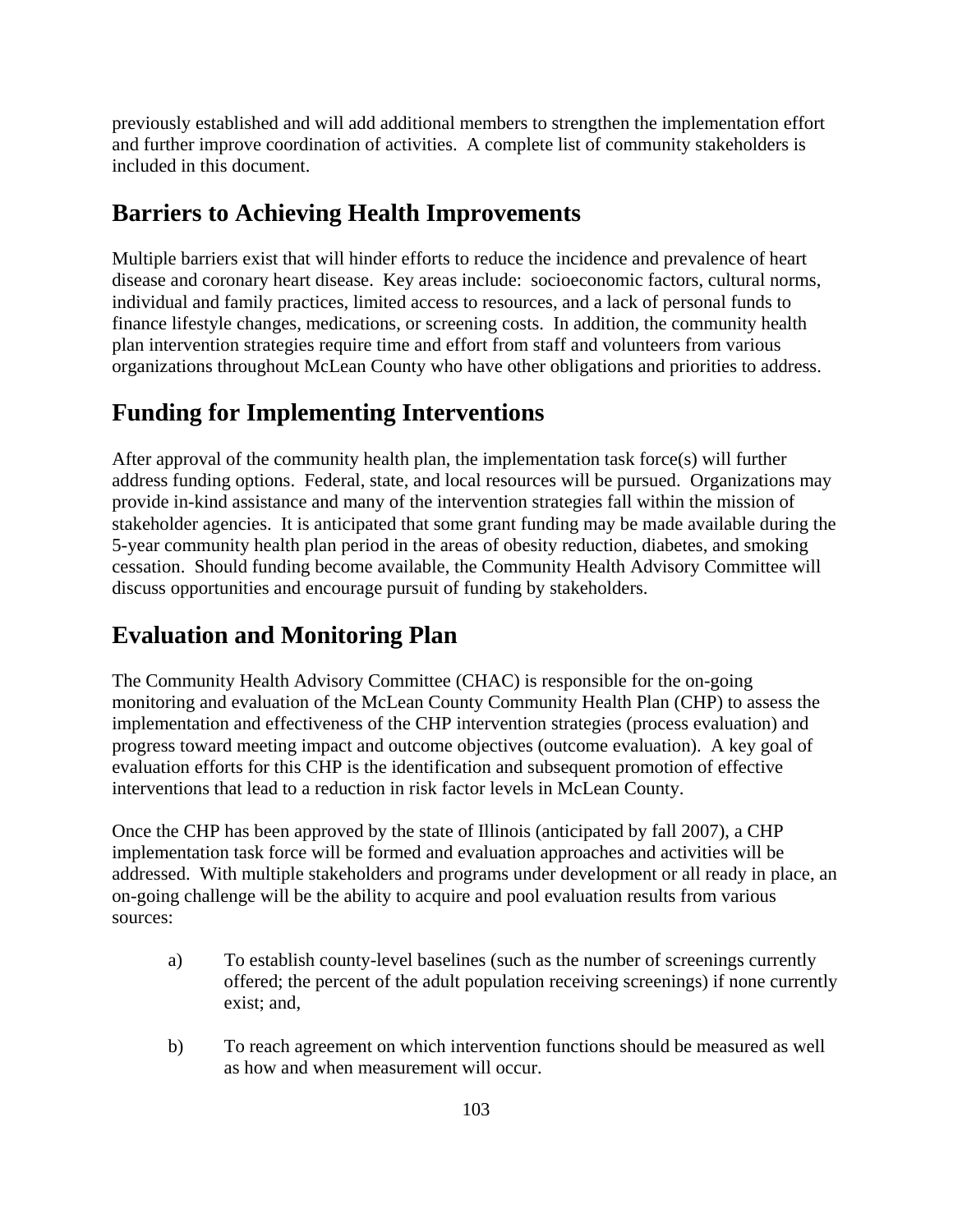Agreement on a logic model-type evaluation measurement process may provide:

- 1) A clearer understanding between stakeholders regarding which entities are responsible for capturing data for the CHP evaluation process;
- 2) Improved consistency in the type of data collected and methods used for evaluation data collection; and,
- 3) A framework for cooperative sharing of evaluation results.

The *Community Program Logic Model* and its *12-Step Community Program Evaluation Measurement Planning Process* (adapted from *Measuring Program Outcome: A Practical Approach*, United Way, 1996) is one approach that will be considered by the CHAC, which will determine if this process is acceptable as an evaluation measurement tool for selected indicators.

At a minimum, monitoring and evaluation will occur on an annual basis and will be discussed with CHAC and implementation task force members. Methods will entail written analysis of progress made toward meeting strategies articulated in the CHP. In addition, goal congruent community initiatives will be captured as part of the evaluation process. Throughout the fiveyear period, the CHAC will receive verbal updates of task force activities and progress at each CHAC meeting and McLean County Health Department IPLAN liaison staff will provide a midterm progress report to the public.

The process of evaluation measurement will assist the CHAC with assessing whether CHP interventions are creating a positive impact in the community and if improvements or modifications are needed. Through evaluation, accountability is increased and a stronger commitment to improving the health of McLean County citizens will be communicated to its residents.

# **Health Priority Summary Worksheet: Heart Disease**

The following pages contain the McLean County Community Health Plan summary worksheet for heart disease, based on modifications of APEX-PH templates. The worksheet contains: a description of the health problem; list of risk factors and direct and indirect contributing factors; barriers to improvements; community stakeholders; community health improvement outcome goals and impact objectives; community health plan strategies/interventions linked to the goals and objectives; and, community health plan evaluation considerations. Following the worksheet is a chart linking direct and indirect contributing factors to risk factors for this health problem.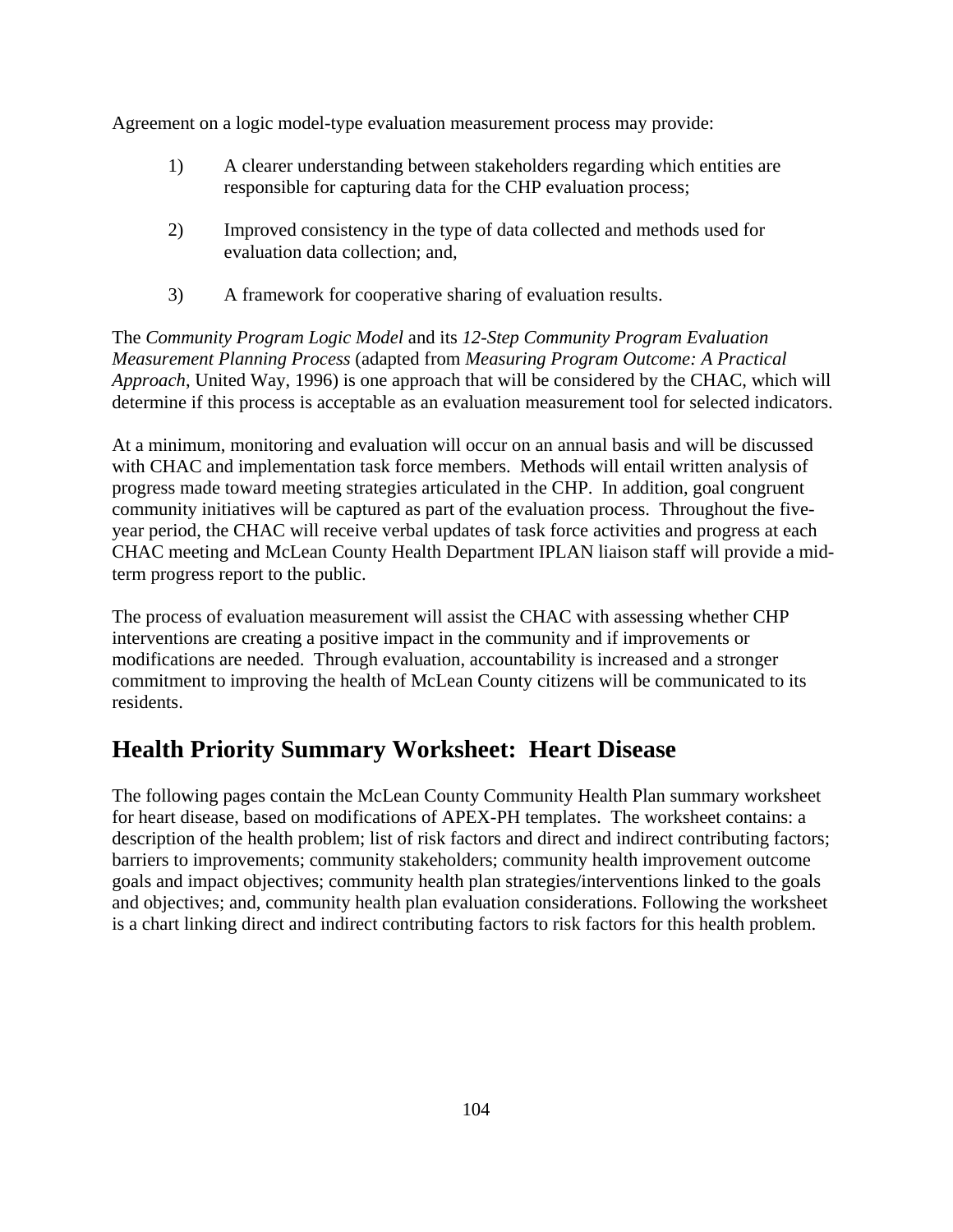# **Health Priority Allen Access 2018 19:00 Heart Disease Summary Worksheet**

# **Description of the Health Problem**

- Heart Disease has been the leading cause of death every year in McLean County since 1995.
- Heart disease is the first leading cause of mortality in McLean County, responsible for 26% to 41% of all deaths, and it is amenable to prevention methods.
- In 2004, McLean County's crude mortality rate from heart disease was 171.68/100,000. There is no Healthy People 2010 target for heart disease.
- The Hanlon Method for the prioritization of health problems ranked heart disease as McLean County's #1 problem. It was given a priority score of 210, and was given the highest score in two categories: size and seriousness of the problem.
- Coronary Heart Disease (CHD), a subcategory of heart disease, consistently ranked on its own as the  $2^{nd}$  or  $3^{rd}$  leading cause of death in McLean County, responsible for 18%-26% of deaths.
- In 2004, McLean County's crude mortality rate from coronary heart disease was  $118.6/100.000$ compared to the Illinois crude mortality rate of 161.0/100,000. The Healthy People 2010 target is 162/100,000.
- Behavioral Risk Factor Survey (BRFS) data indicates that many McLean County residents will face disability and death as a result of heart disease if lifestyle modifications are not made. This is indicated by recent BRFS data.
- BRFS data (3 surveys: 1997, 2002, 2004):
	- o 28.8% (2004) of McLean County adults reported being told their cholesterol was high compared to the 29.4% of Illinois residents that report the same. (Healthy People 2010 target: no more than 17%).
	- o In 2004, the proportion of people in McLean County that were told their blood pressure was high increased to 22.4% from 16.4% in 1997. In Illinois, 25.9% of residents have been told they had high blood pressure. In 2002 in McLean County, 77.2% said they were taking medications for high blood pressure. (Healthy People 2010 target: at least 50% of those with hypertension will have it under control).
	- o The percentage of McLean County residents reporting that they are diabetic is 3.6% compared to 6.1% of Illinois residents that report the same.
	- o 20.8% of McLean County adults report being a smoker compared to 22.2% of Illinois residents that report the same.  $30\%$  of  $12<sup>th</sup>$  graders report smoking (2004 Youth Survey). (Healthy People 2010 target: no more than 12% of women and 16% of children).
	- o Obesity (a BMI of 30 or above) in McLean County has increased from 15.4% (2002) to 20.7% (2004). The proportion of the population overweight (BMI between 25 and 29) in 2004 was 35%. (Healthy People 2010 target: no more than 5% overweight and no more than 15% obese).
	- o Fruit and vegetable consumption: 20.9% of adults report consuming 5 or more servings of fruits and vegetables every day (2004). (Healthy People 2010 target: increase the proportion of persons aged 2 years and older who consume at least 2 servings of fruit and 3 servings of vegetables per day).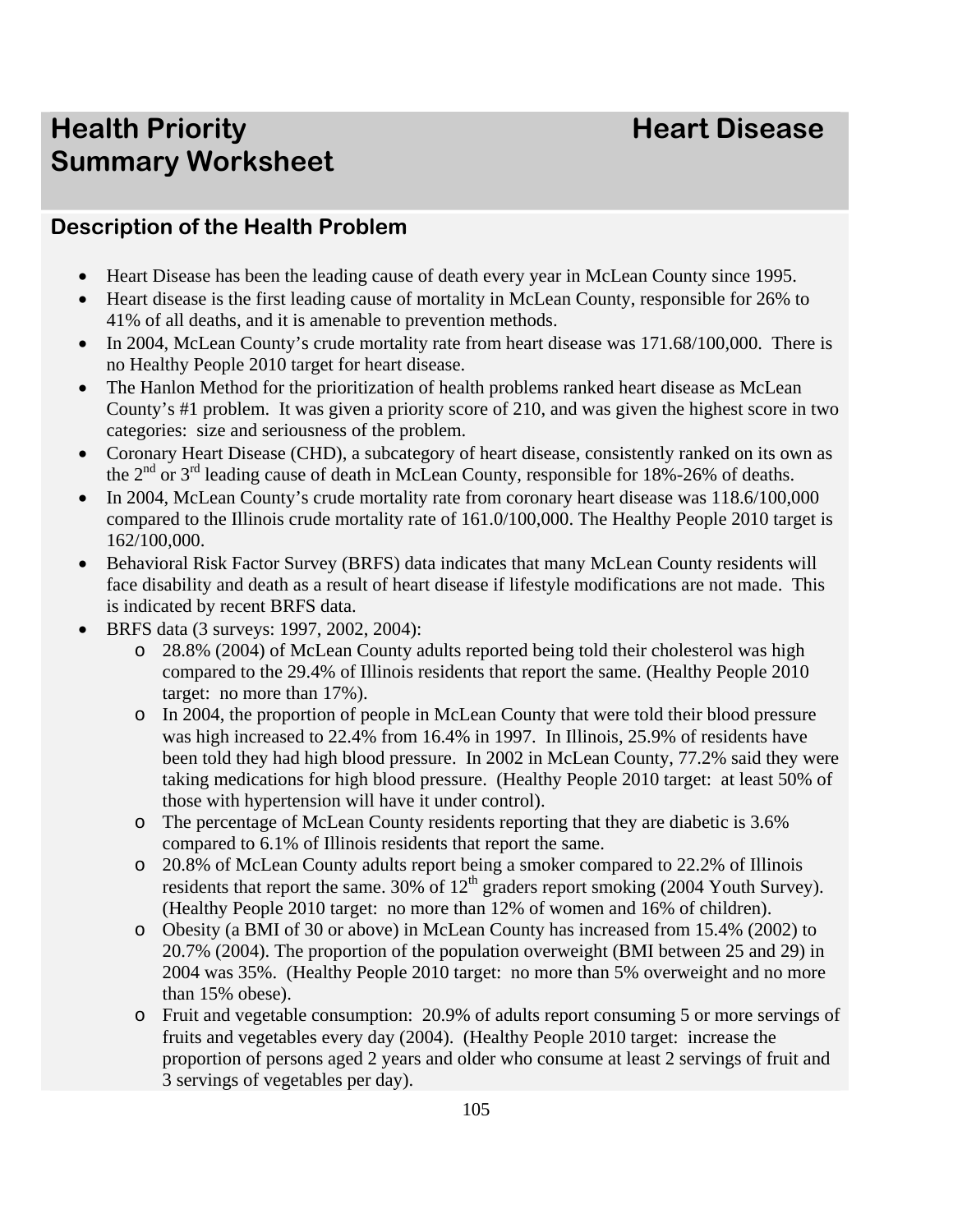o Alcohol over-consumption: 20.3% of adult residents are at risk for acute/binge drinking (2004), and 8.7% are at risk of chronic drinking (2004). (Healthy People 2010 targets: reduce the proportion of persons engaging in binge drinking to no more than 6%, and reduce the proportion of adults who exceed guidelines for low risk drinking to no more than 50%).

# **Risk Factors**

- 
- **1. Diabetes 5. Hypertension**
- 
- 
- **2. Obesity 6. Elevated Blood Cholesterol** 
	-
- **3. Genetics/Heredity 7. Peripheral Vascular Disease (PVD)**
- 
- **4. Tobacco Addiction 8. Alcohol Over-consumption**

# **Contributing Factors**

## **Direct Contributing Factors Among Identified Risk Factors:**

## **1. Diabetes**

- Obesity
- Physical inactivity
- Genetics/Heredity

# **2. Obesity**

- Poor eating habits
- Sedentary lifestyle

# **3. Genetics/Heredity**

• Family history

# **4. Tobacco Addiction**

- Addiction
- Lack of utilization of smoking cessation programs
- Cultural and Societal Norms

# **5. Hypertension**

- Obesity
- Medication noncompliance
- Tobacco use
- Alcohol abuse
- Heredity/Genetics

### **6. Elevated Blood Cholesterol**

- Obesity
- Poor diet
- Physical inactivity
- Genetics/Heredity

### **7. Peripheral Vascular Disease (PVD)**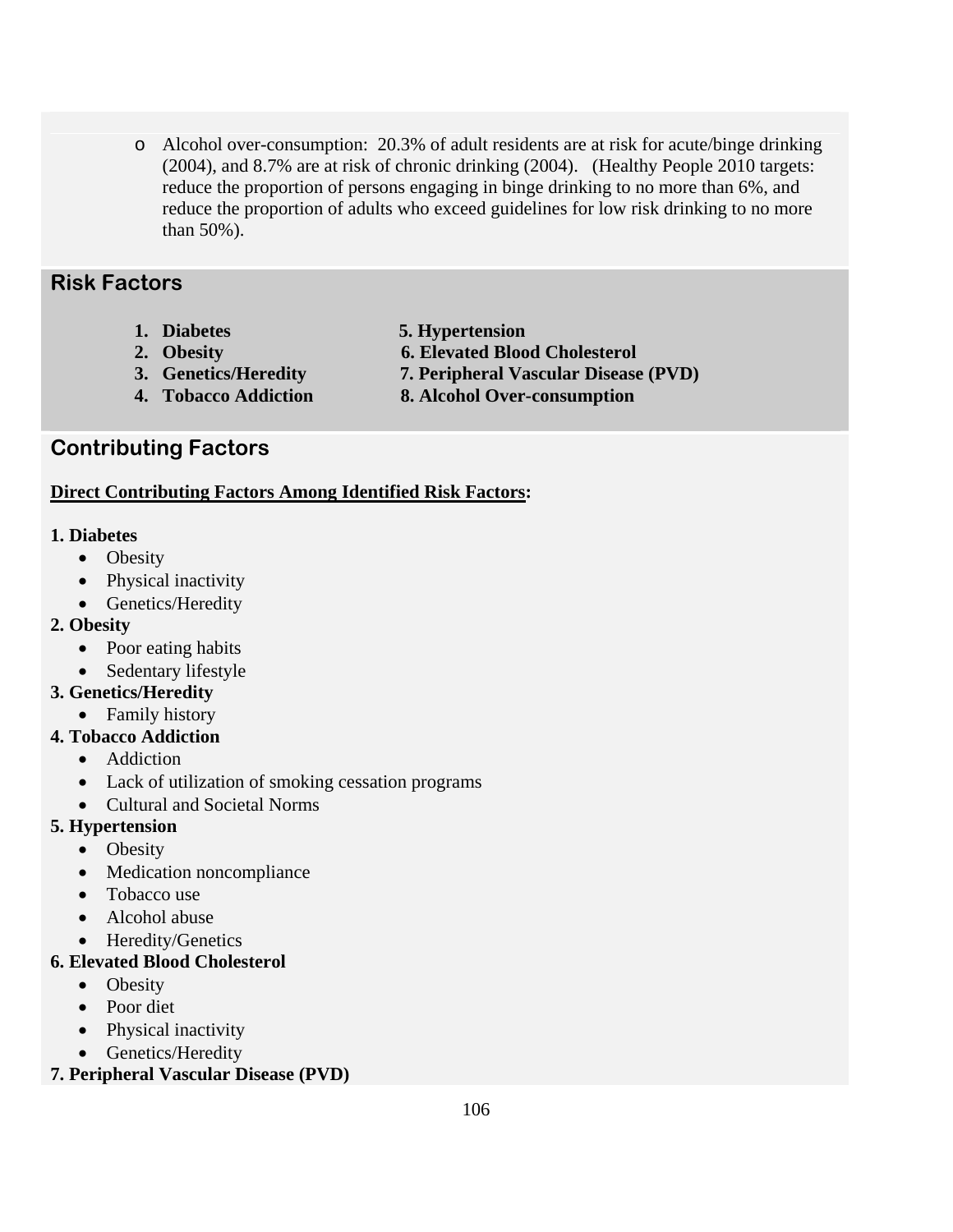- Lack of early detection
- Lack of response to symptoms

## **Indirect Contributing Factors Among Identified Risk Factors**:

#### **1. Diabetes**

- Poor eating habits
- Sedentary lifestyle
- Lack of knowledge of good nutrition

## **2. Obesity**

- Fast paced lifestyle
- Fast Food
- Poor meal planning
- Increased portion sizes
- Financial barriers
- Family norms and structure
- Lack of motivation
- Lack of priority

# **3. Genetics/Heredity**

• Lack of knowledge of family history

# **4. Tobacco Addiction**

- Lack of resources and workplace wellness opportunities
- Limited marketing among selected at risk populations
- Difficulty quitting
- Social environment
- Social influences
- Peer pressure/marketing

# **5. Hypertension**

- Lack of resources
- Lack of knowledge
- Poor eating habits
- Sedentary lifestyle
- Lack of knowledge of good nutrition
- Addiction
- Denial of Addiction
- Lack of utilization of prevention methods/programs
- Lack of knowledge of family history

# **6. Elevated Blood Cholesterol**

- Poor Eating habits
- Sedentary lifestyle
- Lack of self-efficacy
- Cultural eating habits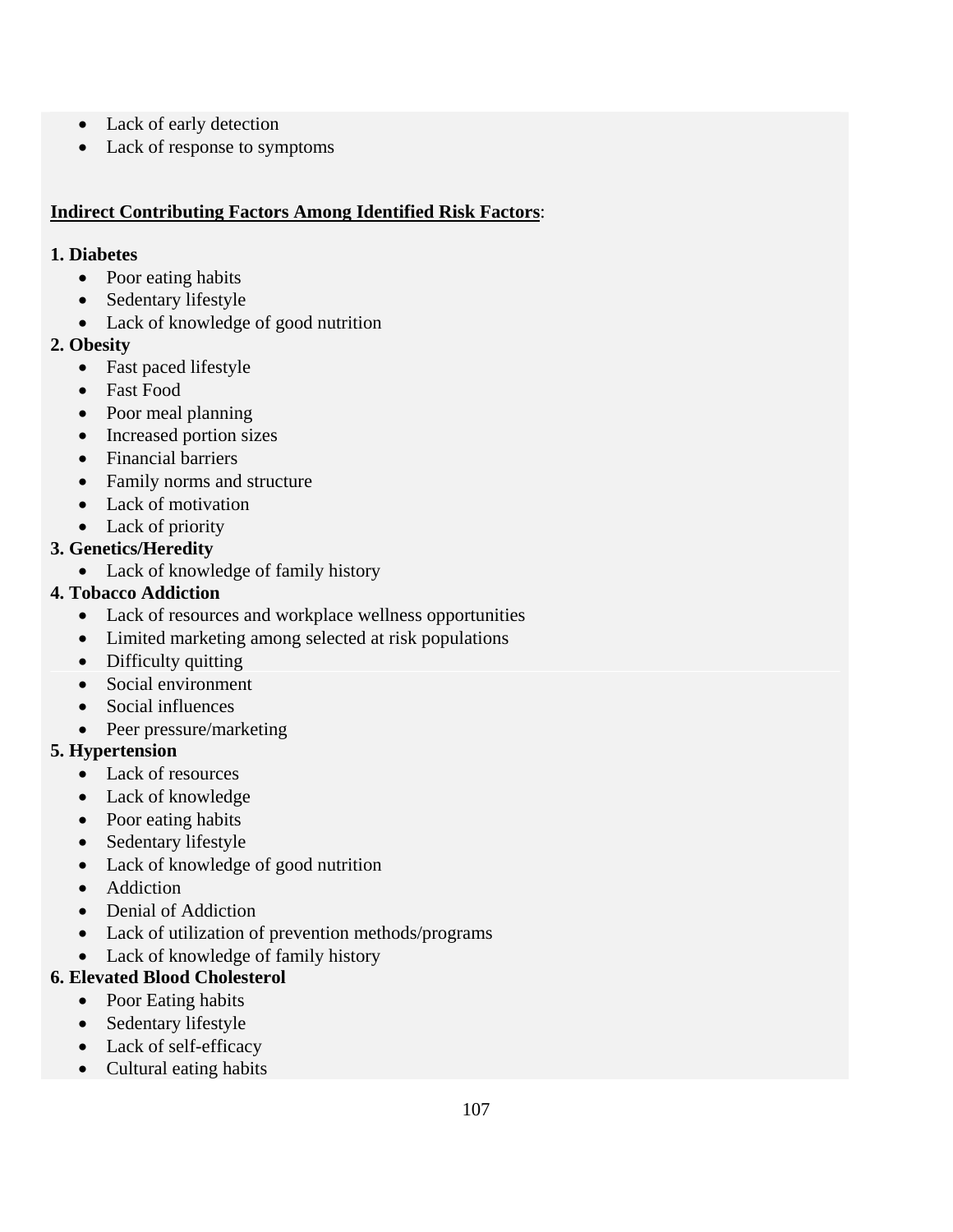- Large restaurant portions
- Increased caloric values
- Lack of affordable healthy options
- Lack of priority
- Lack of motivation
- Lack of knowledge of family history
- Lack of resources
- Lack of knowledge

#### **7. PVD**

- Poor access to regular medical care
- Economic factors
- Denial
- Lack of awareness

# **8. Excessive Alcohol Intake**

- Financial barriers to treatment
- Advertising targeted at youth and minorities
- Social environment
- Frequency of use
- Lack of utilization of treatment services
- \* For more specific details on direct and indirect contributing factors for the various Risk Factors refer to CHD chart.

# **Barriers**

- Socioeconomic Factors
- Cultural norms
- Poor Self-efficacy
- Limited access to resources
- Demographics

# **Community Stakeholders**

- American Heart Association
- American Red Cross of the Heartland
- Blue Cross/Community group (Diabetes Initiative)
- Child Care Resource and Referral Network (nutrition initiatives)
- Community nursing agencies
- ISU Health Sciences
- Diabetes educators
- Diabetes support groups (Free Living with Diabetes at OSF St. Joseph)
- Faith community/Parish Nurses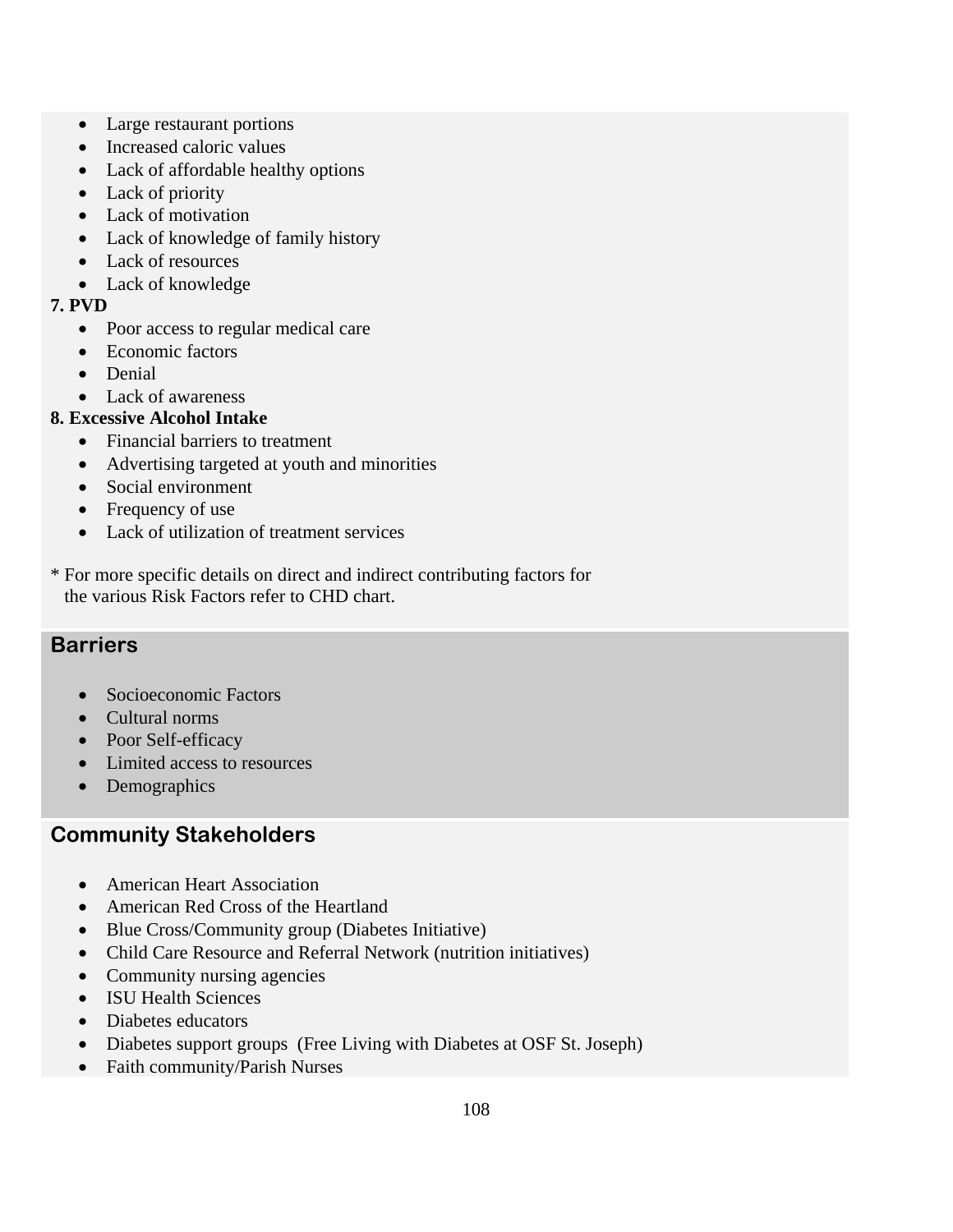- Fitness centers
- Health Education departments from ISU and IWU
- Health insurance companies
- Healthy Cells magazine for central Illinois
- Heart Midwest
- Hospital programs: Women's Center, Wellness
- Illinois Heart and Lung
- McLean County Extension Office
- McLean County Health Department Health Ed Program and Wellness Program
- Media partners
- Mended Hearts support group
- Occupational health RNs
- PE teachers at area secondary schools
- RSVP (Retired Seniors Volunteer Program)
- School nurses
- Schools of nursing
- Weight loss centers
- Work wellness programs
- YMCA/YWCA

# **Community Health Improvement Outcome Goal**

• By the year 2012, maintain coronary heart disease deaths in McLean County at no more than the current baseline of 119/100,000 (2004). (Healthy People 2010 target: 162 deaths/100,000 population).

# **Community Health Improvement Impact Objectives**

#### **1. Diabetes**

- **Impact Objective-By** the year 2012, reduce diabetes cases in McLean County to an incidence of no more than 2.5/1,000 people and a prevalence of no more than 25/1,000 people; reduce diabetes-related deaths in McLean County to no more than 34/100,000 people. (Healthy People 2010 targets)
- **Baseline**: 6.7% (1990), 3.6% (1997), 3.3% (2002) and 3.6% (2004) of adults in McLean County report themselves as diabetic.
	- o **Intervention strategies** 
		- Increase community awareness of controllable risk factors.
		- **Increase number of screenings for diabetes.**

#### **2. Obesity**

**Impact Objective** -By the year 2012, reduce the proportion of children/adolescents in McLean County who are overweight to no more than 20%. (Healthy People 2010 target: 5%)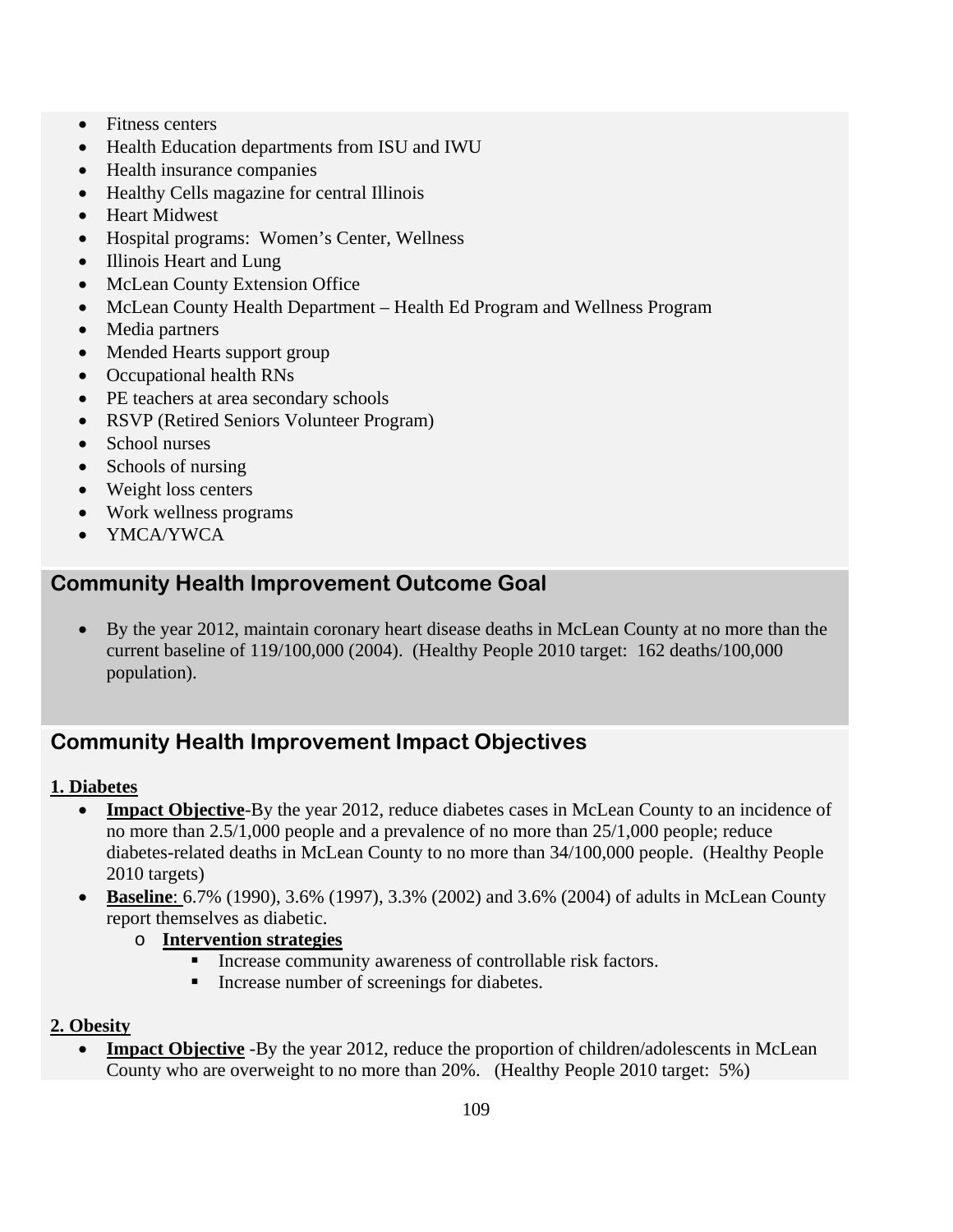- **Impact Objective** -By the year 2012, reduce the proportion of adults in McLean County who are obese to no more than 15%. (Healthy People 2010 target)
- **Impact Objective** -By the year 2012, increase the proportion of adults in McLean County who are at a healthy weight to 60%.
- **Baseline**: 15.4% (2002) and 20.7% (2004) of adults in McLean County were obese (BMI of 30 or greater). 37.9% (2002) and 35% (2004) of adults in McLean County were overweight (BMI between 25 and 29). The baseline for McLean County children is to be determined.

# o **Intervention Strategies**:

- Promote free physical fitness activities.
- **Promote public awareness of the health hazards associated with obesity and** promote positive policies and interventions in the community.
- **Provide health promotion opportunities through workplace wellness programs** which promote weight reduction, regular exercise, a low-fat diet, and use of the ADA nutrition guidelines.
- Increase access to screenings and community health activities that address risk factors.
- Assist with the coordination and promotion of community-health based health promotion and wellness activities that may include: health screenings, counseling sessions, weight reduction programs and education sessions.
- Assist schools with a) assessing overweight youth to determine a baseline for the county; and, b) promoting obesity reduction measures.

# **3. Tobacco Addiction**

- **Impact Objective** -By the year 2012, reduce cigarette smoking in McLean County to no more than 15% among people aged 18 and older. (Healthy People 2010 target: 12%)
- **Impact Objective** By the year 2012, reduce the initiation of cigarette smoking by children and youth so that no more than 16% have become regular cigarette smokers by age 18. (Healthy People 2010 target)
- **Baseline**: 24.4% (1990), 26.8% (1997), 19.7% (2002), and 20.8% (2004) of adults in McLean County were smokers; 30% of  $12<sup>th</sup>$  graders report smoking.
	- o **Intervention Strategies:** 
		- **Provide access to smoking prevention education and smoking cessation activities** in area schools and within the community.
		- Support the development of governmental, school, and community policies that help to establish and maintain smoke-free environments.
		- **Promote public awareness of the health hazards of second-hand smoke by** promoting legislative action to create clean indoor air policies for all public places.
		- **Promote anti-tobacco campaigns, such as "Great American Smoke Out," and** "World No Tobacco Day."

# **4. Hypertension**

- **Impact Objective** -By the year 2012, increase to at least 50% the proportion of McLean County residents with hypertension whose blood pressure is under control. (Healthy People 2010 target)
- **Baseline**: 16.4% (1997) to 22.4% (2004) of people aged 18 and older in McLean County have been told that their blood pressure is high.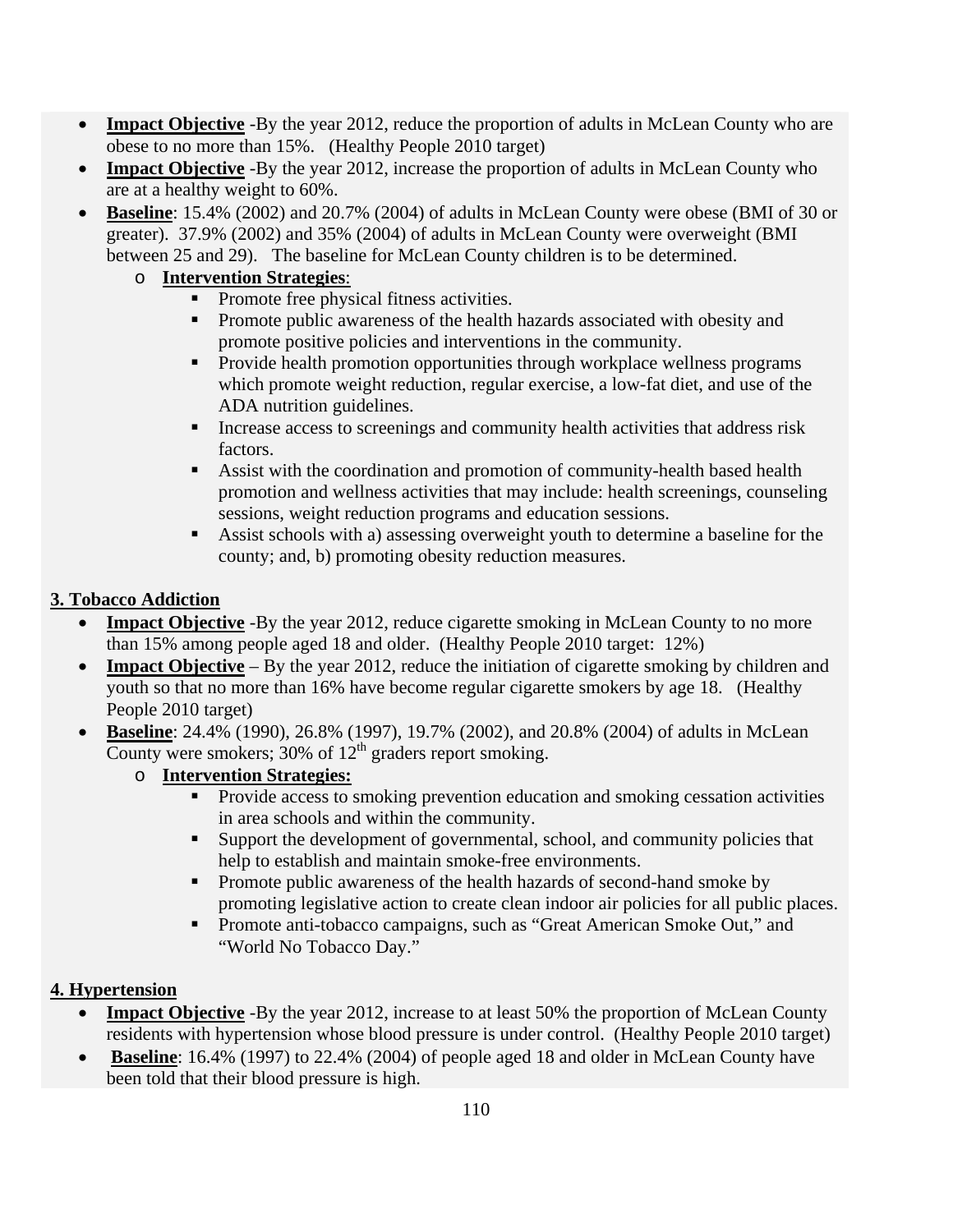#### o **Intervention strategies**:

- Increase access to screenings and community health activities that address risk factors.
- Increase the communication of controllable risk factors.
- Increase community awareness of screenings for controllable risk factors.
- Establish a reliable means to assess hypertension status.

#### **5. Elevated Blood Cholesterol**

- **Impact Objective-**By the year 2012, reduce to no more than 20% the prevalence of elevated blood cholesterol levels among adults in McLean County. (Healthy People 2010 target: 17%)
- **Baseline**: 29.9% (1997) and 28.8% (2004) of adults in McLean County reported being told their cholesterol was high.

#### o **Intervention strategies**:

 Assist with the coordination and promotion of community-health based health promotion and wellness activities that may include: health screenings, counseling sessions, weight reduction programs and education sessions.

#### **6. Excessive Alcohol Use**

- **Impact Objective** By the year 2012, reduce the proportion of persons engaging in binge drinking of alcoholic beverages to no more than 6%; reduce the proportion of adults who exceed guidelines for low drinking to no more than 50% of males and females. (Healthy People target)
- **Baseline:** 20.3% are at risk for acute/binge drinking (2004), and 8.7% are at risk of chronic drinking (2004).

#### o **Intervention strategies**:

- Provide access to alcohol abuse prevention education and alcohol cessation activities in area schools and at community events.
- Support the development of governmental and school policies that help to establish and maintain alcohol-free environments for adolescents.

# **7. Physical Inactivity/Sedentary Lifestyle**

- **Impact Objective** By the year 2012, increase the proportion of persons to >35% who take part in moderate physical activity at least 5 times per week for 30 minutes each time. (Healthy People target: 30%)
- **Baseline:** 35% of adults take part in moderate physical activity for at least 5 times per week (2004).

# o **Intervention strategies**:

- Promote free fitness activities.
- Promote public awareness of health hazards associated with obesity and promote positive policies and interventions in the community.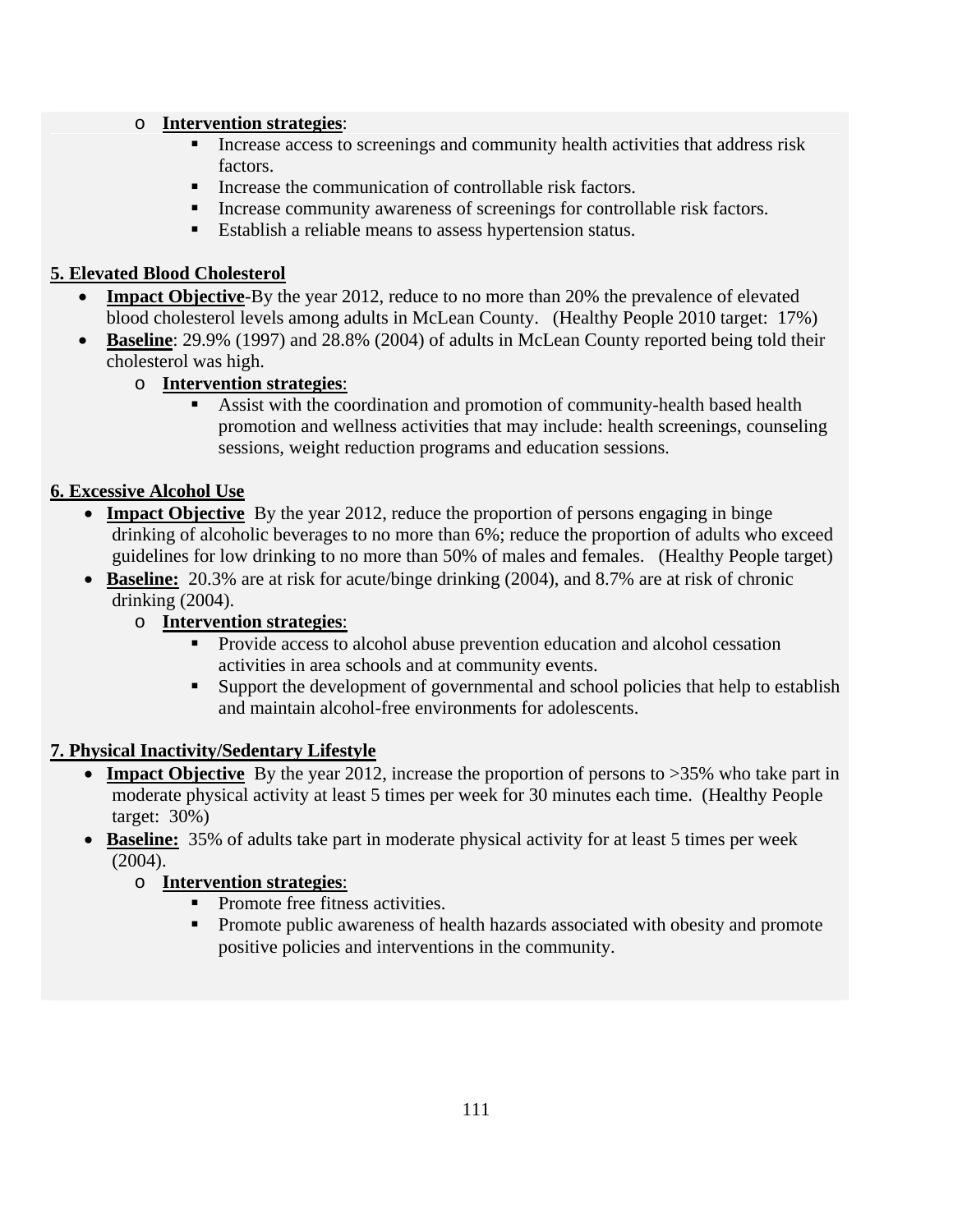# **Community Health Improvement Strategies/Interventions**

- Provide health promotion opportunities through workplace wellness programs which promote weight reduction, regular exercise, a low fat diet, and use of the ADA nutrition guidelines.
- Health care providers will address risk factor patient education.
- Provide access to smoking prevention education and smoking cessation activities in area schools and within the community.
- Support the development of governmental school and community policies that help to establish and maintain smoke-free environments.
- Promote public awareness of the health hazards of second-hand smoke by promoting legislative action to create clean indoor air policies for all public places.
- Increase access to screenings and community health activities that address risk factors.
- Assist with the coordination and promotion of community-based health promotion and wellness activities that may include: health screenings, counseling sessions, weight reduction programs, and education messages.
- Promote public awareness of the health hazards associated with obesity and promote positive policies and interventions in the community.
- Promote anti-tobacco campaigns, such as "Great American Smoke Out," and "World No Tobacco" Day."
- Increase community awareness of screenings for risk factors.
- Promote free physical fitness activities.
- Promote awareness of and access to early interventions (such as AEDs, the American Red Cross' "Family and Friends CPR Anytime" training, and symptom identification) and wellness programs.
- Assist schools with a) assessing overweight youth to determine a baseline for the county; and, b) promoting obesity reduction measures.
- Provide access to alcohol abuse prevention education and alcohol cessation activities in area schools and at community events.
- Support the development of governmental and school policies that help to establish and maintain alcohol-free environments for adolescents.
- Establish a reliable means to assess hypertension status.

# **Community Health Plan Evaluation and Monitoring**

The Community Health Advisory Committee (CHAC) is responsible for the on-going monitoring and evaluation of the McLean County Community Health Plan (CHP) to assess the implementation and effectiveness of the CHP intervention strategies (process evaluation) and progress toward meeting impact and outcome objectives (outcome evaluation). A key goal of evaluation efforts for this CHP is the identification and subsequent promotion of effective interventions that lead to a reduction in risk factor levels in McLean County.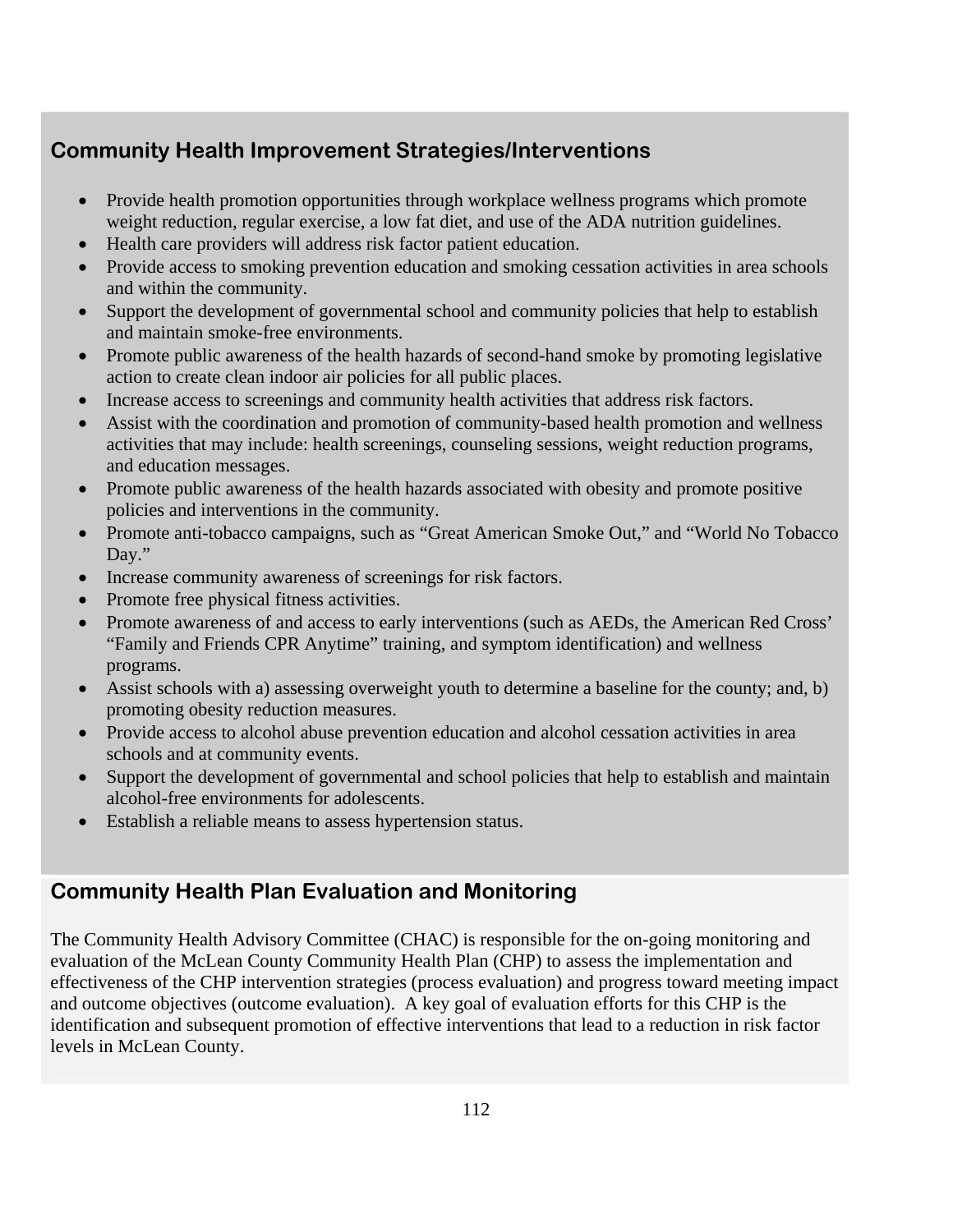Once the CHP has been approved by the state of Illinois (anticipated by fall 2007), a CHP implementation task force will be formed and evaluation approaches and activities will be addressed. With multiple stakeholders and programs under development or all ready in place, an on-going challenge will be the ability to acquire and pool evaluation results from various sources:

- a) To establish county-level baselines (such as the number of screenings currently offered; the percent of the adult population receiving screenings) if none currently exist; and,
- b) To reach agreement on which intervention functions should be measured as well as how and when measurement will occur.

Agreement on a logic model-type evaluation measurement process may provide:

- 1) A clearer understanding between stakeholders regarding which entities are responsible for capturing data for the CHP evaluation process;
- 2) Improved consistency in the type of data collected and methods used for evaluation data collection; and,
- 3) A framework for cooperative sharing of evaluation results.

The *Community Program Logic Model* and its *12-Step Community Program Evaluation Measurement Planning Process* (adapted from *Measuring Program Outcome: A Practical Approach*, United Way, 1996) is one approach that will be considered by the CHAC, which will determine if this process is acceptable as an evaluation measurement tool for selected indicators.

At a minimum, monitoring and evaluation will occur on an annual basis and will be discussed with CHAC and implementation task force members. Methods will entail written analysis of progress made toward meeting strategies articulated in the CHP. In addition, goal congruent community initiatives will be captured as part of the evaluation process. Throughout the five-year period, the CHAC will receive verbal updates of task force activities and progress at each CHAC meeting and McLean County Health Department IPLAN liaison staff will provide a mid-term progress report to the public.

The process of evaluation measurement will assist the CHAC with assessing whether CHP interventions are creating a positive impact in the community and if improvements or modifications are needed. Through evaluation, accountability is increased and a stronger commitment to improving the health of McLean County citizens will be communicated to its residents.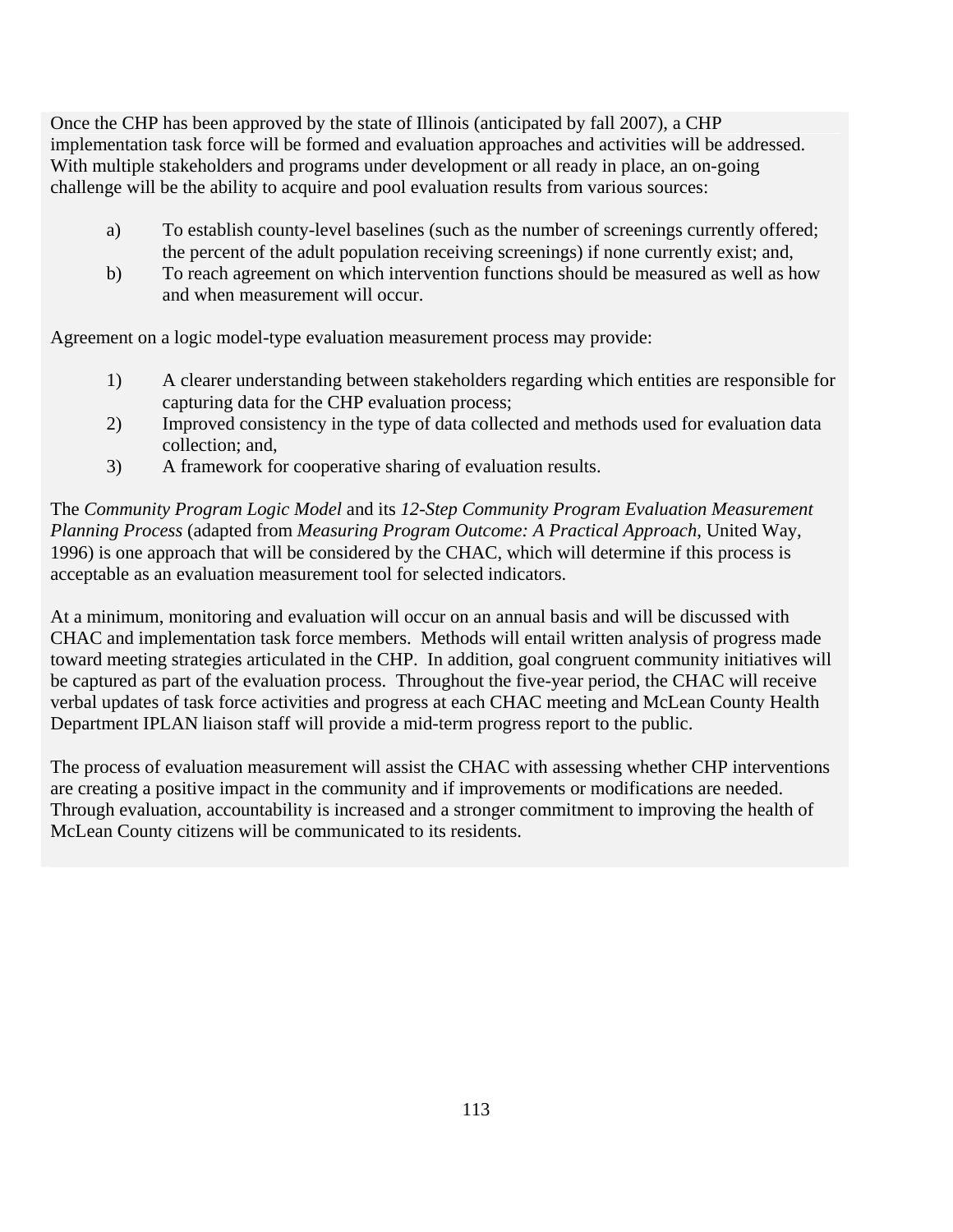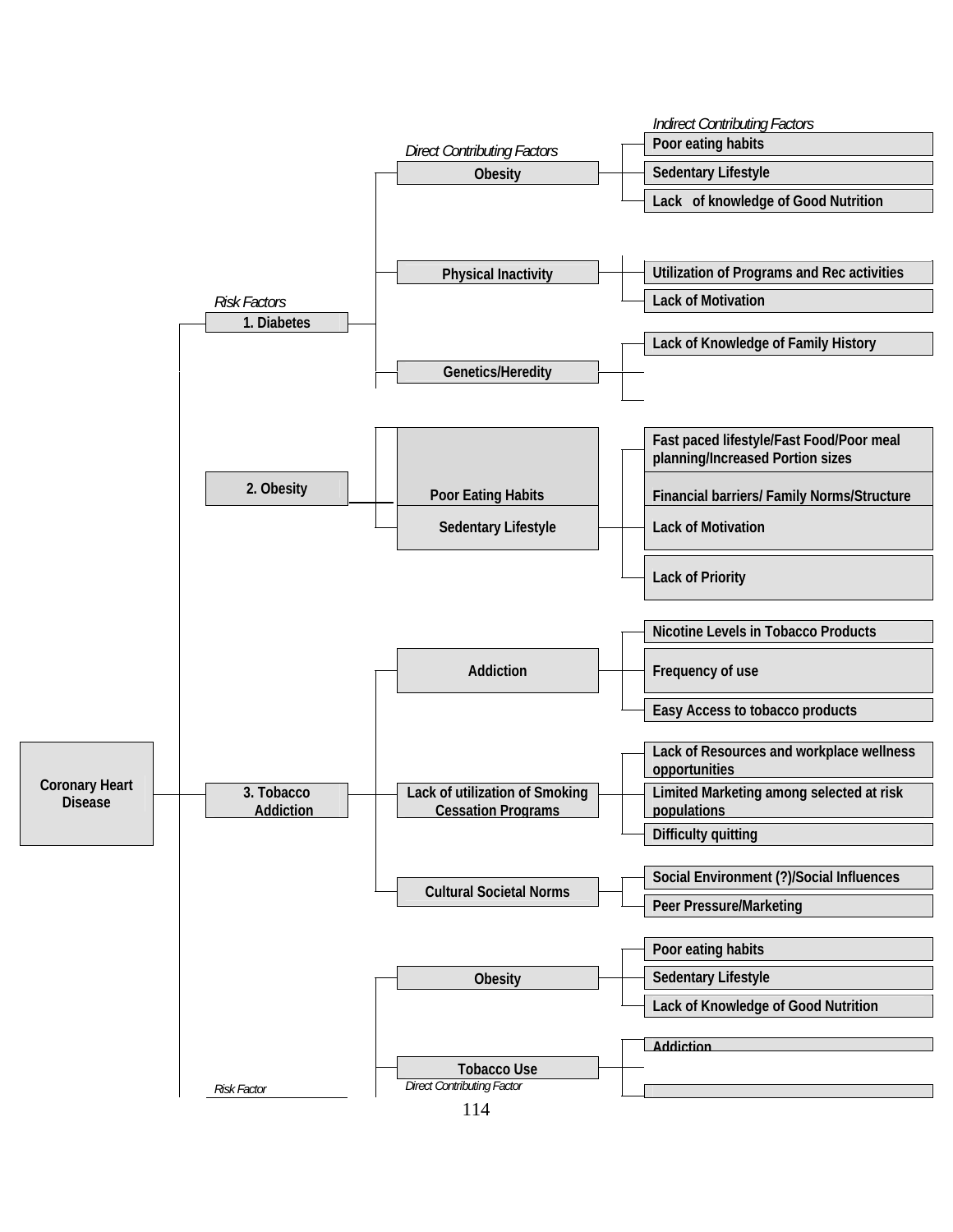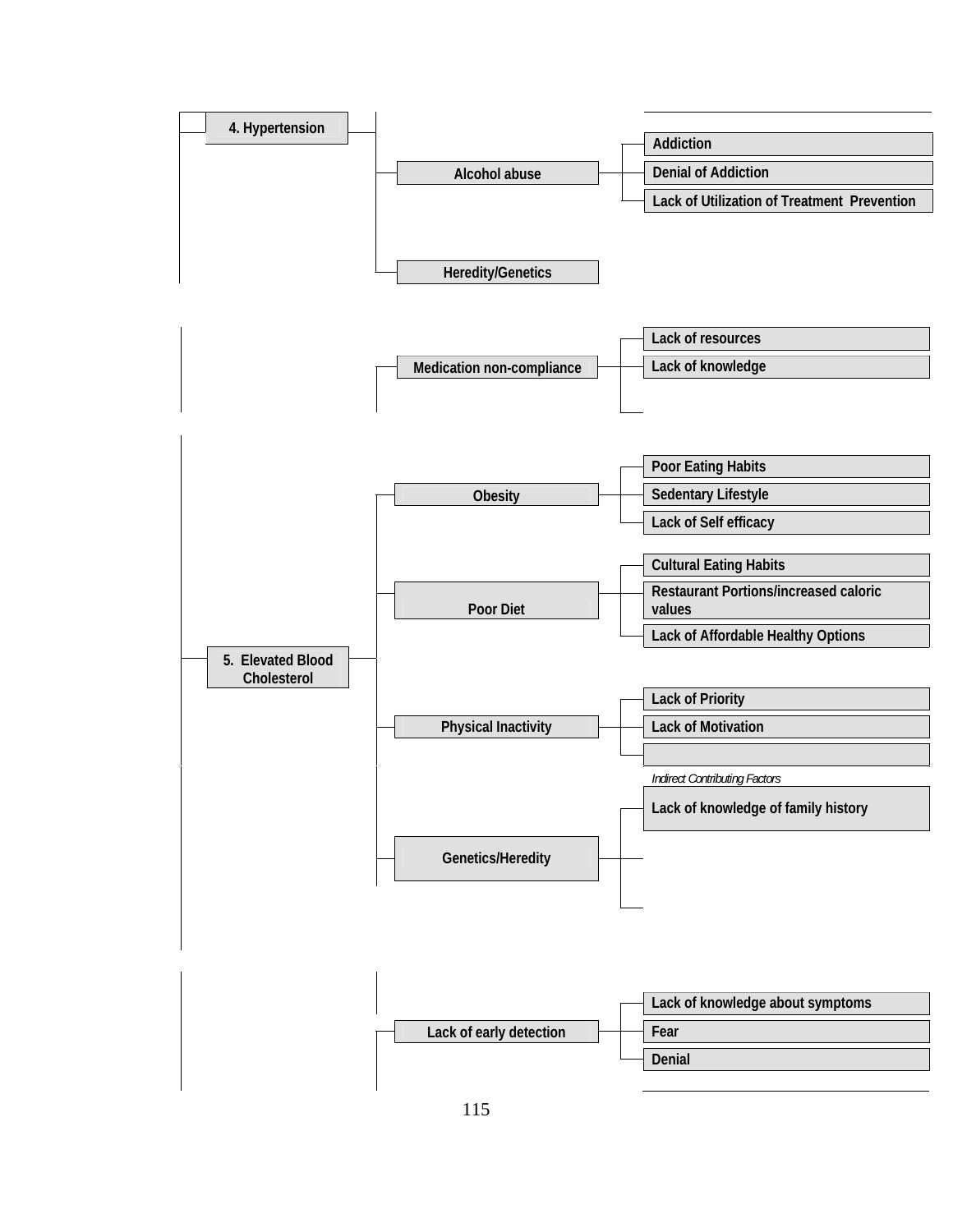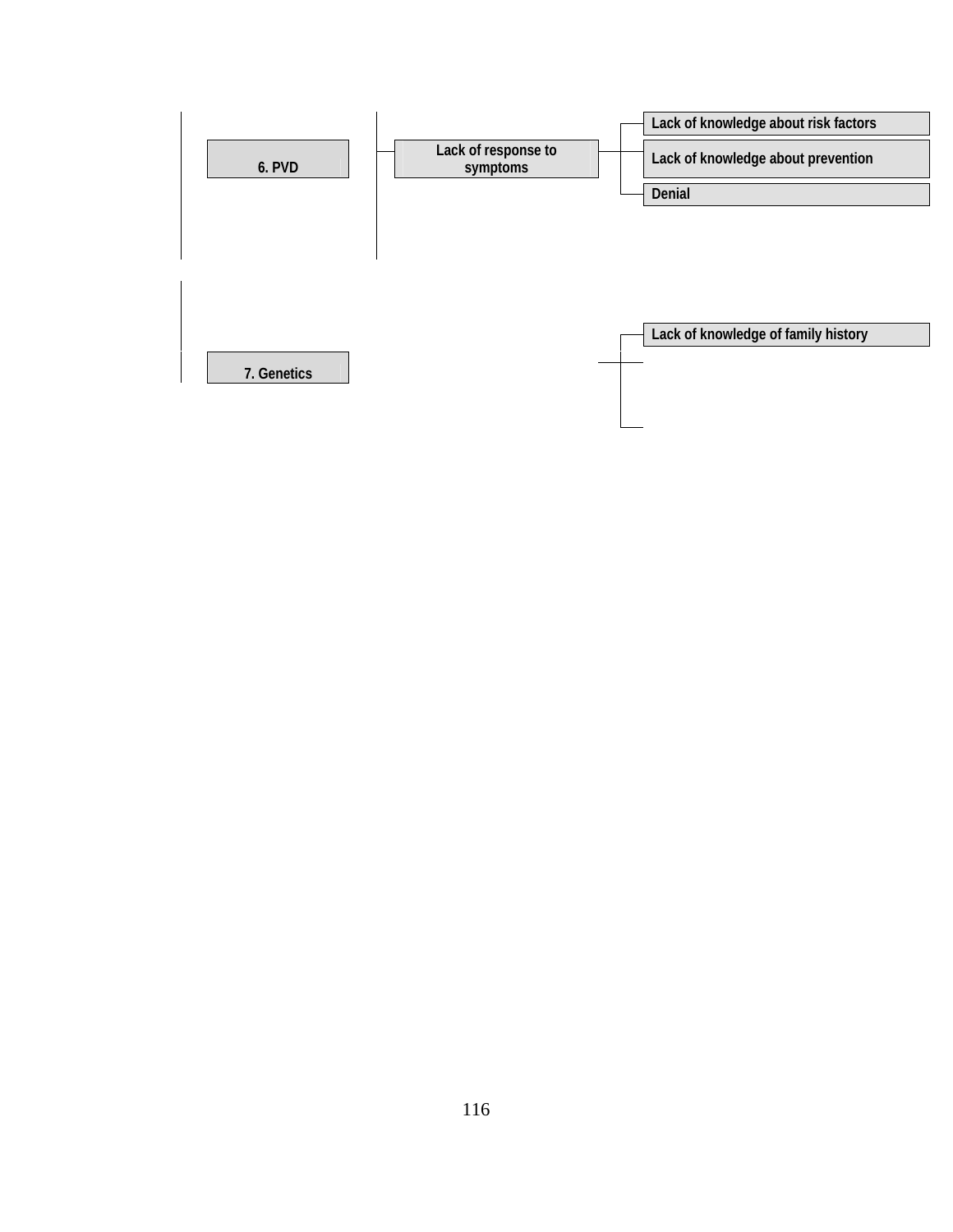# *Health Problem Priority: Cerebrovascular Disease*

# **Healthy People 2010 Outcome Objective**

12-7. Reduce stroke deaths.

Target: 50<sup>1</sup> deaths per 100,000 population.

Baseline: 62<sup>2</sup> deaths from stroke per 100,000 population occurred in 1999<sup>2</sup> (age adjusted to the year 2000 standard population).

Target setting method: 20 percent improvement.

Data source: National Vital Statistics System-Mortality (NVSS-M), CDC, NCHS.

<sup>1</sup> Target revised from 48 because of baseline revision after November 2000 publication.

<sup>2</sup> Baseline and baseline year revised from 60 and 1998 after November 2000 publication.

# **Description of the Health Problem**

The Centers for Disease Control and Prevention (CDC) has stated that chronic diseases, including heart disease, cancer, and cerebrovascular disease (stroke), are the leading causes of death in the United States. Each year, more than 1.7 million Americans die of a chronic disease, accounting for 7 out of every 10 deaths.

Cerebrovascular disease (CVD), the cause of stroke, ranks  $3<sup>rd</sup>$  nationally, behind heart disease and cancer, as a leading cause of death. It accounts for more than 1 of every 15 deaths in the United States and is the leading cause of adult disability according to the National Stroke Association (NSA), and yet 80% of strokes are preventable. The American Heart Association (AHA) reports that each year 500,000 people in the U.S. experience a stroke for the first time; 200,000 will have a recurrent attack.

In McLean County during the 10 year period (1995-2004) of the most recent available data, CVD was the 3rd leading cause of death every year, except for 2002, and it accounted for 5.8%- 8.2% of all deaths. In 2004, the most recent year for which local data is available, 6% (N=58) of McLean County deaths were due to cerebrovascular disease, resulting in a crude mortality rate (# deaths from CVD/total population, x 100,000) of 36.8/100,000 population. Between 1995 and 2004, the McLean County crude mortality rate for CVD has ranged from a high of 60.9/100,000 (1999) to a low of 36.8/100,000 (2004). There has not been a consistent decline or increase noted in the rate during this ten year period. The current mortality rate of 36.8 is well under the HP 2010 objective of 50 deaths/100,000; however, five of the last 10 years have produced a CVD crude mortality rate in excess of the HP 2010 goal, while the Illinois rate has decreased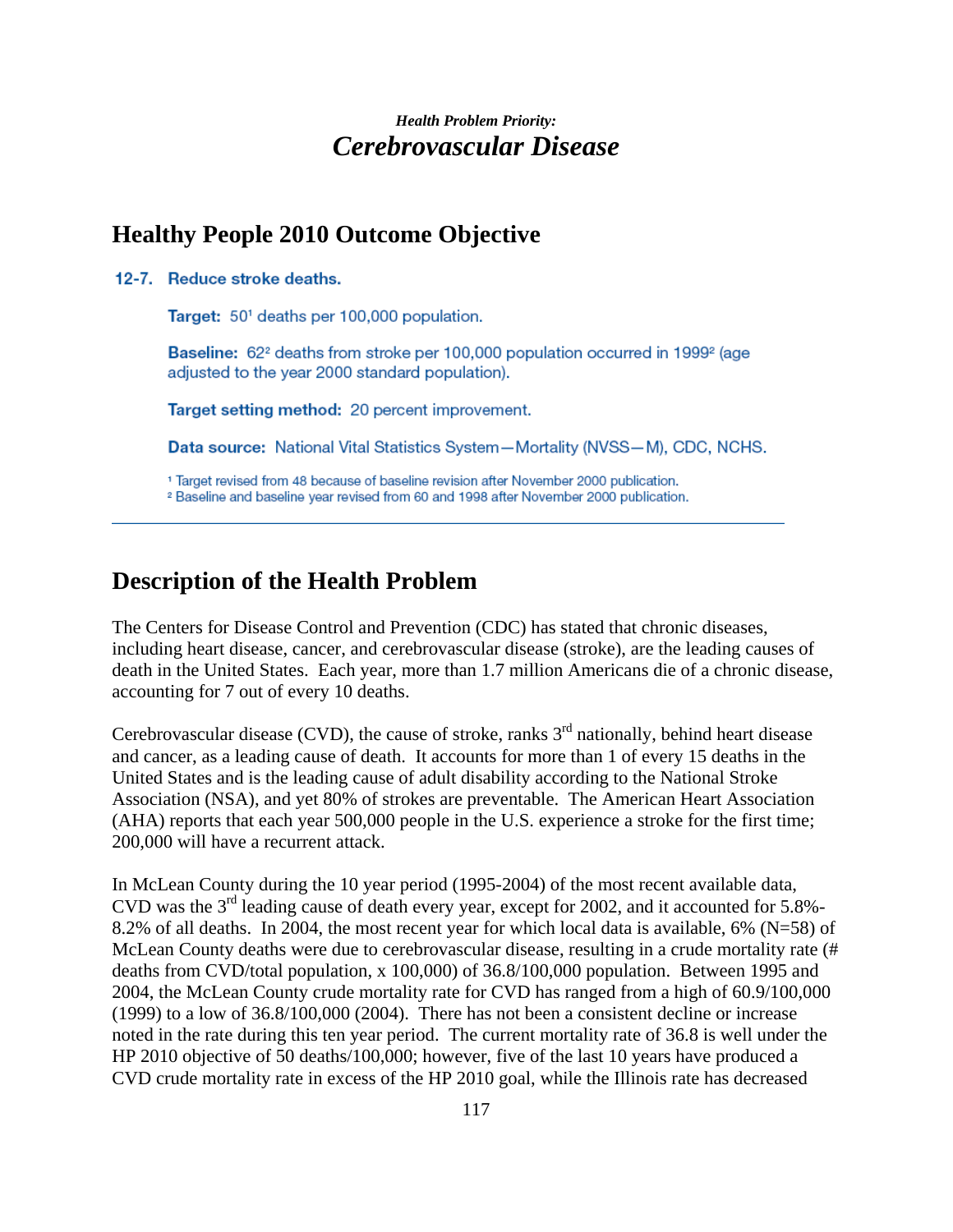from 63.5 (1995) to 50.9 (2004). During the health problem priority setting process, using the Hanlon Method, CVD ranked second out of the 8 problems identified.

When CVD mortality rates are compared at the national level, a disparity exists between whites and blacks. The U.S. mortality rates were 54.2 for white males compared to 81.7 for black males; and, 53.4 for white females and 71.8 for black females. In addition, the American Heart Association and National Stroke Association report that blacks have almost twice the risk of first-ever stroke compared to whites. In McLean County from 1995 to 2004, CVD has been responsible for 3%-14% of the deaths in blacks each year compared to 6%-9% in whites.

# **Behavioral Risk Factors**

Reducing the potential for a first-ever stroke or stroke recurrence could be achieved in part by addressing some of the treatable diseases and lifestyle choices that place individuals at risk for cerebrovascular disease. The National Stroke Association promotes stroke and transient ischemic attack (TIA) risk reduction through: 1) surgery, 2) medical management, and 3) lifestyle modifications, such as controlling high blood pressure, hypertension, smoking, alcohol consumption, and weight. The NSA notes a Harvard University study which indicated that clotcaused stroke risk could be reduced by 30% by eating a healthy diet that included 5 daily servings of fruits and vegetables. The McLean County-specific Behavioral Risk Factor Survey (BRFS) data (1997, 2002, 2004) of adults reveals that McLean County does not meet the HP 2010 objectives in many of these lifestyle modification areas:

- 1) cigarette smoking:
	- McLean County BRFS: 20.8% of adults smoke (2004); 30% of  $12<sup>th</sup>$  graders (2004 Youth Survey).
	- HP 2010 goal: no more than 12% of adults and 16% of children.
- 2) abnormal blood lipid levels:
	- McLean County BRFS: 28.8% have been told they have high cholesterol (2004).
	- HP 2010 goal: no more than 17% will have high cholesterol.
- 3) high blood pressure:
	- McLean County BRFS: 22.4% have been told they had high blood pressure (2004), and 77.2% said they were taking medications for high blood pressure (2002). The AHA estimates that, of those with hypertension, 34% are on medications and have it under control and 25% are on medications but do not have their hypertension under control.
	- HP 2010 goal: 50% of those with hypertension will have it under control.
- 4) diabetes:
	- McLean County BRFS: 3.6% have been told they were diabetic (2004).
	- HP 2010: (no comparable goal).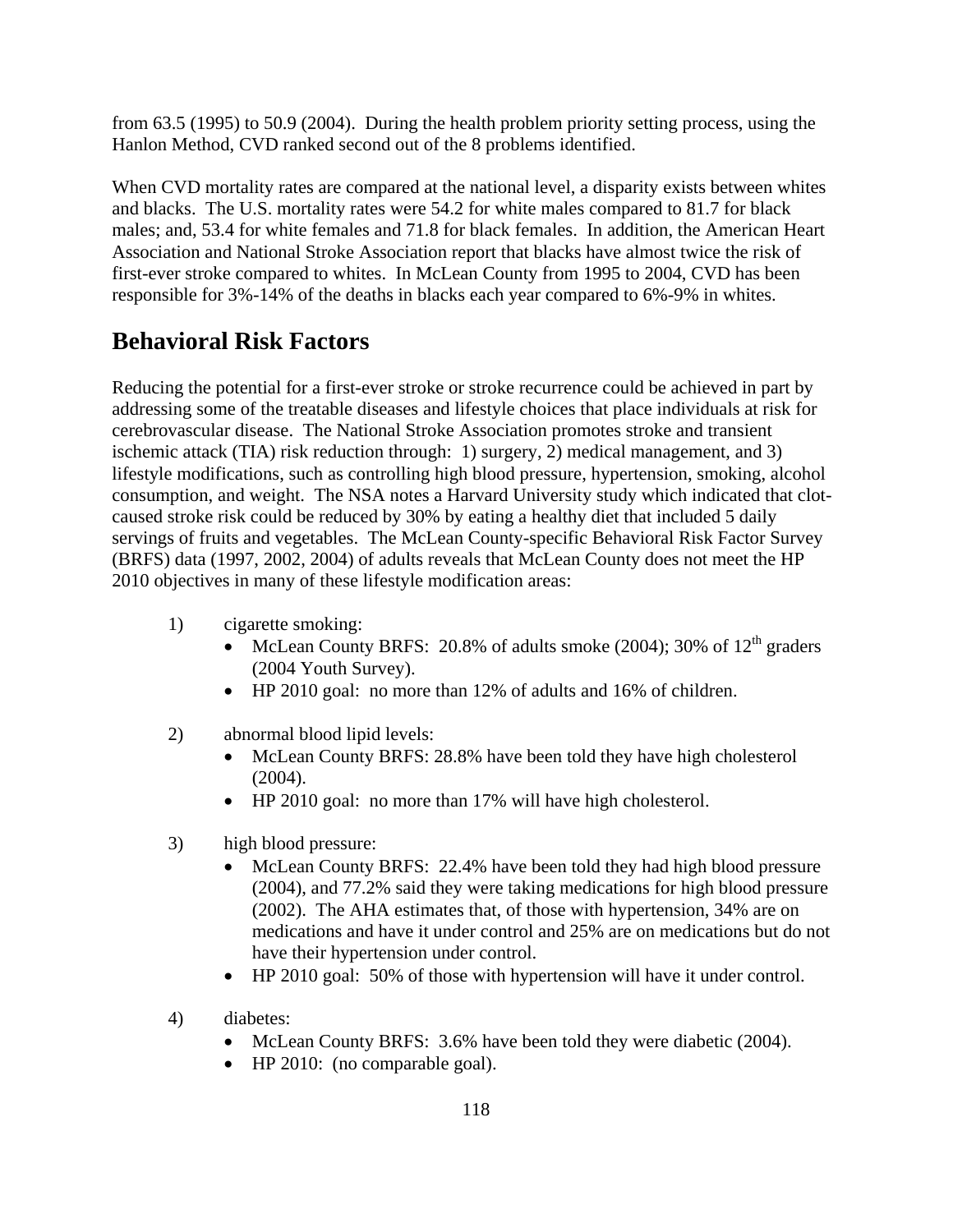- 5) abdominal obesity:
	- McLean County BRFS: 35% are overweight (BMI between 25 and 29) and 20.7% are obese (BMI of 30 or over) (2004).
	- HP 2010: no more than 5% overweight and no more than 15% obese.
- 6) lack of physical activity: (Healthy People 2010 goal met)
	- McLean County BRFS: 35% take part in moderate physical activity at least 5 times per week for 30 minutes each time (2004).
	- HP 2010 goal: at least 30%
- 7) fruit and vegetable consumption:
	- McLean County BRFS: 15.3% (2002) to 20.9% (2004) report consuming 5 or more servings of fruits and vegetables every day.
	- HP 2010: increase the proportion of persons aged 2 years and older who consume at least 2 daily servings of fruit and who consume at least 3 servings of vegetables, with at least one-third being dark green or orange vegetables.
- 8) alcohol over-consumption:
	- McLean County BRFS: 20.3% are at risk for acute/binge drinking (2004), and 8.7% are at risk of chronic drinking (2004).
	- HP 2010: reduce the proportion of persons engaging in binge drinking of alcoholic beverages to no more than 6%; reduce the proportion of adults who exceed guidelines for low risk drinking to no more than 50% of males and females.

This BRFS data indicates that McLean County residents will continue to be at risk for death and disability from the effects of cerebrovascular disease if lifestyle modifications are not implemented soon and consistently over time.

# **Rationale for Choice as a Health Priority**

Although the current cerebrovascular disease crude mortality rate of 36.8/100,000 (2004) is below the HP 2010 goal of 50/100,000, the rate has only fallen below it five times in the past 10 years. In addition, the data from the Behavioral Risk Factor Surveys of McLean County in 1997, 2002, and 2004 indicate that many of the Healthy People 2010 goals which address the risk factors for CVD remain unmet, suggesting that the county population will continue to be at great risk for CVD unless significant changes are made in health behavior over the next five years to lower the risk for developing CVD or experiencing a recurrence of stroke. These factors contributed to CVD achieving a priority ranking of 2 during the health problem priority setting process using the Hanlon Method for prioritizing the county's top eight health problems. CVD achieved a Hanlon priority score of 175 (heart disease score  $= 210$ ; cancer score  $= 168$ ). This health problem also has research supporting health improvements with risk factor reduction: eliminating tobacco use, controlling hypertension and cholesterol levels, and maintaining a healthy weight all significantly reduce the risk of cerebrovascular disease; therefore, addressing the modifiable risk factors for CVD will assist with preventing further disability and death.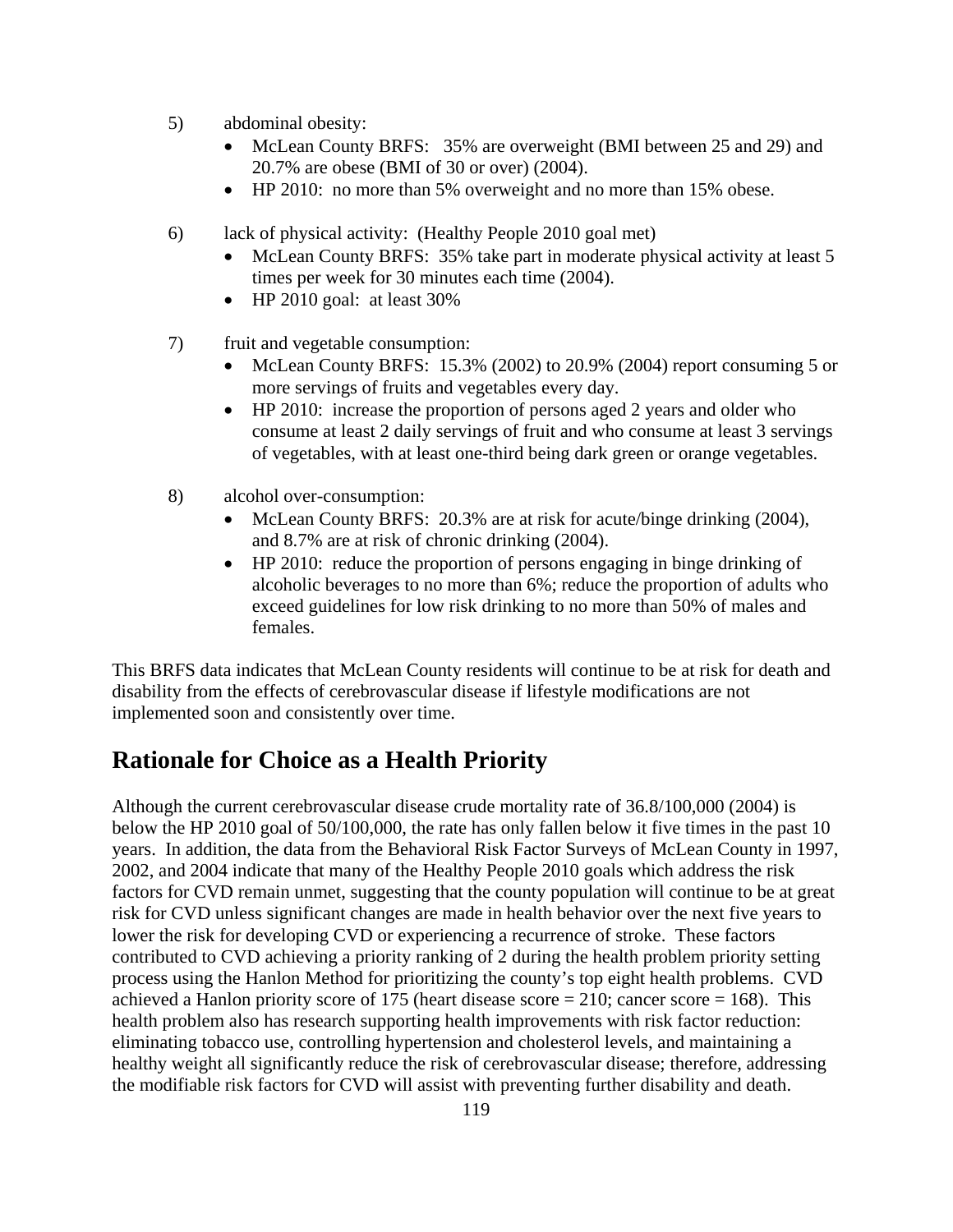# **Interventions to Address the Health Problem Priority**

The strategies developed by the Community Health Advisory Committee (CHAC) to reduce death and disability due to cerebrovascular disease include activities in the following areas:

- 1. Increase access to screenings and community health activities that address risk factors.
- 2. Assist with the coordination and promotion of community-based health promotion and wellness activities that may include: health screenings, counseling sessions, weight reduction programs and education messages.
- 3. Health care providers will address risk factor patient education.
- 4. Provide access to smoking prevention education and smoking cessation activities in area schools and within the community.
- 5. Support the development of governmental, school and community policies that help to establish and maintain smoke-free environments.
- 6. Promote public awareness of the health hazards of second-hand smoke by promoting legislative action to create clean indoor air policies for all public places.
- 7. Promote anti-tobacco campaigns, such as "Great American Smoke Out" and "World No Tobacco Day".
- 8. Increase community awareness of controllable risk factors (such as diabetes).
- 9. Increase community awareness of screenings for risk factors, including diabetes.
- 10. Promote free fitness activities.
- 11. Promote public awareness of the health hazards associated with obesity and promote positive policies and interventions in the community.
- 12. Provide access to alcohol abuse prevention education and alcohol cessation activities in area schools and at community events.
- 13. Support the development of governmental and school policies that help to establish and maintain alcohol-free environments for adolescents.

# **Community Resources to Implement Interventions**

Implementation plans from previous community health plans for McLean County included the establishment of task forces in each of the three health priority areas to implement the intervention strategies. Each task force consisted of many community representatives which met frequently throughout the community health plan period. Implementation of the current community health plan for 2007-2012 will build on the partnerships and networks that have been previously established and will add additional members to strengthen the implementation effort and further improve coordination of activities. A complete list of community stakeholders is included in this document.

# **Barriers to Achieving Health Improvements**

Multiple barriers exist that will hinder efforts to reduce the incidence and prevalence of cerebrovascular disease. Key areas include: socioeconomic factors, cultural norms, individual and family practices, limited access to resources, and a lack of personal funds to finance lifestyle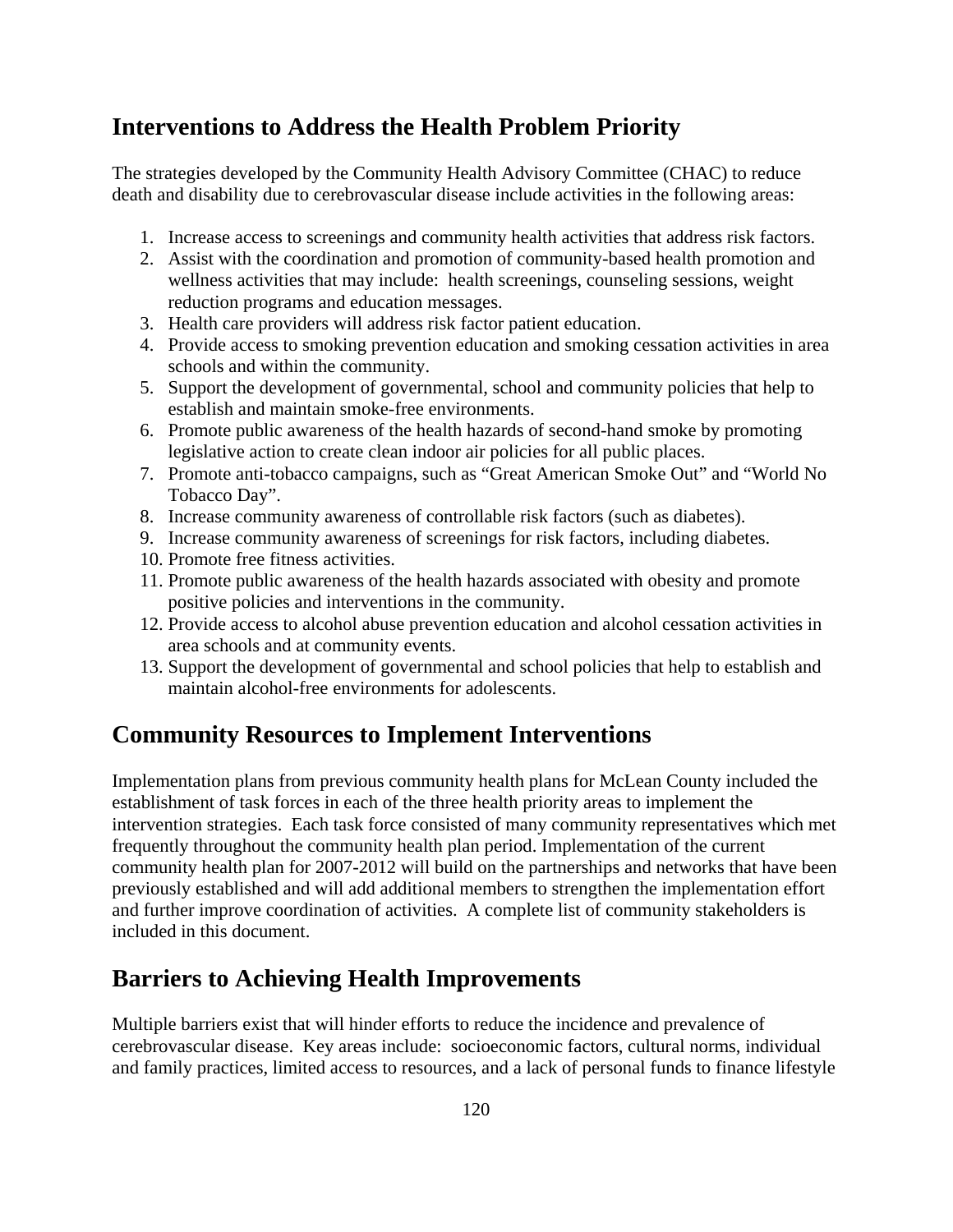changes, medications, or screening costs. In addition, the community health plan intervention strategies require time and effort from staff and volunteers from various organizations throughout McLean County who have other obligations and priorities to address.

# **Funding for Implementing Interventions**

After approval of the community health plan, the implementation task force(s) will further address funding options. Federal, state, and local resources will be pursued. Organizations may provide in-kind assistance and many of the intervention strategies fall within the mission of stakeholder agencies. It is anticipated that some grant funding may be made available during the 5-year community health plan period in the areas of obesity reduction, diabetes, and smoking cessation. Should funding become available, the Community Health Advisory Committee will discuss opportunities and encourage stakeholders to pursue funding.

# **Evaluation and Monitoring Plan**

The Community Health Advisory Committee (CHAC) is responsible for the on-going monitoring and evaluation of the McLean County Community Health Plan (CHP) to assess the implementation and effectiveness of the CHP intervention strategies (process evaluation) and progress toward meeting impact and outcome objectives (outcome evaluation). A key goal of evaluation efforts for this CHP is the identification and subsequent promotion of effective interventions that lead to a reduction in risk factor levels in McLean County.

Once the CHP has been approved by the state of Illinois (anticipated by fall 2007), a CHP implementation task force will be formed and evaluation approaches and activities will be addressed. With multiple stakeholders and programs under development or all ready in place, an on-going challenge will be the ability to acquire and pool evaluation results from various sources:

- a) To establish county-level baselines (such as the number of screenings currently offered; the percent of the adult population receiving screenings) if none currently exist; and,
- b) To reach agreement on which intervention functions should be measured as well as how and when measurement will occur.

Agreement on a logic model-type evaluation measurement process may provide:

- 1) A clearer understanding between stakeholders regarding which entities are responsible for capturing data for the CHP evaluation process;
- 2) Improved consistency in the type of data collected and methods used for evaluation data collection; and,
- 3) A framework for cooperative sharing of evaluation results.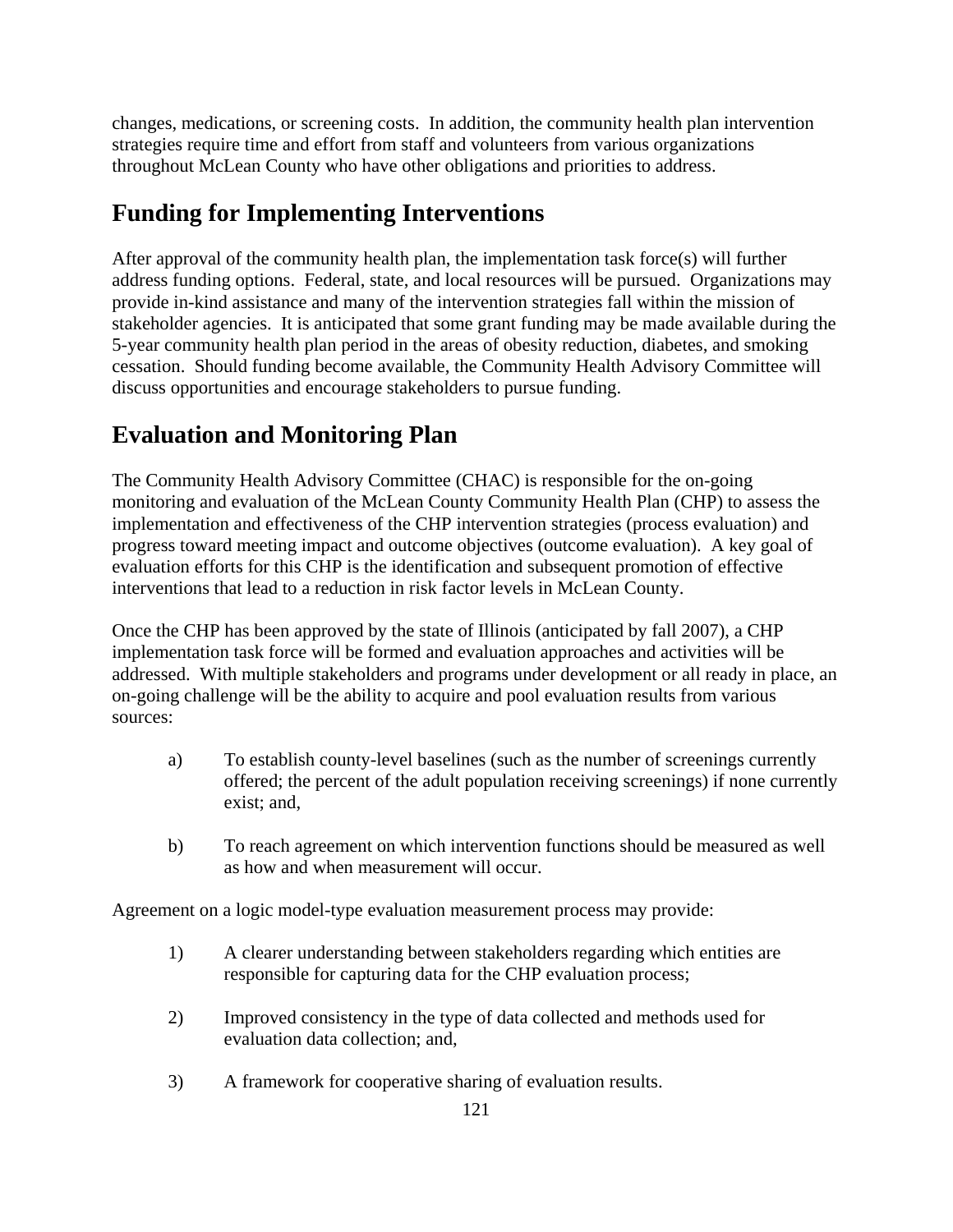The *Community Program Logic Model* and its *12-Step Community Program Evaluation Measurement Planning Process* (adapted from *Measuring Program Outcome: A Practical Approach*, United Way, 1996) is one approach that will be considered by the CHAC, which will determine if this process is acceptable as an evaluation measurement tool for selected indicators.

At a minimum, monitoring and evaluation will occur on an annual basis and will be discussed with CHAC and implementation task force members. Methods will entail written analysis of progress made toward meeting strategies articulated in the CHP. In addition, goal congruent community initiatives will be captured as part of the evaluation process. Throughout the fiveyear period, the CHAC will receive verbal updates of task force activities and progress at each CHAC meeting and McLean County Health Department IPLAN liaison staff will provide a midterm progress report to the public.

The process of evaluation measurement will assist the CHAC with assessing whether CHP interventions are creating a positive impact in the community and if improvements or modifications are needed. Through evaluation, accountability is increased and a stronger commitment to improving the health of McLean County citizens will be communicated to its residents.

# **Health Priority Summary Worksheet: Cerebrovascular Disease**

The following pages contain the McLean County Community Health Plan summary worksheet for cerebrovascular disease, based on modifications of APEX-PH templates. The worksheet contains: a description of the health problem; list of risk factors and direct and indirect contributing factors; barriers to improvements; community stakeholders; community health improvement outcome goals and impact objectives; community health plan strategies/interventions linked to the goals and objectives; and, community health plan evaluation considerations. Following the worksheet is a chart linking direct and indirect contributing factors to risk factors for this health problem.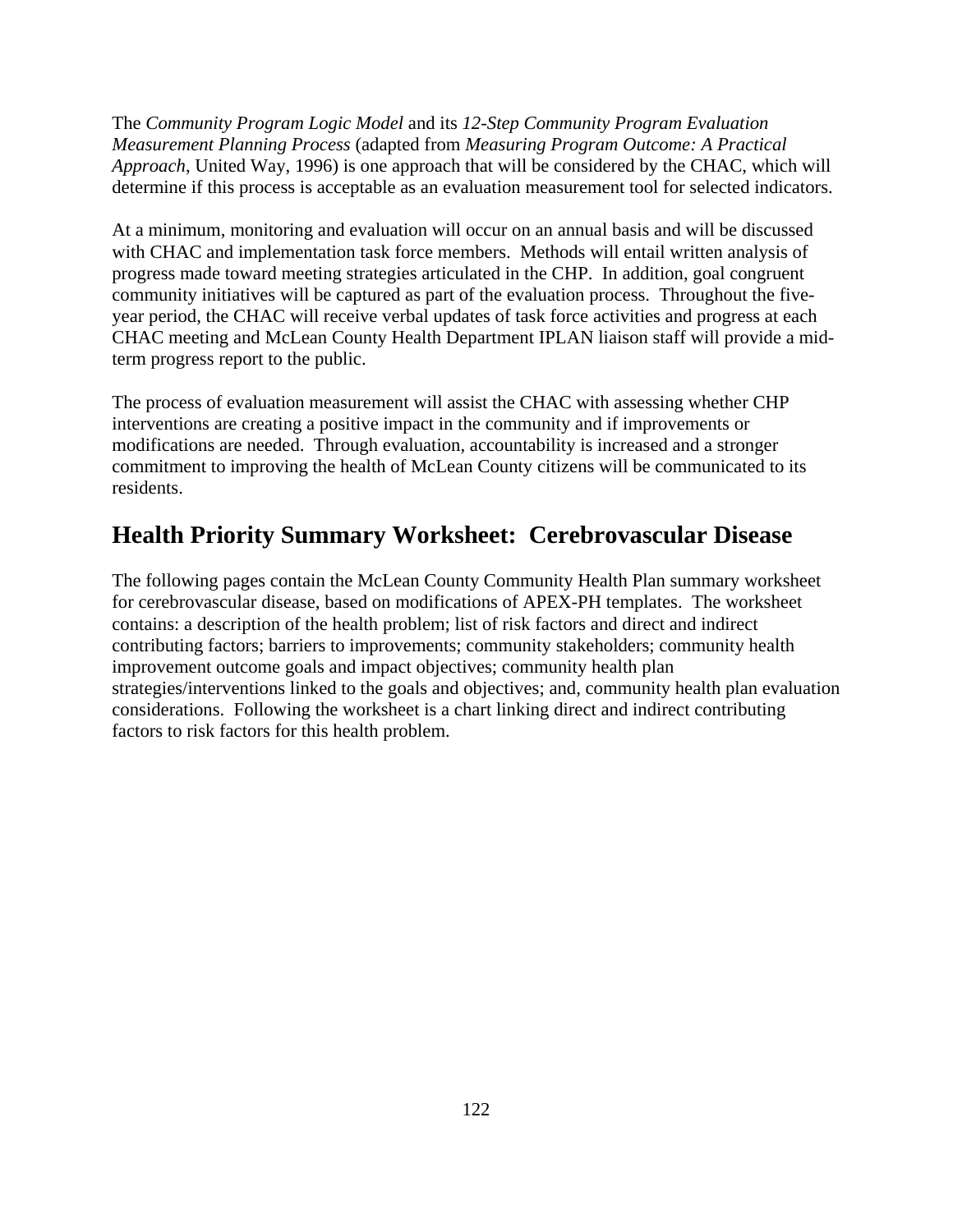# **Summary Worksheet (Stroke)**

# **Health Priority Cerebrovascular Disease**

# **Description of Health Problem**

- Cerebrovascular Disease is the second leading cause of mortality in McLean County and is amenable to prevention methods.
- The Hanlon Method for investigation of health problems ranked cerebrovascular disease as McLean County's #2 health problem with a Hanlon assessment score of 175.
- During the Hanlon Method prioritization process, cerebrovascular disease scored a 9 on a tenitem scale assessing the seriousness of this health concern.
- In 2004, McLean County's crude mortality rate from Cerebrovascular Disease was  $36.8/100,000$ compared to the Illinois crude mortality rate of 50.9/100,000.
- BRFS data indicates that many McLean County residents will face disability and death as a result of Cerebrovascular Disease if lifestyle modifications are not made. This is indicated by recent BRFS data.
- BRFS data (3 surveys: 1997, 2002, 2004):
	- o 28.8% (2004) of McLean County adults reported being told their cholesterol was high compared to the 29.4% of Illinois residents that report the same.
	- o In 2004, the number of people in McLean County that were told their blood pressure was high increased to 22.4% from 16.4% in 1997.
	- o The percentage of McLean County residents reporting that they are diabetic in 2004 is 3.6% compared to 6.1% of Illinois residents that report the same.
	- o 20.8% of McLean County adults report being a smoker compared to 22.2% of Illinois residents that report the same.
	- o 22.4% of McLean County residents were told they had High Blood Pressure compared to 25.9% of Illinois residents that were told the same.
	- o Obesity in McLean County has increased from 15.4% (2002) to 20.7% (2004).
	- o The most common legal substance abused in McLean county is alcohol. Estimates in 2000 indicate that 10,077 use alcohol heavily.
	- o 20.8% (1997) adults aged 21 and older reported binge drinking; 6.1% (1997) report chronic drinking.
	- o 25.3% (2002) and 20.3% (2004) of McLean County adults (aged 18 and older) are at risk of acute/binge drinking. 8.7% (2002) of McLean County adults (aged 18 and over) are at risk of chronic drinking.

# **Risk Factors**

- **1. Elevated Blood Cholesterol 5. Diabetes**
- 
- 
- 
- 
- **2. Genetics/Heredity 6. Excessive Alcohol Intake**
- **3. Tobacco use/Exposure 7. Peripheral Vascular Disease (PVD)**
- **4. Hypertension 8. Atrial Fibrillation** 
	- **9. Tobacco Use/Addiction**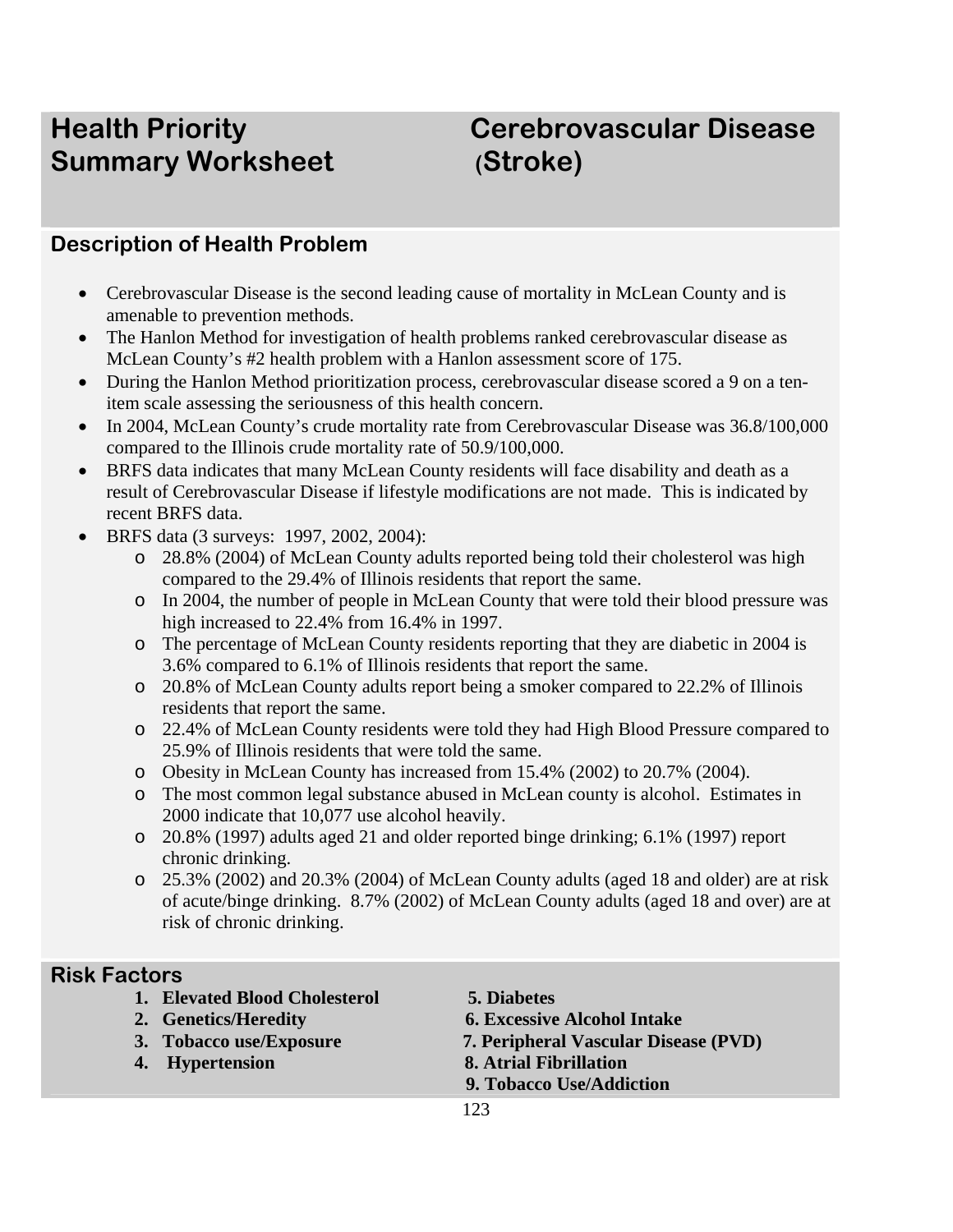# **Contributing Factors**

#### **Direct Contributing Factors Among Identified Risk Factors:**

#### **1. Elevated Blood Cholesterol**

- Obesity
- Poor diet
- Physical inactivity
- **2. Genetics/Heredity** 
	- Family history

# **3. Tobacco Addiction**

- Addiction
- Poor utilization of smoking cessation programs
- Cultural/Societal norms

# **4. Hypertension**

- Obesity
- Medication noncompliance
- Tobacco use
- Alcohol abuse
- Heredity/Genetics

# **5. Diabetes**

- Obesity
- Genetics/Heredity
- Physical inactivity

# **6. Excessive Alcohol Intake**

- Cultural and Societal Norms
- Addiction
- Delay access to emergency services

# **7. Peripheral Vascular Disease (PVD)**

- Delayed access to medical services
- Lack of awareness of symptoms
- Limited access to regular medical care

# **8. Atrial Fibrillation**

- Genetics/Heredity
- Unknown factors

# **9. Excessive Alcohol Intake**

- Addiction
- Cultural and societal norms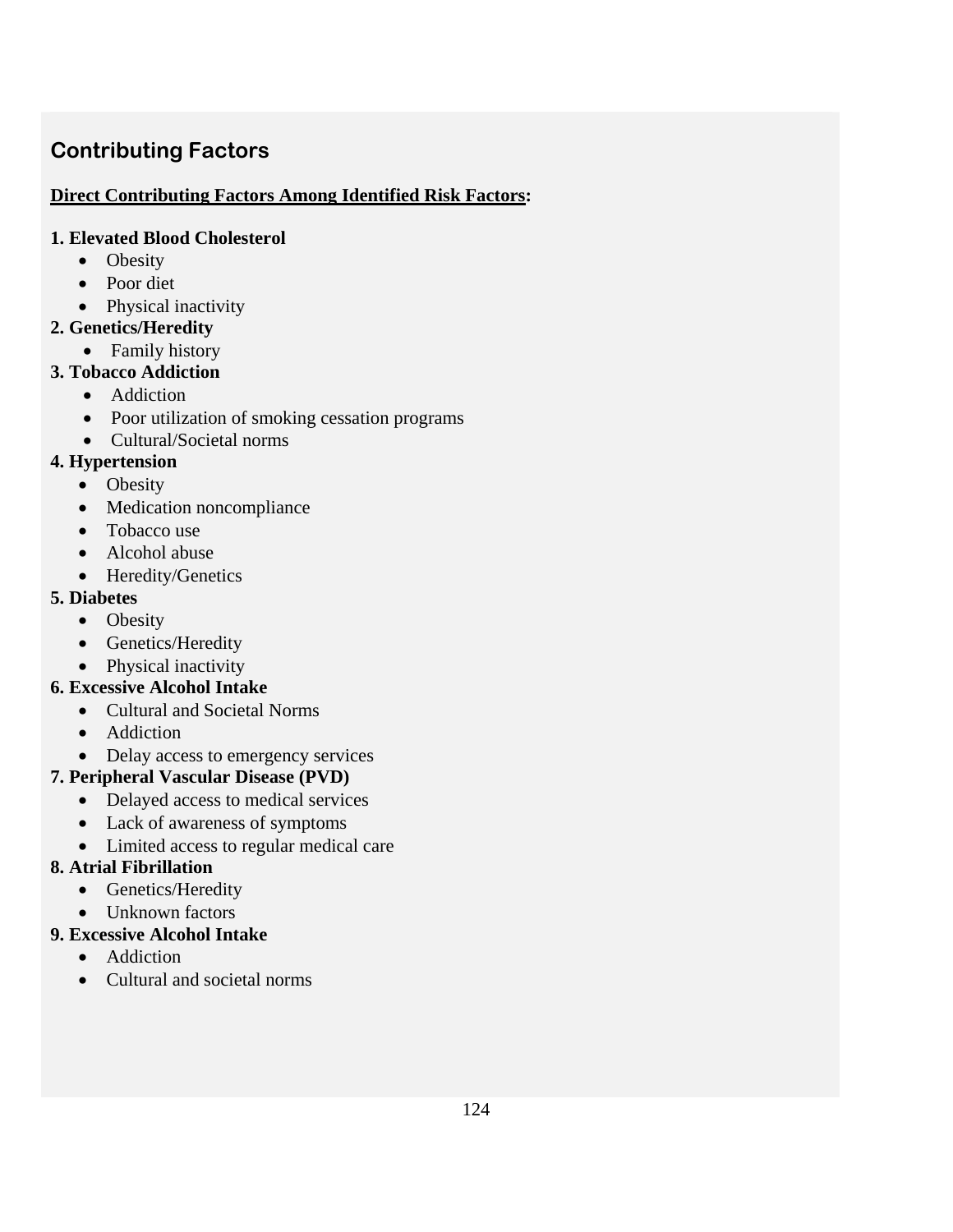#### **Indirect Contributing Factors Among Identified Risk Factors**:

#### **1. Elevated Blood Cholesterol**

- Poor Eating habits
- Sedentary lifestyle
- Lack of self-efficacy
- Cultural eating habits
- Large restaurant portions
- Increased caloric values
- Lack of affordable healthy options
- Lack of priority
- Lack of motivation
- Lack of knowledge of family history
- Lack of resources
- Lack of knowledge

# **2. Genetics/Heredity**

• Lack of knowledge of family history

# **3. Tobacco Addiction**

- Lack of resources and workplace wellness opportunities
- Limited marketing among selected at risk populations
- Difficulty quitting
- Social environment
- Social influences
- Peer pressure/marketing

# **4. Hypertension**

- Lack of resources
- Lack of knowledge
- Poor eating habits
- Sedentary lifestyle
- Lack of knowledge of good nutrition
- Addiction
- Denial of Addiction
- Lack of utilization of prevention methods/programs
- Lack of knowledge of family history

#### **5. Diabetes**

- Obesity
- Physical inactivity
- Genetics/Heredity

# **6. Excessive Alcohol Intake**

- Financial barriers to treatment
- Advertising targeted at youth and minorities
- Social environment
- Frequency of use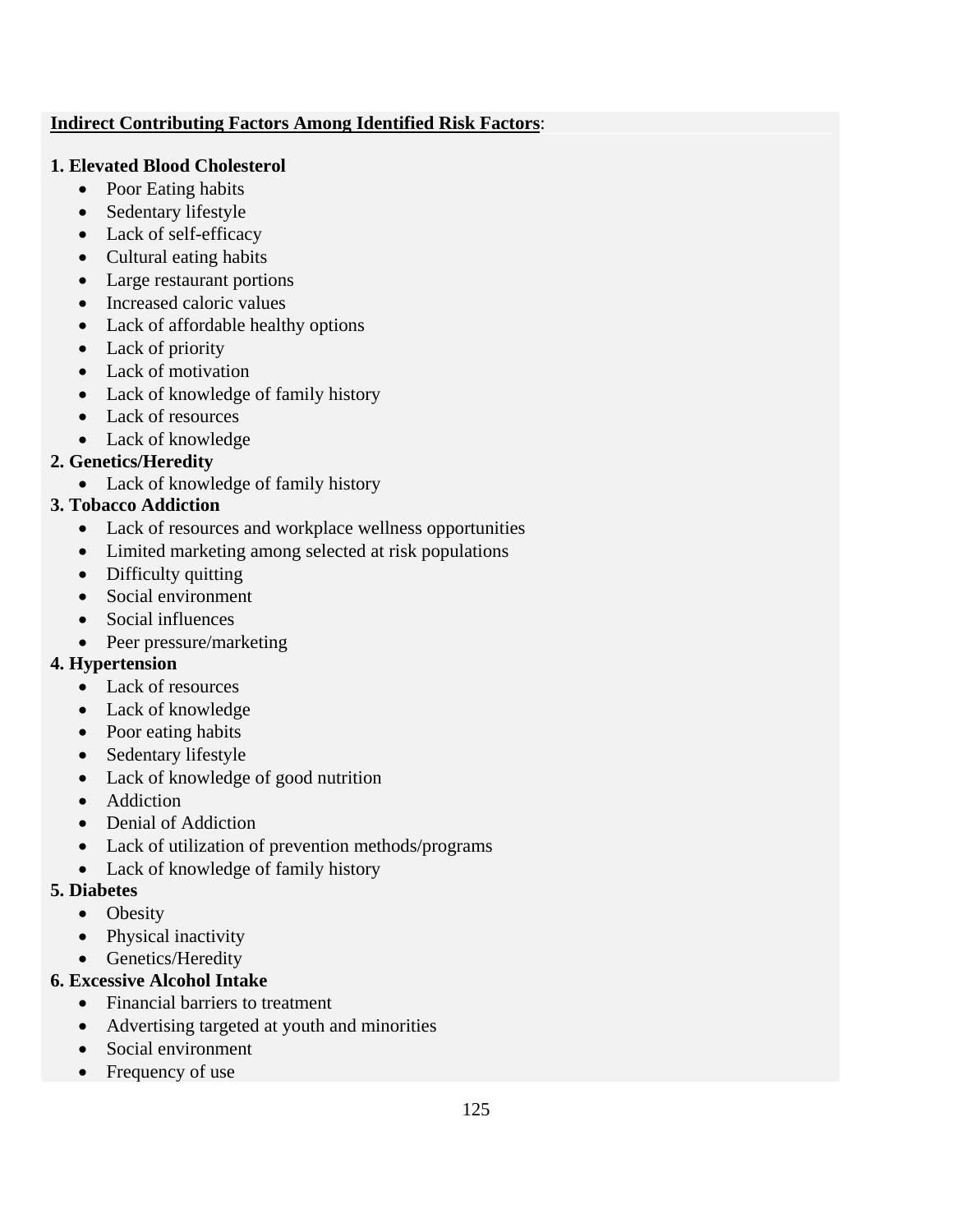• Lack of utilization of treatment services

#### **7. PVD**

- Poor access to regular medical care
- Economic factors
- Denial

# **8. Atrial Fibrillation**

- Poor access to regular medical care
- Economic factors
- Denial
- Lack of awareness

# **9. Excessive Alcohol Intake**

- Financial barriers to treatment
- Advertising targeted at youth and minorities
- Social environment
- Frequency of use
- Lack of utilization of treatment services
- \* For more specific details on direct and indirect contributing factors for the various Risk Factors refer to Cerebrovascular chart.

# **Barriers**

- Socioeconomic Factors
- Cultural norms
- Poor Self-efficacy
- Limited access to resources
- Demographics

# **Community Stakeholders**

- AARP
- Area Agency on Aging)
- Best Practices in Employee Wellness group
- Carle Clinic
- Diabetes educators
- Diabetes support groups
- Emergency room managers and staff
- Healthy Cells magazine
- McLean County Extension Office
- McLean County Neurology
- Media partners
- Neurologists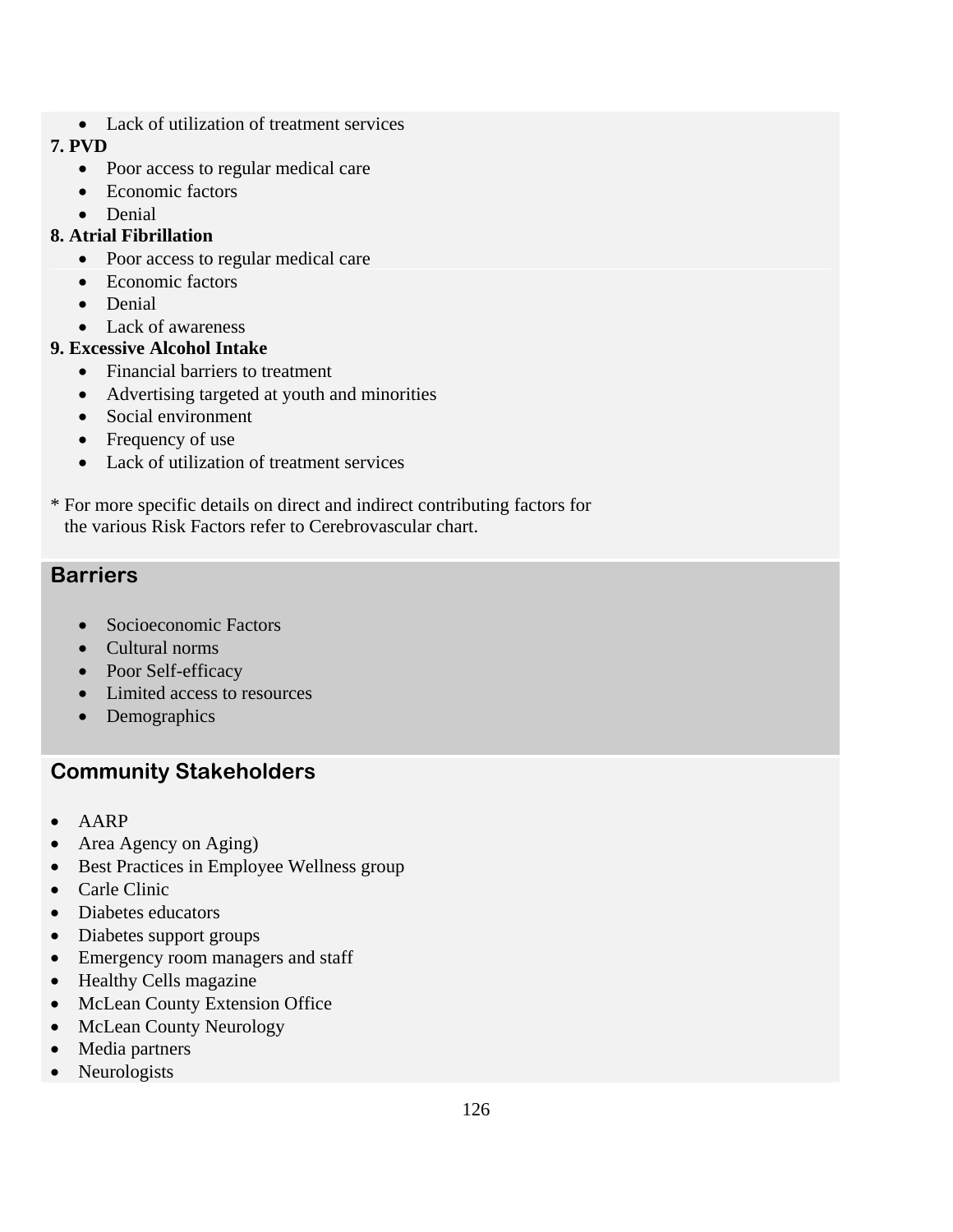- Neuroscience Foundation
- RSVP: Retired Senior Volunteer Program
- Senior citizen groups
- Show Bus (and Peace Meals sites)
- Stroke support groups

# **Community Health Improvement Outcome Goal**

• By the year 2012, reduce Cerebrovascular Disease deaths in McLean County to no more than 50/100,000 (Healthy People 2010 target).

# **Community Health Improvement Impact Objectives**

# **1. Elevated Blood Cholesterol**

- **Impact Objective** By the year 2012, reduce to no more than 20% the prevalence of elevated blood cholesterol levels among adults in McLean County.
- **Baseline**: 29.9% (1997) and 28.8% (2004) of adults in McLean County reported being told their cholesterol was high.
	- o **Intervention strategies**:
		- Assist with the coordination and promotion of community-health based health promotion and wellness activities that may include: health screenings, counseling sessions, weight reduction programs and education sessions.

# **2. Tobacco use/Exposure**

- **Impact Objective** -By the year 2012, reduce cigarette smoking in McLean County to no more than 15% among people aged 18 and older.
- **Impact Objective** By the year 2012, reduce the initiation of cigarette smoking by children and youth so that no more than 16% have become regular cigarette smokers by age 18.
- **Baseline**: 24.4% (1990), 26.8% (1997), 19.7% (2002), and 20.8% (2004) of adults in McLean County were smokers.
	- o **Intervention Strategies:** 
		- Provide access to smoking prevention education and smoking cessation activities in area schools and within the community.
		- Support the development of governmental, school, and community policies that help to establish and maintain smoke-free environments.
		- **Promote public awareness of the health hazards of second-hand smoke by** promoting legislative action to create clean indoor air policies for all public places.
		- **Promote anti-tobacco campaigns, such as "Great American Smoke Out," and** "World No Tobacco Day."

# **3. Hypertension**

**Impact Objective** -By the year 2012, increase to at least 50% the proportion of McLean County residents with hypertension whose blood pressure is under control.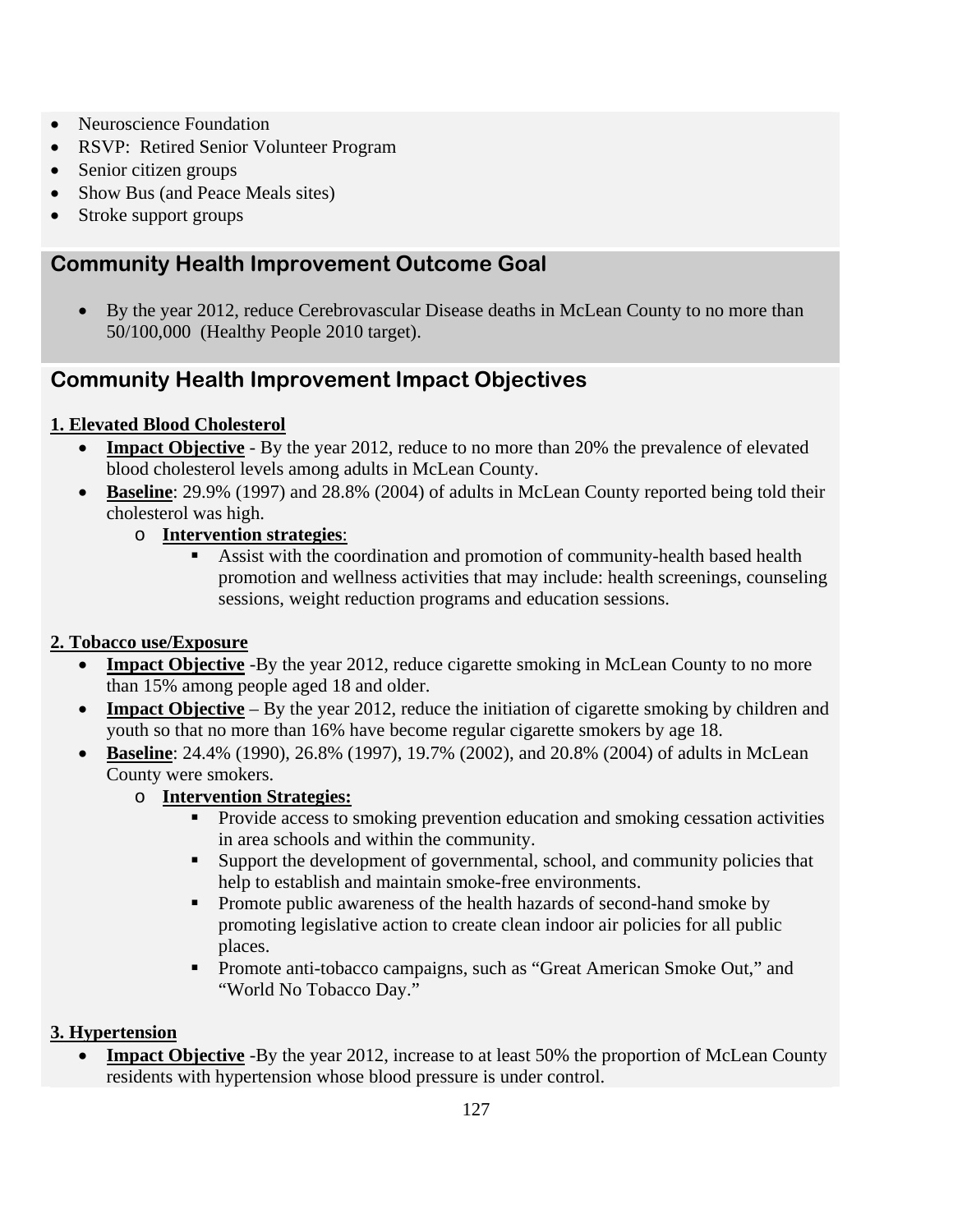• **Baseline**: 16.4% (1997) to 22.4% (2004) of people aged 18 and older in McLean County who have been told that their blood pressure is high.

#### o **Intervention strategies**:

- Increase access to screenings and community health activities that address risk factors.
- **Increase community awareness of screenings for risk factors.**
- **Increase community awareness of controllable risk factors.**

#### **4. Diabetes**

- **Impact Objective** -By the year 2012, reduce diabetes to an incidence of no more than 2.5/1,000 people and a prevalence of no more than 25/1,000 people; reduce diabetes-related deaths to no more than 34/100,000 people.
- **Baseline**: 6.7% (1990), 3.6%(1997), 3.3% (2002), and 3.6% (2004) of McLean County residents report themselves as diabetic.
	- o **Intervention strategies:** 
		- Increase community awareness of controllable risk factors.
		- Increase number of screenings for diabetes.

# **5. Excessive Alcohol Intake**

- **Impact Objective** -By the year 2012, reduce the proportion of persons engaging in binge drinking of alcoholic beverages to no more than 6%; reduce the proportion of adults who exceed guidelines for low risk drinking to no more than 50% of males and females.
- **Baseline**: 20.8% (1997) adults aged 21 and older reported binge drinking; 6.1% (1997) report chronic drinking. 25.3% (2002) and 20.3% (2004) of McLean County adults (aged 18 and older) are at risk of acute/binge drinking. 8.7% (2002) of McLean County adults (aged 18 and over) are at risk of chronic drinking.

#### o **Intervention strategies:**

- Provide access to alcohol abuse prevention education and alcohol cessation activities in area schools and at community youth events.
- Support the development of governmental and school policies that help to establish and maintain alcohol-free environments for adolescents.
- Investigate social marketing campaigns and approaches to decrease alcohol intake in the community.
- **Promote community awareness of the link between excessive alcohol** consumption and disease.

# **6. Tobacco Addiction**

- **Impact Objective** -By the year 2012, reduce cigarette smoking in McLean County to no more than 15% among people aged 18 and older. (Healthy People 2010 target: 12%)
- **Impact Objective** By the year 2012, reduce the initiation of cigarette smoking by children and youth so that no more than 16% have become regular cigarette smokers by age 18. (Healthy People 2010 target)
- **Baseline**: 24.4% (1990), 26.8% (1997), 19.7% (2002), and 20.8% (2004) of adults in McLean County were smokers;  $30\%$  of  $12<sup>th</sup>$  graders report smoking.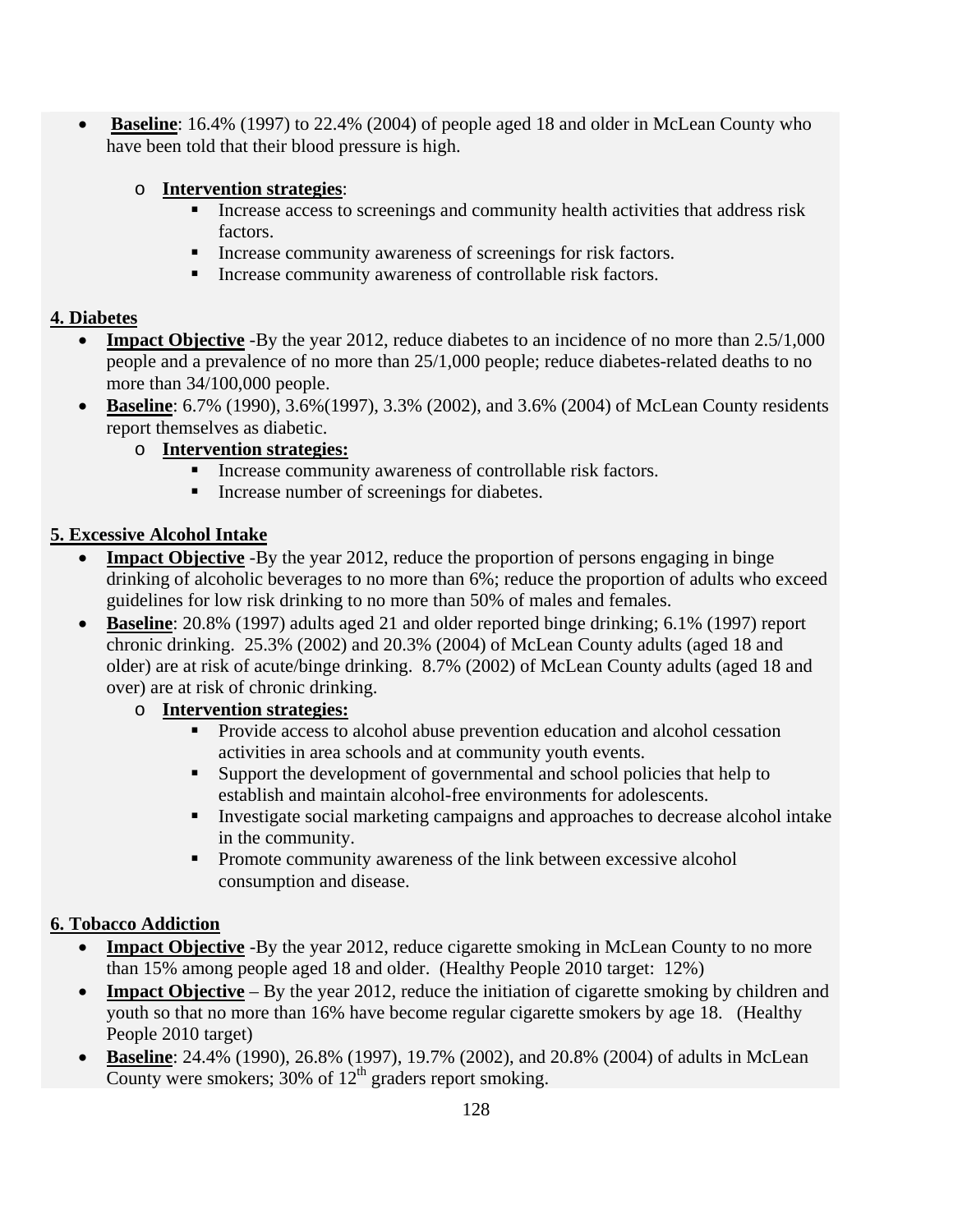#### o **Intervention Strategies:**

- Provide access to smoking prevention education and smoking cessation activities in area schools and within the community.
- Support the development of governmental, school, and community policies that help to establish and maintain smoke-free environments.
- **Promote public awareness of the health hazards of second-hand smoke by** promoting legislative action to create clean indoor air policies for all public places.
- **Promote anti-tobacco campaigns, such as "Great American Smoke Out," and** "World No Tobacco Day."

#### **7. Physical Inactivity/Sedentary Lifestyle**

- **Impact Objective** By the year 2012, increase the proportion of persons to >35% who take part in moderate physical activity at least 5 times per week for 30 minutes each time. (Healthy People target: 30%)
- **Baseline:** 35% of adults take part in moderate physical activity for at least 5 times per week (2004).
	- o **Intervention strategies**:
		- Promote free fitness activities.
		- Promote public awareness of health hazards associated with obesity and promote positive policies and interventions in the community.
		- Provide access to alcohol abuse prevention education and alcohol cessation activities in area schools and at community events.
		- Support the development of governmental and school policies that help to establish and maintain alcohol-free environments for adolescents.

# **Community Health Improvement Strategies/Interventions**

- Increase access to screenings and community health activities that address risk factors.
- Assist with the coordination and promotion of community-based health promotion and wellness activities that may include: health screenings, counseling sessions, weight reduction programs, and education messages.
- Health care providers will address risk factor patient education.
- Provide access to smoking prevention education and smoking cessation activities in area schools and within the community.
- Support the development of governmental school and community policies that help to establish and maintain smoke-free environments.
- Promote public awareness of the health hazards of second-hand smoke by promoting legislative action to create clean indoor air policies for all public places.
- Promote public awareness of the health hazards associated with obesity and promote positive policies and interventions on the community.
- Promote anti-tobacco campaigns, such as "Great American Smoke Out" and "World No Tobacco Day."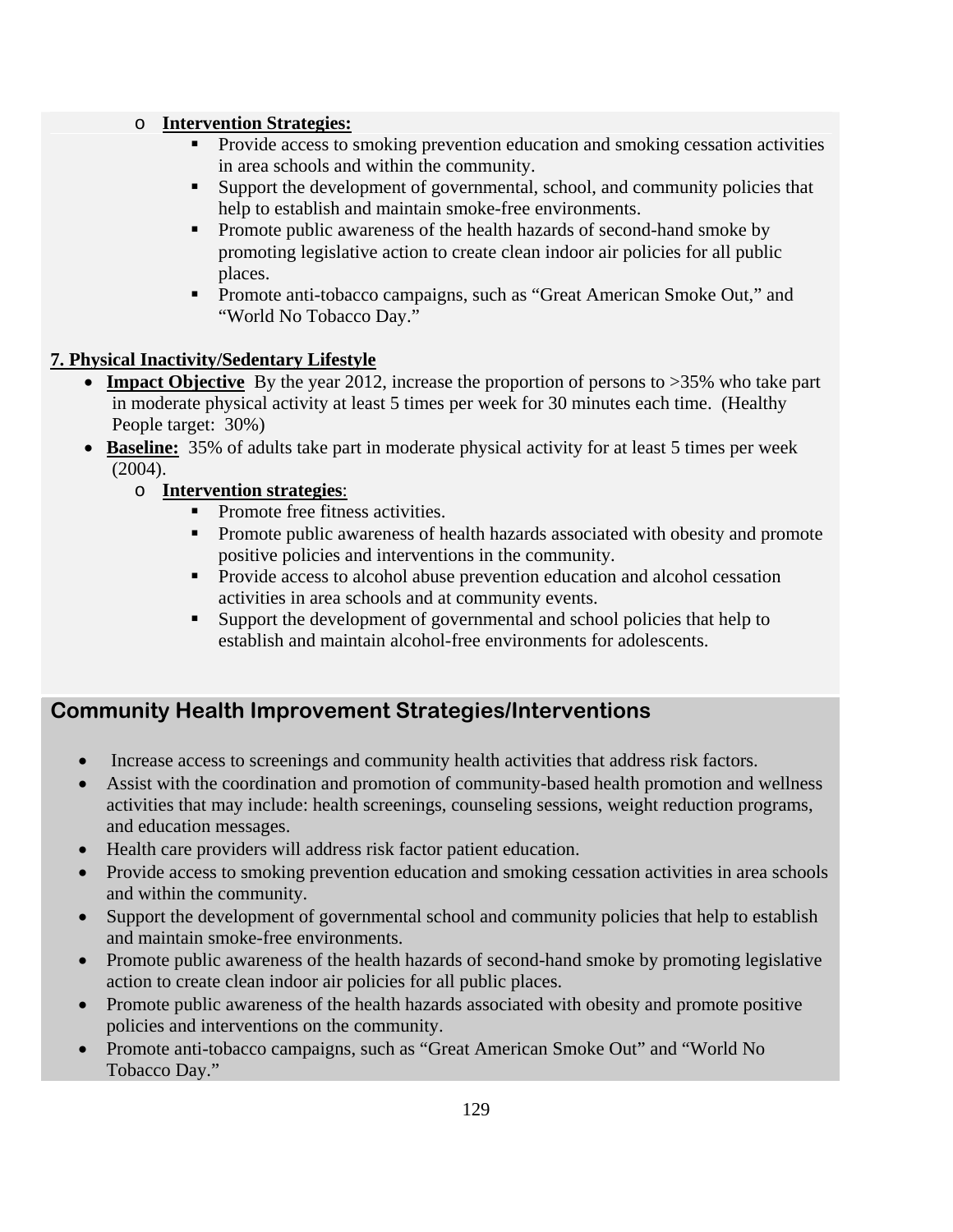- Increase community awareness of controllable risk factors (such as diabetes).
- Increase community awareness of screenings for risk factors, including diabetes.
- Promote free physical fitness activities.
- Provide access to alcohol abuse prevention education and alcohol cessation activities in area schools and at community events.
- Support the development of governmental and school policies that help to establish and maintain alcohol-free environments for adolescents.

# **Community Health Plan Evaluation and Monitoring**

The Community Health Advisory Committee (CHAC) is responsible for the on-going monitoring and evaluation of the McLean County Community Health Plan (CHP) to assess the implementation and effectiveness of the CHP intervention strategies (process evaluation) and progress toward meeting impact and outcome objectives (outcome evaluation). A key goal of evaluation efforts for this CHP is the identification and subsequent promotion of effective interventions that lead to a reduction in risk factor levels in McLean County.

Once the CHP has been approved by the state of Illinois (anticipated by fall 2007), a CHP implementation task force will be formed and evaluation approaches and activities will be addressed. With multiple stakeholders and programs under development or all ready in place, an on-going challenge will be the ability to acquire and pool evaluation results from various sources:

- a) To establish county-level baselines (such as the number of screenings currently offered; the percent of the adult population receiving screenings) if none currently exist; and,
- b) To reach agreement on which intervention functions should be measured as well as how and when measurement will occur.

Agreement on a logic model-type evaluation measurement process may provide:

- 1) A clearer understanding between stakeholders regarding which entities are responsible for capturing data for the CHP evaluation process;
- 2) Improved consistency in the type of data collected and methods used for evaluation data collection; and,
- 3) A framework for cooperative sharing of evaluation results.

The *Community Program Logic Model* and its *12-Step Community Program Evaluation Measurement Planning Process* (adapted from *Measuring Program Outcome: A Practical Approach*, United Way, 1996) is one approach that will be considered by the CHAC, which will determine if this process is acceptable as an evaluation measurement tool for selected indicators.

At a minimum, monitoring and evaluation will occur on an annual basis and will be discussed with CHAC and implementation task force members. Methods will entail written analysis of progress made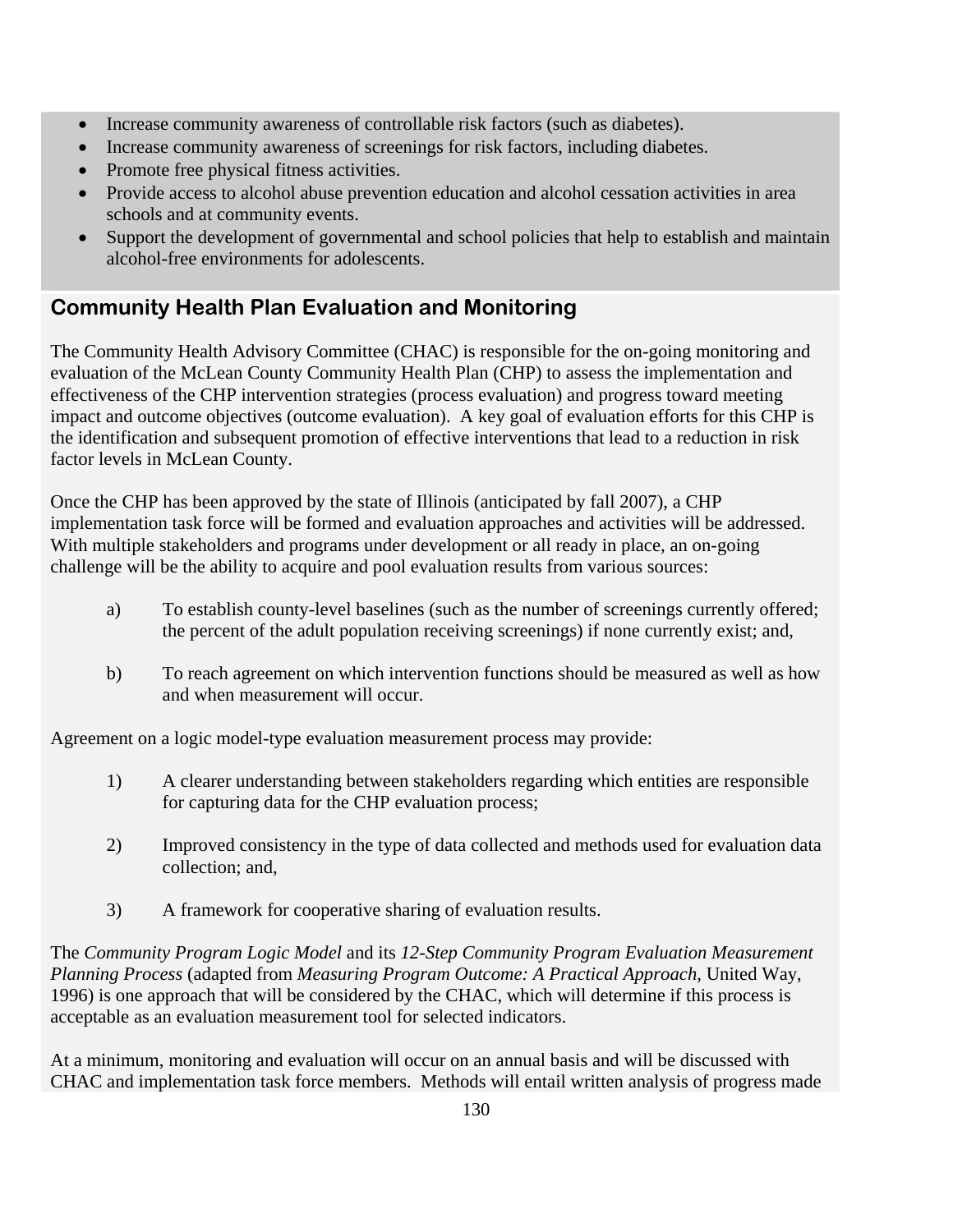toward meeting strategies articulated in the CHP. In addition, goal congruent community initiatives will be captured as part of the evaluation process. Throughout the five-year period, the CHAC will receive verbal updates of task force activities and progress at each CHAC meeting and McLean County Health Department IPLAN liaison staff will provide a mid-term progress report to the public.

The process of evaluation measurement will assist the CHAC with assessing whether CHP interventions are creating a positive impact in the community and if improvements or modifications are needed. Through evaluation, accountability is increased and a stronger commitment to improving the health of McLean County citizens will be communicated to its residents.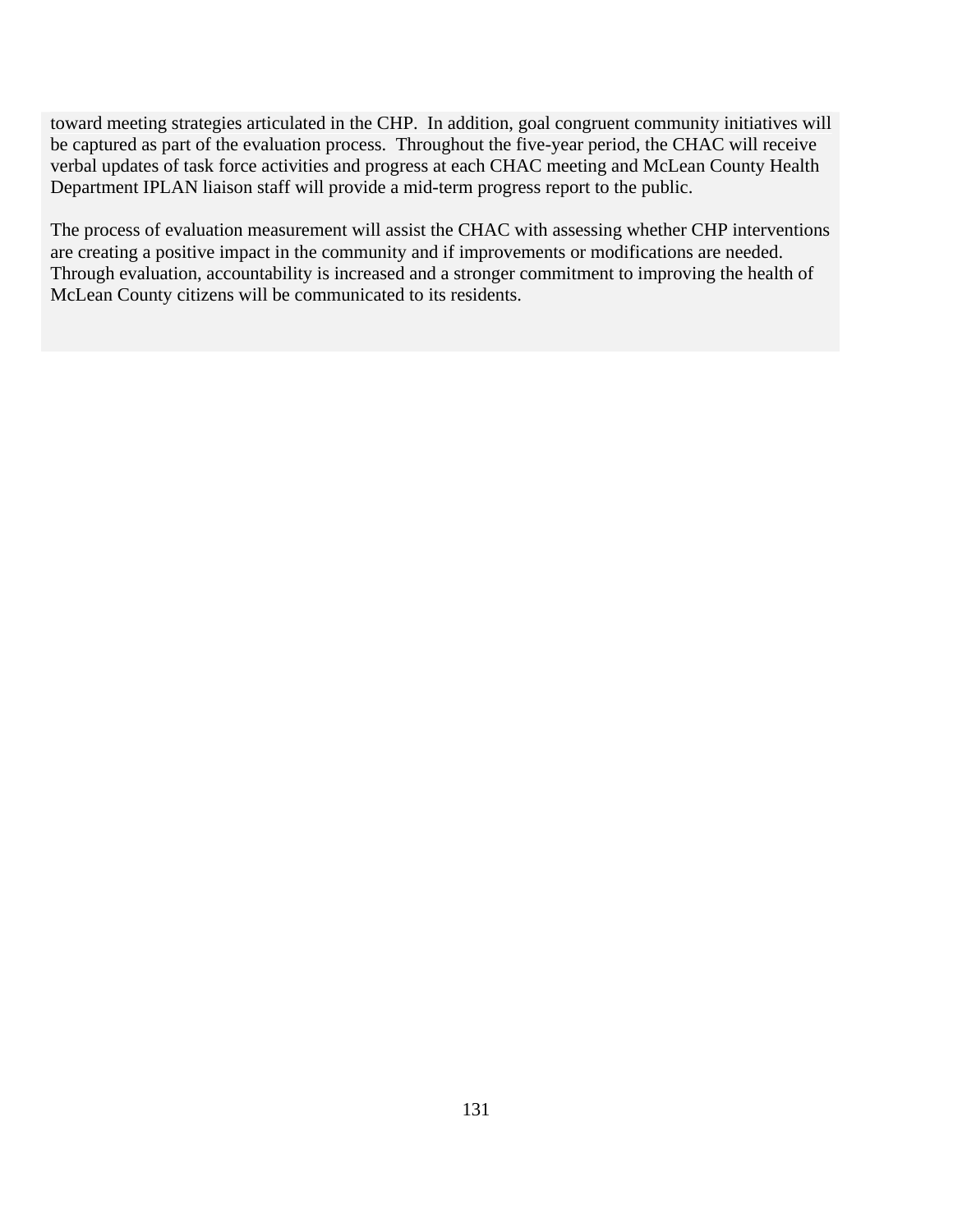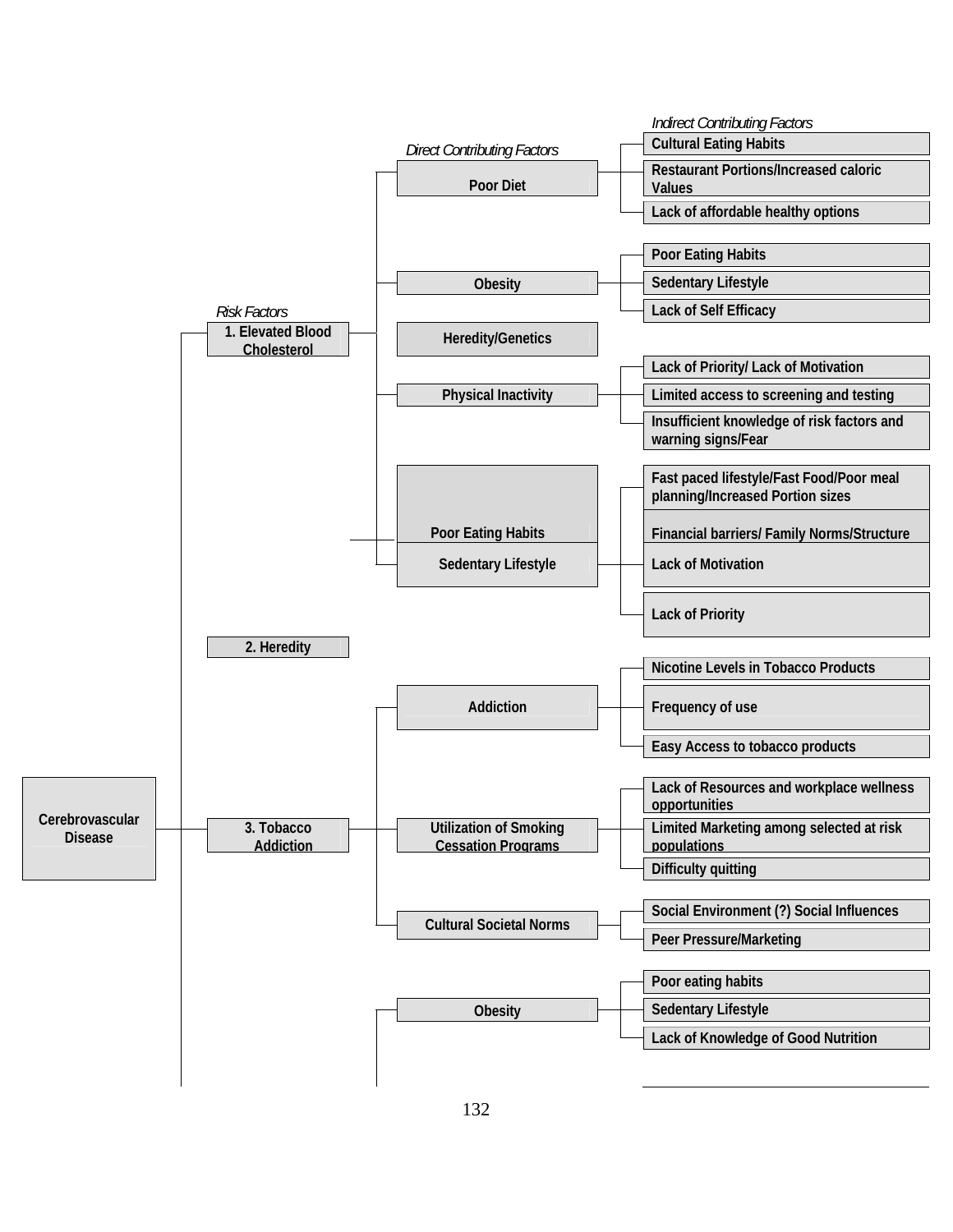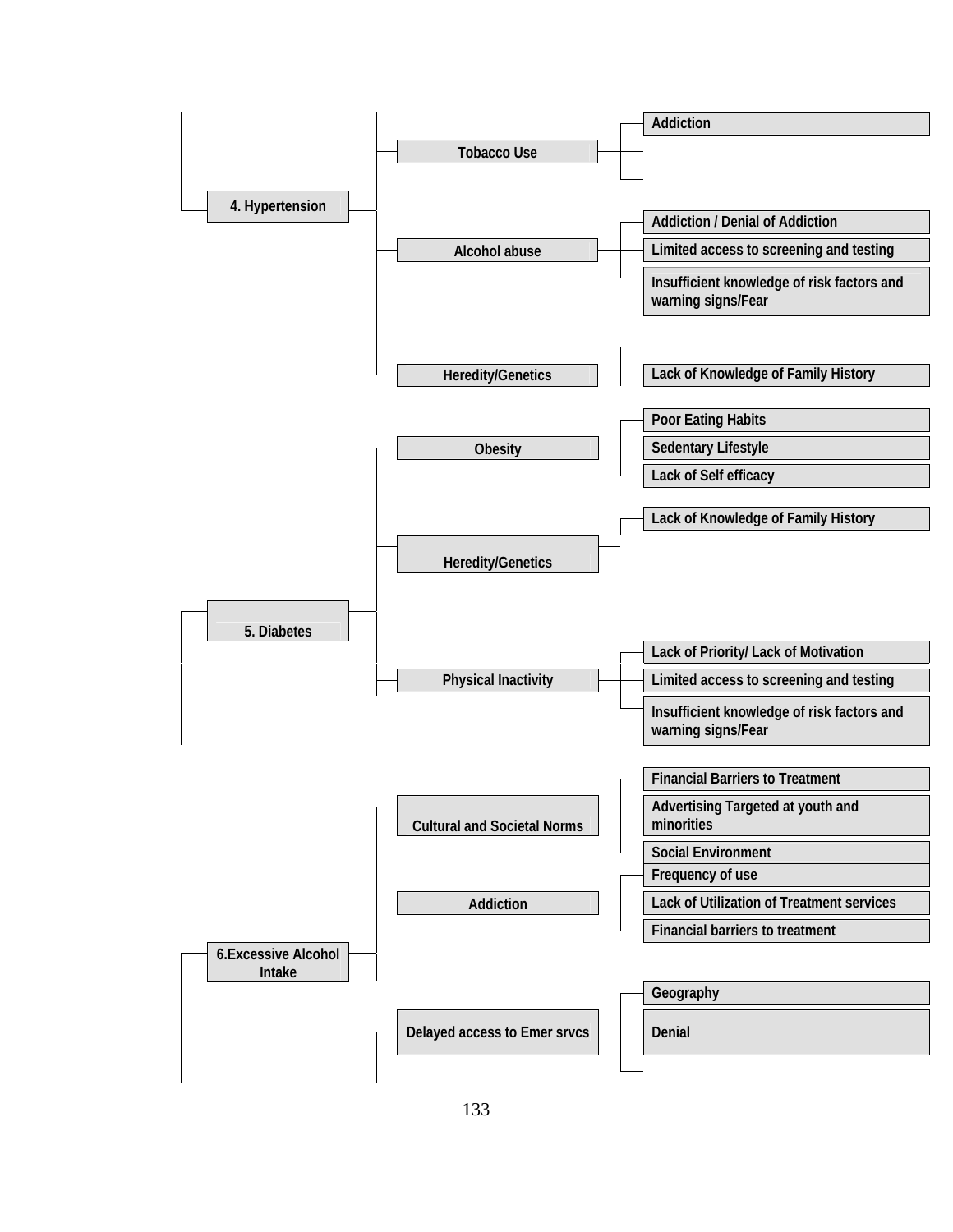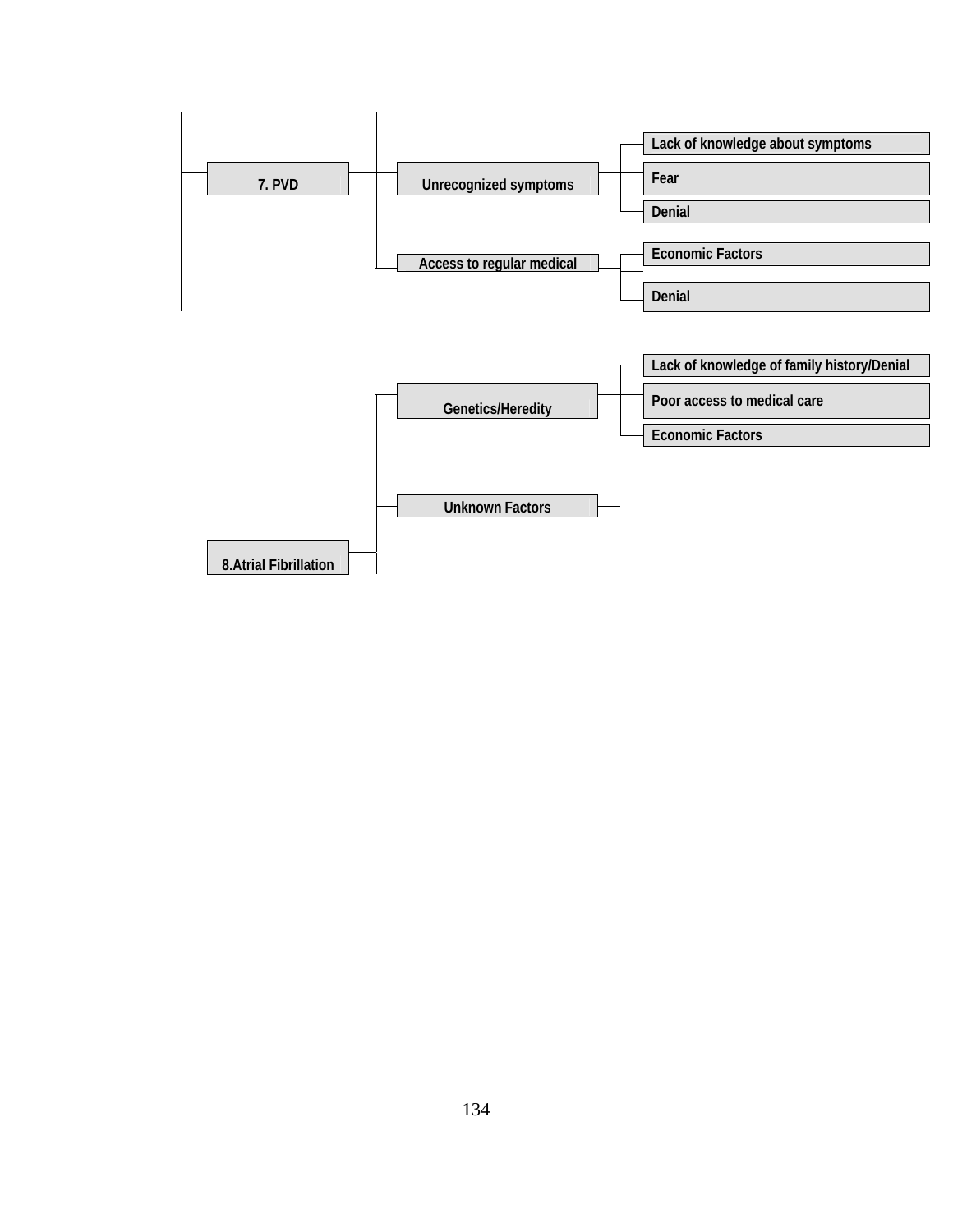# *Health Problem Priority: Cancer*

# **Healthy People 2010 Outcome Objective**

#### $3 - 1$ . Reduce the overall cancer death rate.

Target: 158.6<sup>1</sup> deaths per 100,000 population.

Baseline: 200.8<sup>2</sup> cancer deaths per 100,000 population occurred in 1999<sup>2</sup> (age adjusted to the year 2000 standard population).

Target setting method: 21 percent improvement.

Data source: National Vital Statistics System (NVSS), CDC, NCHS.

<sup>1</sup> Target revised from 159.9 because of baseline revision after November 2000 publication.

<sup>2</sup> Baseline and baseline year revised from 202.4 and 1998 after November 2000 publication.

**\_\_\_\_\_\_\_\_\_\_\_\_\_\_\_\_\_\_\_\_\_\_\_\_\_\_\_\_\_\_\_\_\_\_\_\_\_\_\_\_\_\_\_\_\_\_\_\_\_\_\_\_\_\_\_\_\_\_\_\_\_\_\_\_\_\_\_\_\_\_** 

# **Description of the Health Problem**

The Centers for Disease Control and Prevention (CDC) as clearly stated that chronic diseases, including heart disease, cancer, and cerebrovascular disease (stroke), are the leading causes of death in the United States. Each year, more than 1.7 million Americans die of a chronic disease, accounting for 7 out of every 10 deaths.

Malignant neoplasms (cancer) are responsible for one out of every four deaths in the United States and are the second leading cause of death nationwide. As 1.4 million new cases are diagnosed each year, with over 60,000 of these in Illinois, the American Cancer Society and the CDC report that over 560,000 Americans will die of cancer, more than 1,500 people per day. On an annual basis, Illinois estimates that there are 24,840 cancer deaths in the state each year (23%-24% of all deaths). Cancer is the second or third leading cause of death in both Illinois and McLean County.

In the last 10 year period of available data for McLean County (1995-2004), cancer was responsible for 22%-24% of all deaths, and ranked 1<sup>st</sup> in Years of Potential Life Lost (YPLL) for 7 of the 10 years. In 2004, the most recent year for which local data is available, 22% of McLean County deaths were due to malignant neoplasms, resulting in a crude mortality rate (# deaths from cancer/total population, x 100,000) of 138.74/100,000 population, a rate below the HP 2010 goal of 158.6/100,000. For 4 years (2001-2004), cancer was *the* leading cause of death among blacks in McLean County, accounting for 26%-31% of deaths.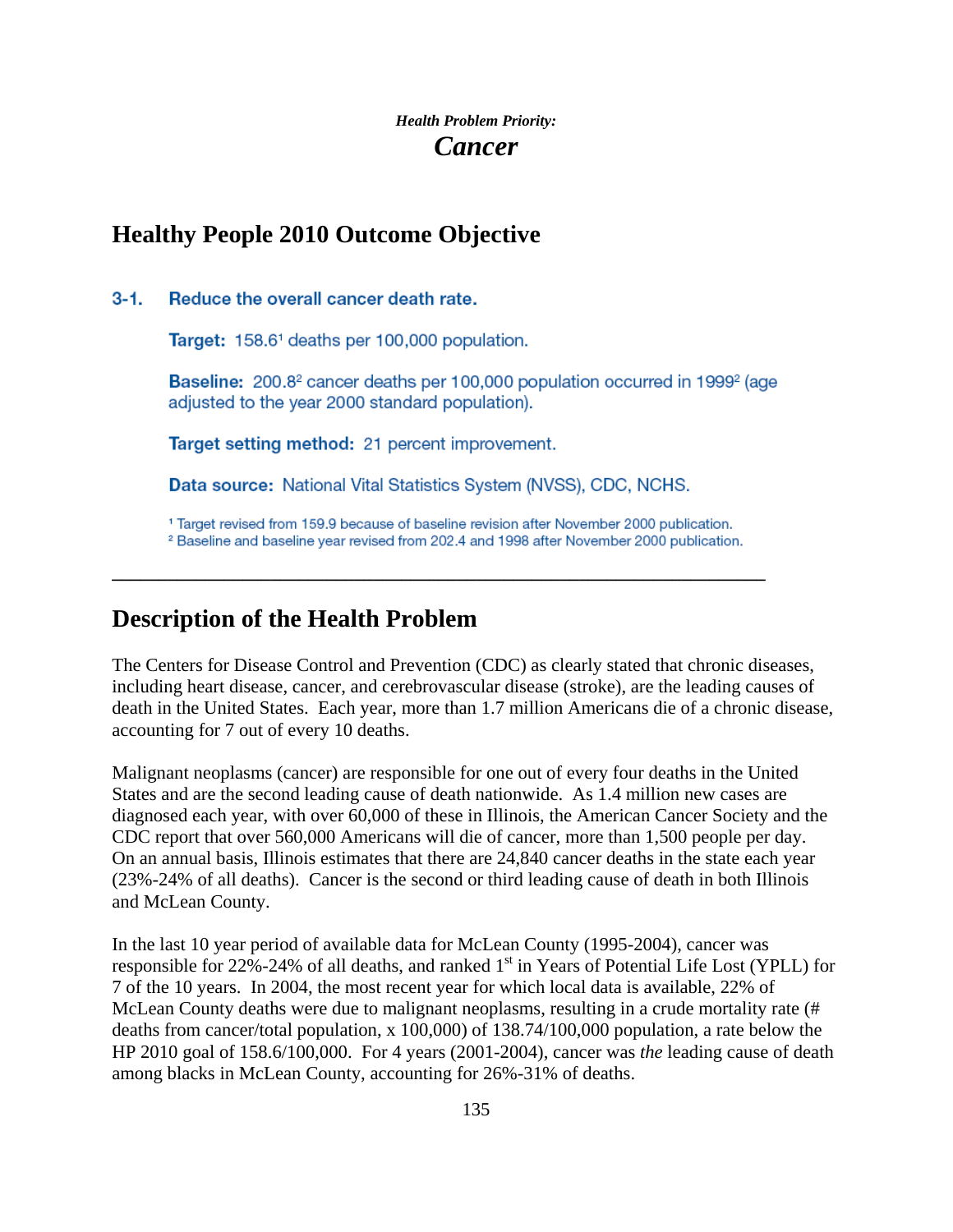*Lung cancer:* The crude mortality rate for lung cancer in McLean County ranged from 50.2 to 36.6 per 100,000 in the nine-year period from 1996 – 2004. Although this is below the state rate (54.2-58.4), it exceeded the HP 2010 objective of 44.9 for several years. Age-adjusted incidence rates vary greatly between men and women. For women, the rate was 50.9/100,000 for the 5 year period of 1998-2002; for men, the rate was 82.5/100,000. Both rates are lower than the state rates in each category. Healthy People 2010 objective: Reduce the lung cancer death rate to no more than 44.9 deaths per 100,000.

*Breast cancer:* The most recent breast cancer crude mortality rate (2002) for McLean County is 25.7/100,000, which is above the Healthy People 2010 goal of 22.3/100,000.

*Colorectal cancer:* The crude mortality rate ranged from 10.8 to 19.2/100,000 in McLean County between 1996 and 2004, compared to 19.8-23.4/100,000 in Illinois. Between 1990, when the rate was 31/100,000, and 2004, the McLean County rate remained above the HP 2010 goal of 13.9 with the exception of only two years (2003 and 2004).

*Childhood cancers:* The rate of 154.8/1,000,000 for the most recent 5-year average (1998-2002) is above both the state (143.4) and U.S. (150) rate. There is no Healthy People 2010 objective for this data category.

Other cancers include cervical, skin and prostate cancer. For most years, these two cancers caused too few deaths per year to calculate a rate.

# **Behavioral Risk Factors**

The CDC states that it is possible to reduce the number of new cancer cases, and thereby decreasing cancer-related disability and deaths. Many risk factors for cancer have been identified and many are modifiable: cigarette smoking, high fat/low fiber diet, obesity, low daily fruit and vegetable consumption, alcohol over-consumption, lack of early detection and environmental exposures (such as sunlight, radon, and second-hand smoke). Making positive behavior changes and adopting a healthier lifestyle may significantly reduce cancer risk. The McLean County-specific Behavioral Risk Factor Survey (BRFS) data (1997, 2002, 2004) of adults reveals that McLean County does not meet the Healthy People 2010 objectives in many of these lifestyle modification areas:

- 1) cigarette smoking:
	- McLean County BRFS: 20.8% of adults smoke (2004); 30% of  $12<sup>th</sup>$  graders (2004 Youth Survey).
	- HP 2010 goal: no more than 12% of adults and 16% of children.
- 2) abdominal obesity:
	- McLean County BRFS: 35% are overweight (BMI between 25 and 29) and 20.7% are obese (BMI of 30 and over) (2004).
	- HP 2010: no more than 5% overweight and no more than 15% obese.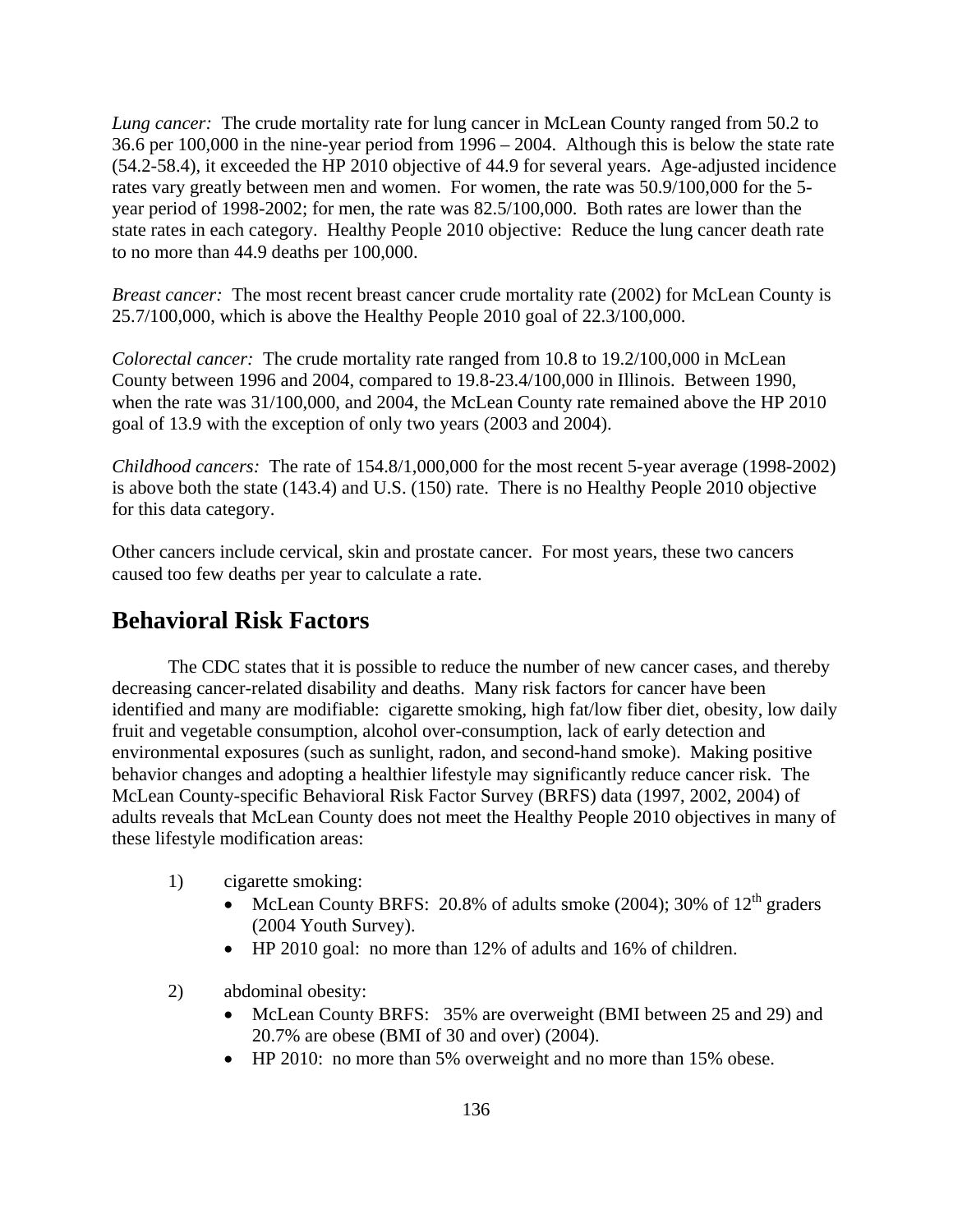- 3) lack of physical activity: (Healthy People goal met)
	- McLean County BRFS: 35% take part in moderate physical activity at least 5 times per week for 30 minutes each time (2004).
	- HP 2010 goal: at least 30%
- 4) fruit and vegetable consumption:
	- McLean County BRFS: 15.3% (2002) to 20.9% (2004) report consuming 5 or more servings of fruits and vegetables every day.
	- HP 2010: increase the proportion of persons aged 2 years and older who consume at least 2 daily servings of fruit and who consume at least 3 servings of vegetables, with at least one-third being dark green or orange vegetables.
- 5) lack of early detection:
	- McLean County BRFS: 59.9% of adults (age 50 and over) report ever having had a sigmoidoscopy or colonoscopy (2004); the proportion of women reporting that they had ever received a pap test decreased from 96.1% (1997) to 90.2% (2004); 53.8% of men never perform a testicular self-exam; the proportion of women reporting that they had received a mammogram after age 40 increased from 88.9% (1997) to 95.2% (2004).
	- HP 2010: (Healthy People 2010 does not have extensive screening objectives. The mammogram objective is: increase the proportion of women aged 40 and older who have received a mammogram within the preceding 2 years to no less than 70%).
- 6) alcohol over-consumption:
	- McLean County BRFS: 20.3% are at risk for acute/binge drinking (2004), and 8.7% are at risk of chronic drinking (2004).
	- HP 2010: reduce the proportion of persons engaging in binge drinking of alcoholic beverages to no more than 6%; reduce the proportion of adults who exceed guidelines for low risk drinking to no more than 50% of males and females.

This BRFS data indicates that McLean County residents will continue to be at risk for death and disability from the effects of cancer if lifestyle modifications are not implemented soon and consistently over time.

# **Rationale for Choice as a Health Priority**

Cancer continues to be the second or third leading cause of death in McLean County, responsible for 22%-24% of deaths each year, and it ranked  $1<sup>st</sup>$  in Years of Potential Life Lost (YPLL) for 7 out of the last 10 years of available data. During the health problem priority setting process, using the Hanlon Method, cancer ranked third out of the 8 problems identified and achieved a score of 168 (heart disease score  $= 210$ ; cerebrovascular disease score  $= 175$ ). In addition, the data from the Behavioral Risk Factor Surveys of McLean County in 1997, 2002, and 2004 indicate that many of the Healthy People 2010 goals which address the risk factors for cancer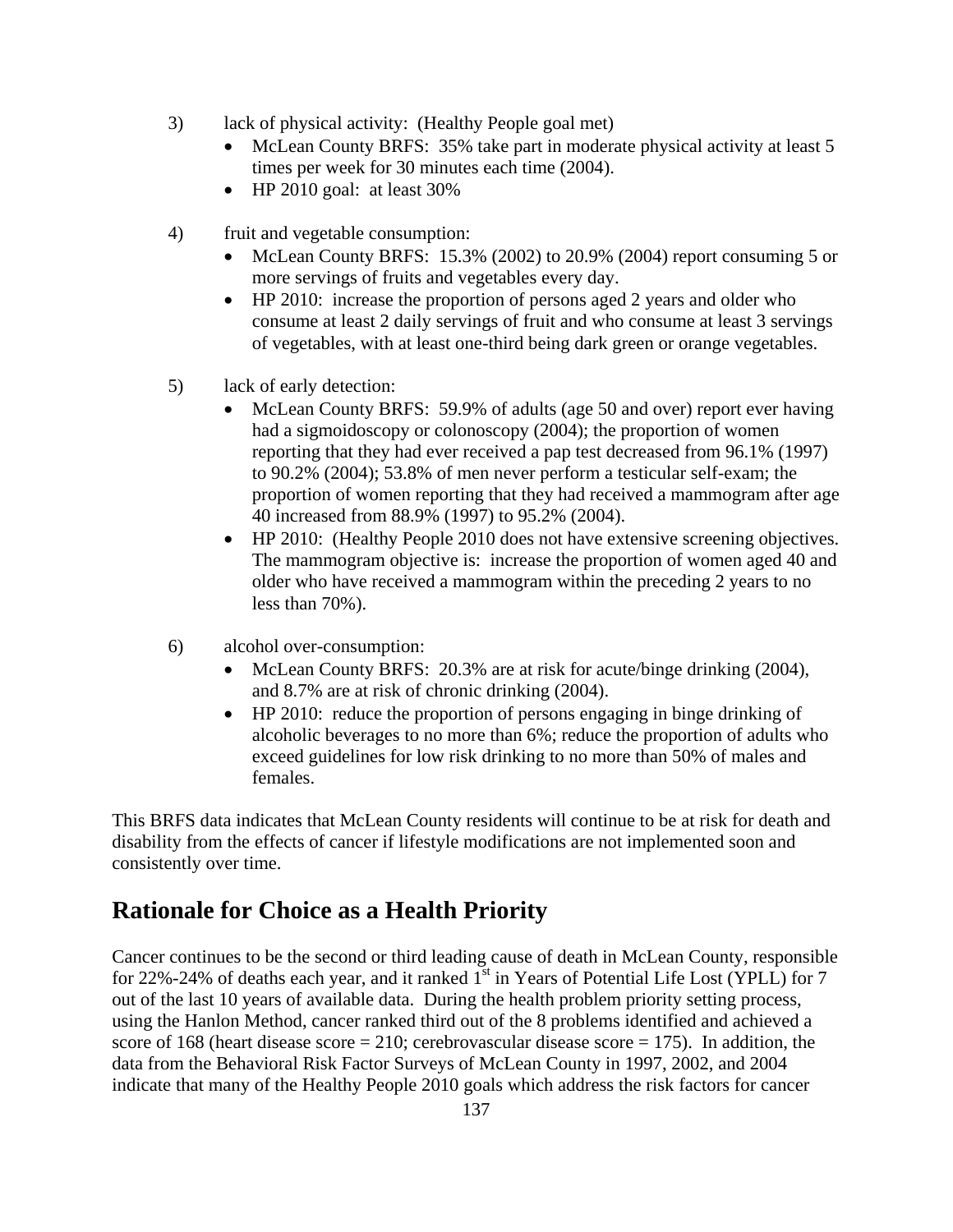remain unmet, suggesting that the county population will continue to be at great risk for the development of disability and death due to cancer unless significant changes are made in health behavior over the next five years to lower cancer risk. Many of the cancer risk factors are modifiable, and addressing these in the community will contribute to a healthier McLean County.

# **Interventions to Address the Health Problem Priority**

The strategies developed by the Community Health Advisory Committee (CHAC) to reduce death and disability due to cancer include activities in the following areas:

- 1. Provide health promotion opportunities through workplace wellness programs which promote weight reduction, regular exercise, a low-fat diet, and use of the ADA nutrition guidelines.
- 2. Increase community awareness of risk factors.
- 3. Increase community awareness of screenings for risk factors.
- 4. Increase access to screenings and community health activities that address risk factors.
- 5. Promote free fitness activities.
- 6. Assist with the coordination and promotion of community-based health promotion and wellness activities that may include: health screenings, counseling sessions, weight reduction programs and education messages.
- 7. Health care providers will address risk factor patient education.
- 8. Provide access to smoking prevention education and smoking cessation activities in area schools and within the community.
- 9. Support the development of governmental, school and community policies that help to establish and maintain smoke-free environments.
- 10. Promote public awareness of the health hazards associated with obesity and promote positive policies and interventions on the community.
- 11. Promote public awareness of the health hazards of second-hand smoke by promoting legislative action to create clean indoor air policies for all public places.
- 12. Promote anti-tobacco campaigns, such as "Great American Smoke Out", and "World No Tobacco Day".
- 13. Provide access to alcohol abuse prevention education and alcohol cessation activities in area schools and at community events.
- 14. Support the development of governmental and school policies that help to establish and maintain alcohol-free environments for adolescents.
- 15. Use social marketing techniques to promote early detection and prevention of cancer.
- 16. Participate with the Community Cancer Center to facilitate periodic cancer screenings.
- 17. Work with public and private grant programs to assure access to screenings and treatments.
- 18. Work with health care providers to promote age-appropriate screenings.
- 19. Promote awareness of environmental hazards.
- 20. Promote awareness of the need to know an individual's family cancer history.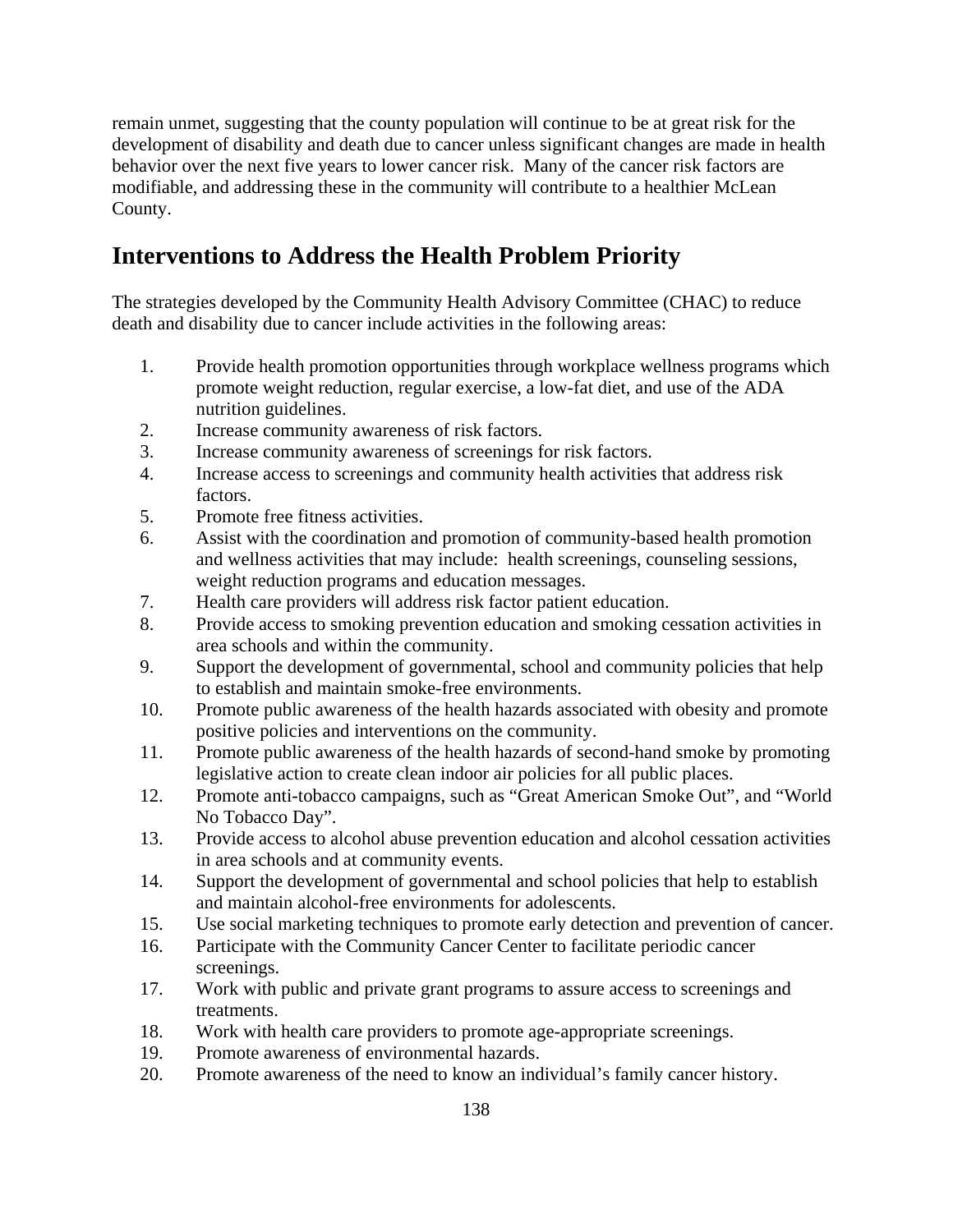# **Community Resources to Implement Interventions**

Implementation plans from previous community health plans for McLean County included the establishment of task forces in each of the health priority areas to implement the intervention strategies. Each task force consisted of many community representatives which met frequently throughout the community health plan period. Implementation of the current plan for 2007-2012 will build on the partnerships and networks that have been previously established and will add additional members to strengthen the implementation effort and further improve coordination of activities. A complete list of community stakeholders is included in this document.

# **Barriers to Achieving Health Improvements**

Multiple barriers exist that will hinder efforts to reduce the incidence and prevalence of all types of cancer. Key areas include: socioeconomic factors, cultural norms, individual and family practices, limited access to resources, and a lack of personal funds to finance lifestyle changes, medications, or screening costs. In addition, the community health plan intervention strategies require time and effort from staff and volunteers from various organizations throughout McLean County who have other obligations and priorities to address.

# **Funding for Implementing Interventions**

After approval of the community health plan, the implementation task force(s) will further address funding options. Federal, state, and local resources will be pursued. Organizations may provide in-kind assistance and many of the intervention strategies fall within the mission of stakeholder agencies. It is anticipated that some grant funding may be made available during the 5-year community health plan period in the areas of breast, colon and lung cancer, obesity reduction, and smoking cessation. Should funding become available, the Community Health Advisory Committee will discuss opportunities and encourage pursuit of funding by stakeholders.

# **Evaluation and Monitoring Plan**

The Community Health Advisory Committee (CHAC) is responsible for the on-going monitoring and evaluation of the McLean County Community Health Plan (CHP) to assess the implementation and effectiveness of the CHP intervention strategies (process evaluation) and progress toward meeting impact and outcome objectives (outcome evaluation). A key goal of evaluation efforts for this CHP is the identification and subsequent promotion of effective interventions that lead to a reduction in risk factor levels in McLean County.

Once the CHP has been approved by the state of Illinois (anticipated by fall 2007), a CHP implementation task force will be formed and evaluation approaches and activities will be addressed. With multiple stakeholders and programs under development or all ready in place, an on-going challenge will be the ability to acquire and pool evaluation results from various sources: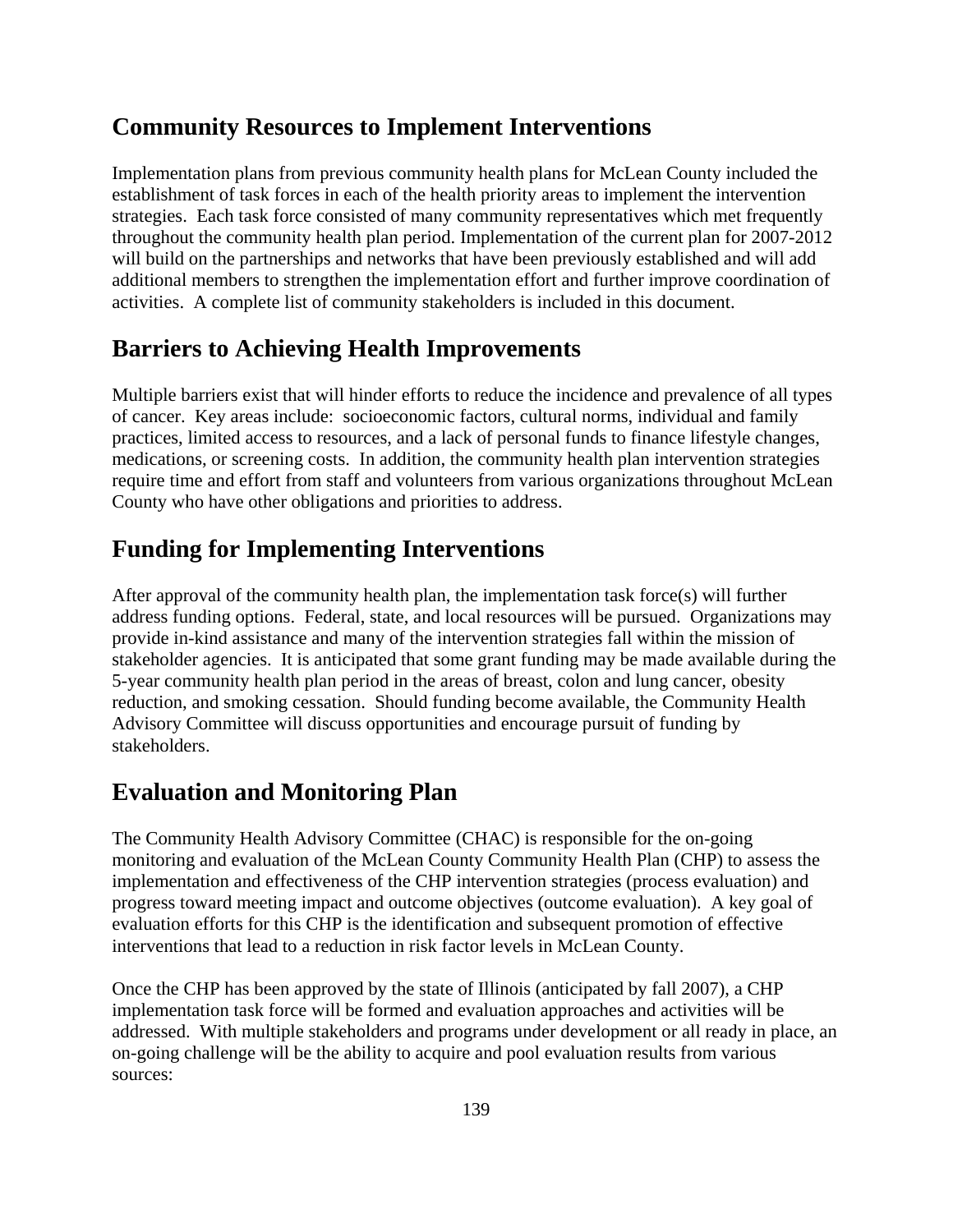- a) To establish county-level baselines (such as the number of screenings currently offered; the percent of the adult population receiving screenings) if none currently exist; and,
- b) To reach agreement on which intervention functions should be measured as well as how and when measurement will occur.

Agreement on a logic model-type evaluation measurement process may provide:

- 1) A clearer understanding between stakeholders regarding which entities are responsible for capturing data for the CHP evaluation process;
- 2) Improved consistency in the type of data collected and methods used for evaluation data collection; and,
- 3) A framework for cooperative sharing of evaluation results.

The *Community Program Logic Model* and its *12-Step Community Program Evaluation Measurement Planning Process* (adapted from *Measuring Program Outcome: A Practical Approach*, United Way, 1996) is one approach that will be considered by the CHAC, which will determine if this process is acceptable as an evaluation measurement tool for selected indicators.

At a minimum, monitoring and evaluation will occur on an annual basis and will be discussed with CHAC and implementation task force members. Methods will entail written analysis of progress made toward meeting strategies articulated in the CHP. In addition, goal congruent community initiatives will be captured as part of the evaluation process. Throughout the fiveyear period, the CHAC will receive verbal updates of task force activities and progress at each CHAC meeting and McLean County Health Department IPLAN liaison staff will provide a midterm progress report to the public.

The process of evaluation measurement will assist the CHAC with assessing whether CHP interventions are creating a positive impact in the community and if improvements or modifications are needed. Through evaluation, accountability is increased and a stronger commitment to improving the health of McLean County citizens will be communicated to its residents.

# **Health Priority Summary Worksheet: Cancer**

The following pages contain the McLean County Community Health Plan summary worksheet for cancer, based on modifications of APEX-PH templates. The worksheet contains: a description of the health problem; list of risk factors and direct and indirect contributing factors; barriers to improvements; community stakeholders; community health improvement outcome goals and impact objectives; community health plan strategies/interventions linked to the goals and objectives; and, community health plan evaluation considerations. Following the worksheet is a chart linking direct and indirect contributing factors to risk factors for this health problem.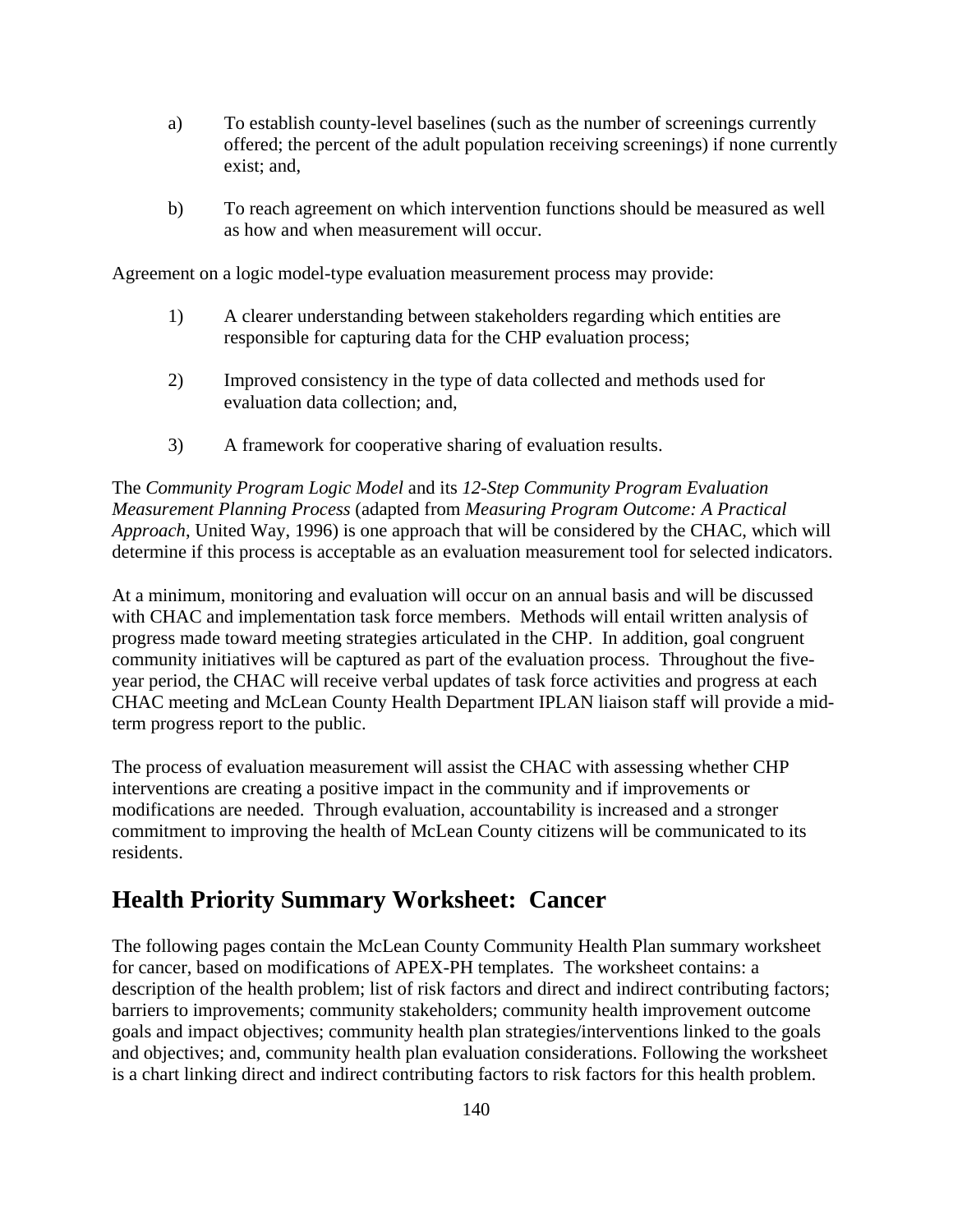# **Health Priority Cancer According Cancer Cancer Summary Worksheet**

# **(Includes: Breast, Lung, Colorectal, Cervical, and Prostate Cancer)**

# **Description of the Health Problem**

- Cancer is the third leading cause of death in McLean County and is amenable to prevention methods.
- The Hanlon method for investigation of health problems ranked Cancer as McLean County's #3 health problem, with a priority score of 168.
- During the Hanlon prioritization process, cancer scored a 10 on a ten-item scale assessing the seriousness of this health concern.

#### • **Breast Cancer**

- o The crude mortality rate for breast cancer in McLean County in 2000 was 25.7/100,000. The state of Illinois reported a crude mortality during that time frame of 32.2/100,000.
- o The breast cancer age-adjusted incidence rate between 1998 and 2002 was 136.1/100,000 (463 cases) in McLean County. The state of Illinois reported an incidence of 132.9.
- o The breast cancer incidence rate in McLean County between 1990 and 2003 was 140.3/100,000 (486 cases). The male breast cancer incidence rate was 1.4/100,000 (3 cases) during the same time frame.
- o The percent of breast cancer cases diagnosed as in situ breast cancer (female) in McLean County from 1998 to 2002 was 18.0% (96 cases) compared to 18.3% in Illinois.
- **Lung Cancer** 
	- o The crude mortality rate for lung cancer ranged from 50.2 to 36.6 per 100,000 in McLean County in the 9 year period from 1996 to 2004. The state crude mortality rate ranged from 54.2 to 58.4 per 100,000 in the same time frame.
- **Colorectal Cancer** 
	- o The colorectal cancer crude mortality rate ranged from 10.8 to 19.2 per 100,000 in McLean County between 1996 and 2004. The rate for Illinois was 19.8 to 23.4 per 100,000.
- **Cervical Cancer** 
	- o The cervical cancer incidence rate in McLean County was 7.6% (26 cases) between 1999 and 2003.
	- o The percent diagnosed as late stage cervical cancer in McLean County from 1998 to 2002 was 22.7% (5 cases) compared to 44.0% in Illinois.
- **Prostate Cancer** 
	- o The prostate cancer incidence rate for McLean County males from 1999 to 2003 was 172.5 (419 cases).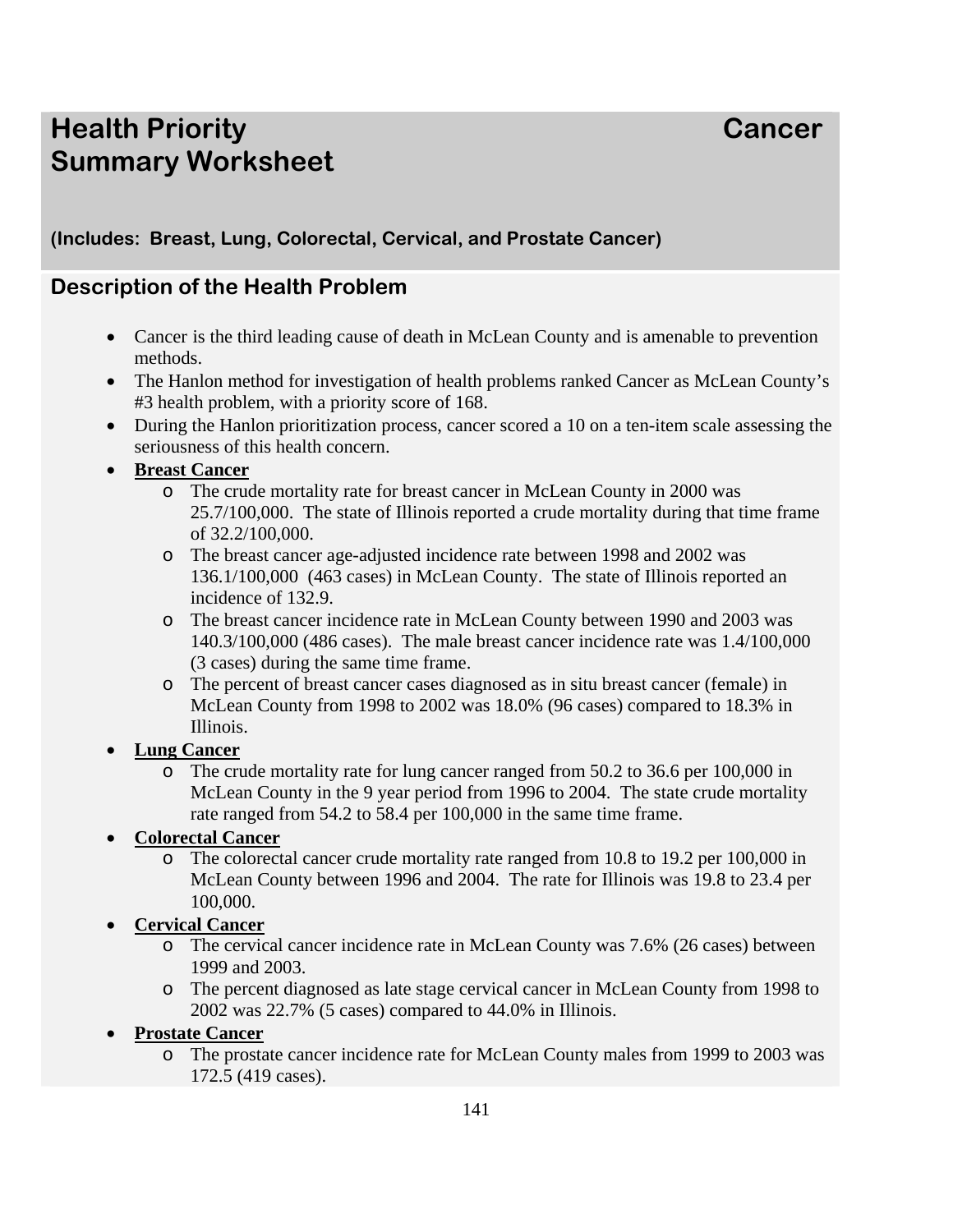- o The number of prostate deaths in McLean County ranged from 4 to 15 per year from 1996 - 2000. In 2000, a rate of 13.7 deaths per 100,000 was calculated. The Illinois rate was 23.1 per 100,000.
- **BRFS data (3 surveys: 1997, 2002, 2004):** 
	- o The percent of smokers in McLean County decreased from 26.8% in 1997 to 20.8% in 2004. The lowest smoking rate (19.7%) was noted in the BRFS of 2002.
	- o The percent of women reporting that they had ever received a pap test decreased from 96.1% in 1997 to 90.2% in 2004.
	- o 51% 53% of adult McLean County men never perform a testicular self exam (TSE).
	- o Obesity in McLean County has increased from 15.4% (2002) to 20.7% (2004).
	- o The most common legal substance abused in McLean county is alcohol. Estimates in 2000 indicate that 10,077 use alcohol heavily.
	- o 20.8% (1997) adults aged 21 and older reported binge drinking; 6.1% (1997) report chronic drinking.
	- o 25.3% (2002) and 20.3% (2004) of McLean County adults (aged 18 and older) are at risk of acute/binge drinking. 8.7% (2002) of McLean County adults (aged 18 and over) are at risk of chronic drinking.

# **Risk Factors**

- 
- **1. Obesity 5. Excessive Alcohol Intake**
- **2. Heredity/Genetics 6. Environmental Exposure**
- **3. High Fat/Low Fiber Diet 7. Pre-Cancerous Cell Changes**
- **4. Tobacco Exposure**

# **Contributing Factors**

#### **Direct Contributing Factors Among Identified Risk Factors**:

#### **1. Obesity**

- Insufficient Exercise/Sedentary Lifestyle
- Poor eating habits
- Lack of understanding of good nutrition

#### **2. Genetics/Heredity**

• Family history

#### **3. High Fat/Low Fiber Diet**

- Lack of understanding of good nutrition
- Cultural eating patterns

#### **4. Tobacco use/Exposure**

- Physical addiction
- Lack of utilization of smoking cessation programs
- Cultural/Societal norms

# **5. Excessive alcohol intake**

• Cultural and Societal norms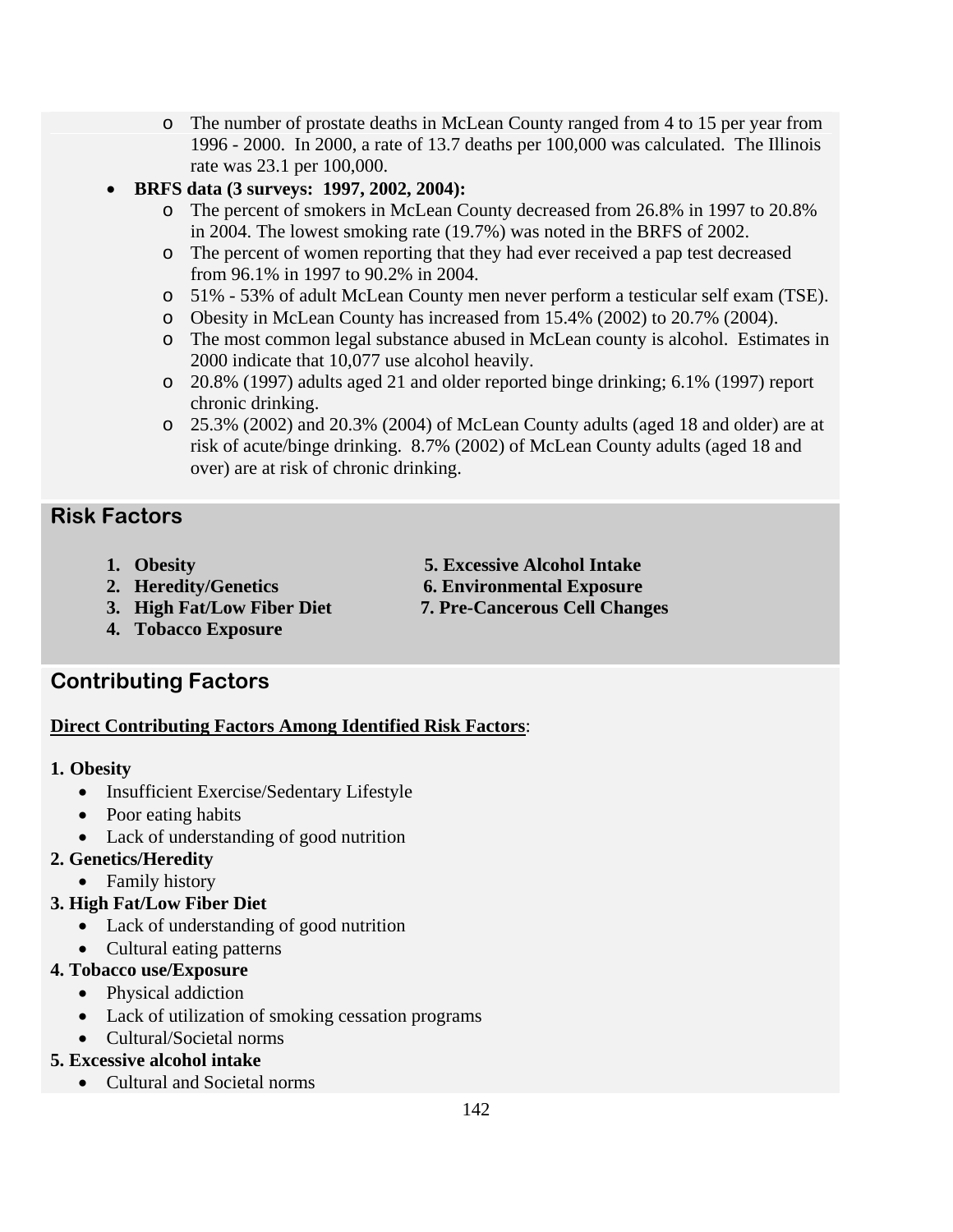• Addiction

#### **6. Environmental Exposure**

- Radon exposure
- Occupational exposure to toxic substances
- Secondhand smoke

# **7. Pre-Cancerous Cell Changes**

- Human Papilloma Virus
- Poor utilization of testing and screening services
- Lack of early detection

# **Indirect Contributing Factors Among Identified Risk Factors:**

# **1. Obesity**

- Lack of utilization of exercise/recreation programs for selected populations
- Societal norms
- Financial barriers
- Fast paced lifestyle
- Fast food
- Poor meal planning
- Increased portion sizes

# **2. Genetics/Heredity**

• Lack of knowledge of family history

# **3. High Fat/Low Fiber Diet**

- Lack of utilization of resources for education
- Lack of culturally sensitive education/prevention services

# **4. Tobacco use/Exposure**

- Nicotine levels in tobacco products
- Frequency of use
- Easy access to tobacco products
- Geography/Transportation
- Lack of resources and workplace wellness opportunities
- Difficulty quitting
- Smoke free policies in workplace and local ordinances
- Peer Pressure/Marketing
- Family smoking habits
- Social Environment/Influences

# **5. Excessive alcohol intake**

- Financial barriers to treatment
- Advertising targeted at youth and minority populations
- Social Environment/Influences

# **6. Environmental Exposure**

- Lack of awareness of risk
- Limited access to testing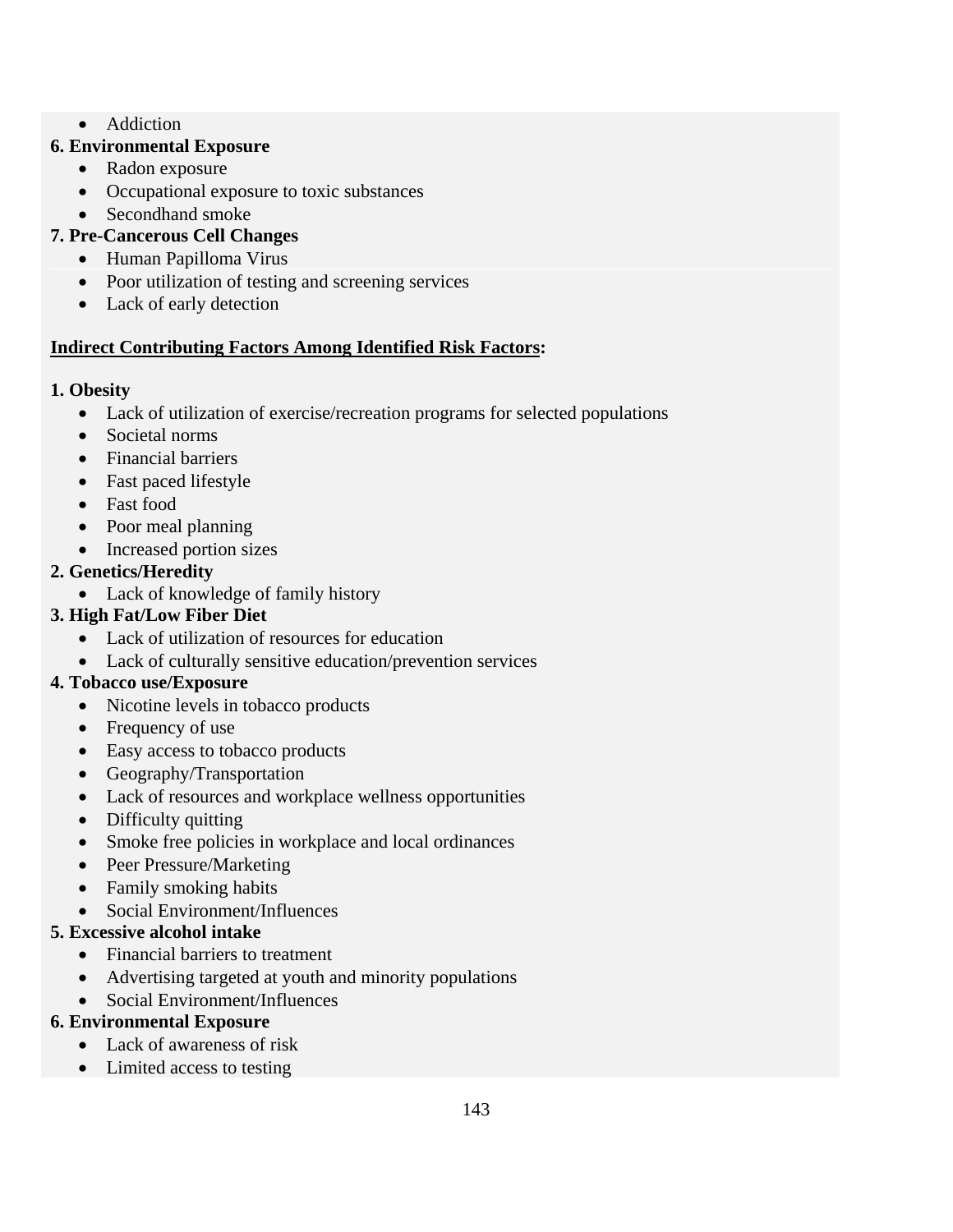- Cultural barriers
- Lack of worksite education/Safety training
- Workplace policy limitations
- Insufficient smoke-free policies
- Development/Enforcement of smoke free policies; local ordinances
- Lack of workplace wellness opportunities

#### **7. Pre-Cancerous Cell Changes**

- Lack of knowledge about risk factors and early warning signs.
- Fear/Denial
- Cultural barriers
- Financial barriers
- Distrust of healthcare services
- \* For more specific details on direct and indirect contributing factors for the various Risk Factors refer to Cancer chart.

## **Barriers**

- Socioeconomic Factors
- Cultural norms
- Poor Self-efficacy
- Limited access to resources
- Demographics

# **Community Stakeholders**

- American Cancer Society
- American Lung Association
- Best Practices in Employee Wellness group
- Cancer Center (Nurse Navigator Program; Tumor Board)
- Dermatologists
- Fox and Hounds (wig bank)
- Gastroenterologists (Digestive Disease Consultants at BroMenn)
- Hospice (BroMenn and OSF St. Joseph)
- McLean County Extension Office
- McLean County Health Department (Health Education and Wellness programs)
- Media partners
- Oncologists (2 groups and the colon/rectal specialist at Carle Clinic)
- Peders Orthotics
- Planned Parenthood (Komen grant for breast models)
- Plastic Surgeons
- Radon Task Force
- Support groups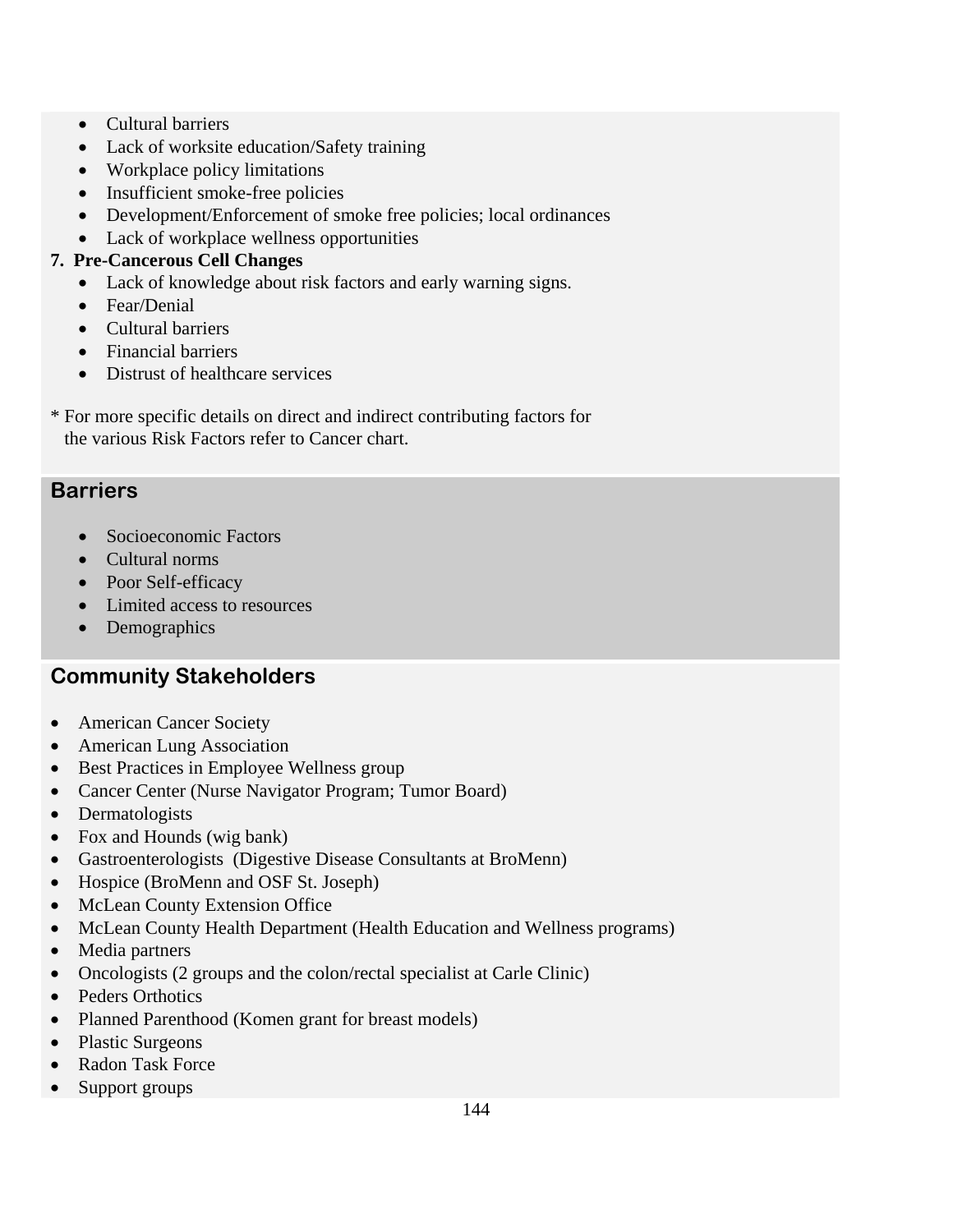# **Community Health Improvement Outcome Goals**

- By the year 2012, reduce the breast cancer death rate in McLean County to no more than 22.3 deaths per 100,000.
- By the year 2012, reduce the lung cancer death rate to no more than 44.9 deaths per 100,000 population.
- By the year 2012, reduce the colorectal cancer death rate to no more than 13.0 deaths per 100,000.
- By the year 2012, reduce the death rate from cancer of the uterine cervix to no more than 2.0 deaths per 100,000 females.
- By the year 2012, reduce the prostate cancer death rate to no more than 28.8 deaths per 100,000 males**.**

# **Community Health Improvement Impact Objectives**

#### **1. Obesity**

- **Impact Objective** -By the year 2012, reduce the proportion of children/adolescents in McLean County who are overweight to no more than 20%.
- **Impact Objective** -By the year 2012, reduce the proportion of adults in McLean County who are obese to no more than 15%.
- **Impact Objective** -By the year 2012, increase the proportion of adults in McLean County who are at a healthy weight to 60%.
- **Baseline**: 15.4% (2002) and 20.7% (2004) of adults in McLean County were obese. 37.9% (2002) and 35% (2004) of adults in McLean County were overweight.
	- o **Intervention Strategies**:
		- Promote free physical fitness activities.
		- **Promote public awareness of the health hazards associated with obesity and** promote positive policies and interventions in the community.
		- **Provide health promotion opportunities through workplace wellness programs** which promote weight reduction, regular exercise, a low-fat diet, and use of the ADA nutrition guidelines.
		- Increase access to screenings and community health activities that address risk factors.
		- Assist with the coordination and promotion of community-health based health promotion and wellness activities that may include: health screenings, counseling sessions, weight reduction programs and education sessions.

#### **2. High Fat/ Low Fiber Diet**

**Impact Objective** - By the year 2012, reduce dietary fat intake to an average of 30% of calories among people aged 2 and older. In addition, increase to at least 50% the proportion of people aged 2 and older who meet the Dietary guidelines' average daily goal of less than 10% of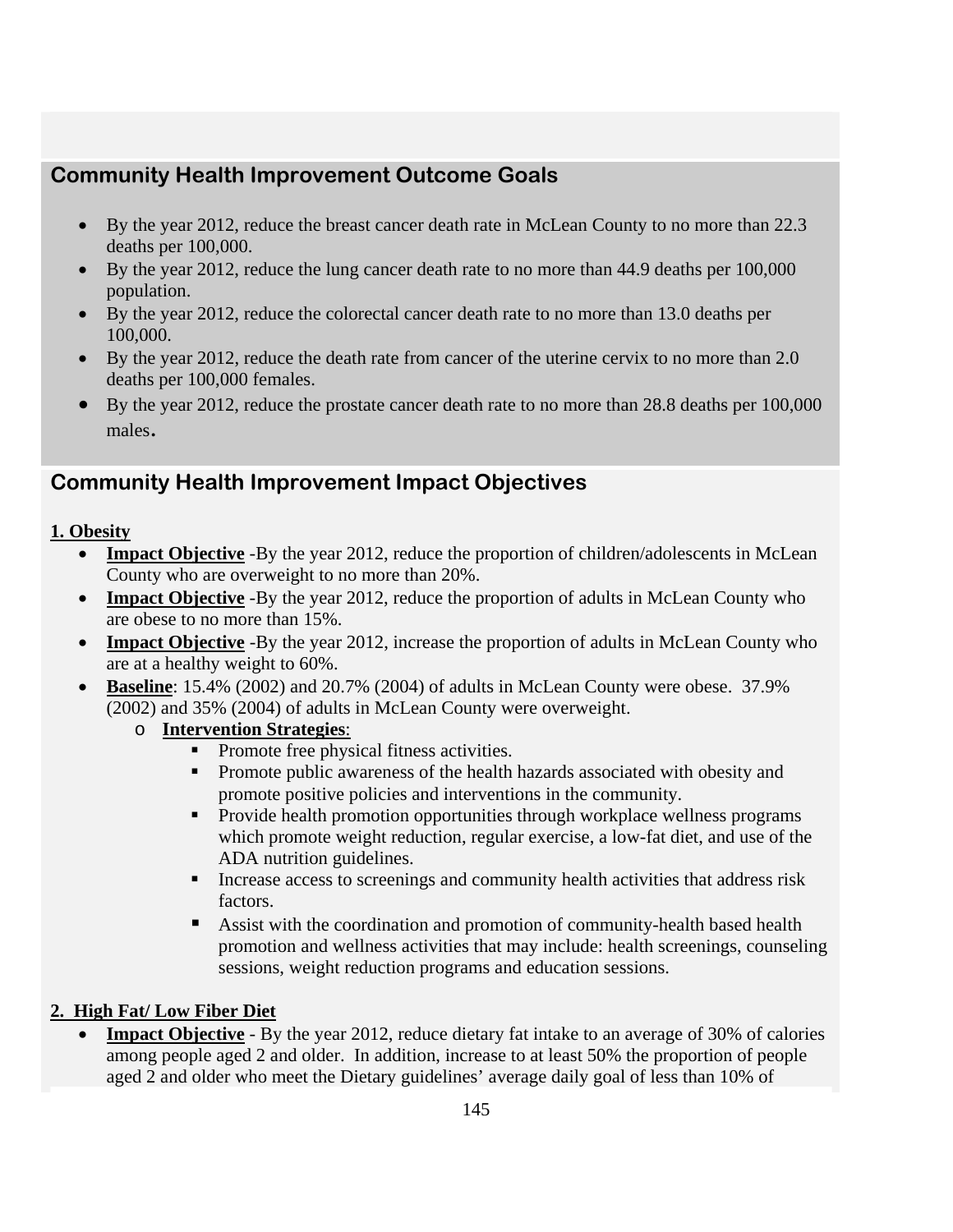calories from saturated fat. (Healthy People 2010 target)

- **Impact Objective** By the year 2010, increase the proportion of persons aged 2 years and older who consume at least 2 daily servings of fruit and who consume at least 3 servings of vegetables, with at least one-third being dark green or orange vegetables. (Healthy People 2010 target)
- **Baseline**: 79.1% (2002) of adults reported eating fewer than five servings of fruits and vegetables per day. 75.8% (1997) of adults report eating less calories and fat; 42.3% (1997) report eating 3-5 servings of vegetables per day.

### o **Intervention Strategies:**

- **Provide health promotion opportunities through workplace wellness programs** which promote weight reduction, regular exercise, a low-fat diet, and use of the ADA nutrition guidelines.
- Assist with the coordination and promotion of community-health based health promotion and wellness activities that may include: health screenings, counseling sessions, weight reduction programs and education sessions.

## **3.Tobacco Use/Exposure**

- **Impact Objective** -By the year 2012, reduce cigarette smoking in McLean County to no more than 15% among people aged 18 and older.
- **Impact Objective** By the year 2012, reduce the initiation of cigarette smoking by children and youth so that no more than 16% have become regular cigarette smokers by age 18.
- **Baseline**: 24.4% (1990), 26.8% (1997), 19.7% (2002), and 20.8% (2004) of adults in McLean County were smokers.

### o **Intervention Strategies:**

- **Provide access to smoking prevention education and smoking cessation activities** in area schools and within the community
- Support the development of governmental, school, and community policies that help to establish and maintain smoke-free environments
- **Promote public awareness of the health hazards of second-hand smoke by** promoting legislative action to create clean indoor air policies for all public places.
- **Promote anti-tobacco campaigns, such as "Great American Smoke-Out," and** "World No Tobacco Day."

## **4. Excessive Alcohol Intake**

- **Impact Objective** By the year 2012, reduce the proportion of persons engaging in binge drinking of alcoholic beverages to no more than 6%; reduce the proportion of adults who exceed guidelines for low risk drinking to no more than 50% of males and females.
- **Baseline**: 20.8% (1997) adults aged 21 and older reported binge drinking; 6.1% (1997) report chronic drinking. 25.3% (2002) and 20.3% (2004) of McLean County adults (aged 18 and older) are at risk of acute/binge drinking. 8.7% (2002) of McLean County adults (aged 18 and over) are at risk of chronic drinking.

## o **Intervention strategies:**

 Provide access to alcohol abuse prevention education and alcohol cessation activities in area schools and at community youth events.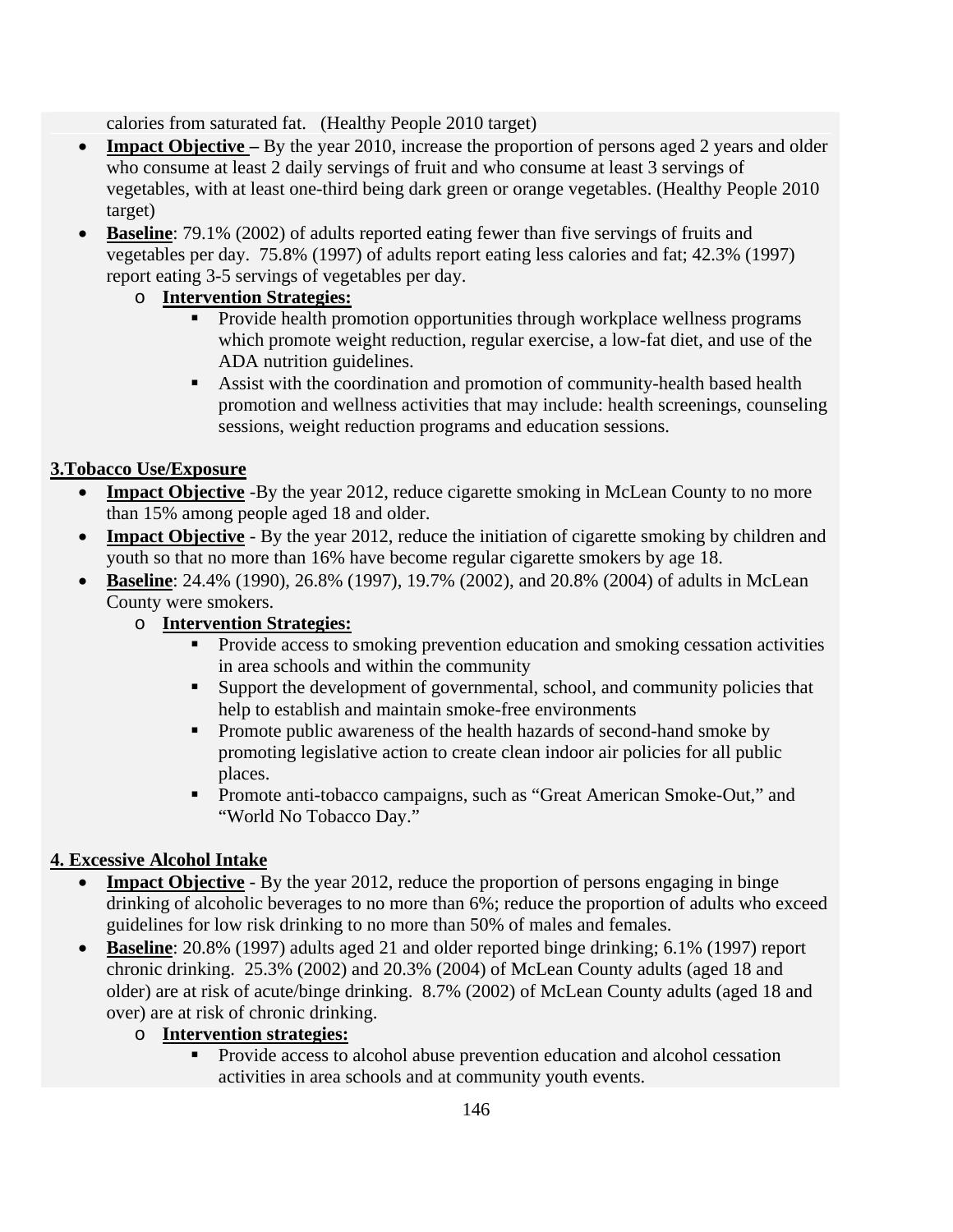- Support the development of governmental and school policies that help to establish and maintain alcohol-free environments for adolescents.
- Investigate social marketing campaigns and approaches to decrease alcohol intake in the community.
- **Promote community awareness of the link between excessive alcohol** consumption and disease.

#### **5. Environmental Exposure**

- **Impact Objective**: By the year 2012, increase to at least 60% the proportion of people of all ages who limit sun exposure, use sunscreen and protective clothing when exposed to sunlight and avoid artificial sources of ultraviolet light.
- **Impact Objective**: By the year 2012, increase the number of individuals gaining access to screenings and early intervention services.
- **Baseline**: None available.

#### o **Intervention strategies**:

- **Increase community awareness of screenings for risk factors.**
- Increase access to screenings and community health activities and address risk factors.
- Use social marketing techniques to promote early detection and prevention of cancer.
- **Participate with the Community Cancer Center to facilitate periodic cancer** screenings.
- Work with public and private grant programs to assure access to screenings and treatments.
- **Promote awareness of environmental hazards.**
- Promote awareness of the need to know an individual's family cancer history.

# **Community Health Improvement Strategies/Interventions**

- Provide health promotion opportunities through workplace wellness programs which promote weight reduction, regular exercise, a low-fat diet, and use of the ADA nutrition guidelines.
- Increase access to screenings and community health activities that address risk factors.
- Assist with the coordination and promotion of community-based health promotion and wellness activities that may include: health screenings, counseling sessions, weight reduction programs, and education messages.
- Health care providers will address risk factor patient education.
- Provide access to smoking prevention education and smoking cessation activities in area schools and within the community.
- Support the development of governmental school and community policies that help to establish and maintain smoke-free environments.
- Promote public awareness of the health hazards of second-hand smoke by promoting legislative action to create clean indoor air policies for all public places.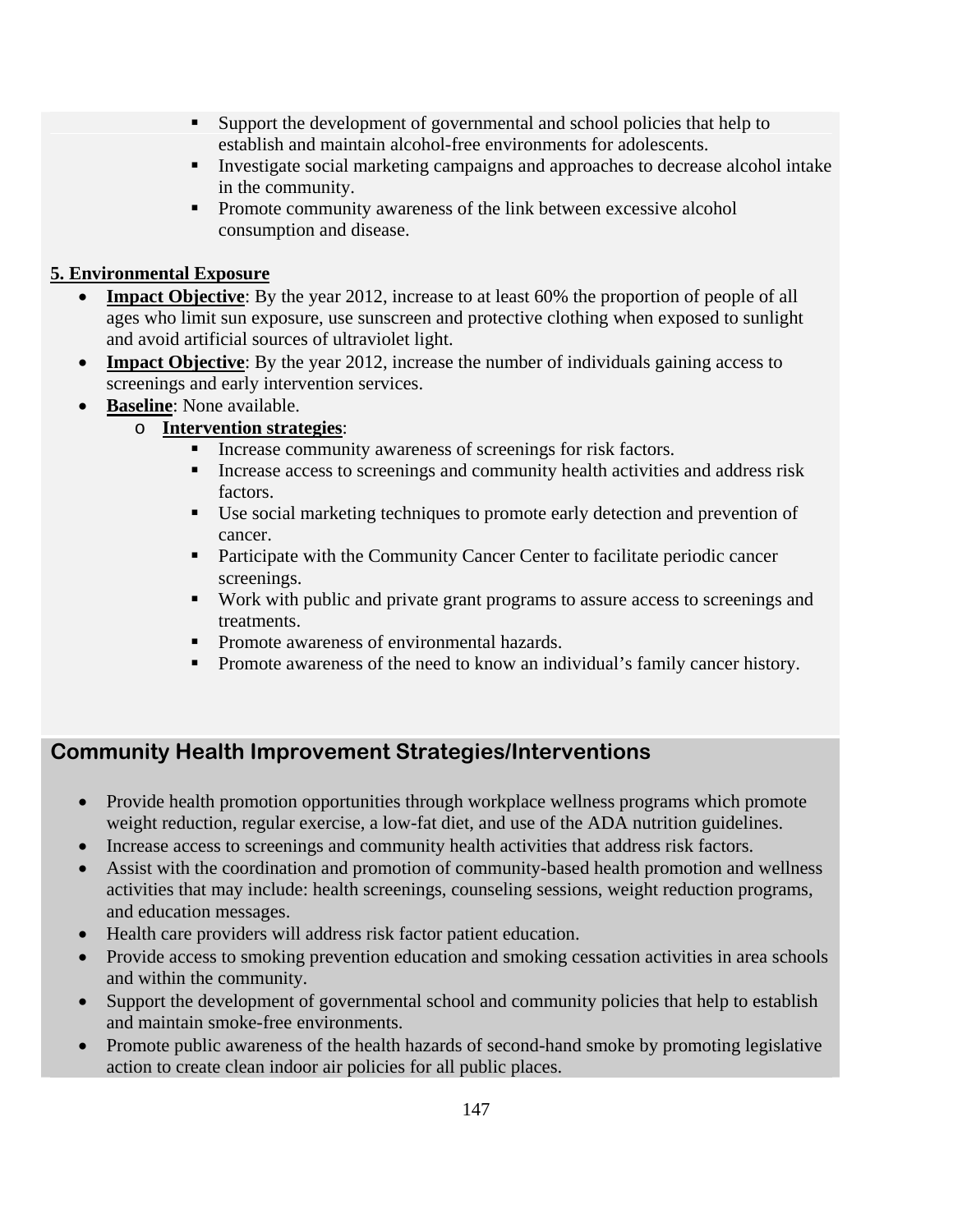- Promote public awareness of the health hazards associated with obesity and promote positive policies and interventions on the community.
- Promote anti-tobacco campaigns, such as "Great American Smoke-Out," and "World No Tobacco Day."
- Increase community awareness of risk factors.
- Increase community awareness of screenings for risk factors.
- Promote free fitness activities.
- Provide access to alcohol abuse prevention education and alcohol cessation activities in area schools and at community events.
- Support the development of governmental and school policies that help to establish and maintain alcohol-free environments for adolescents.
- Use social marketing techniques to promote early detection and prevention of cancer.
- Participate with the Community Cancer Center to facilitate periodic cancer screenings.
- Work with public and private grant programs to assure access to screenings and treatments.
- Work with health care providers to promote age-appropriate screenings.
- Promote awareness of environmental hazards.
- Promote awareness of the need to know an individual's family cancer history.

# **Community Health Plan Evaluation and Monitoring**

The Community Health Advisory Committee (CHAC) is responsible for the on-going monitoring and evaluation of the McLean County Community Health Plan (CHP) to assess the implementation and effectiveness of the CHP intervention strategies (process evaluation) and progress toward meeting impact and outcome objectives (outcome evaluation). A key goal of evaluation efforts for this CHP is the identification and subsequent promotion of effective interventions that lead to a reduction in risk factor levels in McLean County.

Once the CHP has been approved by the state of Illinois (anticipated by fall 2007), a CHP implementation task force will be formed and evaluation approaches and activities will be addressed. With multiple stakeholders and programs under development or all ready in place, an on-going challenge will be the ability to acquire and pool evaluation results from various sources:

- a) To establish county-level baselines (such as the number of screenings currently offered; the percent of the adult population receiving screenings) if none currently exist; and,
- b) To reach agreement on which intervention functions should be measured as well as how and when measurement will occur.

Agreement on a logic model-type evaluation measurement process may provide:

1) A clearer understanding between stakeholders regarding which entities are responsible for capturing data for the CHP evaluation process;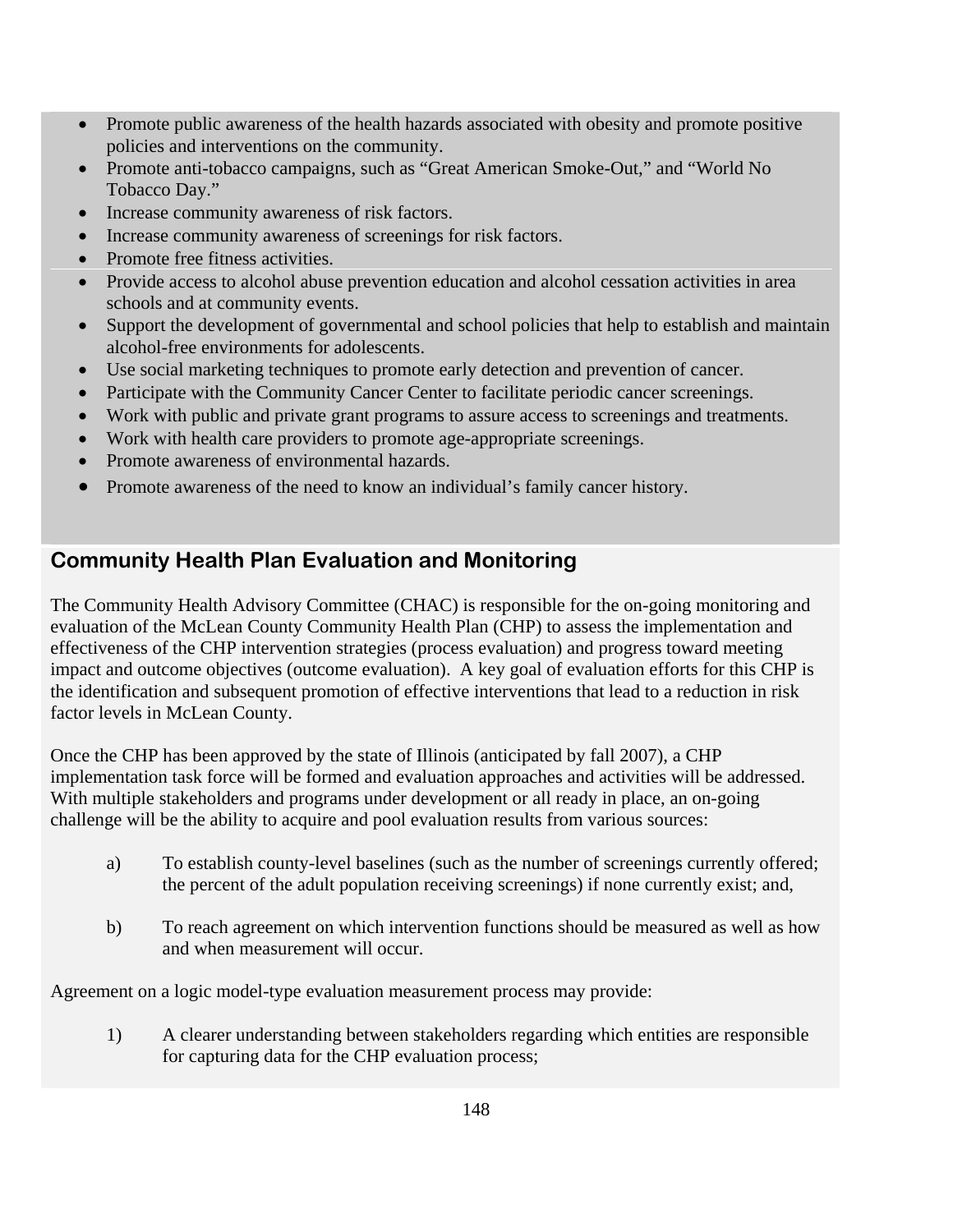- 2) Improved consistency in the type of data collected and methods used for evaluation data collection; and,
- 3) A framework for cooperative sharing of evaluation results.

The *Community Program Logic Model* and its *12-Step Community Program Evaluation Measurement Planning Process* (adapted from *Measuring Program Outcome: A Practical Approach*, United Way, 1996) is one approach that will be considered by the CHAC, which will determine if this process is acceptable as an evaluation measurement tool for selected indicators.

At a minimum, monitoring and evaluation will occur on an annual basis and will be discussed with CHAC and implementation task force members. Methods will entail written analysis of progress made toward meeting strategies articulated in the CHP. In addition, goal congruent community initiatives will be captured as part of the evaluation process. Throughout the five-year period, the CHAC will receive verbal updates of task force activities and progress at each CHAC meeting and McLean County Health Department IPLAN staff will provide a mid-term progress report to the public.

The process of evaluation measurement will assist the CHAC with assessing whether CHP interventions are creating a positive impact in the community and if improvements or modifications are needed. Through evaluation, accountability is increased and a stronger commitment to improving the health of McLean County citizens will be communicated to its residents.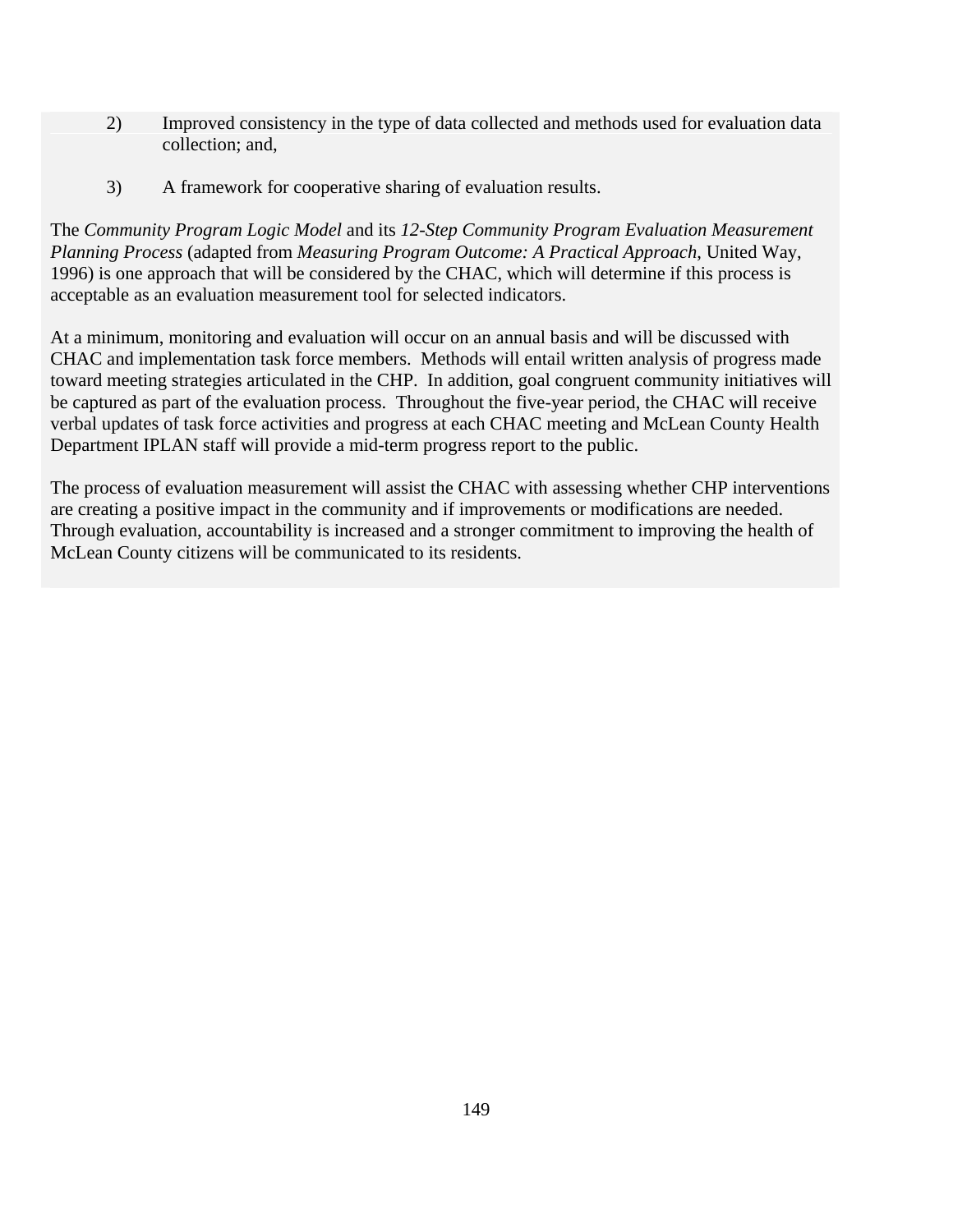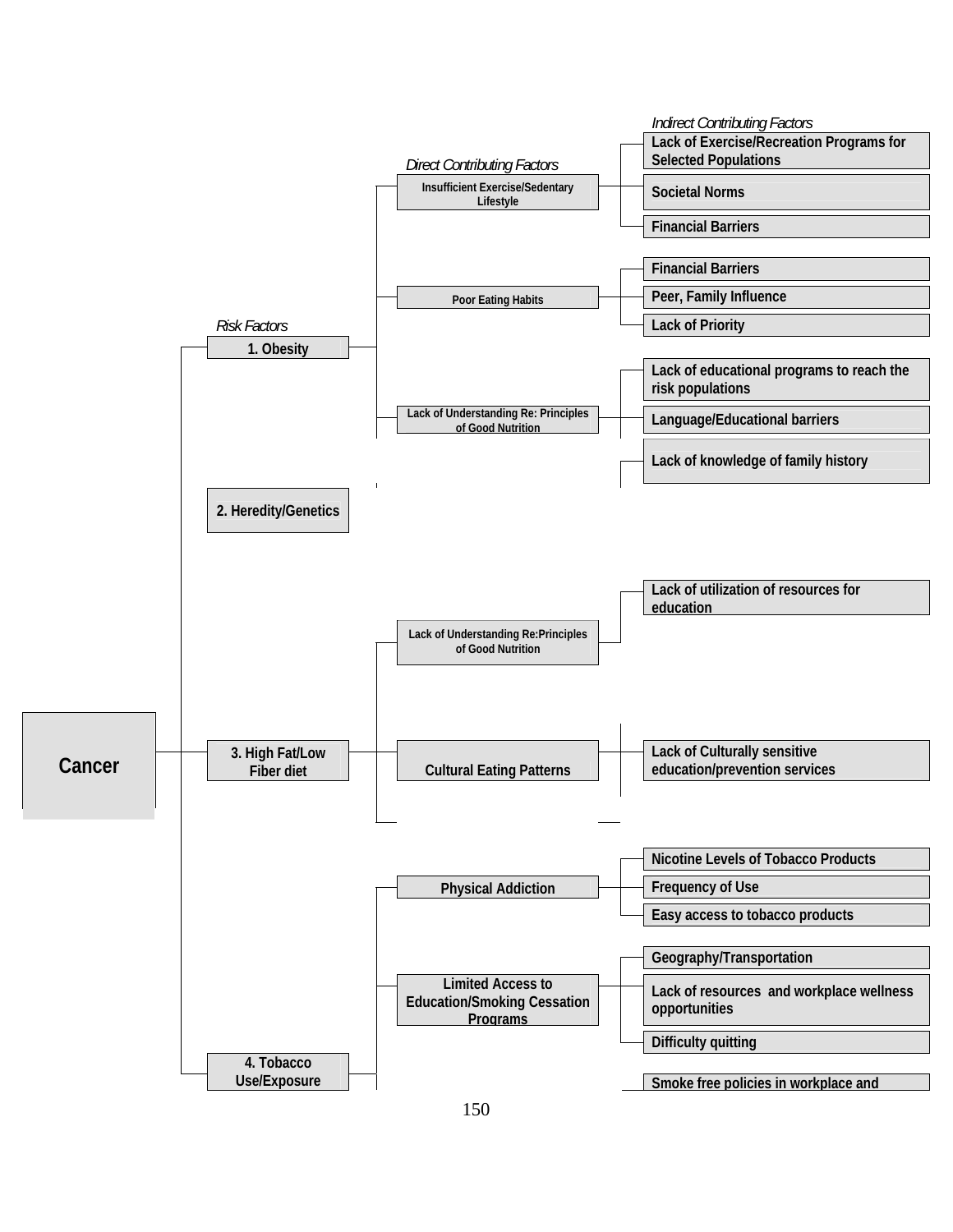